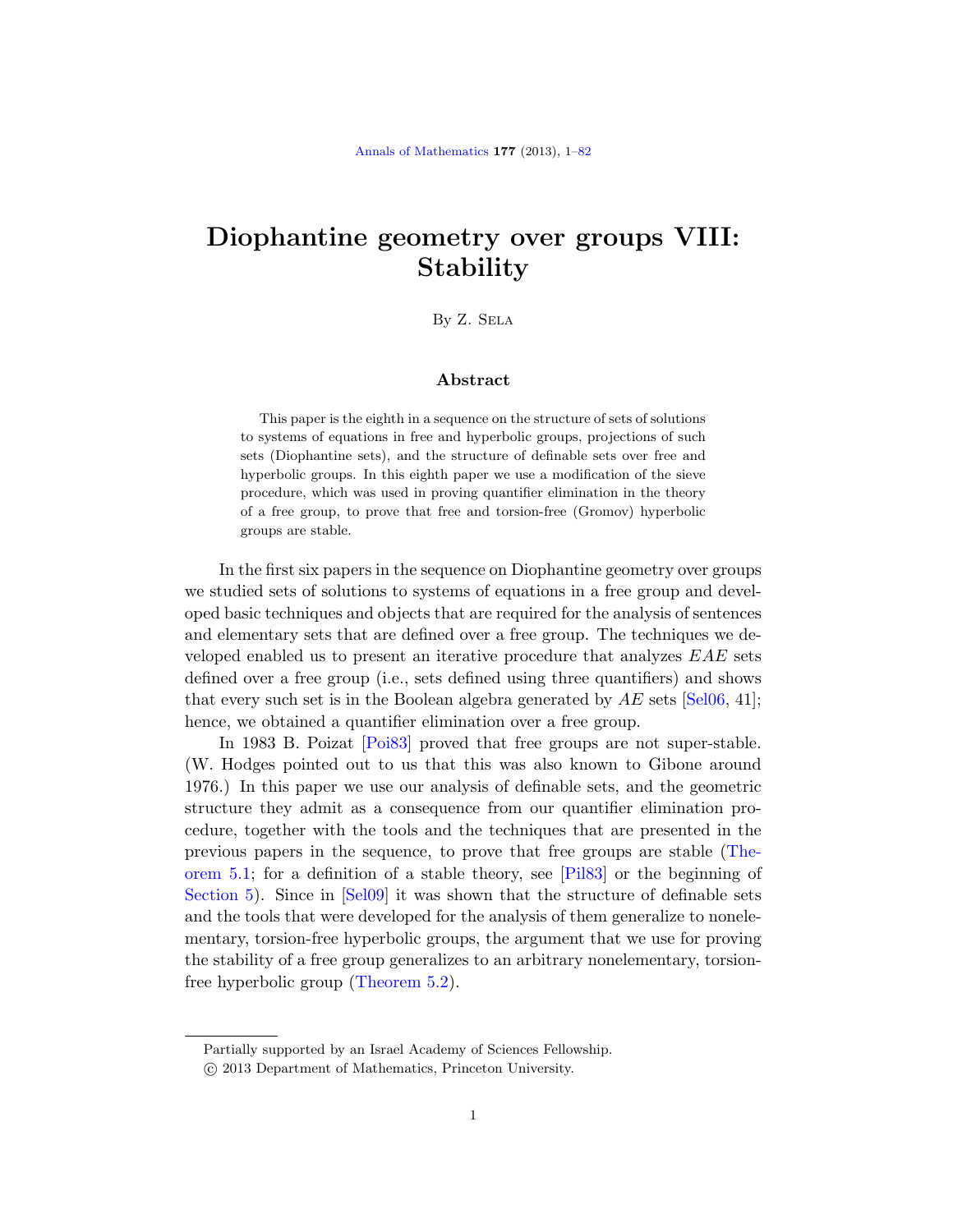The stability of free and hyperbolic groups gives a linkage between negative curvature in Riemannian and coarse geometry and in geometric group theory and stability theory. With stability it is possible to continue the study of the first order theories of free and hyperbolic groups using well-developed objects and notions from model theory. Furthermore, following Shelah, logicians often view stability as the border line between "controlled" and "wild" structures. From certain points of view, and in certain aspects, this border line is reflected in group theory (see [\[Poi87\]](#page-81-5), [\[Poi01\]](#page-81-6)). Negatively curved groups are stable. For nonpositively curved groups we do not really know, but we suspect that there should be unstable nonpositively curved groups. For other classes of groups the question of stability is still wide open.

To prove the stability of free and hyperbolic groups, we start by analyzing a special class of definable sets that we call minimal rank. These sets are easier to analyze than general definable sets, and in [Section 1](#page-2-0) we prove that minimal rank definable sets are in the Boolean algebra generated by equational sets. (Recall that equational sets and theories were defined by G. Srour. For a definition, see the beginning of [Section 1](#page-2-0) and [\[PS84\]](#page-81-7).)

In [Section 2](#page-28-0) we slightly modify the sieve procedure that was presented in [\[Sel06\]](#page-81-1) (and used for quantifier elimination) to prove that Diophantine sets are equational. The equationality of Diophantine sets is essentially equivalent to the termination of the sieve procedure for quantifier elimination in [\[Sel06\]](#page-81-1), and it is a key in obtaining stability for general definable sets in the sequel. In [Section 3](#page-35-0) we present a basic object that we use repeatedly in proving stability — Duo *limit groups* [\(Definition 3.1\)](#page-36-0) — and their *rectangles* [\(Definition 3.2\)](#page-37-0). We further prove a boundedness property of duo limit groups and their rectangles [\(Theorem 3.3\)](#page-37-1), which is not required in the sequel but still motivates our approach to stability.

In [Section 4](#page-55-0) we use duo limit groups and their rectangles, together with the sieve procedure and the equationality of Diophantine sets, to prove the stability of some families of definable sets, which are in a sense the building blocks of general definable sets (over a free group). These include the set of values of the defining parameters of a rigid and solid limit groups for which the rigid (solid) limit group has precisely s rigid (strictly solid families of) specializations for some fixed integer s. (See  $\left[\text{Sel}01, \{10\}\right]$  and  $\left[\text{Sel}05a, \{1\}\right]$  for these notions.)

In [Section 5](#page-78-0) we use the geometric structure of a general definable set that was proved using the sieve procedure in [\[Sel06\]](#page-81-1), together with the stability of the families of definable sets that are considered in [Section 4,](#page-55-0) to prove the stability of a general definable set over a free group and hence to obtain the stability of a free group [\(Theorem 5.1\)](#page-79-0). Using the results of [\[Sel09\]](#page-81-4) we further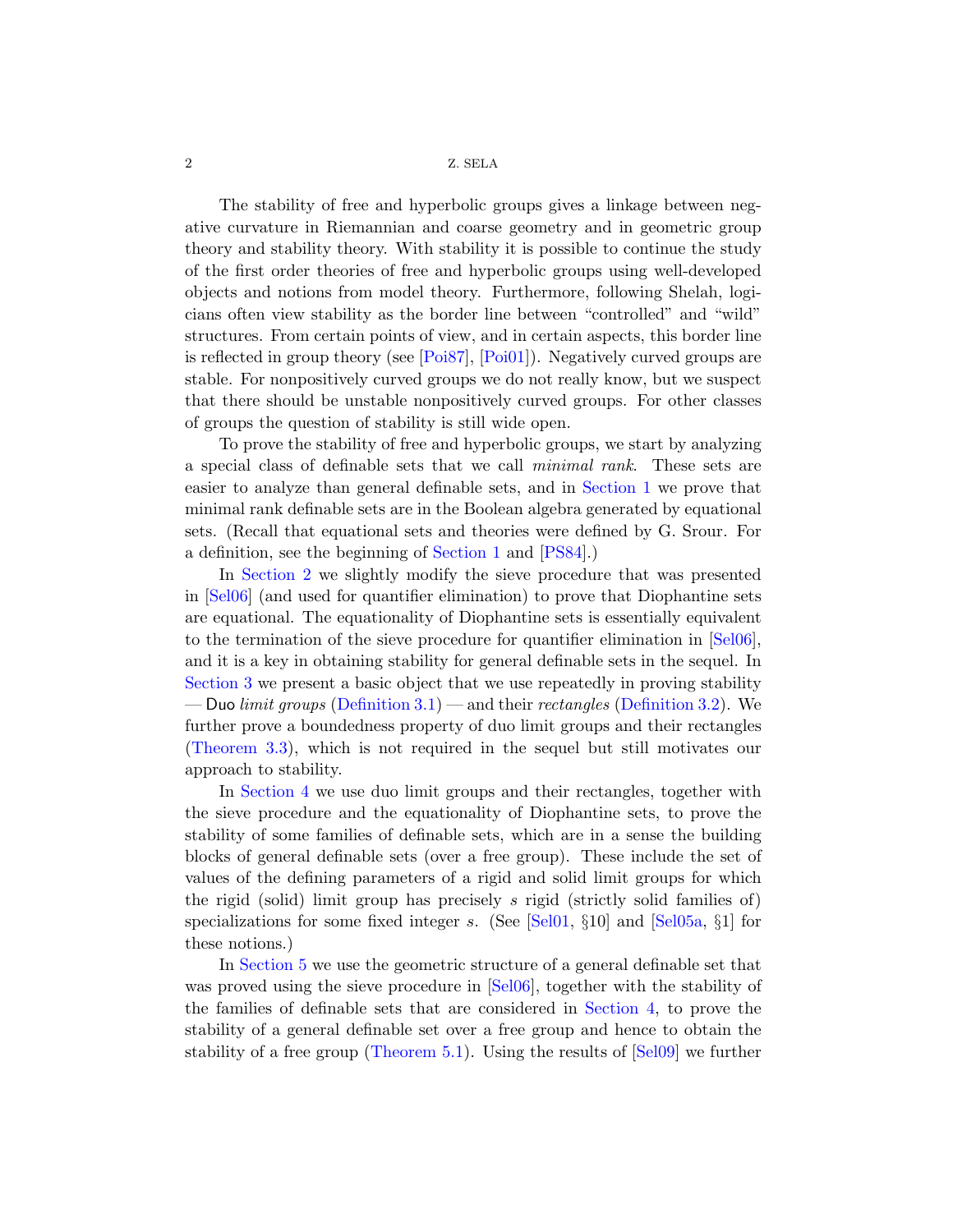generalize our results to a nonelementary, torsion-free (Gromov) hyperbolic group [\(Theorem 5.2\)](#page-80-0).

The objects, techniques and arguments that we use in proving stability are all based on the work on Tarski's problems and, in particular, on the sieve procedure for quantifier elimination ([\[Sel01\]](#page-81-8)–[\[Sel06\]](#page-81-1)). Parts of the arguments require not only familiarity with the main objects that are presented in these papers, but also with the procedures that are used in them. We give the exact references wherever we apply these procedures, or we use previously defined notions.

Quite a few people have assisted us along the course of this work. In particular we would like to thank G. Cherlin, W. Hodges, O. Belegradek, A. Pillay, B. Zilber, and especially E. Hrushovski for their help and suggestions. David Gabai has encouraged us to revise this paper, and Eliyahu Rips read it thoroughly and made us double its length. I am grateful to both of them.

# 1. The minimal (graded) rank case

<span id="page-2-0"></span>Our aim in this paper is to prove that free and hyperbolic groups are stable. Before treating the stability of these groups, we study a subcollection of definable sets, which we called minimal rank (in [\[Sel05b,](#page-81-10) §1]), and prove that these sets are in the Boolean algebra generated by equational sets (and hence are, in particular, stable).

Recall that a Diophantine set over a free group,  $F_k = \langle a \rangle$ , is a projection of a variety; i.e., it is defined as

$$
D(p) = \{ p \mid \exists x \ \Sigma(x, p, a) = 1 \}.
$$

With the (set of solutions to the) system of equations,  $\Sigma(x, p, a) = 1$ , one can associate canonically finitely many limit groups (see [\[Sel01,](#page-81-8) Th. 7.2]),  $L_1(x, p, a), \ldots, L_t(x, p, a)$ . If we denote the parameter (free variables) subgroup  $P = \langle p \rangle$ , then the Diophantine set,  $D(p)$ , is determined by the finitely many homomorphisms,  $h_i: P \to L_i$ ,  $i = 1, ..., t$ .

<span id="page-2-1"></span>Definition 1.1. A Diophantine set,  $D(p)$ , is called minimal rank if the targets  $L_i$ , in the homomorphisms:  $h_i: P \to L_i$ ,  $i = 1, \ldots, t$ , that determine the Diophantine set,  $D(p)$ , admit no restricted epimorphism onto a free product of the coefficient group and an infinite cyclic group,  $F_k * \langle t \rangle = \langle a \rangle * \langle t \rangle$ . A definable set is called minimal rank, if it is contained in the union of finitely many minimal rank Diophantine sets.

A parametric family of Diophantine sets is defined as:

$$
D(p, q) = \{(p, q) | \exists x \ \Sigma(x, p, q, a) = 1\}
$$

(where the variables  $q$  are considered to be the parameters of the family, and for each value of the variables  $q$  the fiber is a Diophantine set).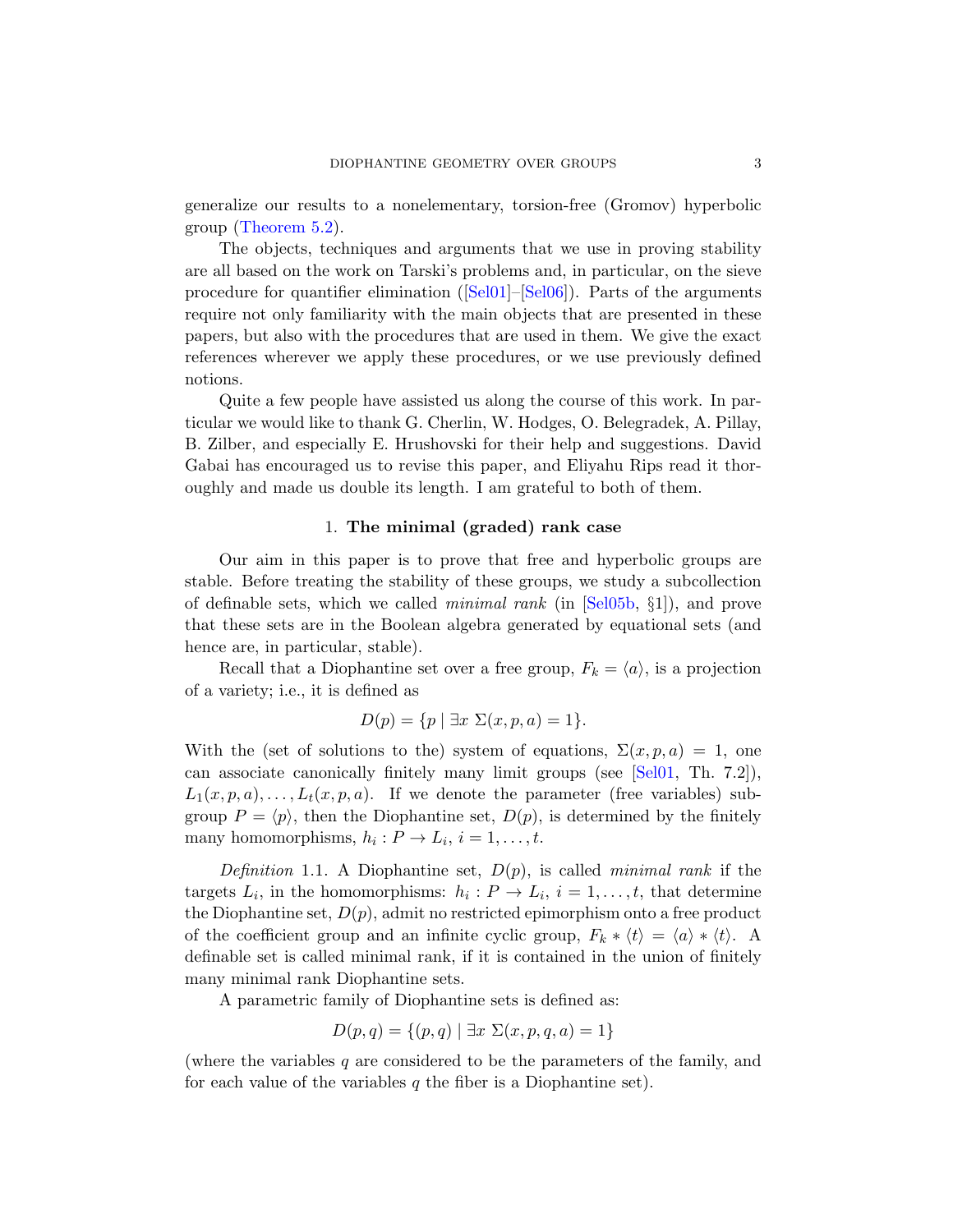The parametric family,  $D(p,q)$ , is called *minimal rank* if the targets  $L_i(x, p, q, a)$ , in the homomorphisms:  $u_i : \langle p, q \rangle \to L_i(x, p, q, a)$ , that determine the family,  $D(p,q)$ , admit no restricted epimorphism onto a free product of the coefficient group and an infinite cyclic group,  $F_k * \langle t \rangle = \langle a \rangle * \langle t \rangle$ , that maps the subgroup  $\langle q \rangle$  into the coefficient group  $F_k = \langle a \rangle$ . A parametric family of definable sets is called minimal rank, if it is contained in the union of finitely many minimal rank parametric families of Diophantine sets.

Minimal (graded) rank sets were treated separately in our procedure for quantifier elimination ([\[Sel05b\]](#page-81-10)–[\[Sel06\]](#page-81-1)), and it was indicated there that our procedure for quantifier elimination for minimal (graded) rank formulas is far easier than it is for general formulas; see [\[Sel05b,](#page-81-10) §1] for the analysis of minimal rank sets.

In order to prove that minimal rank families of definable sets are contained in a Boolean algebra of equational sets, we introduce a collection of (minimal rank) equational sets for which

- (i) The Boolean algebra generated by the collection of equational sets contains the collection of minimal rank families of definable sets.
- (ii) If  $\varphi(p,q)$  is (the formula that defines) an equational set, then there exists a constant  $N_{\varphi}$ , so that for every sequence of values  $\{q_i\}_{i=1}^m$ for which the sequence of sets that corresponds to the intersections:  $\{\wedge_{i=1}^{j}\varphi(p,q_i)\}_{j=1}^m$  is a strictly decreasing sequence, satisfies:  $m \leq N_{\varphi}$ . (O. Belegradek has pointed out to us that this is the definition of equationality that one needs to use in case the underlying model is not necessarily saturated.)

To define the subcollection of equational sets, and prove the descending chain condition that they satisfy, we study the Boolean algebra of minimal rank definable sets gradually.

- (1) Diophantine sets; we show that minimal rank parametric families of Diophantine sets are equational.
- (2) Rigid limit groups are defined in Section 10 of [\[Sel01\]](#page-81-8), and their rigid values are analyzed in Sections 1–2 of [\[Sel05a\]](#page-81-9). In Theorem 2.5 in [\[Sel05a\]](#page-81-9) it is proved that given a rigid limit group, there exists a global bound on the number of rigid values that are associated with any possible value of the defining parameters.

With a given minimal rank rigid limit group  $\text{Rgd}(x, p, q, a)$  (where  $\langle p, q \rangle$ ) is the parameters group), we associate a natural existential formula,  $\varphi(p,q)$ , that specifies those values of the defining parameters  $p, q$  for which  $Rgd(x, p, q, a)$  admits at least m rigid values for some fixed integer m. We prove the existence of a collection of equational formulas, so that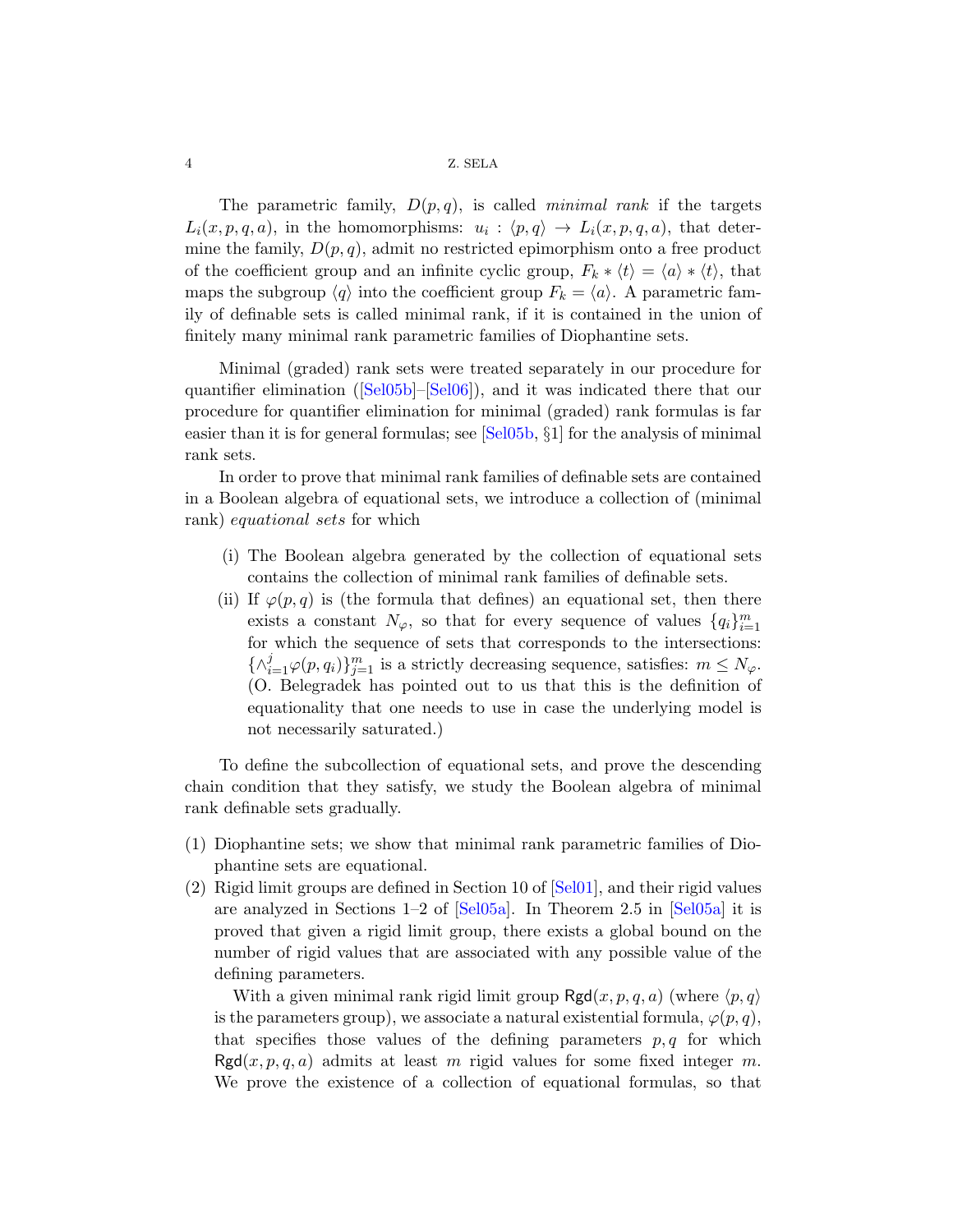the Boolean algebra generated by this collection contains all the formulas  $\varphi(p,q)$ , that are associated with all minimal rank rigid limit groups and an arbitrary integer m.

(3) Solid limit groups are defined in Section 10 of [\[Sel01\]](#page-81-8), and their strictly solid families of specializations are analyzed in Sections  $1-2$  of  $\lceil \text{Sel05a} \rceil$ (see [\[Sel05a,](#page-81-9) Def. 1.5]). In parallel with rigid limit groups, it is proved in Theorem 2.9 of [\[Sel05a\]](#page-81-9) that given a solid limit group, there exists a global bound on the number of strictly solid families that are associated with any possible value of the defining parameters. (Strictly solid families of a solid limit group are defined in [\[Sel05a,](#page-81-9) Def. 1.5].)

With a given minimal rank solid limit group  $\mathsf{Sld}(x, p, q, a)$  we associate a natural EA formula,  $\varphi(p,q)$ , that specifies those values of the defining parameters p, q for which  $\text{Sld}(x, p, q, a)$  admits at least m strictly solid families of values for some fixed integer  $m$ . As for rigid limit groups, we show the existence of a collection of equational formulas, so that the Boolean algebra generated by this collection contains all the formulas  $\varphi(p,q)$ , that are associated with minimal rank solid limit groups and an arbitrary integer m.

- (4) Given a graded resolution (which terminates in either a rigid or a solid limit group) and a finite collection of (graded) closures of that graded resolution, we define a natural formula,  $\alpha(p,q)$  (which is in the Boolean algebra of AE formulas), that specifies those values of the defining parameters for which the given set of closures forms a covering closure of the given graded resolution. (See [\[Sel03,](#page-81-11) Defs. 1.15 and 1.16] for a closure and a covering closure.) We show the existence of a collection of equational sets, so that the Boolean algebra generated by this collection contains all the sets that are defined by the formulas  $\alpha(p,q)$  that are associated with all the graded resolutions for which their terminal rigid or solid limit group is of minimal (graded) rank.
- (5) Finally, we show the existence of a subcollection of equational sets that generates the Boolean algebra of minimal rank parametric families of definable sets.

<span id="page-4-0"></span>THEOREM 1.2. Let  $F_k = \langle a_1, \ldots, a_k \rangle$  be a non-abelian free group, and let

$$
D(p,q) = \{(p,q) | \exists x \ \Sigma(x,p,q,a) = 1\}
$$

be a minimal rank parametric family of Diophantine sets that is defined over  $F_k$  (where the variables q are considered to be the parameters of the family). Then  $D(p,q)$  is equational.

We need to show that  $D(p,q)$  is equational, i.e., that there exists an integer  $N_D$ , so that every sequence of values,  $\{q_i\}_{i=1}^m$  for which the sequence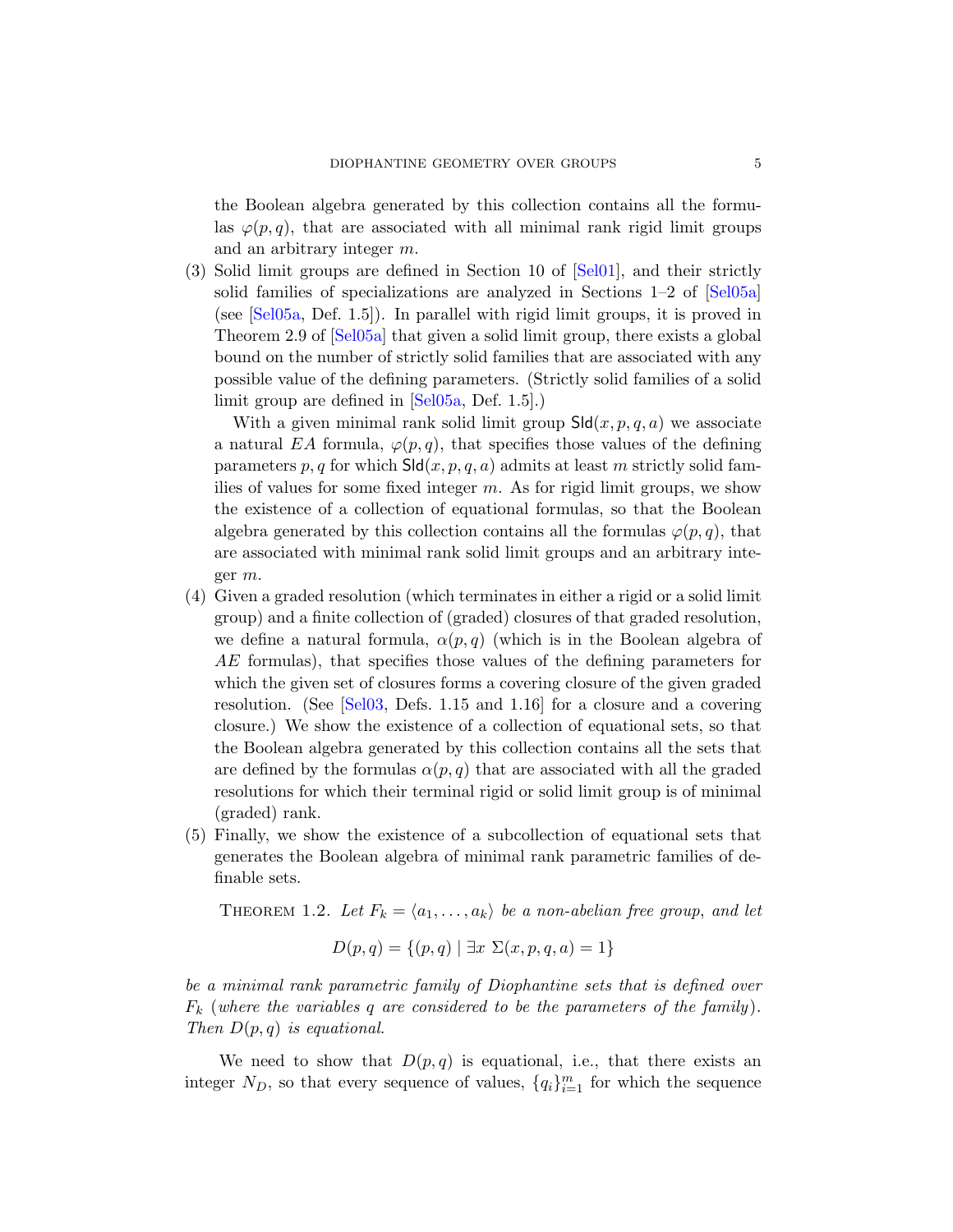of intersections:  $\{\cap_{i=1}^j D(p,q_i)\}_{j=1}^m$  is a strictly decreasing sequence, satisfies:  $m \leq N_D$ .

Let  $L_1(x, p, q, a), \ldots, L_t(x, p, q, a)$  be the finite collection of maximal limit groups that is canonically associated with the system of equations  $\Sigma(x, p, q, a)$  $= 1.$  (See [\[Sel01,](#page-81-8) Th. 7.2] for the existence of this canonical finite collection.) Since we assume that  $D(p,q)$  is a minimal rank family of Diophantine sets, each of the limit groups  $L_i(x, p, q, a)$  is of minimal rank, when viewed as a graded limit group with respect to the parameter subgroup  $\langle q \rangle$ . (That is,  $L_i(x, p, q, a)$ ) admits no restricted epimorphism onto a free group  $F_k * F$  where F is nontrivial free group, and the subgroup  $\langle q \rangle$  is mapped into the coefficient group  $F_k$ .)

To prove the existence of a bound  $N_D$ , we associate with the set  $D(p,q)$ a universal finite diagram. The construction of the diagram is based on the sieve procedure for quantifier elimination in the minimal rank case, which is presented in Section 1 of [\[Sel05b\]](#page-81-10). Once the universal diagram is constructed, equationality of the original family of Diophantine sets,  $D(p,q)$ , will be deduced, by uniformly bounding the lengths of certain (decreasing) paths along the constructed diagram. In particular, the equationality constant,  $N_D$ , can be computed from the diagram.

We start the construction of the universal finite diagram with each of the maximal limit groups,  $L_1(x, p, q, a), \ldots, L_t(x, p, q, a)$ , in parallel. With a limit group,  $L_i(x, p, q, a)$ , viewed as a graded limit group with respect to the parameter subgroup  $\langle q \rangle$ , we associate its strict graded Makanin-Razborov diagram. (For the construction of the strict Makanin-Razborov diagram, see [\[Sel03,](#page-81-11) Prop. 1.10]. The modification of a graded Makanin-Razborov diagram to a strict diagram is identical to the ungraded case, and the strict graded Makanin-Razborov diagram is used repeatedly in the quantifier elimination procedure, e.g., in the proof of Theorem 1.4 in [\[Sel05b\]](#page-81-10).) With each resolution in the graded strict Makanin-Razborov diagram, we further associate its singular locus (the singular locus of a graded resolution collects all the rigid or strictly solid values of the rigid or solid terminal limit group of the graded resolution for which the fiber of specializations that is associated with such value is degenerate; see [\[Sel01,](#page-81-8) §1] for the exact definition, stratification, and the construction of the singular locus) and the strict graded resolutions that are associated with each of the strata in the singular locus.

Altogether we have a finite collection of strict graded resolutions, those that appear in the strict graded Makanin-Razborov diagrams of the groups  $L_i$ , and those that are associated with the strata in their singular loci. We conclude the first step of the construction of the diagram, by associating the (graded) completion with each of the graded resolutions in our finite collection, which we denote,  $Comp(x, p, z, q, a)$  (see [\[Sel03,](#page-81-11) Def. 1.12] for the completion of a strict resolution), and with each graded completion we associate its complexity,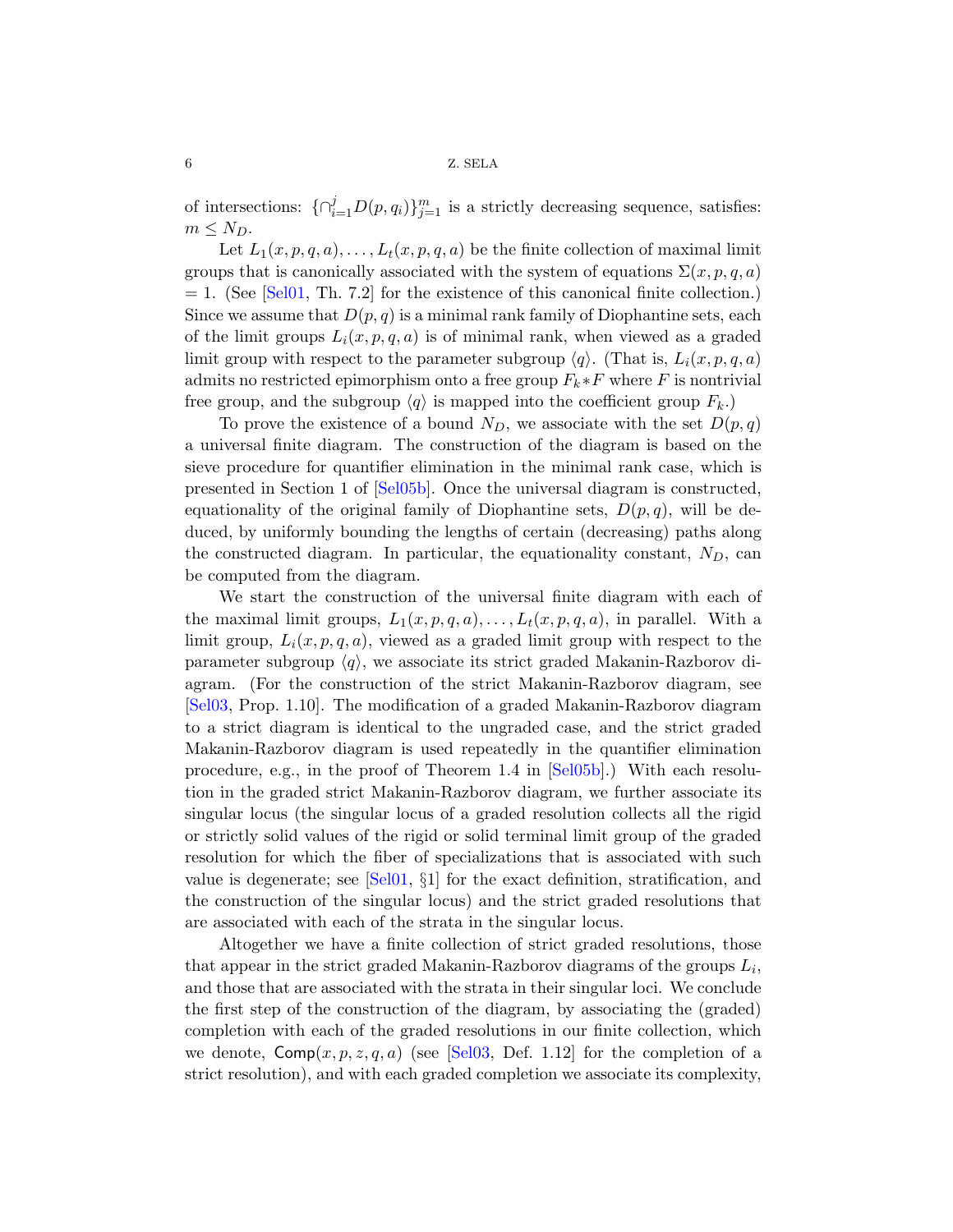according to Definition 1.16 in [\[Sel05b\]](#page-81-10). These (finitely many) completions form the first level of the universal diagram.

We continue to the construction of the second level of the diagram with each of the completions  $Comp(x, p, z, q, a)$  in parallel. With each such completion we associate the collection of all the values  $(x_1^0, x_2^0, p_0, z_0, q_1^0, q_2^0, a)$  for which

- (1)  $(x_1^0, p_0, z_0, q_1^0, a)$  is a specialization of the completion,  $\text{Comp}(x, p, z, q, a)$ ;
- (2)  $(x_2^0, p_0, q_2^0, a)$  is a specialization of at least one of the maximal limit groups,  $L_i(x, p, q, a)$ , that is (canonically) associated with the system of equations  $\Sigma(x, p, q, a)$  (which defines the Diophantine set  $D(p, q)$ ).

By the standard arguments that are presented in Section 5 of [\[Sel01\]](#page-81-8), with this collection of values we can canonically associate a canonical finite collection of maximal limit groups,  $M_i(x_1, x_2, p, z, q_1, q_2, a)$ , which we view as graded limit groups with respect to the parameter subgroup  $\langle q_1, q_2 \rangle$ . (Note that the finite collection of limit groups,  $\{M_i\}$ , is dual to the Zariski closure of the given collection of values.)

Since we assume that each of the limit groups,  $L_i(x, p, q, a)$ , is of minimal rank, each of the completions,  $\mathsf{Comp}(x, p, z, q, a)$ , is of minimal rank as well (as the limit groups that are associated with the various levels of these completions are quotients of the limit groups,  $L_i$ ).

The limit groups,  $M_i(x_1, x_2, p, z, q_1, q_2, a)$ , are constructed from specializations of the completions,  $\mathsf{Comp}(x, p, z, q, a)$ , and the limit groups,  $L_i(x, p, q, a)$ . Since both the completions,  $Comp(x, p, z, q, a)$ , and the limit groups,  $L_i(x, p, q, a)$ , are of minimal rank, so are the limit groups,  $M_i$ , i.e., each of the limit groups,  $M_i$ , admits no epimorphism onto a free group,  $F_k * F$ , where F is a nontrivial free group, and the subgroup,  $\langle q_1, q_2 \rangle$ , is mapped into the coefficient group  $F_k$ . To analyze the values of the defining parameters,  $(p, q)$ , that extend to values of the constructed limit groups,  $M_i$ , we need the following theorem.

<span id="page-6-0"></span>THEOREM 1.3. Let  $L(x, p, q, a)$  be a minimal rank graded limit group (graded with respect to the parameter subgroup  $\langle q \rangle$ ), let LRes $(x, p, q, a)$  be a graded resolution of  $L(x, p, q, a)$ , and let  $Comp(LRes)(x, p, z, q, a)$  be the completion of the resolution, LRes. With the resolution LRes we can associate a complexity according to Definition 1.16 in [\[Sel05b\]](#page-81-10).

Let  $U(u, p, q, a)$  be a minimal rank limit group, and let  $S(u, x, p, z, q_1, q_2, a)$ be a limit group that is obtained as a limit of a sequence of values

$$
\{(u(n), x(n), p(n), z(n), q_1(n), q_2(n), a)\}_{n=1}^{\infty},
$$

where the tuples,  $(x(n), p(n), z(n), q_1(n), a)$ , are specializations of the completion,  $Comp(LRes)(x, p, z, q, a)$ , and the tuples,  $(u(n), p(n), q_2(n), a)$ , are specializations of the limit group,  $U(u, p, q, a)$ .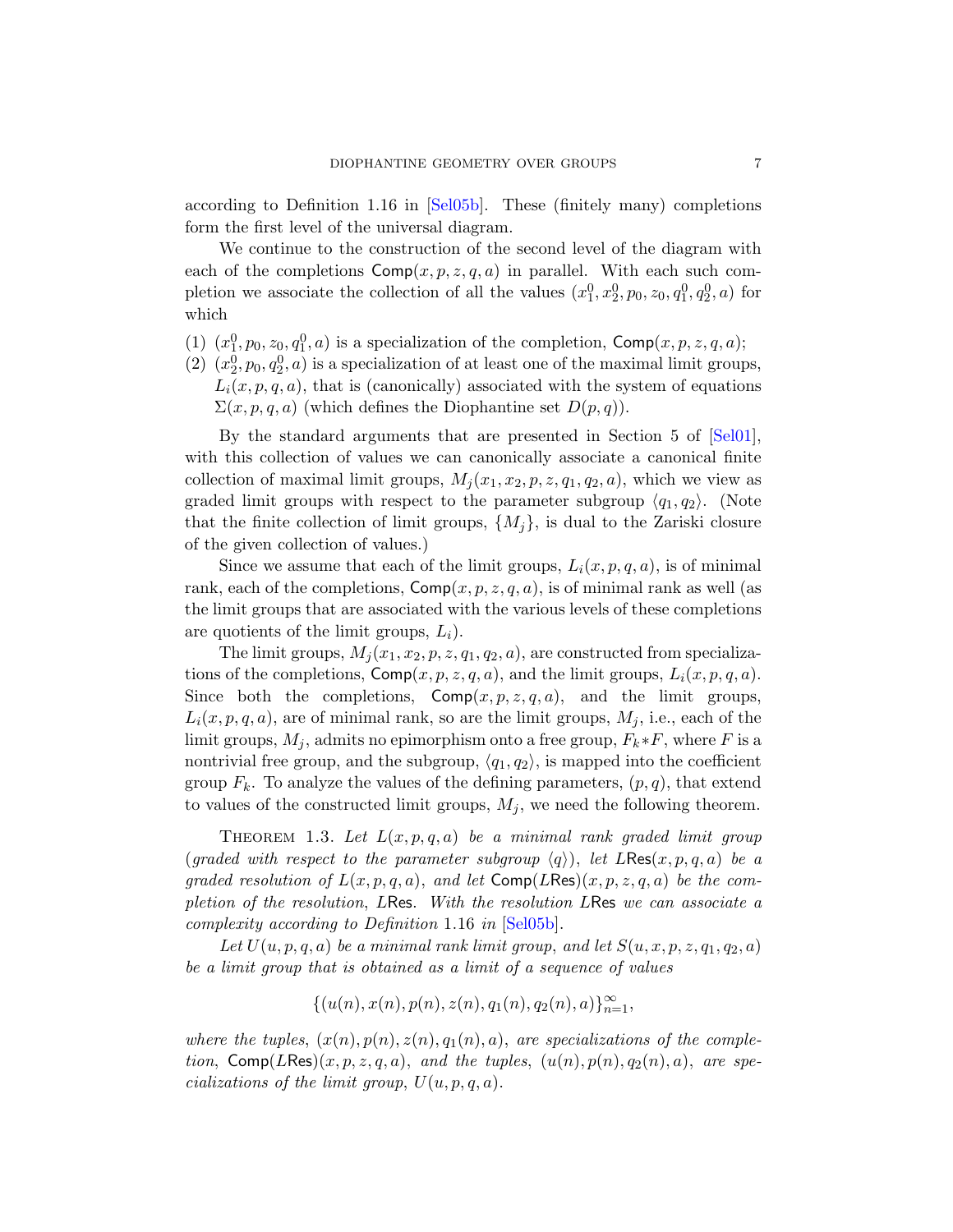With the graded limit group,  $S(u, x, p, z, q_1, q_2, a)$ , it is possible to associate finitely many strict graded resolutions

 $V$ Res<sub>1</sub> $(v, x, p, z, q_1, q_2, a), \ldots, V$ Res<sub> $l$ </sub> $(v, x, p, z, q_1, q_2, a)$ 

that are graded with respect to the parameter subgroup,  $\langle q_1, q_2 \rangle$  for which

- (1) Every value,  $(p_0, q_1^0, q_2^0)$ , of the variables  $p, q_1, q_2$ , that can be extended to a specialization of the limit group,  $S(u, x, p, z, q_1, q_2, a)$ , can be extended to a value,  $(v_0, x_0, p_0, z_0, q_1^0, q_2^0, a)$ , that factors through at least one of the *resolutions*,  $V$ Res<sub>i</sub>,  $i = 1, \ldots, \ell$ .
- (2) The complexity of each of the resolutions,  $V \text{Res}_i$ , is bounded by the complexity of the resolution that we have started with, LRes (where the complexity of a minimal rank resolution is the one presented in [\[Sel05b,](#page-81-10) Def. 1.16]).
- (3) If the complexity of a resolution,  $V$ Res<sub>i</sub>, is equal to the complexity of the graded resolution, LRes, then the completion of  $V$ Res<sub>i</sub>, Comp( $V$ Res<sub>i</sub>), has the same structure as a graded closure of the completion of LRes, Comp(GRes) (see [\[Sel03,](#page-81-11) Def. 1.14] for a closure of a completion). That is,  $\text{Comp}(V \text{Res}_i)$  is obtained from  $\text{Comp}(L \text{Res})$  by possibly adding roots to abelian vertex groups in abelian decompositions that are associated with the various levels of  $Comp(LRes)$  and replacing the terminal rigid or solid limit group of  $Comp(LRes)$  (which is graded with respect to the parameter subgroup  $\langle q \rangle$ ) with a rigid or solid limit group with respect to the parameter subgroup  $\langle q_1, q_2 \rangle$ .

Proof. The construction of such a finite set of resolutions is precisely the construction that is conducted in the general step of the sieve procedure for quantifier elimination in the minimal rank case in Section 1 of [\[Sel05b\]](#page-81-10). (See the proof of Theorem 1.22 in  $[Sel05b]$ .)

Both the completions,  $\mathsf{Comp}(x, p, z, q, a)$ , and the limit groups,  $M_i(x_1, x_2,$  $p, z, q_1, q_2, a$ , that we have associated with the Diophantine set,  $D(p, q)$ , are of minimal rank, and the limit groups,  $M_i$ , are obtained from a collection of specializations of a minimal rank completion,  $Comp(x, p, z, q, a)$ , by imposing on them an additional (minimal rank) Diophantine conditions. Hence, the as-sumptions of [Theorem 1.3](#page-6-0) are satisfied, with  $\mathsf{Comp}(x, p, z, q, a)$ ,  $L_i(x, p, q, a)$ , and  $M_i$  in place of Comp(LRes),  $U(u, p, q, a)$ , and S, in the statement of [Theo](#page-6-0)[rem 1.3.](#page-6-0) By the conclusion of the theorem, with each of the limit groups,  $M_i$ , we can associate finitely many strict graded resolutions that satisfy properties  $(1)$ – $(3)$  in the statement of [Theorem 1.3.](#page-6-0)

Therefore, some of the strict graded resolutions that are associated with a limit group,  $M_i$ , have the structure of (graded) closures of the completion, Comp(x, p, z, q, , a), from which  $M_i$  was constructed (part (3) in [Theorem 1.3\)](#page-6-0),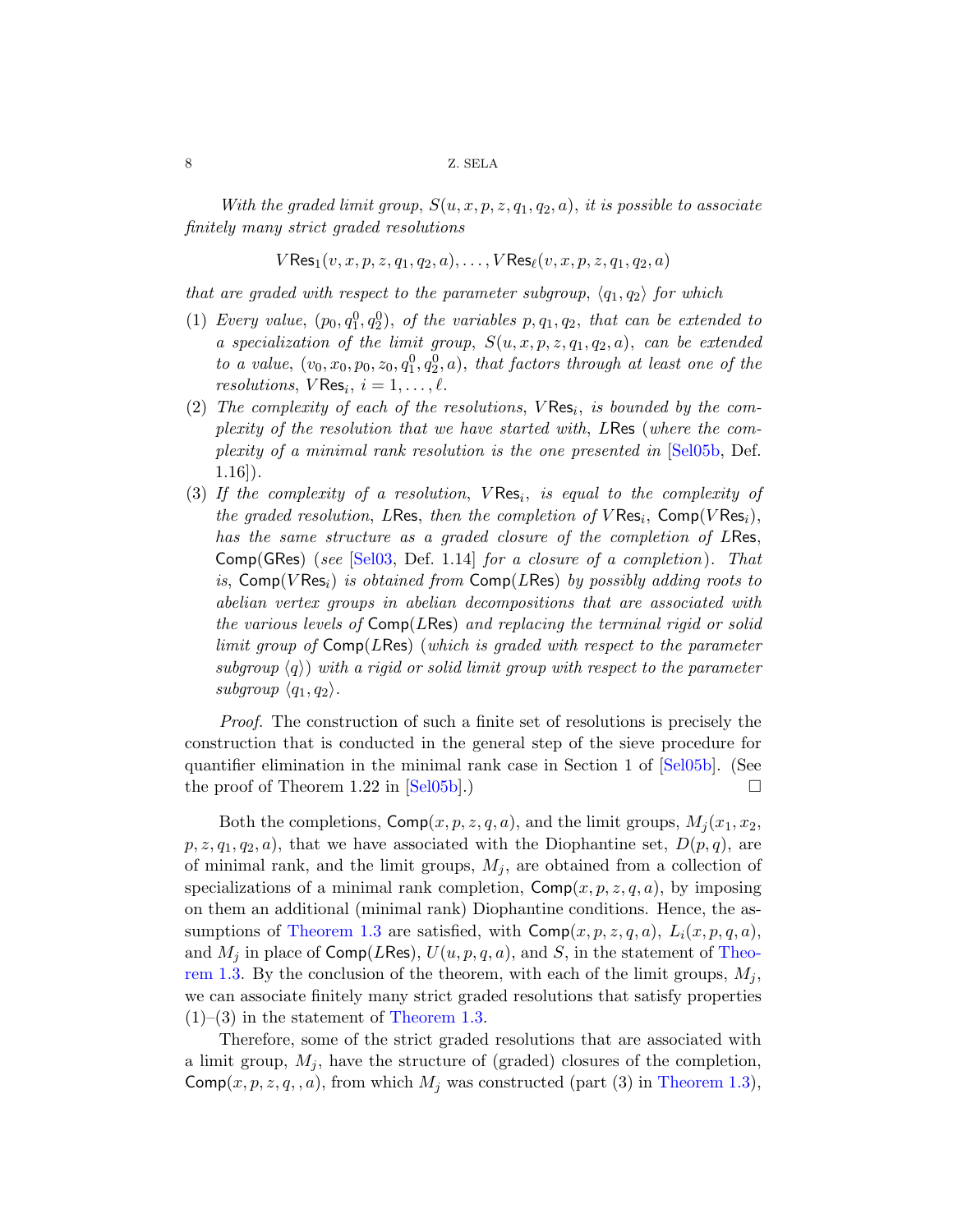and the other resolutions have strictly smaller complexity than the complexity of  $Comp(x, p, z, q, a)$ . Those constructed resolutions that have strictly smaller complexity than their associated completion,  $\mathsf{Comp}(x, p, z, q, a)$ , or the structure of proper closures of the completion,  $\mathsf{Comp}(x, p, z, q, a)$ , i.e., the structure of closures that contain nontrivial roots of elements in abelian vertex groups that are associated with with (abelian decompositions of)  $\textsf{Comp}(x, p, a, q, a)$ , form the second level of the universal diagram that is associated with the Diophantine set,  $D(p, q)$ . We add a directed edge from each of the completions,  $Comp(x, p, z, q, a)$ , that form the first level of the diagram, to each of the graded resolutions that are associated with it in the second level of the diagram.

We continue to the third step of the construction of the diagram with each of the graded resolutions in the second level, and we continue in parallel. Given such a (graded) resolution, we repeat the same operations that we have conducted in the second step. Given a graded resolution in the second level of the diagram, we take its completion, and look at all the specializations of that completion, for which there exists a value  $(x_3^0, q_3^0)$ , so that the combined value,  $(x_3^0, p^0, q_3^0, a)$ , is a specialization of one of the limit groups,  $L_i(x, p, q, a)$ , that are associated with the system of equations  $\Sigma(x, p, q, a)$  (which was used to define the Diophantine set  $D(p,q)$ . With the collection of these values, we canonically associate a finite collection of maximal limit groups (which is associated with the Zariski closure of the given collection of values according to [\[Sel01,](#page-81-8) §5]). Each such maximal limit group has to be of minimal rank; it does not admit an epimorphism onto a free group  $F_k * F$  (where F is nontrivial) that maps the parameter subgroup  $\langle q_1, q_2, q_3 \rangle$  into the coefficient group  $F_k$ .

By [Theorem 1.3](#page-6-0) with the obtained (minimal rank) maximal limit groups and the completions of the resolutions in the second level from which they were constructed, we associate a finite collection of minimal rank graded resolutions (with respect to the parameter subgroup  $\langle q_1, q_2, q_3 \rangle$ ). By part (2) of [Theorem 1.3,](#page-6-0) the complexity of each of the constructed resolutions is bounded by the complexity of the resolution in the second level of the diagram from which it was constructed. Furthermore, by part  $(3)$  of [Theorem 1.3,](#page-6-0) in case of equality in the complexities of a graded resolution that appears in the second level of the diagram, and a constructed graded resolution that was constructed from it, the constructed resolution has to have the structure of a closure of the graded resolution from the second level (the structure of a closure in the sense of part  $(3)$  in [Theorem 1.3\)](#page-6-0).

Those constructed resolutions that have strictly smaller complexity than the resolution in the second level from which they were constructed, or those constructed resolutions that have the structure of (proper) closures of the associated resolutions in the second level, in which nontrivial roots were added to abelian vertex groups that are associated with the resolution from the second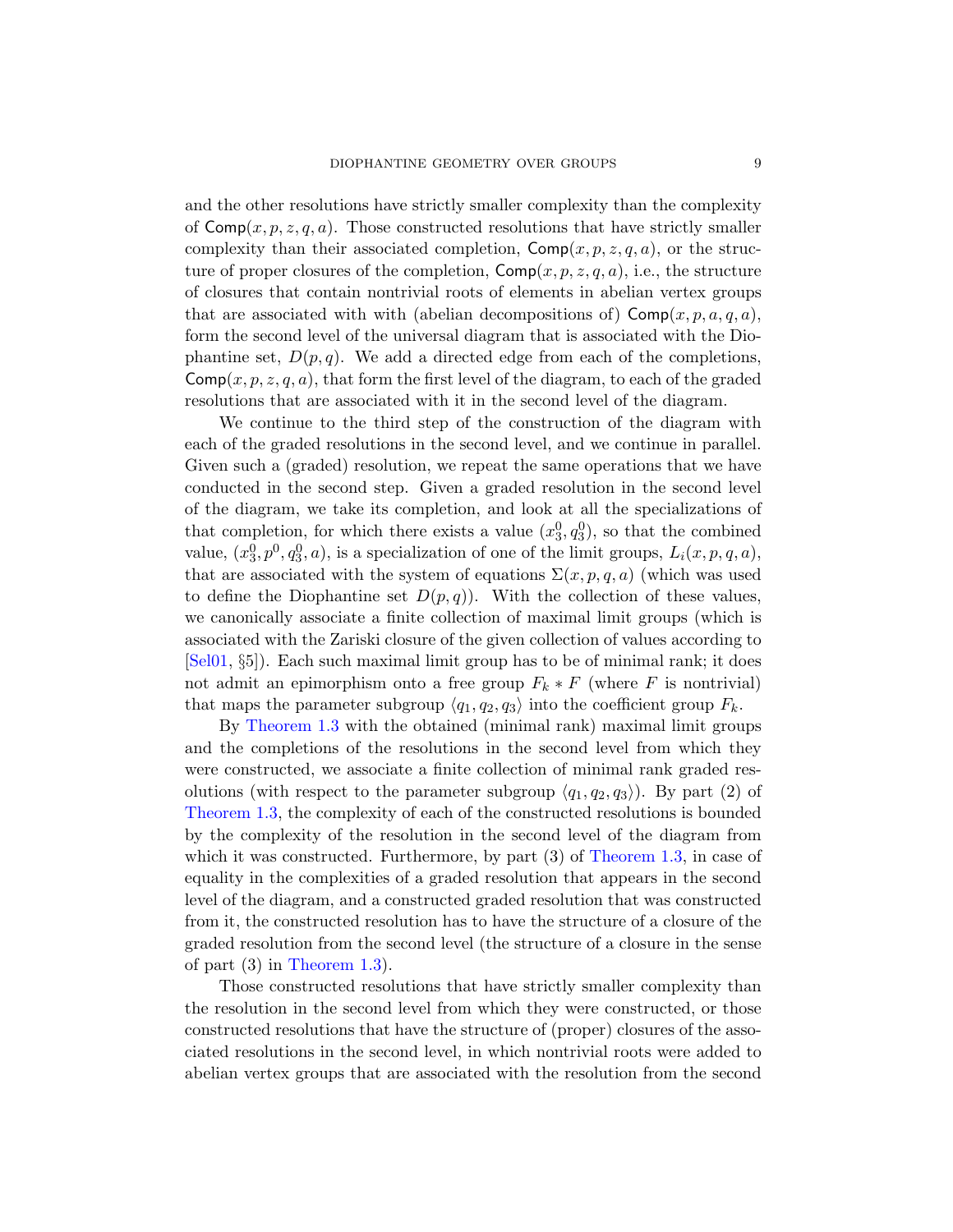level, form the third level of the universal diagram that is associated with the Diophantine set,  $D(p,q)$ . We add a directed edge from each of the resolutions in the second level to any of the (finitely many) graded resolutions that were constructed from it in the third level of the diagram.

We continue the construction iteratively and repeat the same operations at each step. Given a graded resolution that appears in level  $n$  of the diagram, we associate its completion with it. Then we collect all the specializations that factor through this completion, and satisfy an additional Diophantine condition, i.e., their restrictions to the variables  $p$ , extend to values that factor through one of the finitely maximal limit groups,  $L_i$ , that are associated with the system of equations  $\Sigma$ , that was used to define the Diophantine set,  $D(p,q)$ , and these values of the limit groups  $L_i$  restrict to values  $q_{n+1}^0$  of the variables q in the generating set of the limit groups  $L_i$ . We associate with the collection of the combined values (the value of the completion of the graded resolution in level n and the corresponding value of some limit group  $L_i$ ) its canonical collection of maximal limit groups. By part (2) of [Theorem 1.3,](#page-6-0) the complexity of each of the constructed resolutions is bounded by the complexity of the resolution in the second level of the diagram from which it was constructed. By part (3) of [Theorem 1.3,](#page-6-0) in case of equality in the complexities of a graded resolution that appears in the  $n$ -th level of the diagram, and a constructed graded resolution that was constructed from it, the constructed resolution has to have the structure of a closure of the graded resolution from the  $n$ -th level (the structure of a closure in the sense of part (3) in [Theorem 1.3\)](#page-6-0).

We continue to level  $n + 1$  of the diagram only with those constructed resolutions that have strictly smaller complexity than the resolution in the  $n$ -th level from which they were constructed, or those constructed resolutions that have the structure of proper closures of the associated resolutions in  $n$ -th level. We add a directed edge from each of the resolutions in the  $n$ -th level to any of the (finitely many) graded resolutions that were constructed from it in the  $n + 1$ -th level of the diagram.

The diagram that we constructed is locally finite; hence, we may apply Konig's lemma to prove that its construction terminates. The complexities of graded resolutions along a path in the diagram are nonincreasing. By Theorem 1.18 in [\[Sel05b\]](#page-81-10), a strict reduction in the complexities of successive resolutions along a path in the diagram can occur only at finitely many levels. Given a resolution in the diagram, and a subpath (that have the structures) of proper closures of it (in the sense of part (3) in [Theorem 1.3\)](#page-6-0), its successive resolutions along the path are obtained from it by imposing one of (fixed) finitely many Diophantine conditions.

A graded resolution that has the structure of a proper closure of its preceding one along a path in the diagram is obtained from the completion of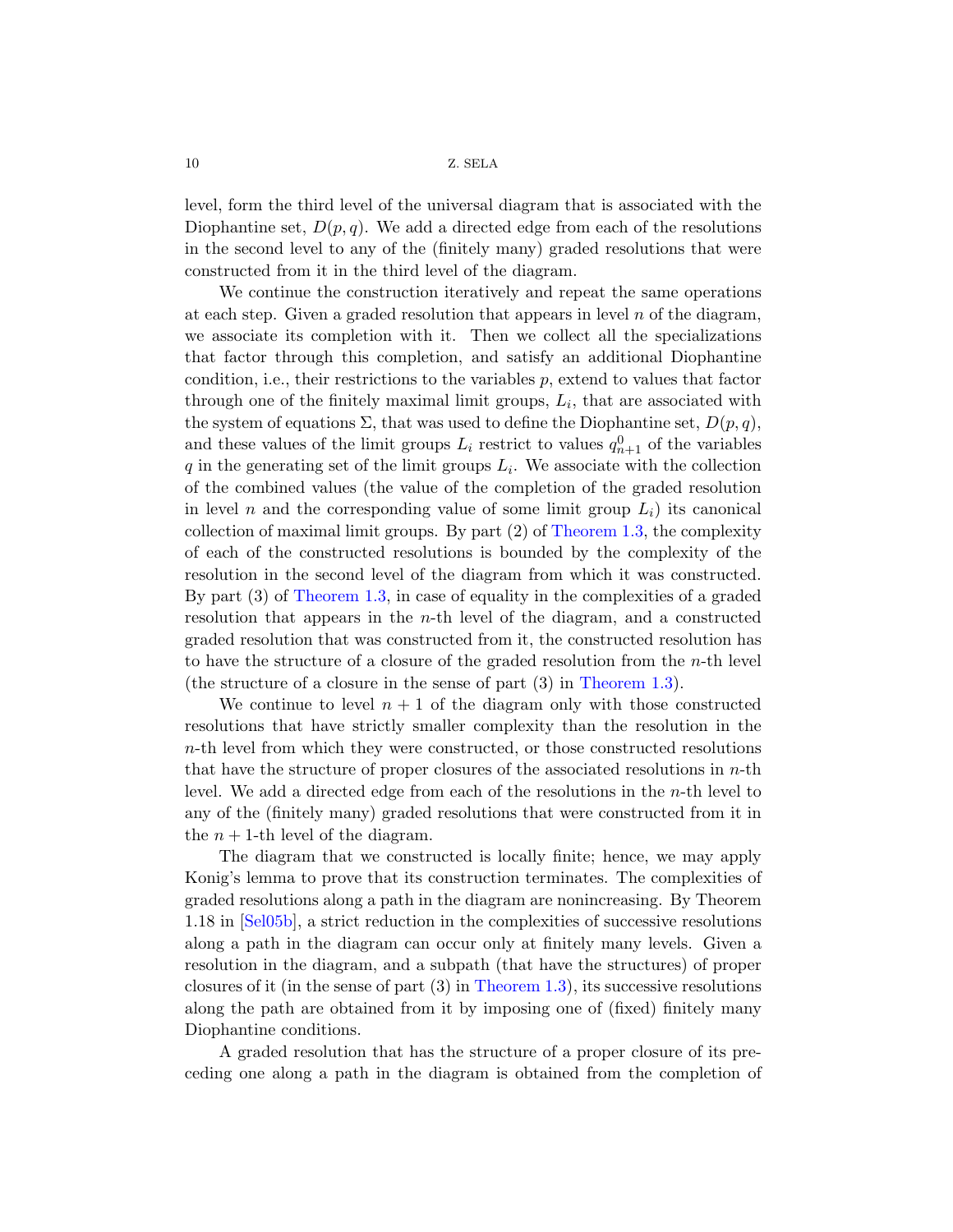its preceding one by adding proper roots to some of the abelian vertex groups that are associated with the preceding completion. By [Theorem 1.3,](#page-6-0) given a completion along a path, there are finitely many graded resolutions that are associated with it in the next level of the diagram and, in particular, finitely many graded resolutions that have the structure of proper closures of the original completion.

Therefore, given a completion along a path in the constructed diagram, there is a global bound (which depends only on the completion and the finitely many Diophantine conditions) on the index of abelian supergroups of abelian vertex groups that are associated with the given completion for all the graded resolutions that have the structure of proper closures of the given completion along the given path. Hence, there is a bound on the length of a subpath that starts with the completion and continues from it with a sequence of resolutions that have the structure of proper closures of it. The finiteness of subpaths of proper closures, together with the finiteness of the number of levels with a complexity reduction, along a given path in the diagram, imply that every path in the diagram has to be finite. Therefore, by Konig's lemma, the constructed diagram is finite.

Note that the obtained diagram is a directed forest, where at each vertex we placed a (strict) graded resolution, or alternatively its completion. Furthermore, the constructed diagram is universal which, in particular, means that given an arbitrary sequence of values of the defining parameters,  $q_1, q_2, \ldots, q_m$ , we can analyze the structure of the intersections,  $\{\cap_{i=1}^j D(p,q_i)\}_{j=1}^m$ , using the constructed diagram.

By Theorems 2.5, 2.9, and 2.13 of [\[Sel05a\]](#page-81-9) the number of rigid or strictly solid families of values of a rigid or solid limit group, that are associated with a given value of the defining parameters, is uniformly bounded by a bound that depends only on the rigid or solid limit group (and not on the specific value of the defining parameters).

Let depth be the number of levels in the universal diagram that we have associated with the Diophantine set,  $D(p, q)$ , and let w be the maximal number of vertices in a single level of the diagram. At each vertex in the diagram we have placed a graded resolution (or alternatively, a graded completion of that resolution). Each such graded resolution terminates in either a rigid or a solid limit group, and by Theorems 2.3, 2.9, and 2.13 in [\[Sel05a\]](#page-81-9), with each such terminal rigid or solid limit group, there is a corresponding global bound on the number of rigid or strictly solid families of values that is associated with any possible value of its defining parameters. Let  $b$  be the maximum of all the global bounds that are associated with the terminal rigid or solid limit groups of all the graded resolutions that are associated with the vertices in the constructed universal diagram.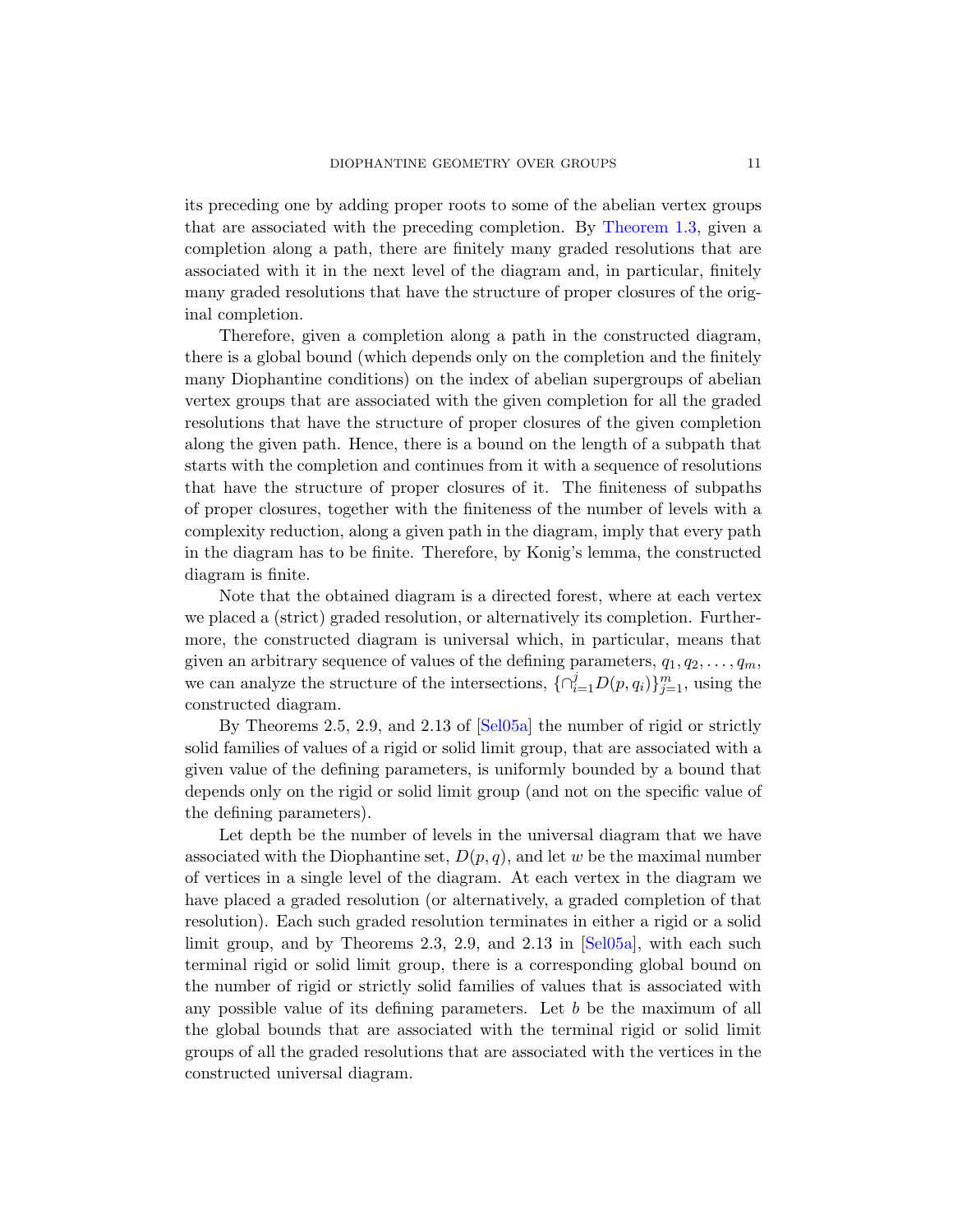In the sequel we will often need the following notion.

<span id="page-11-0"></span>Definition 1.4. Let  $GRes(x, p, q, a)$  be a graded resolution that terminates in either a rigid limit group,  $\text{Rgd}(x, p, q, a)$ , or a solid limit group,  $\text{Sld}(x, p, q, a)$ . Let  $Comp(x, p, z, q, a)$  be the completion of GRes. A *fiber* of the graded resolution, GRes, or of its completion, Comp, is the set of specializations of the completion, Comp, that extends a given rigid or strictly solid value of the terminal rigid or solid limit group, Rgd or Sld, of the resolution GRes.

A *q-fiber* of the graded resolution, GRes, or of its completion, Comp, is the bounded collection of fibers that extends a given value  $q_0$  of the defining parameters q.

Let  $q_1^0, q_2^0, \ldots$ , be a given sequence of values (in the coefficient group  $F_k$ ) of the (free) variables q in the Diophantine set,  $D(p,q)$ . First, we look at  $q_1$  as parameters. There are at most w graded resolutions in the first level of the constructed universal diagram, and there are at most  $b$  fibers that are associated with each of these graded resolutions and with the specialization  $q_1^0$ . Hence, there are at most wb fibers of the graded resolutions in the first level of the diagram that are associated with  $q_1^0$ .

If  $D(p, q_1^0) \cap D(p, q_2^0) = D(p, q_1^0)$ , there is no change. If  $D(p, q_1^0) \cap D(p, q_2^0)$  $D(p, q_2^0) \neq D(p, q_1^0)$ , the intersection of the two Diophantine sets is strictly contained in  $D(p, q_1^0)$ . The Diophantine set  $D(p, q_1^0)$  is a finite union of at most wb fibers of the graded resolutions in the initial level of the diagram. Since the intersection of the two Diophantine sets,  $D(p, q_1^0)$  and  $D(p, q_2^0)$ , is strictly contained in  $D(p, q_1^0)$ , it is a finite union of fibers — a proper (possibly empty) subset of the fibers that are associated with  $D(p, q_1^0)$ , and at least one of the fibers that is associated with  $D(p, q_1^0)$ , that is replaced by a (possibly empty) finite collection of fibers that are associated with the pair,  $(q_1^0, q_2^0)$ , and with some of the graded resolutions that appear in the second level of the diagram. By the structure of the universal diagram, each fiber in the first level can be replaced by at most wb fibers in the second level.

We repeat this argument iteratively. Each time a value  $q_n^0$  is added, and the corresponding intersection is a proper subset of the previous intersection, at least one of the fibers that was associated with the intersection of the first  $n-1$  values is replaced by at most wb fibers in level that succeeds the level of that fiber. (A fiber that is associated with the last level of the diagram can only be replaced by the empty set.) As the diagram has depth levels, it takes at most depth  $\cdot (wb)^{\text{depth}-1}$  values of the variables  $q_n$  (for which there is a strict reduction in the corresponding intersection) to be left with at most depth  $(wb)^{\text{depth}}$  fibers in the terminal level of the diagram and at most an additional depth  $(wb)^{\text{depth}}$  values of the variables  $q_n$  (for which there is a strict reduction in the corresponding intersection) to eliminate these fibers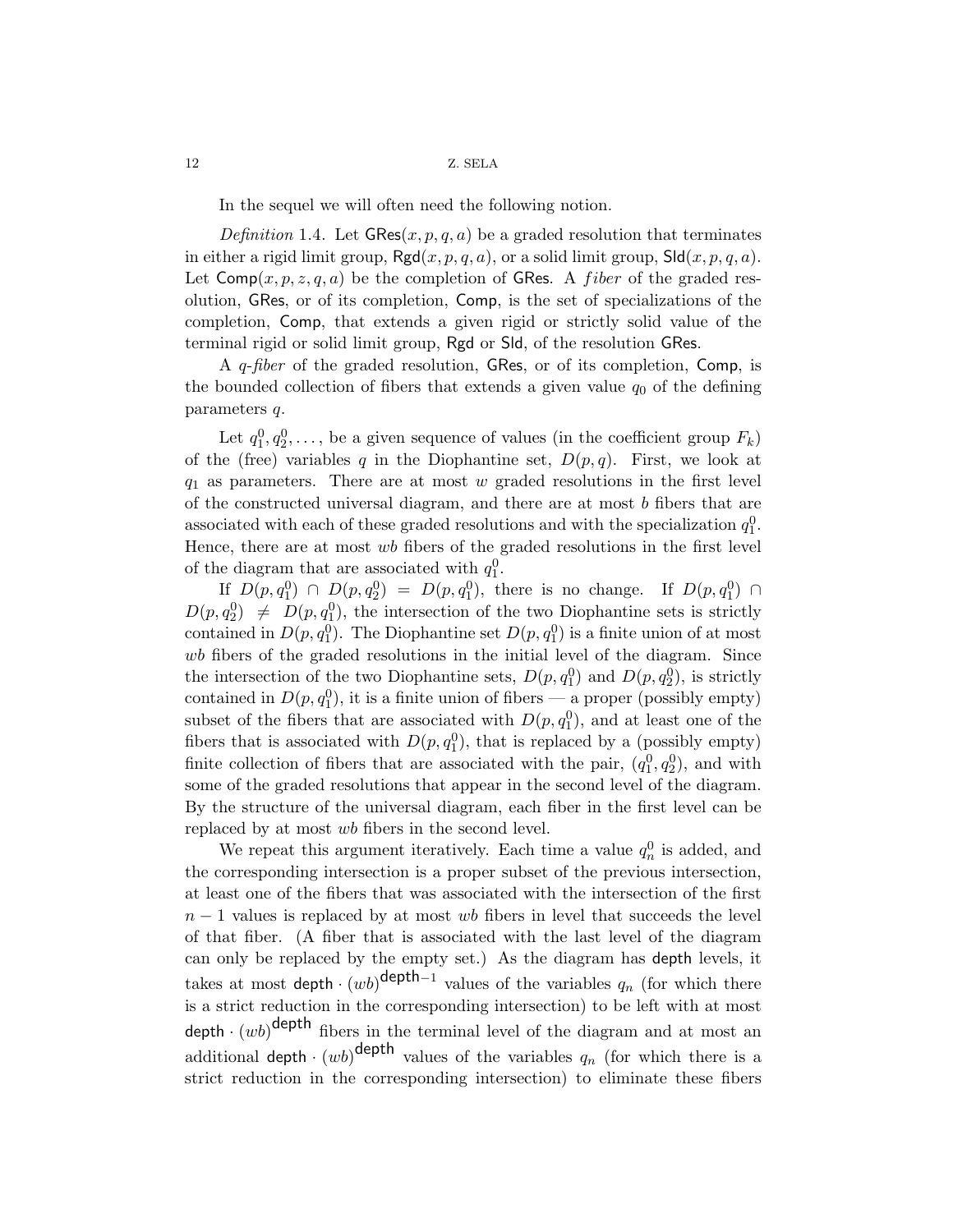in the terminal level. Therefore, altogether there can be at most  $2 \cdot depth \cdot$  $(wb)$ <sup>depth</sup> values of the variables  $q_n$  for which there is a strict reduction in the intersection:  $\bigcap_{i=1}^j D(p, q_i)$ , which proves the equationality of the set  $D(p, q)$ (where the equationality constant satisfies  $N_D = 2 \cdot \text{depth} \cdot (wb)^{\text{depth}}$ ).

<span id="page-12-0"></span>THEOREM 1.5. Let  $F_k = \langle a_1, \ldots, a_k \rangle$  be a non-abelian free group, and let  $\textsf{Rgd}(x, p, q, a)$  be a rigid limit group, with respect to the parameter subgroup  $\langle p, q \rangle$ . Let s be a positive integer, and let  $NR_s$  be the set of values of the defining parameters  $\langle p, q \rangle$  for which the rigid limit group, Rgd $(x, p, q, a)$ , has at least s rigid values.

There exists a collection of equational sets so that the Boolean algebra generated by this collection contains the sets  $NR_s$  for every minimal rank rigid limit group  $\text{Rgd}(x, p, q, a)$  and every possible integer s.

Proof. We construct iteratively a collection of equational sets that generate a Boolean algebra that contains the sets of the form  $NR_s$ . With a set of the form  $\text{NR}_s$ , we associate a minimal rank Diophantine set  $D_1$  and show that  $NR_s \cup D_1$  is equational. Clearly,

$$
NR_s = ((NR_s \cup D_1) \setminus D_1) \cup (D_1 \cap NR_s).
$$

Since by [Theorem 1.2](#page-4-0) the minimal rank Diophantine set  $D_1$  is equational, to prove the theorem we further need to study the set  $D_1 \cap NR_s$ . We study this set in the same way we treated the set  $NR_s$ . We further associate a complexity with the sets  $NR_s$  and  $NR_s \cap D_1$ , and argue that the complexity of the set  $D_1 \cap \text{NR}_s$  is strictly smaller than the complexity of the original set  $NR_s$ . We continue iteratively. At each step, we add a (minimal rank) Diophantine correction to the remaining set from the previous step, prove the equationality of the union of the remaining set and the Diophantine correction, and argue that the intersection of the Diophantine correction and the remaining set from the previous step has strictly lower complexity. Finally, the reduction in complexity forces the iterative procedure to terminate, hence, prove the theorem for the sets  $NR_s$ .

We start with the construction of the set  $D_1$  that is associated with the set  $NR<sub>s</sub>$ . As a preparation to the definition of  $D<sub>1</sub>$ , we look at the collection of all the tuples of values,  $(x_1^0, \ldots, x_s^0, p_0, q_0, a)$  for which for every index  $i, 1 \le i \le s$ ,  $(x_i^0, p_0, q_0, a)$  is a rigid value of the given rigid limit group  $\mathsf{Rgd}(x, p, q, a)$ , and for every couple  $i, j, 1 \leq i < j \leq s$ ,  $x_i^0 \neq x_j^0$ . By our standard arguments, with this collection of values we can associate canonically a finite collection of maximal limit groups,  $T_j(x_1, \ldots, x_s, p, q, a)$ .

We continue with each of the limit groups  $T_j(x_1, \ldots, x_s, p, q, a)$  in parallel. With  $T_i$  viewed as a graded limit group with respect to the parameter subgroup  $\langle q \rangle$ , we associate its strict graded Makanin-Razborov diagram (according to the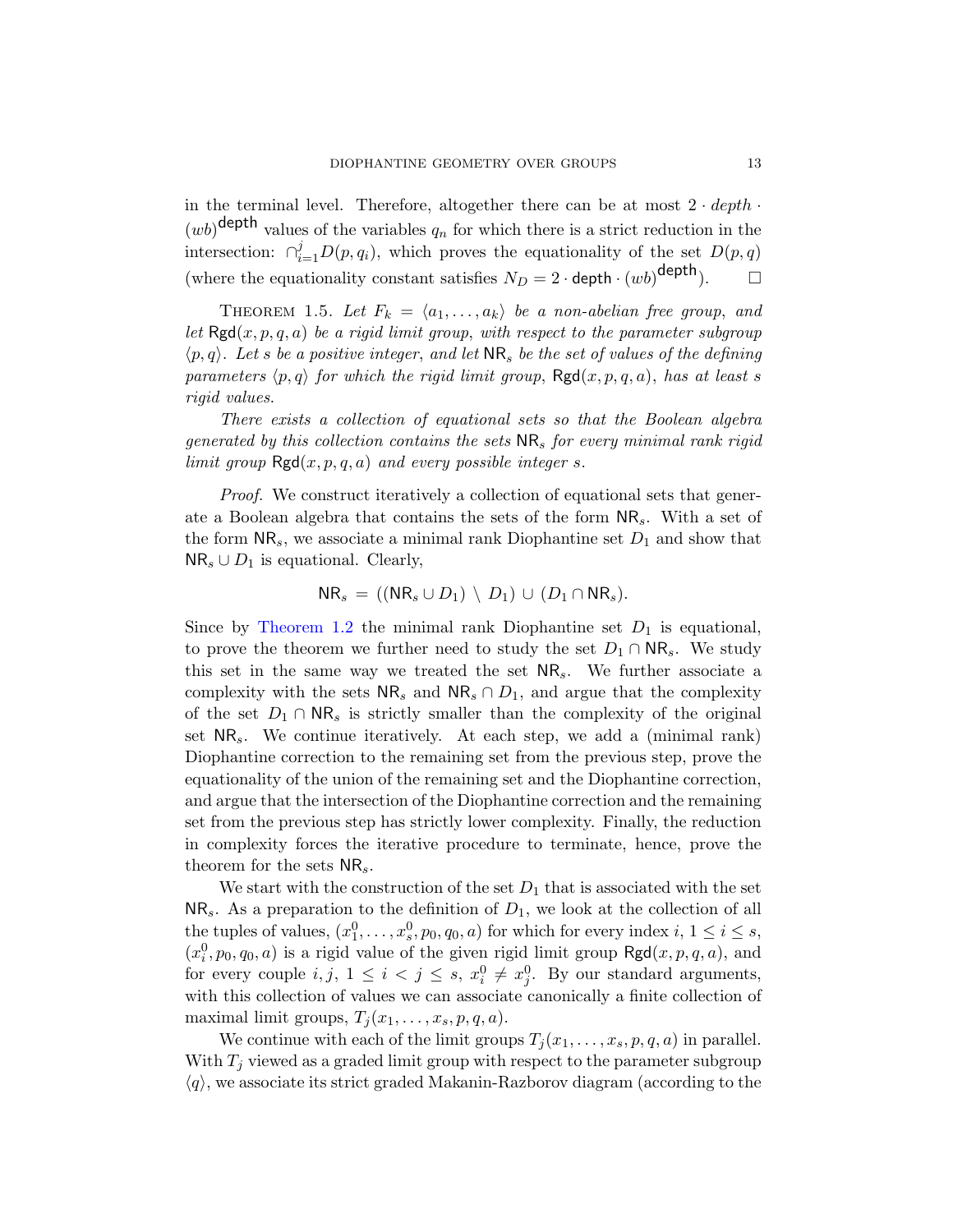construction of this diagram as it appears in  $[Sel03, Prop. 1.10]$  $[Sel03, Prop. 1.10]$ . With each resolution in the strict graded Makanin-Razborov diagram, we further associate its singular locus and the strict graded resolutions that are associated with each stratum in the singular locus. With each of the obtained graded resolutions we further associate its (graded) completion (according to [\[Sel03,](#page-81-11) Def. 1.12]), and with each graded completion we associate its complexity, according to  $\text{Sel05b}$ , Def. 1.16].

We continue with each of the completions in parallel. Given such a completion, we look at all its specializations, for which either one of the values that are supposed to be rigid is flexible, or those for which two rigid values that are supposed to be distinct coincide. Note that the conditions that we impose on the specializations of the completions are all basic conditions; i.e., the specializations are required to satisfy one of finitely many possible additional equations. With the collection of all such specializations we can associate a canonical finite collection of (graded) limit groups. Each such graded limit group is minimal rank by our assumptions. Hence, we can associate with it a finite collection of resolutions according to [Theorem 1.3.](#page-6-0)

By [Theorem 1.3,](#page-6-0) some of the associated graded resolutions have the structure of graded closures of the original resolution, and the rest have strictly smaller complexity than the completion that they were constructed from. Since the maximal limit groups that we analyze are obtained from specializations of completions of the original resolutions that satisfy one of finitely many additional basic conditions, each of the graded resolutions of these limit groups that have the structure of a graded closure of the completion from which it was constructed (see part  $(3)$  of [Theorem 1.3\)](#page-6-0) has the precise structure of the completion that it was constructed from; i.e., no proper roots were added to any of the abelian vertex groups that are associated with the completion from which the graded resolution was constructed.

We omit the subcollection of resolutions that have the structure of graded closures from the list of associated graded resolutions that we constructed. With each resolution that has strictly smaller complexity, we associate its completion, and we set the Diophantine set  $D_1$  to be the disjunction of all the Diophantine sets that are associated with completions of those resolutions that are not of maximal complexity, i.e., resolutions that do not have the structure of graded closures.

*Remark.* With the set  $NR_s$  we have associated finitely many graded limit groups,  $T_i$ . With these limit groups we have associated the resolutions in their strict graded Makanin-Razborov diagrams. By adding the set  $D_1$  to the set  $NR<sub>s</sub>$ , we fill all the fibers that are associated with these graded resolutions and contain at least one (in fact, generic) point from the set  $NR<sub>s</sub>$ .

<span id="page-13-0"></span>PROPOSITION 1.6. The set  $NR_s \cup D_1$  is equational.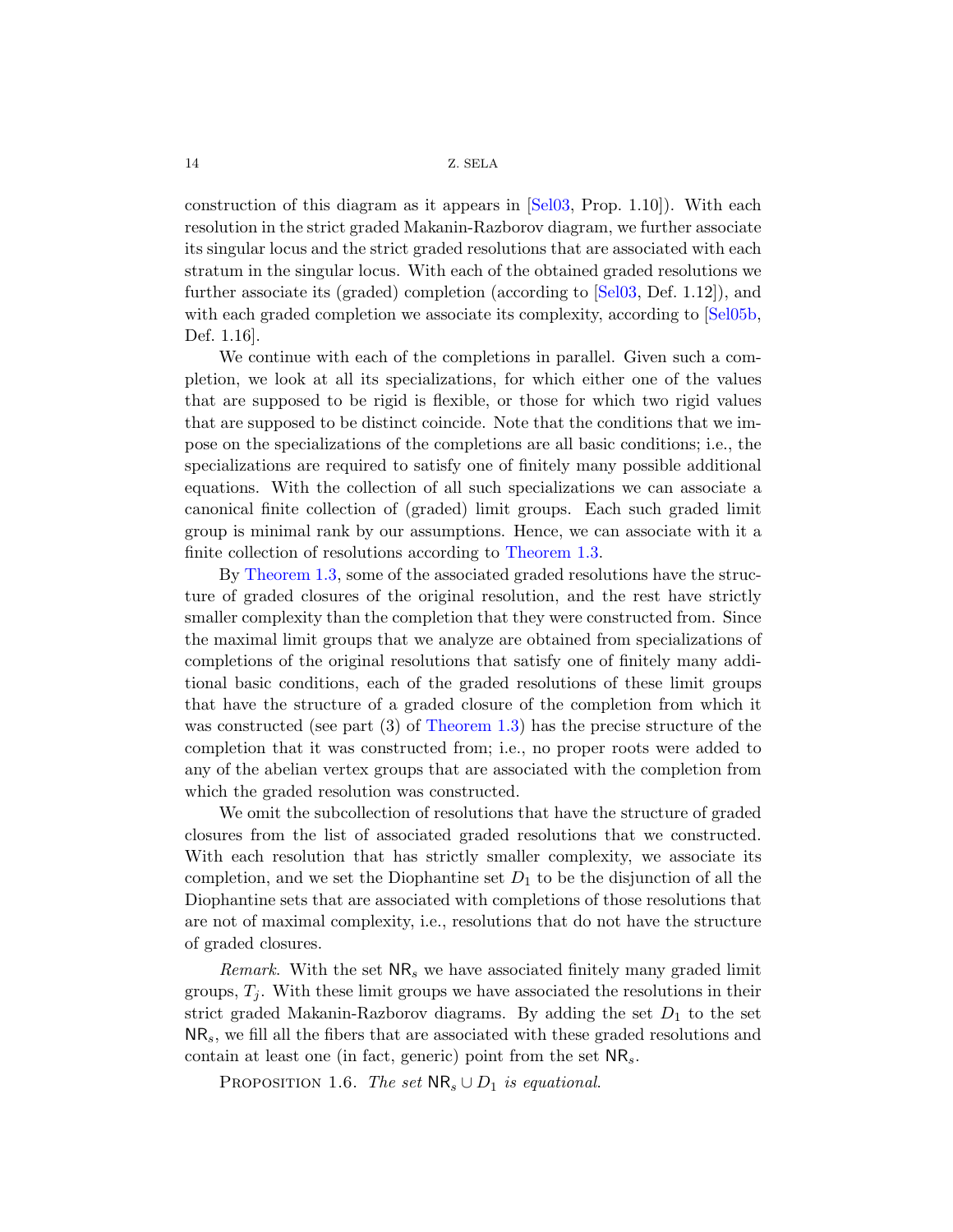*Proof.* To prove the proposition, we associate with the set  $NR_s \cup D_1$  a finite diagram, that is constructed iteratively, in a similar way to the construction of the diagram that is associated with a minimal rank Diophantine set and that was used in the proof of [Theorem 1.2.](#page-4-0)

We start the construction of the diagram with the collection of all the tuples of values,  $(x_1^0, \ldots, x_s^0, p_0, q_0, a)$  for which for every index  $i, 1 \leq i \leq s$ ,  $(x_i^0, p_0, q_0, a)$  is a rigid value of the given rigid limit group  $\mathsf{Rgd}(x, p, q, a)$ , and the  $x_i^0$ 's are distinct, and the collection of all tuples  $(u_0, p_0, q_0, a)$  that are specializations of one of the (finitely many) completions that are associated with the Diophantine set  $D_1$ , Comp $(u, p, q, a)$ . By our standard arguments, with this collection of values we associated canonically a finite collection of maximal limit groups,  $T_i(x_1, \ldots, x_s, p, q, a)$ , and the completions that are associated with  $D_1$ , Comp $(u, p, q, a)$ .

We continue with each of the limit groups  $T_i(x_1, \ldots, x_s, p, q, a)$  in parallel. With a maximal limit group  $T_j$ , viewed as a graded limit group with respect to the parameter subgroup  $\langle q \rangle$ , we associate its strict graded Makanin-Razborov diagram. With each resolution in the strict graded Makanin-Razborov diagram, we further associate its singular locus, and the graded strict resolutions that are associated with each of the strata in the singular locus. With each of the obtained strict graded resolutions we further associate its (graded) completion,  $\mathsf{Comp}(x_1, \ldots, x_s, p, z, q, a)$ , and with each graded completion we associate its complexity, according to [\[Sel05b,](#page-81-10) Def. 1.16]. These graded resolutions and their completions, together with the graded resolutions that are associated with the Diophantine set  $D_1$ , and their completions,  $\textsf{Comp}(u, p, q, a)$ , form the first level of the diagram that we associate with  $\mathsf{NR}_s \cup D_1$ .

In the second level of the diagram we need to place resolutions that will assist us in analyzing the intersections  $(NR_s \cup D_1)(p,q_1) \cap (NR_s \cup D_1)(p,q_2)$ . These intersections can be written as unions of sets of the form  $\text{NR}_s(p, q_1) \cap$  $NR_s(p, q_2), NR_s(p, q_1) \cap D(p, q_2), \text{ and } D(p, q_1) \cap D(p, q_2).$ 

We start the construction of the resolutions in the second level of the diagram with each of the completions,  $\mathsf{Comp}(x_1, \ldots, x_s, p, z, q, a)$ , and each of the completions that are associated with  $D_1$ , Comp $(u, p, q, a)$ , in parallel. With each completion,  $\mathsf{Comp}(x_1, \ldots, x_s, p, z, q, a)$ , we associate the collection of values,  $(y_1^0, \ldots, y_s^0, x_1^0, \ldots, x_s^0, p_0, z_0, q_1^0, q_2^0, a)$  and  $(u_2^0, x_1^0, \ldots, x_s^0, p_0, z_0, q_1^0, q_2^0, a)$ , and with each completion that is associated with  $D_1$ , Comp $(u, p, q, a)$ , we associate the collection of values,  $(y_1^0, \ldots, y_s^0, u_1^0, p_0, q_1^0, q_2^0, a)$  and  $(u_2^0, u_1^0, p_0, q_1^0, q_2^0, a)$ , so that the restrictions of these values satisfy the following conditions:

- (1)  $(x_1^0, \ldots, x_s^0, p_0, z_0, q_1^0, a)$  is a specialization of the completion,  $\mathsf{Comp}(x_1, \ldots, x_s^0, p_0, z_0, q_1^0, a)$  $x_s, p, z, q, a$ .
- (2) the values,  $(x_i^0, p_0, q_1^0, a)$ ,  $i = 1, \ldots, s$ , are distinct rigid values of the rigid limit group,  $\mathsf{Rgd}(x, p, q, a)$ , and so are the values,  $(y_i^0, p_0, q_2^0, a)$ ,  $i = 1, \ldots, s$ .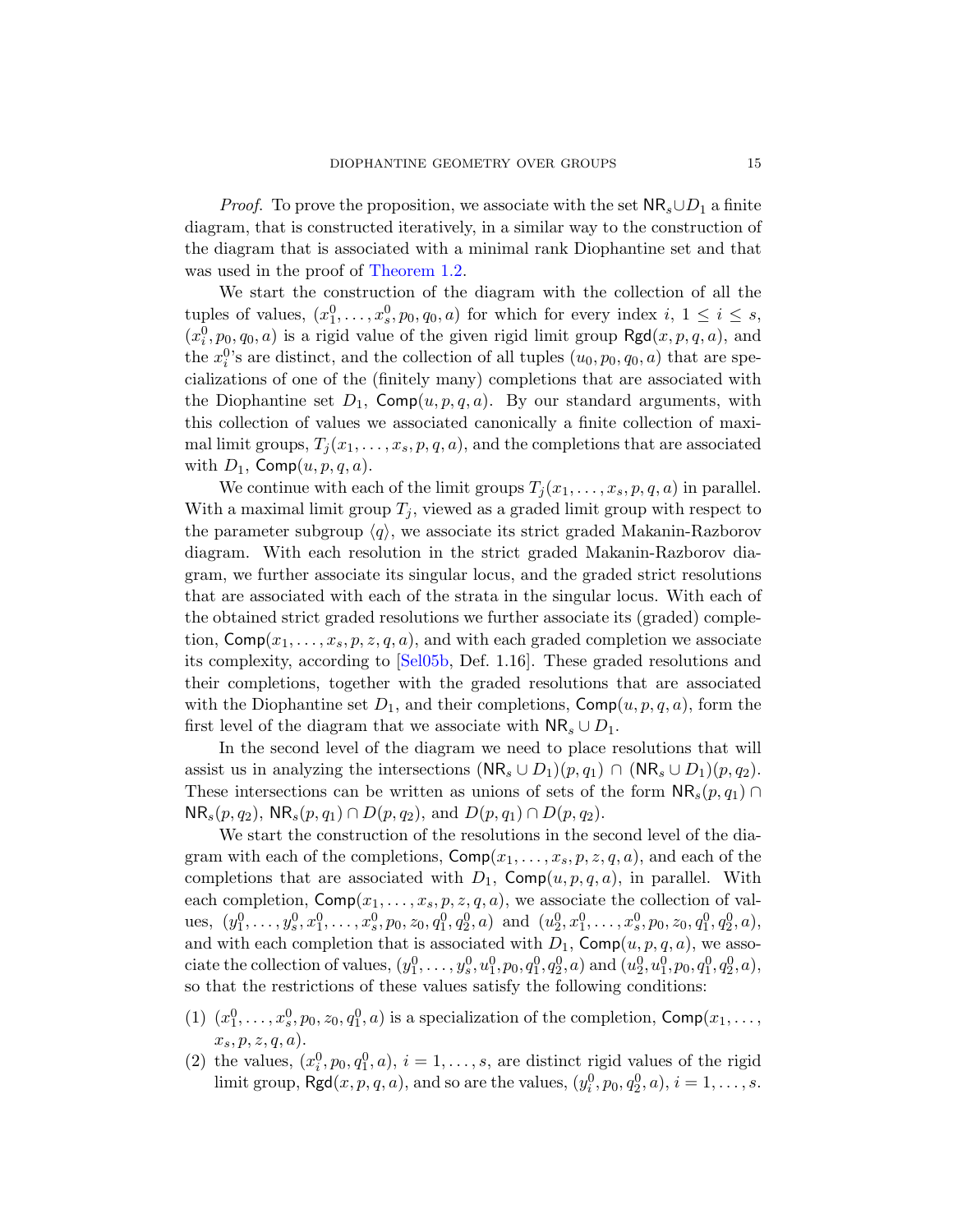(3)  $(u_j^0, p_0, q_j^0, a)$ ,  $j = 1, 2$ , is a specialization of one of the completions that is associated with the set  $D_1$ , Comp $(u, p, q, a)$ .

With this set of values we (canonically) associate a canonical finite collection of maximal limit groups (according to [\[Sel01,](#page-81-8) Th. 7.2]), which we view as graded limit groups with respect to the parameter subgroup  $\langle q_1, q_2 \rangle$ .

By our assumptions each of the completions,  $\mathsf{Comp}(x_1, \ldots, x_s, p, z, q, a)$ , and each of the completions that is associated with  $D_1$ , Comp $(u, p, q, a)$ , is of minimal rank. Hence, we may apply [Theorem 1.3](#page-6-0) and associate with each of the (finitely many) graded limit groups that is associated with the collection of values under consideration a finite collection of minimal rank strict graded resolutions (with respect to the parameter subgroup  $\langle q_1, q_2 \rangle$ ). By [Theorem 1.3,](#page-6-0) the complexity of each of these minimal rank resolutions is bounded above by the complexity of the resolution from which the corresponding completion was constructed (the completion in the first level of the diagram with which we have started the construction of the corresponding part of the second level),  $\mathsf{Comp}(x_1, \ldots, x_s, p, z, q, a)$  or  $\mathsf{Comp}(u, p, q, a)$ . By the same theorem, in case of equality in complexities (between a constructed resolution and the completion it was constructed from), the obtained resolution has to have the structure of a graded closure of the completion from which it was constructed. (See part (3) of [Theorem 1.3](#page-6-0) for the properties of that structure.) Therefore, some of the obtained resolutions have the structure of (graded) closures of the completions,  $\mathsf{Comp}(x_1, \ldots, x_s, p, z, q, a)$  and  $\mathsf{Comp}(u, p, q, a)$ , and the other resolutions have strictly smaller complexity than the complexity of corresponding completion, Comp $(x_1, \ldots, x_s, p, z, q, a)$  or Comp $(u, p, q, a)$ .

We continue to the third level only with those resolutions that have strictly smaller complexity than the completion from which they were constructed, or with resolutions that have the structure of proper closures of the completions from which they were constructed. (See part (3) in [Theorem 1.3.](#page-6-0)) Given such a (graded) resolution, we perform the same operations that we have conducted in constructing the second level; i.e., we take its completion and look at all the specializations of that completion that satisfy the corresponding (nondegeneration) rigidity conditions, and for which either there exists a value,  $(t_1^0, \ldots, t_s^0, q_3^0)$ , so that the combined values,  $(t_i^0, p_0, q_3^0, a)$ , are distinct rigid values of  $\textsf{Rgd}(x, p, q, a)$ , or a value,  $(u_0, p_0, q_3^0, a)$  that is a specialization of one of the (finitely many) completions,  $Comp(u, p, q, a)$ , that are associated with the Diophantine set  $D_1$ .

With the collection of these values, we canonically associate a finite collection of maximal limit groups, that are all of minimal rank, and with them we associate finitely many (minimal rank) strict graded resolutions by applying [Theorem 1.3.](#page-6-0) By [Theorem 1.3,](#page-6-0) the complexity of each of the associated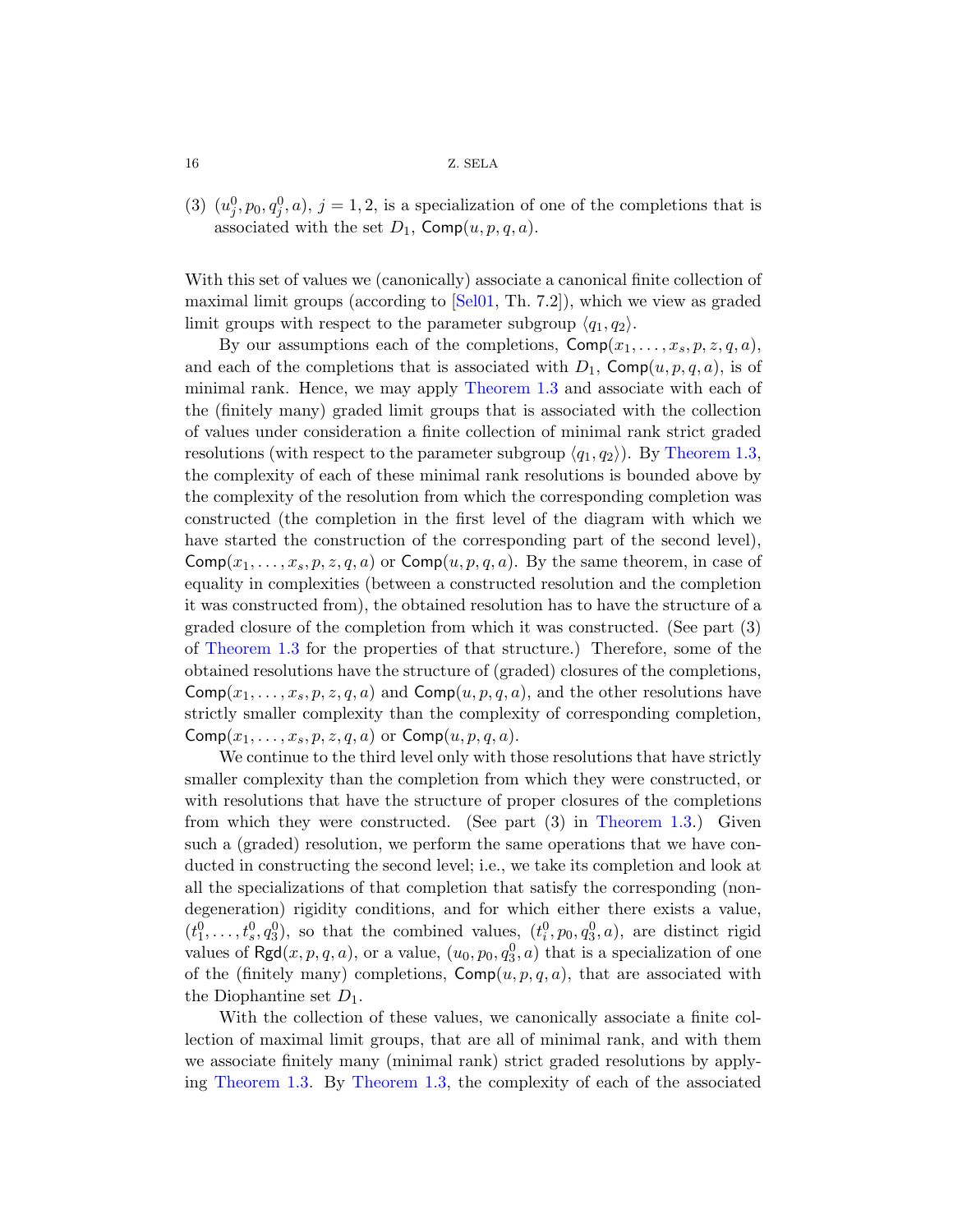graded resolutions is bounded by the complexity of the corresponding resolution from the second level of the diagram from which it was constructed. We continue to the fourth level, only with those resolutions that have strictly smaller complexity than the resolution from the second level from which they were constructed, or with graded resolutions that have the structure of proper closures of the completion of that resolution (i.e., graded resolutions that satisfy part (3) in [Theorem 1.3](#page-6-0) and for which proper roots were added to some of the abelian vertex group that are associated with the completion from which they were constructed).

We continue the construction iteratively. Since the obtained diagram is locally finite, we may apply Konig's lemma to prove the finiteness of the diagram. By Theorem 1.32 in [\[Sel05b\]](#page-81-10), a reduction in the complexity of successive resolutions can occur only at finitely many steps along a path in the diagram. By the same argument that we used in proving [Theorem 1.2,](#page-4-0) every subpath in the constructed diagram in which a successive resolution is a proper closure of its predecessor has to be finite. Hence, every path in the constructed diagram is finite, and by Konig's lemma the entire diagram is finite.

At this stage we can deduce the equationality of the set  $NR_s \cup D_1$  from the constructed diagram, using a modification of the argument that was used in the proof of [Theorem 1.2.](#page-4-0) Recall that by Theorems 2.5, 2.9, and 2.13 of [\[Sel05a\]](#page-81-9) the number of rigid or strictly solid families of values of a rigid or solid limit group, that are associated with a given value of the defining parameters, is uniformly bounded by a bound that depends only on the rigid or solid limit group (and not on the specific value of the defining parameters).

Keeping our notation from the proof of [Theorem 1.2,](#page-4-0) let depth be the number of levels in the diagram that we have associated with the set,  $NR_s \cup D_1$ , and let  $w$  be the maximal number of vertices in a single level of the diagram. At each vertex in the diagram we have placed a graded resolution. Each such graded resolution terminates in either a rigid or a solid limit group, and by Theorems 2.3, 2.9, and 2.13 in [\[Sel05a\]](#page-81-9), with each such terminal rigid or solid limit group, there is a corresponding global bound on the number of rigid or strictly solid families of values that is associated with any possible value of the defining parameters. Let  $b$  be the maximum of all the global bounds that are associated with the terminal rigid or solid limit groups of all the graded resolutions that are associated with the vertices in the constructed universal diagram.

Let  $q_1^0, q_2^0, \ldots$ , be a given sequence of values (in the coefficient group  $F_k$ ) of the (free) variables q in the set,  $(NR_s \cup D_1)(p, q)$ . To prove equationality, we need to prove that the intersection,  $\bigcap_{i=1}^j (NR_s \cup D_1)(p, q_i)$ , strictly decreases for boundedly many indices  $j$  (where the bound does not depend on the specific sequence  $\{q_i\}$ ).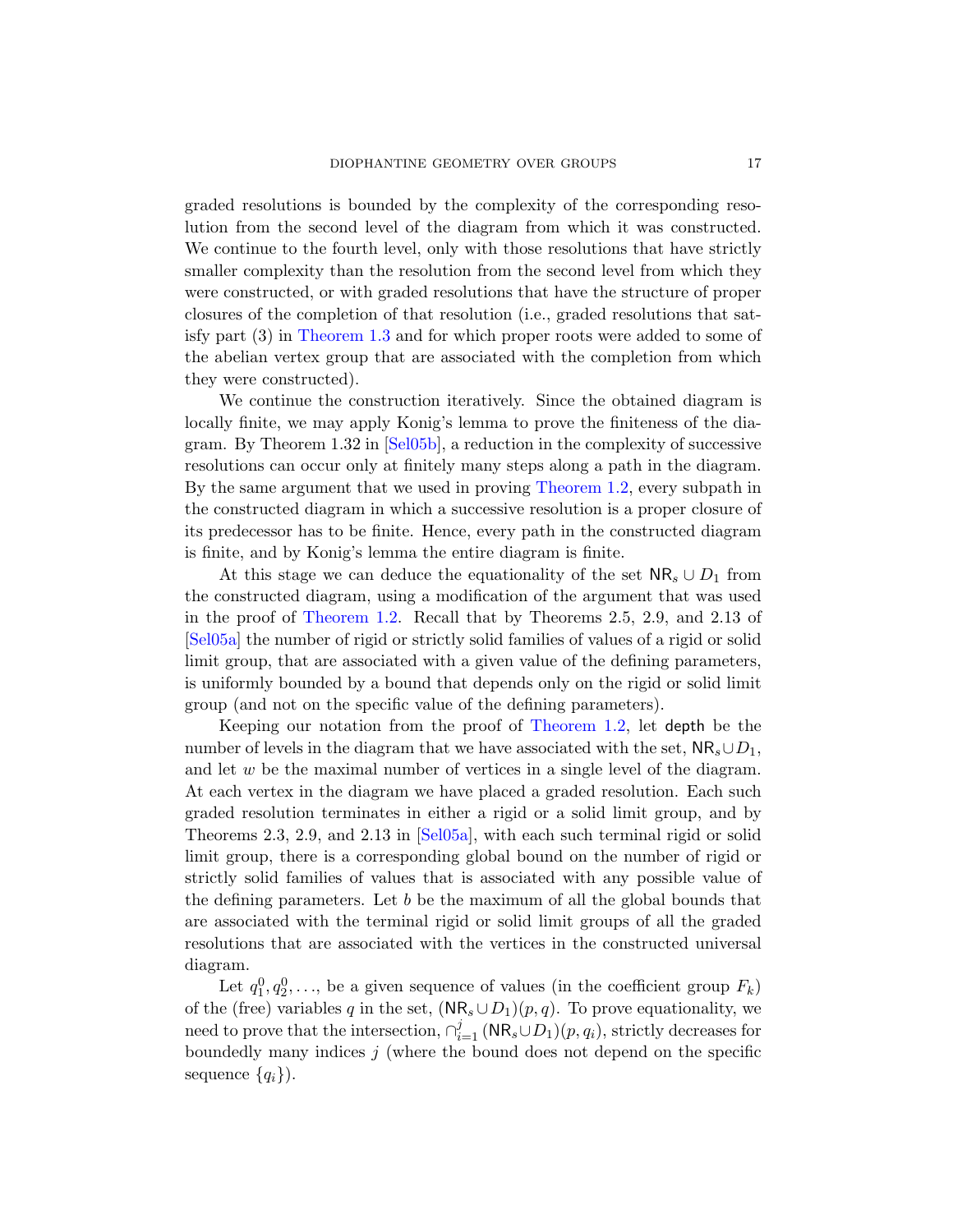First, we look at  $q_1$  as parameters. There are at most w graded resolutions in the first level of the constructed universal diagram, and there are at most  $b$ fibers that are associated with each of these graded resolutions and with the value  $q_1^0$ . Hence, there are at most wb fibers of the graded resolutions in the first level of the diagram that are associated with  $q_1^0$ .

The fibers that are associated with the value  $q_1^0$  are either fibers of one of the completions,  $\mathsf{Comp}(u, p, q, a)$ , or of one of the completions of the graded resolutions of the limit groups,  $T_i(x_1, \ldots, x_s, p, q, a)$ . (These collections of completions form the first level of the constructed diagram.) Values in a fiber of a completion,  $Comp(u, p, q, a)$ , are clearly in the Diophantine set,  $D_1(p,q)$ . If a fiber in a graded resolution that is associated with a limit group,  $T_j(x_1,\ldots,x_s,p,q,a)$ , contains a point,  $(x_1^0,\ldots,x_s^0,p_0,q_1^0,a)$ , for which the values,  $(x_i^0, p_0, q_1^0, a)$ ,  $i = 1, \ldots, s$ , are distinct rigid values of  $\text{Rgd}(x, p, q, a)$ , then the basic conditions that were imposed in constructing the Diophantine set  $D_1$ do not hold for generic points in the fiber. Hence, the basic conditions that were imposed in constructing  $D_1$  may hold only for points in the fiber that are contained in boundedly many fibers of graded resolutions that are associated with  $q_1^0$  and  $D_1$ , and have strictly smaller complexity than the original graded resolution of  $T_i$ . These last fibers are contained in  $D_1$ , and therefore, the entire fiber (or rather the restrictions of the points in the fiber to the variables  $(p, q)$ ) is contained in the definable set,  $NR_s \cup D_1$ .

If a fiber in a graded resolution that is associated with a limit group,  $T_j(x_1,\ldots,x_s,p,q,a)$ , does not contain a point,  $(x_1^0,\ldots,x_s^0,p_0,q_1^0,a)$ , for which the values,  $(x_i^0, p_0, q_1^0, a)$ ,  $i = 1, \ldots, s$ , are distinct rigid specializations of  $Rgd(x, p, q, a)$ , then we omit this fiber from the (bounded) list of fibers that are associated with the value  $q_1^0$ . The set  $(NR_s \cup D_1)(p, q_1^0)$  is contained in the union of the (restrictions to the variables  $(p, q)$  of points in the) remaining fibers. Therefore, after omitting all such fibers, the set  $(NR_s \cup D_1)(p, q_1^0)$  is precisely the (bounded) union of the remaining fibers.

We continue as we did in the proof of [Theorem 1.2.](#page-4-0) If  $((NR_s \cup D_1)(p, q_1^0)) \cap$  $((NR_s \cup D_1)(p, q_2^0)) = (NR_s \cup D_1)(p, q_1^0)$ , there is no change; i.e., we remain with the same bounded collection of fibers that were associated with  $q_1^0$ . If  $((NR_s\cup D_1)(p,q_1^0))\cap ((NR_s\cup D_1)(p,q_2^0))\neq (NR_s\cup D_1)(p,q_1^0)$ , the intersection of the two sets is strictly contained in  $(NR_s \cup D_1)(p, q_1^0)$ . The set  $(NR_s \cup D_1)(p, q_1^0)$ is a finite union of at most wb fibers of the graded resolutions in the first level of the diagram. Since the intersection of the two sets,  $(NR_s \cup D_1)(p, q_1^0)$  and  $(NR_s \cup D_1)(p, q_2^0)$ , is strictly contained in  $(NR_s \cup D_1)(p, q_1^0)$ , it is a finite union of fibers — a proper (possibly empty) subset of the fibers that are associated with  $(NR_s \cup D_1)(p, q_1^0)$ , and at least one of the fibers that is associated with  $(NR_s \cup D_1)(p, q_1^0)$ , that is replaced by a (possibly empty) finite collection of fibers that are associated with the pair,  $(q_1^0, q_2^0)$ , and with some of the graded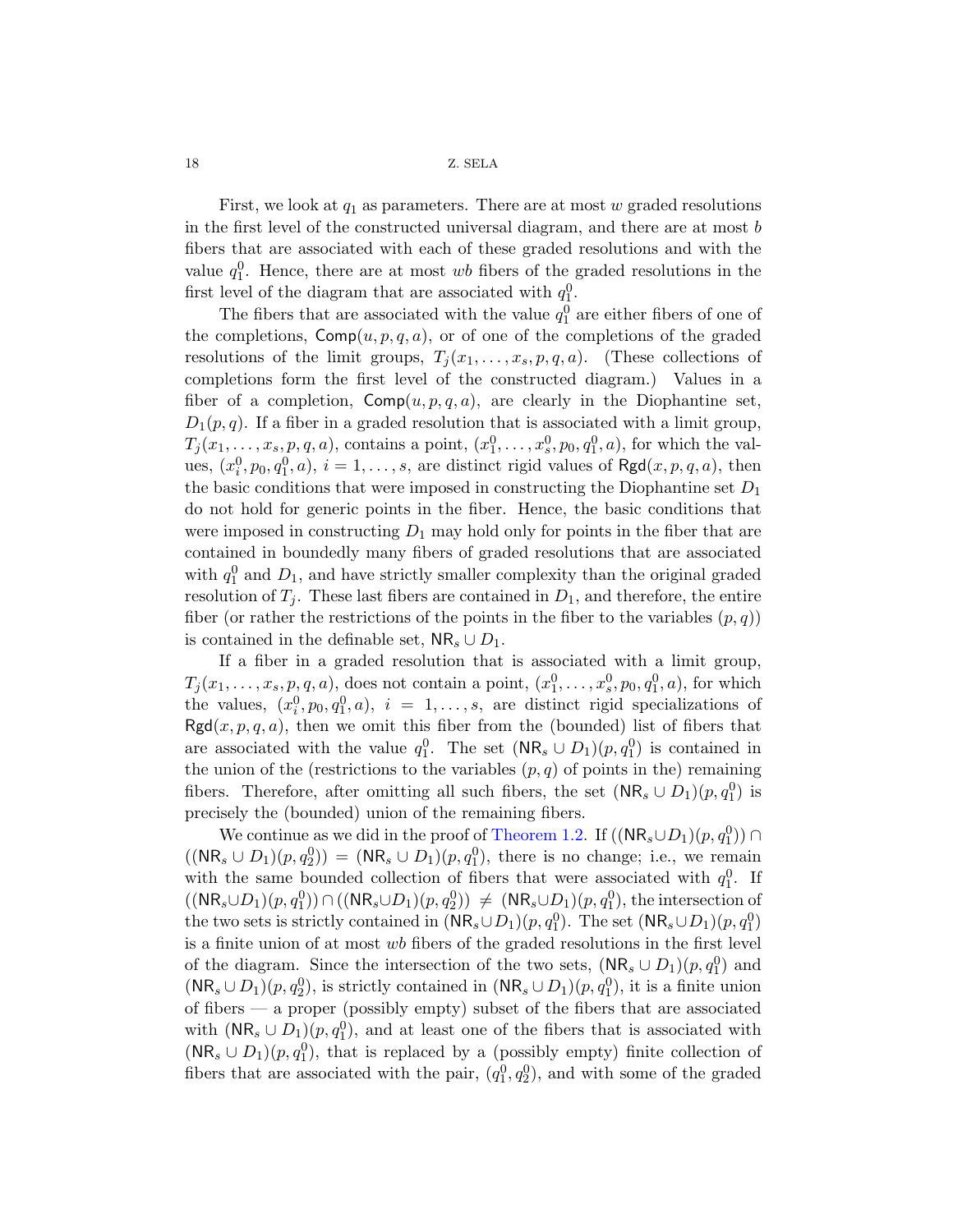resolutions that appear in the second level of the constructed diagram. By the structure of the universal diagram, each fiber in the first level can be replaced by at most wb fibers in the second level.

As we argue for fibers of graded resolutions in the first level that are associated with  $q_1^0$ , from the bounded list of fibers that are associated with the pair  $(q_1^0, q_2^0)$ , we omit fibers of graded resolutions in the second level that are associated with  $(q_1^0, q_2^0)$  for which for generic values in these fibers (i.e., test sequences), either at least one of the values,  $(x_i, p, q_1^0, a)$  or  $(y_i, p, q_1^0)$ ,  $i = 1, \ldots, s$ , is flexible, or if some pair of these values is not distinct.

As we did in the proof of [Theorem 1.2,](#page-4-0) we repeat this argument iteratively. Each time a value  $q_n^0$  is added, and the corresponding intersection is a proper subset of the previous intersection, at least one of the fibers that was associated with the intersection of the first  $n-1$  values, is replaced by at most wb fibers in level that succeeds the level of that fiber. (A fiber that is associated with the last level of the diagram can only be replaced by the empty set.) As the digram has depth levels, the intersection  $\bigcap_{i=1}^{j}$  (NR<sub>s</sub> ∪ D<sub>1</sub>)(p, q<sub>i</sub>) can strictly decrease in at most  $2 \cdot$  depth  $\cdot (wb)^{\text{depth}}$  indices, which proves the equationality of the set  $(NR_s \cup D_1)(p,q)$ .

[Proposition 1.6](#page-13-0) proves that the set  $NR_s \cup D_1$  is equational. To prove [The](#page-12-0)[orem 1.5](#page-12-0) we continue iteratively. With the set  $NR_s \cap D_1$  we associate a Diophantine set  $D_2$ , precisely as we associated the Diophantine set  $D_1$  with  $NR_s$ .

Recall that  $D_1$  was defined by finitely many completions, which we denote  $Comp(u, p, q, a)$ . These completions were constructed by first collecting all the nondegenerate values  $(x_1^0, \ldots, x_s^0, p, q, a)$  and associating finitely many graded limit groups with this collection of values. Then we defined the completions that are associated with  $D_1$  by further imposing a (basic) degeneration condition, applying [Theorem 1.3,](#page-6-0) and keeping only those graded resolutions that have strictly smaller complexity than the completions that they were constructed from. (See the detailed description in the first part of the proof.)

To define  $D_2$ , we start with the finitely many completions,  $\mathsf{Comp}(u, p, q, a)$ , that are associated with the Diophantine set  $D_1$ . We further look at all the values,  $(y_1^0, \ldots, y_s^0, u_0, p_0, q_0, a)$ , where  $(u_0, p_0, q_0, a)$  is a value of one of the completions,  $\mathsf{Comp}(u, p, q, a)$ , and the values,  $(y_i^0, p_0, q_0, a)$ ,  $i = 1, \ldots, s$ , are distinct rigid values of the rigid limit group  $\textsf{Rgd}(x, p, q, a)$ .

With this collection of values we canonically associate a finite collection of maximal limit groups (according to [\[Sel01,](#page-81-8) Th. 7.2]), and we further apply [Theorem 1.3,](#page-6-0) and associate with each limit group a finite collection of graded resolutions, such that the complexity of each graded resolution is bounded by the complexity of the completion that was used for its construction,  $Comp(u, p, q, a)$ .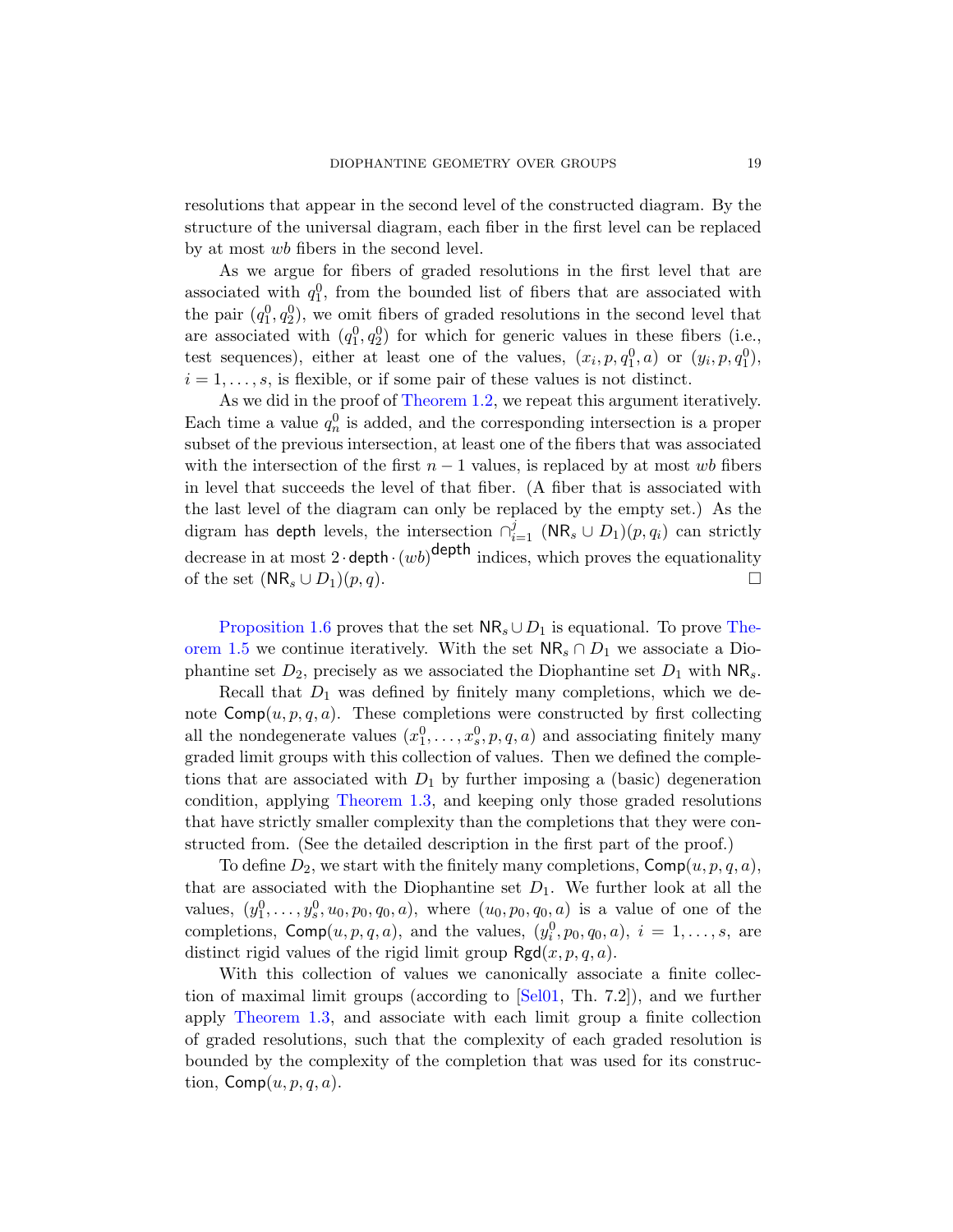At this point, we repeat what we did in constructing  $D_1$ . We look at all the values of the completions of the obtained graded resolutions for which either one of the values,  $(y_i^0, p_0, q_0, a)$ ,  $i = 1, \ldots, s$ , is a flexible (nonrigid) value of Rgd $(x, p, q, a)$ , or at least two of these (rigid) values are not distinct. These degenerate values of the obtained completions satisfy one of finitely additional basic conditions (nontrivial equations), and with them we associate finitely many limit groups, and by applying [Theorem 1.3,](#page-6-0) we further associate with them finitely many graded resolutions.

By [Theorem 1.3,](#page-6-0) the complexity of each of the constructed graded resolutions is bounded by the complexity of the completion that was used in its construction,  $Comp(u, p, q, a)$ . As we did in the construction of  $D_1$ , and since as in constructing  $D_1$  the new completions were obtained by forcing additional basic conditions, we keep only those graded resolutions that have strictly smaller complexities than the completions,  $\mathsf{Comp}(u, p, q, a)$ , that they were constructed from.

We define  $D_2$  to be the Diophantine set that is the union of the Diophantine sets that are defined by the completions of those of the constructed graded resolutions that have strictly smaller complexity than the completion,  $\mathsf{Comp}(u, p, q, a)$ , that they were constructed from. Note that this last completion was associated with  $D_1$ . By construction,  $D_2 \subset D_1$ , and the complexities of the resolutions that are associated with  $D_2$ , are strictly smaller than the complexities of the corresponding resolutions that are associated with  $D_1$ . (The definition of the complexity of a minimal rank resolution appears in [\[Sel05b,](#page-81-10) Def. 1.16].)

By the same argument that was used to prove [Proposition 1.6,](#page-13-0) the set  $(NR_s \cap D_1) \cup D_2$  is equational. We continue to the third step with the set  $\text{NR}_s \cap D_1 \cap D_2 = \text{NR}_s \cap D_2$  and treat it exactly in the same way. By the descending chain condition for complexities of minimal rank resolutions (cf. [\[Sel05b,](#page-81-10) Th. 1.18]), this iterative process terminates after finitely many steps, and the finite termination finally implies that the original set,  $NR_s$ , is in the Boolean algebra of a collection of (minimal rank) equational sets, so [Theo](#page-12-0)[rem 1.5](#page-12-0) follows.  $\square$ 

Essentially the same argument that was used to prove [Theorem 1.5](#page-12-0) for the sets  $NR<sub>s</sub>$ , that are associated with minimal rank rigid graded limit groups, can be used to prove a similar statement for sets of parameters for which a minimal rank solid limit group admits at least s strictly solid families of specializations.

<span id="page-19-0"></span>THEOREM 1.7. Let  $F_k = \langle a_1, \ldots, a_k \rangle$  be a non-abelian free group, and let  $\mathsf{Sld}(x, p, q, a)$  be a solid limit group, with respect to the parameter subgroup  $\langle p, q \rangle$ . Let s be a positive integer, and let  $\mathsf{NS}_s$  be the set of values of the defining parameters  $\langle p, q \rangle$  for which the solid limit group,  $\mathsf{Sld}(x, p, q, a)$ , has at least s strictly solid families of specializations.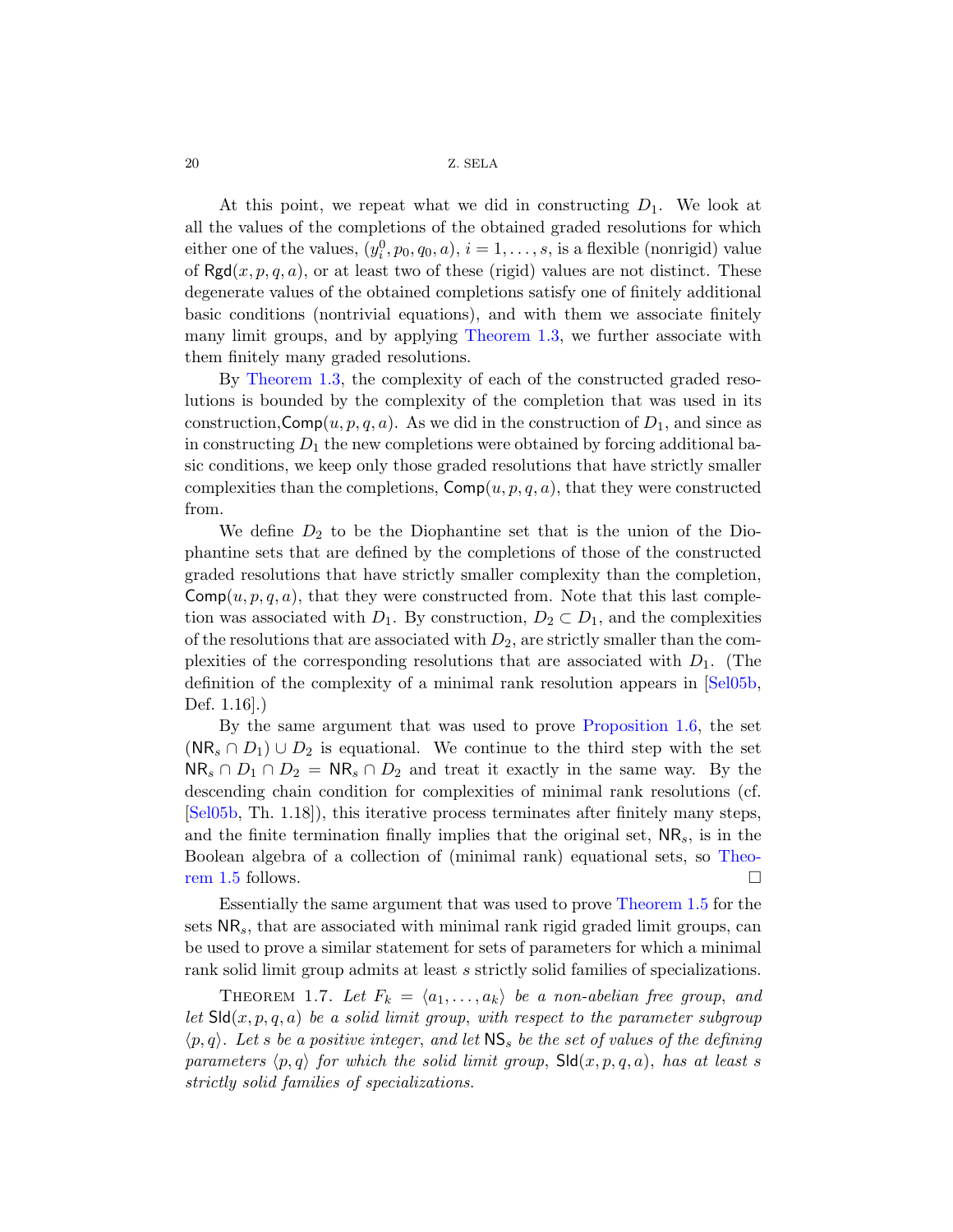There exists a collection of  $(minimal\ rank)$  equational sets, so that the Boolean algebra generated by this collection contains the sets  $NS<sub>s</sub>$ , for every minimal rank solid limit group  $\text{Sld}(x, p, q, a)$  and every possible integer s.

*Proof.* The proof is similar to the proof of [Theorem 1.5.](#page-12-0) With the set  $\mathsf{NS}_s$  we associate a Diophantine set  $D_1$  for which  $\mathsf{NS}_s \cup D_1$  is equational. We further argue that the intersection  $NS_s \cap D_1$  is simpler than the original set  $NS<sub>s</sub>$ . We continue iteratively, precisely as we did in the proof of [Theorem 1.5.](#page-12-0)

To construct the Diophantine set  $D_1$ , we look at the entire collection of values,  $(x_1, \ldots, x_s, p, q, a)$ , for which the values,  $(x_i, p, q, a)$ ,  $1 \leq i \leq s$ , belong to distinct strictly solid families. With this collection we associate a canonical finite collection of maximal limit groups, which we view as graded with respect to the parameter subgroup  $\langle q \rangle$ . Since the solid limit group,  $\mathsf{Sld}(x, p, q, a)$ , is of minimal rank, so are all the maximal limit groups that we associated with the given collection of values. With these graded limit groups we further associate the (graded) resolutions that appear in their strict graded Makanin-Razborov diagrams, and the resolutions that are associated with the various strata in the singular loci of the diagram.

Given a (graded) completion,  $\mathsf{Comp}(x_1, \ldots, x_s, p, z, q, a)$ , of one of these graded resolutions, we look at all the specializations of the completion for which either (at least) one of the values,  $(x_i, p, q, a)$ ,  $i = 1, \ldots, s$ , that is supposed to be strictly solid is not strictly solid, or two such values belong to the same strictly solid family. Note that if such value is not strictly solid, or if two such values belong to the same strictly solid family, then the (ambient) specialization of the given completion has to satisfy at least one of finitely many (fixed) Diophantine conditions that are associated with the given solid limit group,  $Sld(x, p, q, a)$ . (See [\[Sel05a,](#page-81-9) Def. 1.5] for these Diophantine conditions.)

With this collection of specializations of the (finitely many) completions, that are extended by values of extra variables that are added to demonstrate the validity of the Diophantine conditions they satisfy, we canonically associate a finite collection of graded limit groups. Each of these maximal graded limit group has to be of minimal rank, since the completions are of minimal rank, and by the structure of the additional Diophantine conditions (see [\[Sel05a,](#page-81-9) Def. 1.5]). We further start with each of these maximal graded limit groups and apply [Theorem 1.3](#page-6-0) to associate finitely many minimal rank graded resolutions with each of the (finitely many) maximal graded limit groups that is associated with the given collection of values. By [Theorem 1.3,](#page-6-0) the complexity of each of the constructed resolutions is bounded above by the complexity of the completion that was used for its construction, and in case of equality in complexities, a constructed resolution has to have the structure of a graded closure of the completion from which it was constructed (part (3) in [Theo](#page-6-0)[rem 1.3\)](#page-6-0).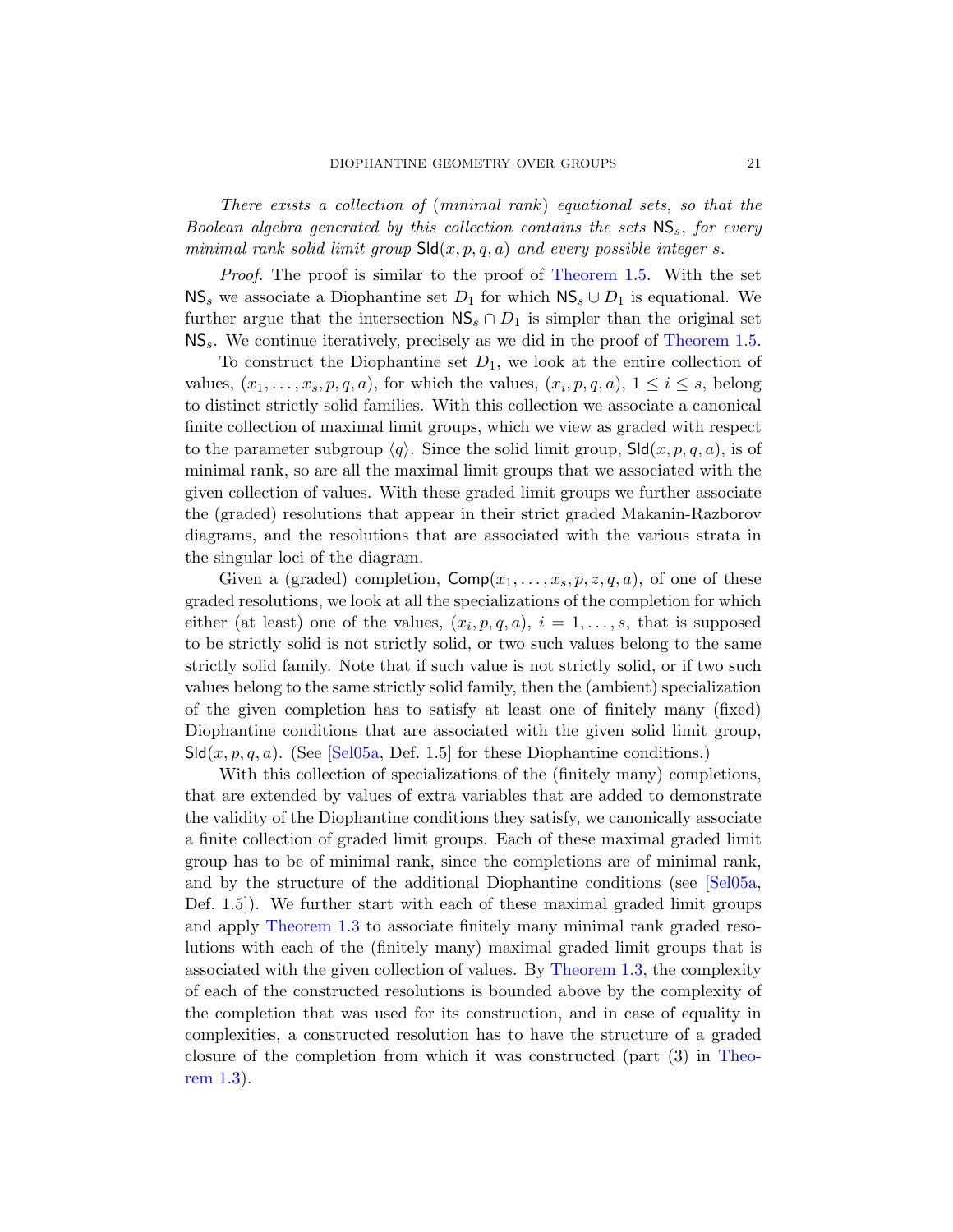The definition of the set  $D_1$  in the solid case slightly differs from its definition in the rigid case. In the solid case, we define the Diophantine set  $D_1$ to be the disjunction of the Diophantine sets that are associated with the completions of all the constructed graded resolutions that either have strictly smaller complexity than the completion they were constructed from, or are proper closures of the completion from which they were constructed. (That is, nontrivial roots are added to abelian vertex groups that are associated with the completion from which they were constructed.)

By precisely the same argument that was used to prove [Proposition 1.6](#page-13-0) (in the rigid case), the set  $\mathsf{NS}_s \cup D_1$  is equational.

As in the proof of [Theorem 1.5,](#page-12-0) we continue by analyzing the set  $NS_s \cap$  $D_1$ . With this set we associate a Diophantine set  $D_2$  in a similar way to the construction of the Diophantine set  $D_1$ . Now  $D_2$  is a union of finitely many Diophantine sets that are associated with completions of resolutions that have strictly smaller complexities than the complexities of the corresponding completions and closures that define the set  $D_1$ , together with some proper closures of the completions and closures that define  $D_1$ . By the same argument that was used to prove [Proposition 1.6,](#page-13-0)  $(\text{NS}_s \cap D_1) \cup D_2$  is equational.

We continue iteratively, precisely as we did in proving [Theorem 1.5](#page-12-0) in the rigid case. As we argued in proving the termination of the construction of the diagram that was used in proving the equationality of minimal rank Diophantine sets [\(Theorem 1.2\)](#page-4-0), given a completion that is associated with the Diophantine set  $D_1$ , there is a bound (that depends only on  $D_1$ ) on the indices of supergroups of abelian vertex groups that are associated with that completion, in all the completions of graded resolutions that are used to define any of the sets  $D_n$ , and are proper closures of a completion that was used to define  $D_1$ . Hence, at some step  $n_0$ , all the completions and closures that define the Diophantine set,  $D_{n_0}$ , have strictly smaller complexity than the maximal complexity of the completions and closures that define the Diophantine set  $D_1$ . Continuing with this argument iteratively, and combining it with the de-scending chain condition for complexities of minimal rank resolutions ([\[Sel05b,](#page-81-10) 1.18]), guarantees that the iterative process (of corrections with minimal rank Diophantine sets) for the analysis of the set  $NS<sub>s</sub>$  terminates after finitely many steps, and the finite termination implies that the sets  $NS<sub>s</sub>$  are in the Boolean algebra of (minimal rank) equational sets.  $\Box$ 

[Theorem 1.2](#page-4-0) proves that in the minimal rank case, Diophantine sets are equational. [Theorems 1.5](#page-12-0) and [1.7](#page-19-0) prove that sets of values of the defining parameters for which a minimal rank rigid or solid limit group have at least s rigid (strictly solid families of) values are in the Boolean algebra of equational sets. Before we analyze general minimal rank definable sets, we need to analyze the (definable) set of values of the defining parameters for which a given (finite)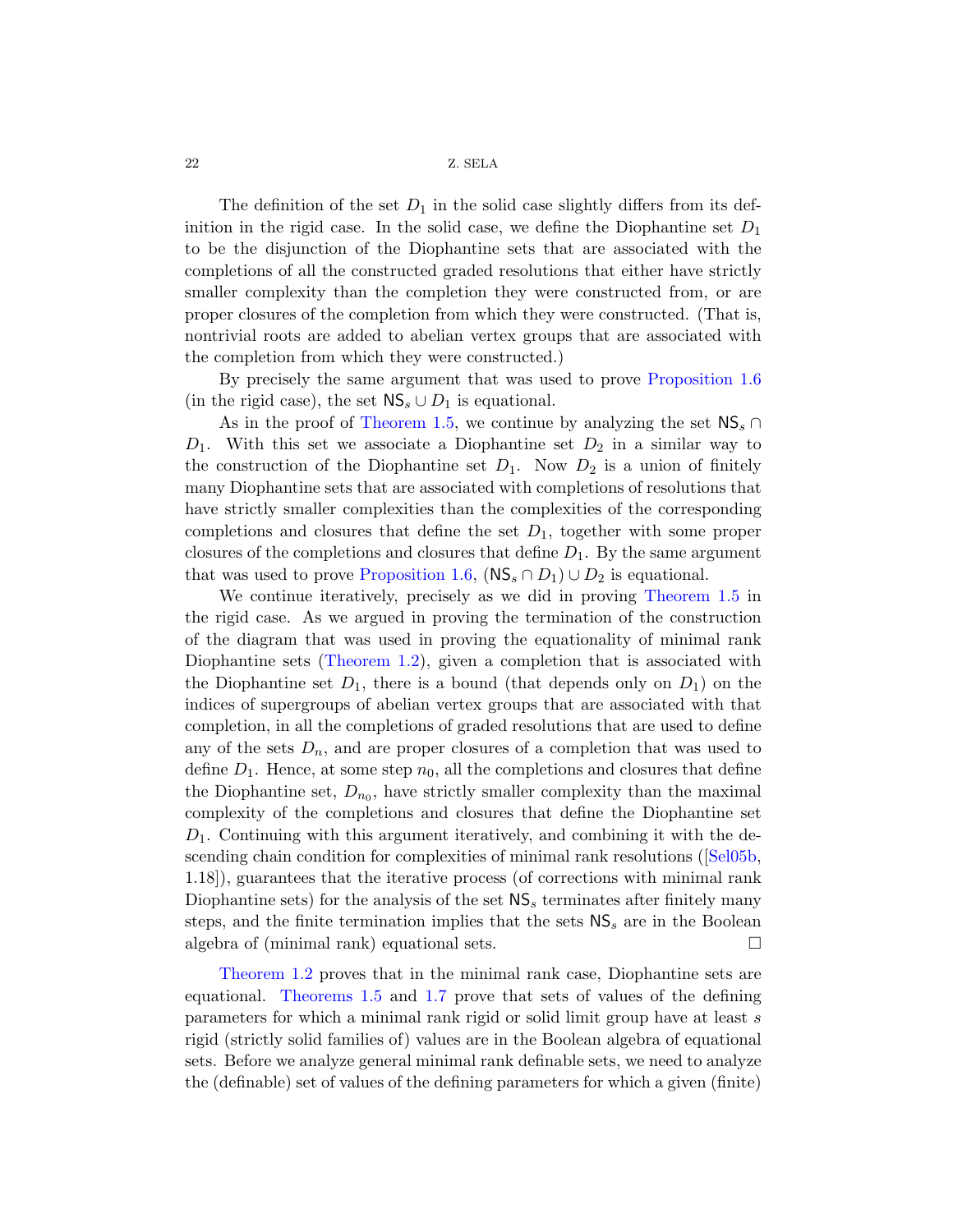collection of covers of a graded resolution forms a covering closure. (See [\[Sel03,](#page-81-11) Def. 1.16] for a covering closure.)

<span id="page-22-0"></span>THEOREM 1.8. Let  $F_k = \langle a_1, \ldots, a_k \rangle$  be a non-abelian free group, let  $G(x, p, q, a)$  be a graded limit group (with respect to the parameter subgroup  $\langle p, q \rangle$ , and let  $\text{GRes}(x, p, q, a)$  be a graded strict resolution of  $G(x, p, q, a)$  that terminates in the rigid (solid) limit group,  $\text{Rgd}(x, p, q, a)$  (Sld $(x, p, q, a)$ ). Suppose that the terminating rigid (solid) limit group,  $\text{Rgd}(x, p, q, a)$  (Sld $(x, p, q, a)$ ), is of minimal (graded) rank.

Let  $GCI_1(z, x, p, q, a), \ldots, GCI_t(z, x, p, q, a)$  be a given set of graded closures of  $GRes(x, p, q, a)$ . Then the set of values of the parameters  $\langle p, q \rangle$  for which the given set of the (associated fibers of the) graded closures forms a covering closure of the (associated fibers of the) graded resolution  $GRes(x, p, q, a)$ , which we denote  $\mathsf{Cov}(p,q)$ , is in the Boolean algebra of equational sets.

Proof. The proof is similar to the proofs of [Theorems 1.5](#page-12-0) and [1.7.](#page-19-0) The set  $Cov(p, q)$  is defined to be the set of values of the defining parameters,  $\langle p, q \rangle$ , for which the fibers that are associated with the given (finite) set of closures and the given values of the parameters, form a covering closure of the fibers that are associated with the graded resolution,  $GRes(x, p, q, a)$  (and the given values of the parameters). As in the proofs of Theorems 1.5 and 1.7, with  $\textsf{Cov}(p,q)$ we associate a minimal rank Diophantine set  $D_1$  for which  $\text{Cov}(p,q) \cup D_1$  is equational, and  $D_1$  and  $D_1 \cap \text{Cov}(p, q)$  are simpler than  $\text{Cov}(p, q)$ , in a similar way to what was shown in [Theorems 1.5](#page-12-0) and [1.7.](#page-19-0)

To analyze the set  $\mathsf{Cov}(p,q)$  and construct the Diophantine set  $D_1$ , we look at the collection of values

$$
(x_1^0, \ldots, x_s^0, y_1^0, \ldots, y_m^0, r_1^0, \ldots, r_s^0, p_0, q_0, a)
$$

for which

- (i) For the tuple  $(p_0, q_0)$ , there exist precisely s distinct rigid (strictly solid families of) specializations of the rigid (solid) limit group,  $\text{Rgd}(x, p, q, a)$  $(Sld(x, p, q, a))$ , and at least (total number of) m distinct rigid and strictly solid families of specializations of the terminal (rigid and solid) limit groups of the closures:  $\mathsf{GCI}_1(z, x, p, q, a), \ldots, \mathsf{GCI}_t(z, x, p, q, a).$
- (ii) In case the terminal limit groups of GRes is rigid, the values,  $(x_i^0, p_0, q_0, a)$ ,  $i = 1, \ldots, s$ , denote the distinct rigid values of  $\text{Rgd}(x, p, q, a)$ . In case the terminal limit group of GRes is solid, the values,  $(x_i^0, p_0, q_0, a)$ ,  $i = 1, \ldots, s$ , belong to the s distinct strictly solid families of  $\mathsf{Sld}(x, p, q, a)$ .
- (iii) The values,  $(y_j^0, p_0, q_0, a)$ ,  $j = 1, \ldots, m$ , are either distinct rigid values or belong to distinct strictly solid families of values of the terminal limit groups of the closures  $GCl_1, \ldots, GCl_t$ .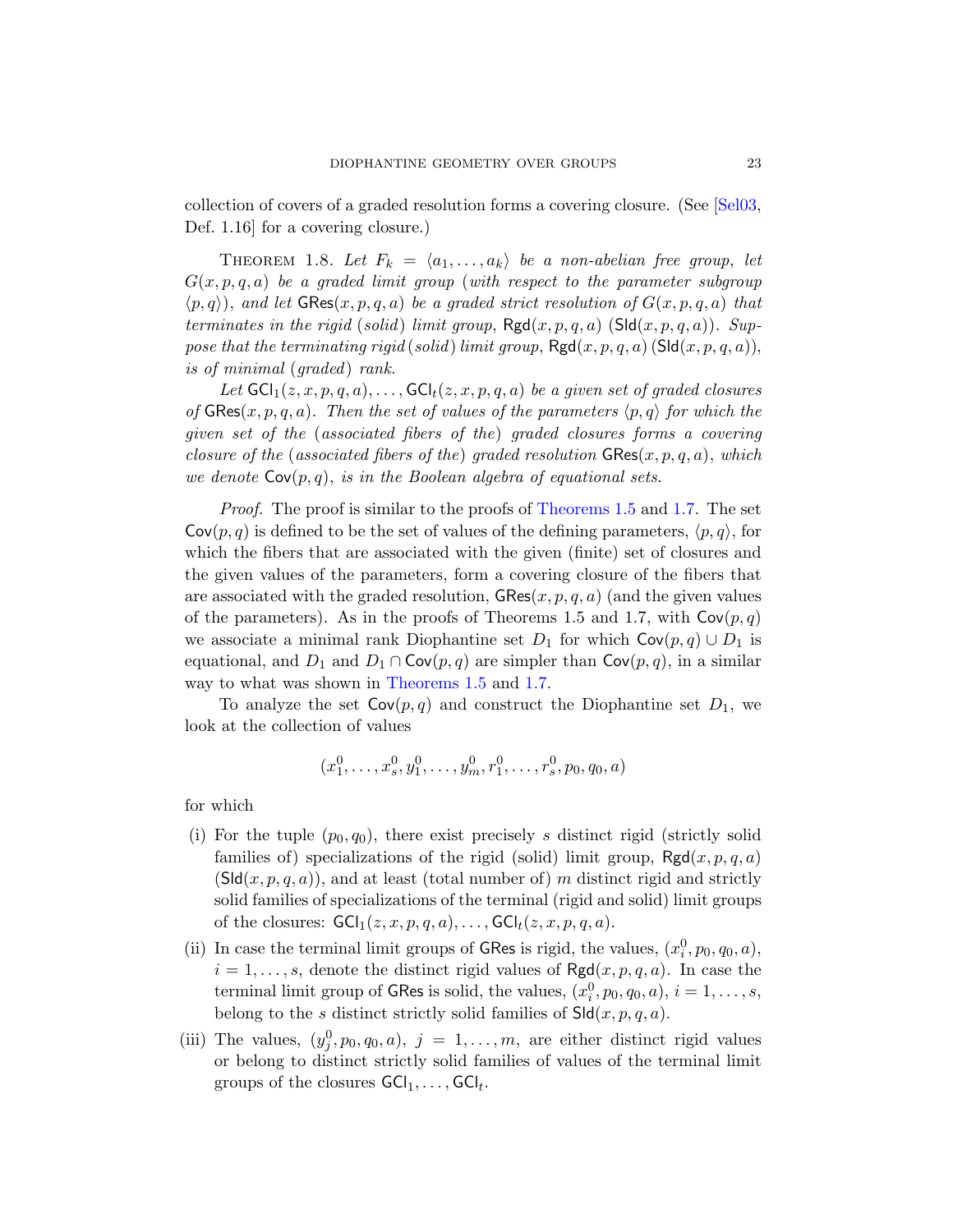(iv) The values  $r_i^0$  are added only in case the terminal limit group of GRes is solid. In this case the values,  $r_i^0$ , demonstrate that the fibers that are associated with the given closures and the values,  $y_1^0, \ldots, y_m^0$ , form a covering closure of the fibers that are associated with the resolution GRes and the (strictly solid) values,  $x_1^0, \ldots, x_s^0$ . These include values of primitive roots of the specializations of all the noncyclic abelian groups, and edge groups, in the abelian decomposition that is associated with the solid terminal limit group of GRes,  $\text{Sld}(x, p, q, a)$ , and values of elements that demonstrate that multiples of these primitive roots up to the least common multiples of the indices of the finite index subgroups that are associated with the graded closures,  $GCl_1, \ldots, GCl_t$ , do belong to the fibers that are associated with the values,  $y_1^0, \ldots, y_m^0$ , and their corresponding closures; cf. [\[Sel05b,](#page-81-10) §1] in which we added similar values of elements, to indicate that a proof statement is a valid proof statement.

We look at the collection of all such values for all the possible values of s and m. (Note that s and m are bounded, since the number of rigid values of a rigid limit group, and the number of strictly solid families of values of a solid limit group, that are associated with a given value of the defining parameters are globally bounded by Theorems 2.5, 2.9, and 2.13 in [\[Sel05a\]](#page-81-9).)

With this collection of values we associate a canonical finite collection of maximal limit groups, which we view as graded (limit groups) with respect to the parameter subgroup  $\langle q \rangle$ . With these graded limit groups we associate the (graded) resolutions that appear in their strict graded Makanin-Razborov diagrams, and the strict resolutions that are associated with the various strata in the singular loci of the diagrams. Since we assumed that the terminal limit group Rgd $(x, p, q, a)$  (Sld $(x, p, q, a)$ ) are of minimal (graded) rank, all the resolutions in these graded Makanin-Razborov diagrams are of minimal (graded) rank; i.e., all the limit groups that appear along these graded resolutions are of minimal (graded) rank.

Given a (graded) completion,

 $Comp(x_1, \ldots, x_s, y_1, \ldots, y_m, r_1, \ldots, r_s, z, p, q, a),$ 

of one of these graded resolutions, we look at all the specializations of the completion for which either

- (1) (At least) one of the values,  $x_1^0, \ldots, x_s^0, y_1^0, \ldots, y_m^0$ , that is supposed to be rigid or strictly solid is not rigid or not strictly solid.
- (2) Two of these values that are supposed to be rigid and distinct coincide, or two of these values that are supposed to be values in distinct strictly solid families. Note that (as in the proofs of [Theorems 1.5](#page-12-0) and [1.7\)](#page-19-0) the condition that a given value is not rigid or not strictly solid, or that two values are equal or belong to the same strictly solid family,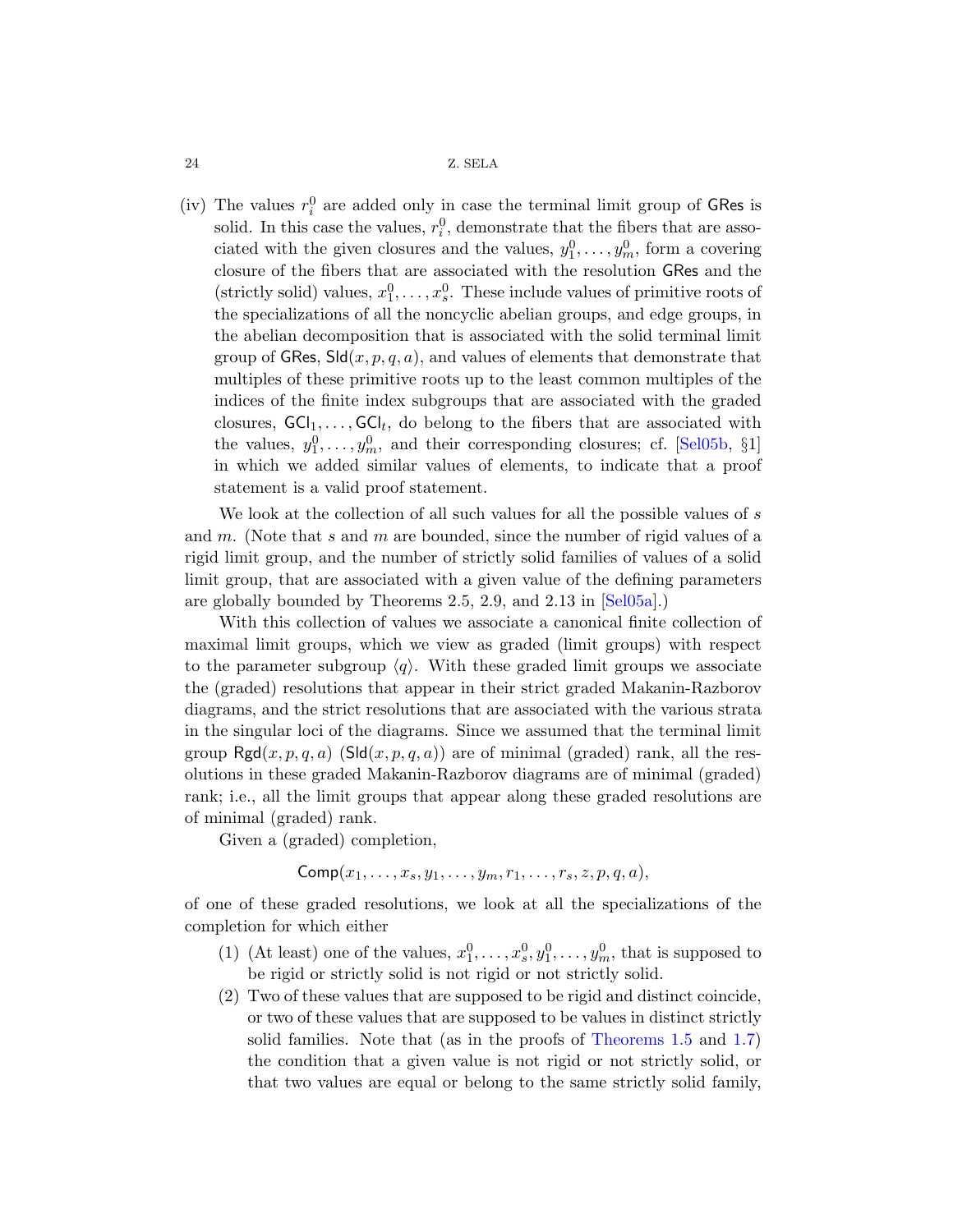translates into one of finitely many Diophantine conditions that the specializations of the given completion have to satisfy. (See [\[Sel05a,](#page-81-9) Def. 1.5] for the definition of these Diophantine conditions.)

- (3) A value of what is supposed to be a primitive root,  $r_i^0$ , has a root of order that is not co-prime to the least common multiple of the indices of the finite index subgroups that are associated with the corresponding graded closures,  $GCl_1, \ldots, GCl_t$ . Note that once again (as in part (2)), this condition translates into one of finitely many Diophantine conditions that the ambient specializations of the given completion have to satisfy.
- (4) There exists an extra rigid (strictly solid family of) value(s) of the rigid limit group  $\text{Rgd}(x, p, q, a)$  (Sld $(x, p, q, a)$ ), in addition to those specified by the values,  $x_1^0, \ldots, x_s^0$ .

With this collection of specializations of the (finitely many) completions of graded resolutions in the constructed Makanin-Razborov diagrams, in addition to values of extra variables that are being added to demonstrate the specializations of the completions satisfy one of the Diophantine conditions  $(1)$ – $(3)$ , or the existence of an extra rigid or strictly solid value (condition  $(4)$ ), we canonically associate a finite collection of graded limit groups. We further apply [Theorem 1.3](#page-6-0) and associate finitely many graded resolutions with these graded limit groups, which we denote DGRes. By [Theorem 1.3,](#page-6-0) the complexity of each of the associated resolutions, DGRes, is bounded above by the complexity of the completion from which they were constructed, and in case of equality in complexities, an associated resolution DGRes has to be a graded closure of the completion from which it was constructed.

At this point we look at the subcollection of graded closures of the original completions,  $\mathsf{Comp}(x_1, \ldots, x_s, y_1, \ldots, y_m, r, z, p, q, a)$ , that were constructed from values that are obtained from specializations of one of these completions and values of an extra rigid or strictly solid value of the terminal rigid or solid limit group of the given resolution GRes, i.e., that are constructed according to case (4). With each such graded closure, which we denote BCl, we associate an additional collection of graded minimal rank resolutions.

We collect all the of specializations of each of the closures, BCl, for which the restriction to the value of the elements that represent the extra rigid or strictly solid value is either flexible (i.e., not rigid) or it coincides with one of the rigid values,  $x_1^0, \ldots, x_s^0$ , that are the restrictions of the specialization of the completion from which the closure BCl was constructed, or it is not strictly solid or belongs to one of the strictly solid families that are associated with the values,  $x_1^0, \ldots, x_s^0$  (in the solid case). Note that these degenerations of the extra rigid or strictly solid value can be enforced by one of finitely many Diophantine conditions, as we did in cases (1) and (2).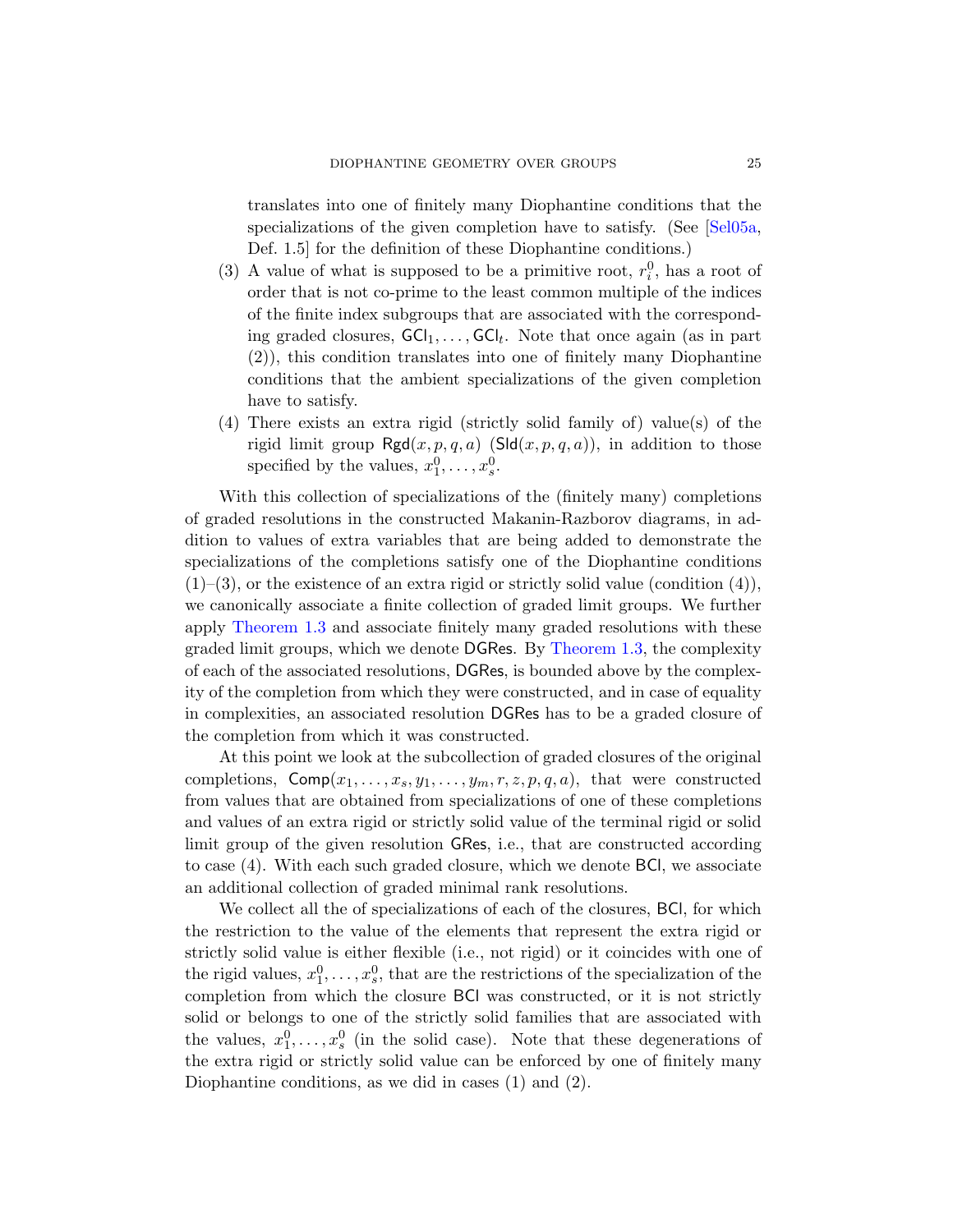With these values that are obtained from specializations of the closures, BCl, and values of elements that demonstrate that one of the extra Diophantine conditions that are imposed on these specializations is fulfilled, we canonically associate a finite collection of maximal limit groups (according to [\[Sel01,](#page-81-8) Th. 7.2]). By [Theorem 1.3,](#page-6-0) with these limit groups we can associate a finite collection of graded resolutions, which we denote EFRes. The complexities of these graded resolutions, EFRes, are bounded by the complexities of the corresponding closures, BCl, and in case of equality, a corresponding graded resolution is a graded closure of (the closure) BCl, hence, a graded closure of the completion,  $\mathsf{Comp}(x_1, \ldots, x_s, y_1, \ldots, y_m, r, z, p, q, a)$ , from which BCl was constructed.

With the set,  $Cov(p,q)$ , we first associated finitely many completions,  $\mathsf{Comp}(x_1, \ldots, x_s, y_1, \ldots, y_m, r, z, p, q, a)$ , that were constructed from values that satisfy properties  $(i)$ – $(iv)$ . With these completions we further associated finitely many graded resolutions, DGRes, by extending the specializations of these completions to values that satisfy one of the properties  $(1)-(4)$ . By [Theorem 1.3](#page-6-0) the complexities of these graded resolutions, DGRes, are bounded by the complexity of the completion from which they were constructed. We denoted those of the constructed graded resolutions that were constructed from values that satisfy part (4) and are graded closures of the completions from which they were constructed by BCl. With each graded closure BCl we further associated a collection of graded resolutions that we denoted EFRes, and in which the values that correspond to the extra rigid or strictly solid element are degenerate.

We define the Diophantine set  $D_1$  to be the disjunction of all the Diophantine sets that are associated with completions of (the constructed) graded resolutions, DGRes and EFRes, that have either strictly smaller complexity than the completion they were constructed from, or they are proper graded closures of the completions that they were constructed from. (Recall that a proper graded closure is a closure in which proper roots were added to some of the abelian vertex groups that are associated with the various levels of the completion from which the closure was constructed.)

Note that to analyze the sets,  $NR_s$  and  $NS_s$ , we started with their configuration limit groups and the completions of the resolutions in their Makanin-Razborov diagrams. The degeneracy of a configuration homomorphism can be expressed by a basic condition (in the rigid case) or by a Diophantine condition (in the solid case). If a nonproper closure of such a completion satisfies the nondegeneracy basic or Diophantine condition, then the entire fibers that are associated with this closure can be removed and ignored when we analyze the sets  $NR_s$  or  $NS_s$ . However, when we analyze the set  $Cov(p,q)$ , it may be that a nonproper closure satisfies the degeneracy condition (4), and still there will be values in the corresponding fiber that restrict to values of the defining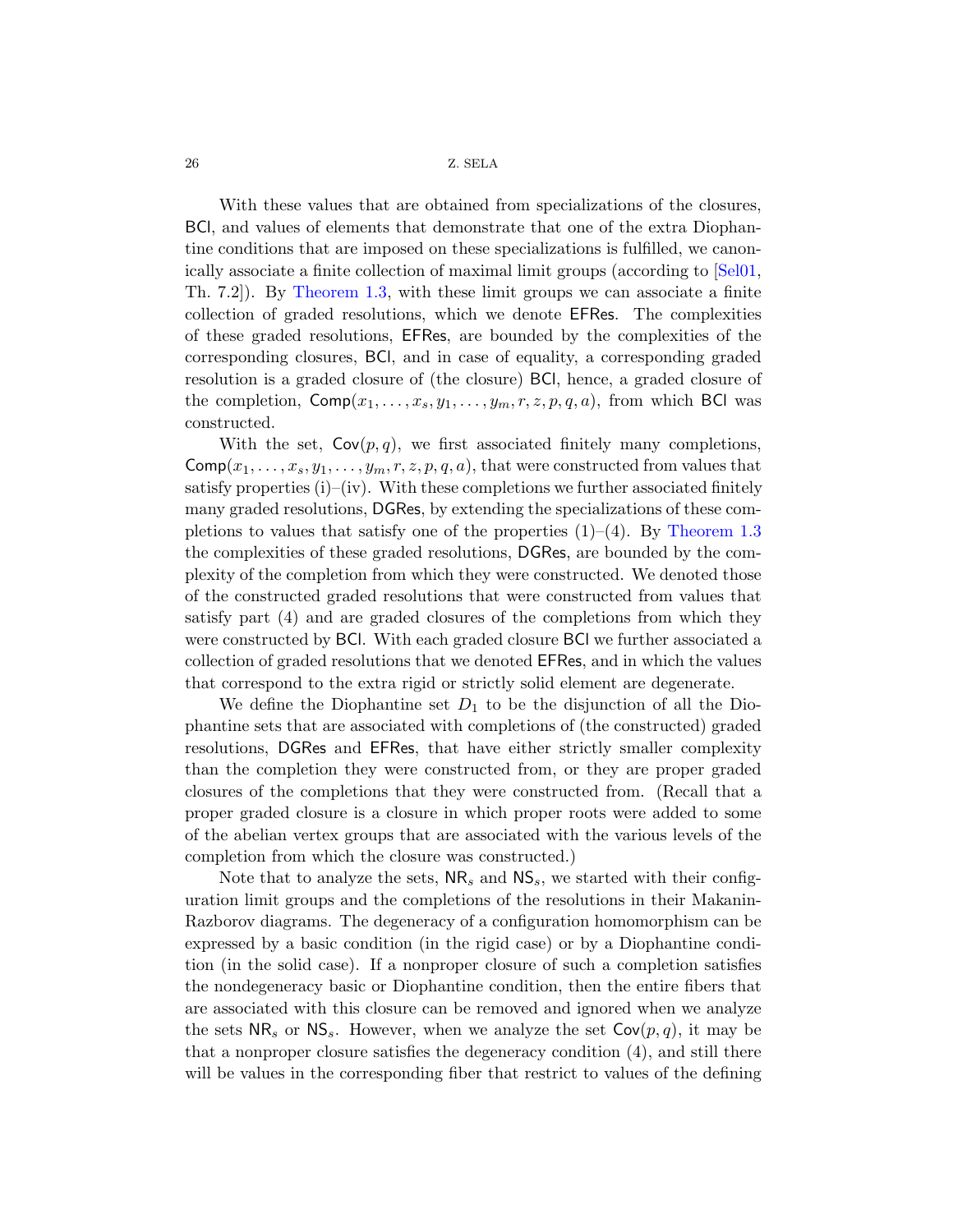parameters  $p, q$  that are in the set  $Cov(p, q)$ , i.e., values for which the degeneracy condition (4) collapses. Precisely for this reason we need to construct the resolutions, EFRes, and add the Diophantine sets that are associated with their completions to the (correcting) set  $D_1$ .

By the same argument that was used in proving [Proposition 1.6](#page-13-0) and [The](#page-19-0)[orem 1.7,](#page-19-0) the set  $\text{Cov}(p,q) \cup D_1$  is equational. As in proving [Theorems 1.5](#page-12-0) and [1.7,](#page-19-0) we continue by analyzing the set  $Cov(p,q) \cap D_1$ . The rest (iterative continuation) of the argument is identical to the one that is used in proving [Theorems 1.5](#page-12-0) and [1.7.](#page-19-0)

Proving that (minimal rank) Diophantine sets are equational, that (in minimal (graded) rank) sets for which a rigid or solid limit group have at least s rigid (strictly solid families of) values, are in the Boolean algebra of equational sets, and that the set of values of the defining parameters for which a given set of closures forms a covering closure of a given graded resolution (assuming its terminating rigid or solid limit group is of minimal (graded) rank) is in the Boolean algebra of equational sets, we are finally ready to prove the main theorem of this section, i.e., that minimal rank definable sets are in the Boolean algebra of equational sets.

<span id="page-26-0"></span>THEOREM 1.9. Let  $F_k = \langle a_1, \ldots, a_k \rangle$  be a non-abelian free group, and let  $L(p,q)$  be a minimal rank definable set (see [Definition](#page-2-1) 1.1). Then  $L(p,q)$  is in the Boolean algebra of equational sets.

*Proof.* To analyze the minimal (graded) rank set  $L(p, q)$ , we use the precise description of a definable set that was obtained using the sieve procedure for quantifier elimination that is presented in [\[Sel05b\]](#page-81-10) and [\[Sel06\]](#page-81-1). The quantifier elimination procedure is long and uses a long list of objects and terms that we cannot present here in detail. In the minimal rank it is described in detail in Section 1 of [\[Sel05b\]](#page-81-10). We use the terminology that is presented and used in this section in [\[Sel05b\]](#page-81-10).

Recall that with the set  $L(p, q)$  the sieve procedure associates a finite collection of graded PS resolutions that terminate in rigid and solid limit groups (with respect to the parameter subgroup  $\langle p, q \rangle$ ), and with each such graded resolution it associates a finite collection of graded closures of these resolutions that contains Non-Rigid, Non-Solid, Left, Root, Extra PS, and collapse extra PS resolutions. (See [\[Sel05b,](#page-81-10) Defs. 1.25–1.30] for the exact definitions of these resolutions.)

By the construction of the sieve procedure, since the definable set  $L(p, q)$ is assumed to be of minimal (graded) rank, all the terminating rigid and solid limit groups of the PS resolutions that are associated with  $L(p,q)$  by the sieve procedure are of minimal (graded) rank as well.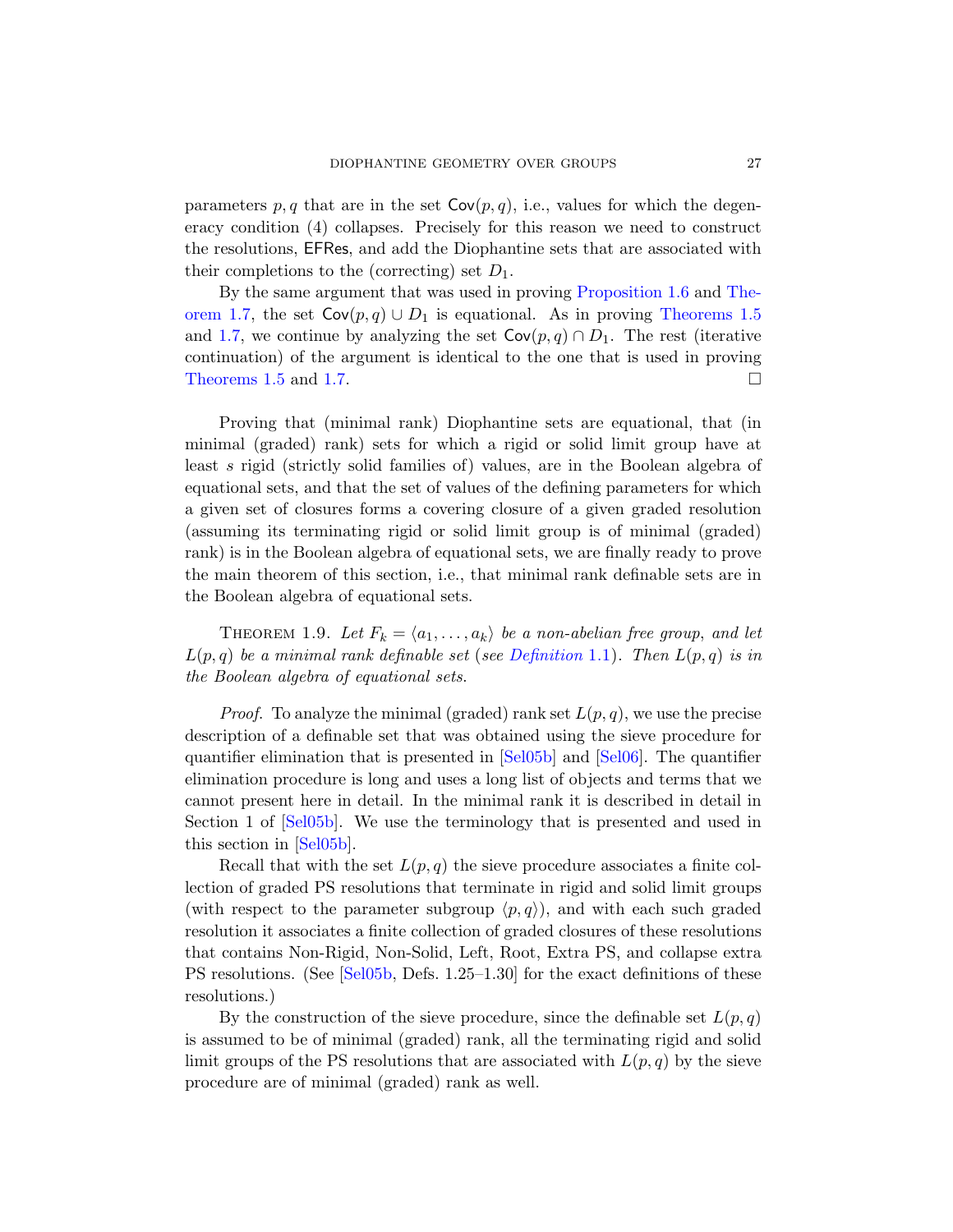As there are finitely many PS resolutions that are associated by the sieve procedure with the definable set  $L(p,q)$ , with any given value of the defining parameters  $p, q$  there can be at most boundedly many fibers that are associated with a given value of  $p, q$  and with one of the PS resolutions that are associated with  $L(p, q)$ . (See [Definition 1.4](#page-11-0) for a fiber of a graded resolution.)

By the sieve procedure, that eventually leads to quantifier elimination over a free group, the definable set  $L(p,q)$  is precisely the union of those values of the defining parameters  $p, q$  for which

- (1) There exists a fiber of one of the (finitely many) PS resolutions that are associated with  $L(p,q)$ , and is associated with the given value of the parameters  $p, q$ .
- (2) This fiber is not covered by the bounded collection of fibers that are associated with the given value of  $p, q$  and with the (finite) collection of Non-Rigid, Non-Solid, Left, Root and extra PS resolutions, minus the fibers that are associated with the collapse extra PS resolutions. (See [\[Sel03,](#page-81-11) Def. 1.16] for a covering closure.)

Let PSRes<sub>i</sub>,  $i = 1, \ldots, r$ , be the finitely many PS resolutions that are associated with the given minimal rank definable set  $L(p,q)$ . For each index  $i, i = 1, \ldots, r$ , let  $\text{Rgd}_i(x, p, q, a)$  (Sld $i(x, p, q, a)$ ) be the terminal rigid (solid) limit group of  $PSRes_i$ . With the PS resolution  $PSRes_i$  and its terminal rigid or solid limit group  $\textsf{Rgd}_i$  or  $\textsf{Sld}_i$ , we associate the definable set,  $\textsf{NR}_1^i(p,q)$  or  $\mathsf{NS}_1^i(p,q)$ , that defines those values of the defining parameters p, q that extend to rigid or strictly solid values of  $\text{Rgd}_i$  or  $\text{Sld}_i$ . By [Theorems 1.5](#page-12-0) and [1.7](#page-19-0) the sets  $\mathsf{NR}_1^i$  and  $\mathsf{NS}_1^i$  are in the boolean algebra of equational sets.

With each of the PS resolutions,  $PSRes_i$ , the sieve procedure associates a finite collection of graded closures of it that contains Non-Rigid, Non-Solid, Left, Root, Extra PS, and collapse extra PS resolutions. With the graded resolution PSRes<sub>i</sub>, and its given set of closures, we associate a definable set  $Cov_i(p,q)$ , that defines those values of the defining parameters  $p, q$  for which the associated fibers of PSRes<sub>i</sub> that are associated with the value p, q are covered by the fibers that are associated with the given finite set of closures of it and with the value of p, q. By [Theorem 1.8,](#page-22-0)  $Cov_i(p,q)$  is in the Boolean algebra of equational sets.

By the sieve procedure, as indicated by (1) and (2) above, the definable set  $L(p,q)$  is the finite union:

$$
\bigcup_{i=1}^r \,\mathrm{NR}_1^i(p,q)\, (\mathrm{NS}_1^i(p,q))\setminus \mathsf{Cov}_i(p,q).
$$

In particular,  $L(p, q)$  is a Boolean combination of the sets  $\mathsf{NR}_1^i$  ( $\mathsf{NS}_1^i$ ) and  $\mathsf{Cov}_i$ . Since by [Theorems 1.5,](#page-12-0) [1.7,](#page-19-0) and [1.8,](#page-22-0) the sets,  $NR_1^i$ ,  $NS_1^i$  and  $Cov_i(p,q)$ , are all in the Boolean algebra of equational sets, so is their Boolean combination  $L(p,q)$ , and [Theorem 1.9](#page-26-0) follows.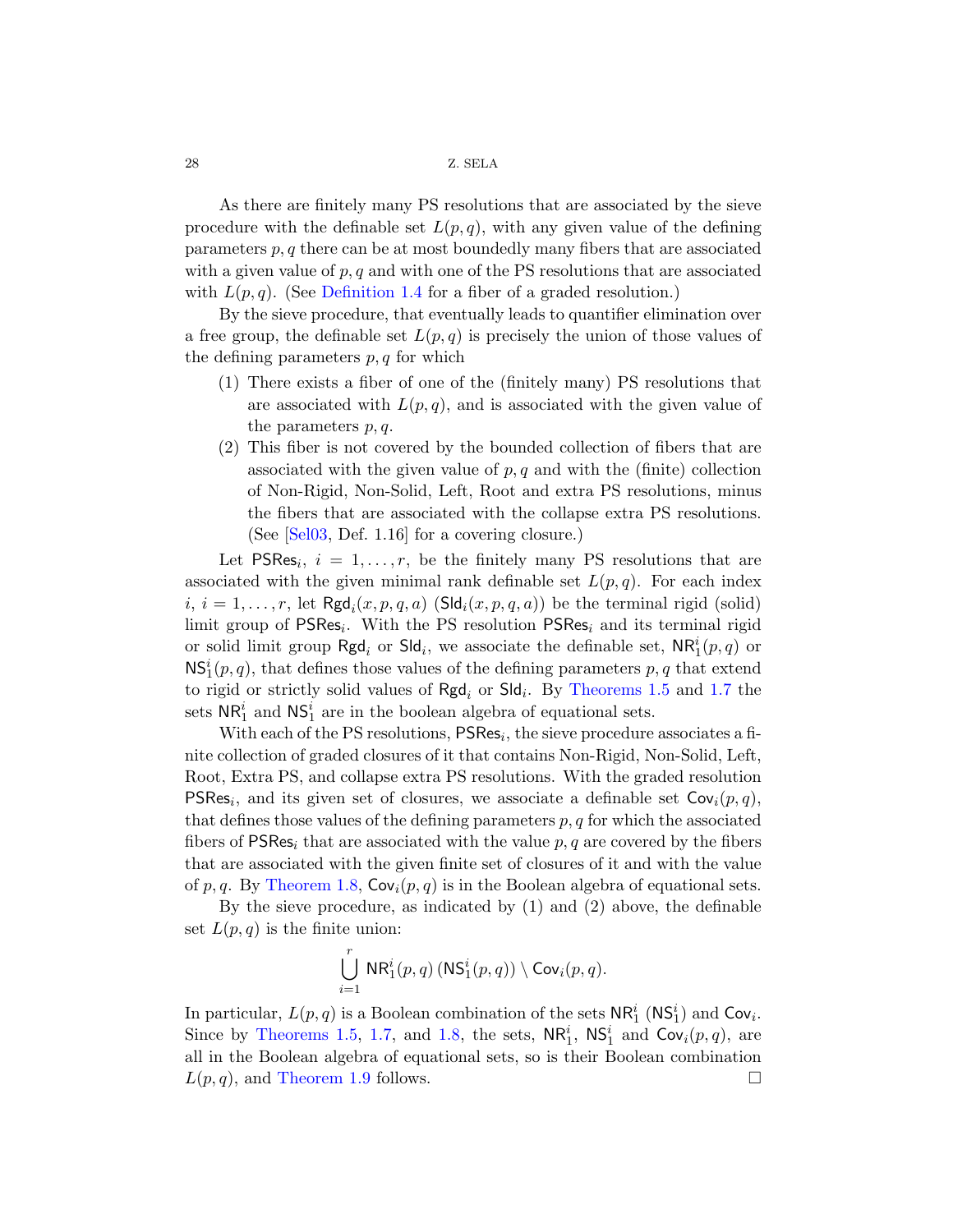## 2. Diophantine sets

<span id="page-28-0"></span>Our first step in approaching the stability of free (and hyperbolic) groups, is proving that Diophantine sets are equational. This was proved in [Theo](#page-4-0)[rem 1.2](#page-4-0) in the minimal rank case and is more involved though still valid in general.

THEOREM 2.1. Let  $F_k = \langle a_1, \ldots, a_k \rangle$  be a non-abelian free group, and let

$$
D(p,q) = \{(p,q) \;?\; \exists x \; \Sigma(x,p,q,a) = 1\}
$$

be a Diophantine set defined over  $F_k$ . Then  $D(p,q)$  is equational.

*Proof.* With the system of equations  $\Sigma(x, p, q, a) = 1$  we associate its graded Makanin-Razborov diagram (with respect to the parameter subgroup  $\langle p, q \rangle$ , and we look at the (finite) collection of rigid limit groups, Rgd(x, p, q, a), and solid limit groups,  $\mathsf{Sld}(x, p, q, a)$ , along the diagram. By the properties of the graded diagram, the Diophantine set  $D(p,q)$  is precisely the collection of values of the parameter subgroup  $\langle p, q \rangle$  for which at least one of the rigid or solid limit groups along the graded Makanin-Razborov diagram of  $\Sigma(x, p, q, a)$ admits a rigid or a strictly solid value.

To prove the equationality of a general Diophantine set  $D(p,q)$ , we associate with it a finite diagram, similar but somewhat different to the one we associated with a minimal rank Diophantine set in proving [Theorem 1.2.](#page-4-0) To prove the termination of the iterative procedure that is used for the construction of the diagram, we apply the techniques that were used in proving the termination of the sieve procedure that was used in obtaining quantifier elimination in [\[Sel06\]](#page-81-1).

We start the construction of the diagram by collecting all the values of the tuple,  $(x, p, q, a)$ , that are rigid or strictly solid values of one of the rigid or solid limit groups that appear along the graded Makanin-Razborov diagram of the system  $\Sigma(x, p, q, a)$ . With this collection of values, we associate its Zariski closure, which by Theorem 7.2 in [\[Sel01\]](#page-81-8) is dual to a canonical finite collection of maximal limit groups, which we denote  $L_i(x, p, q, a)$ .

With a limit group  $L_i(x, p, q, a)$ , viewed as a graded limit group with respect to the parameter subgroup  $\langle q \rangle$ , we associate its taut graded Makanin-Razborov diagram. (See [\[Sel04,](#page-81-12) §2] for the construction of the taut diagram of a limit group.) With each resolution in the taut Makanin-Razborov diagram, we further associate its singular locus and the graded resolutions that are associated with each of the strata in the singular locus. We conclude the first step of the construction of the diagram, by associating the (graded) completion with each of the graded resolutions in our finite collection (of resolutions), that we denote,  $Comp(z, x, p, q, a)$ .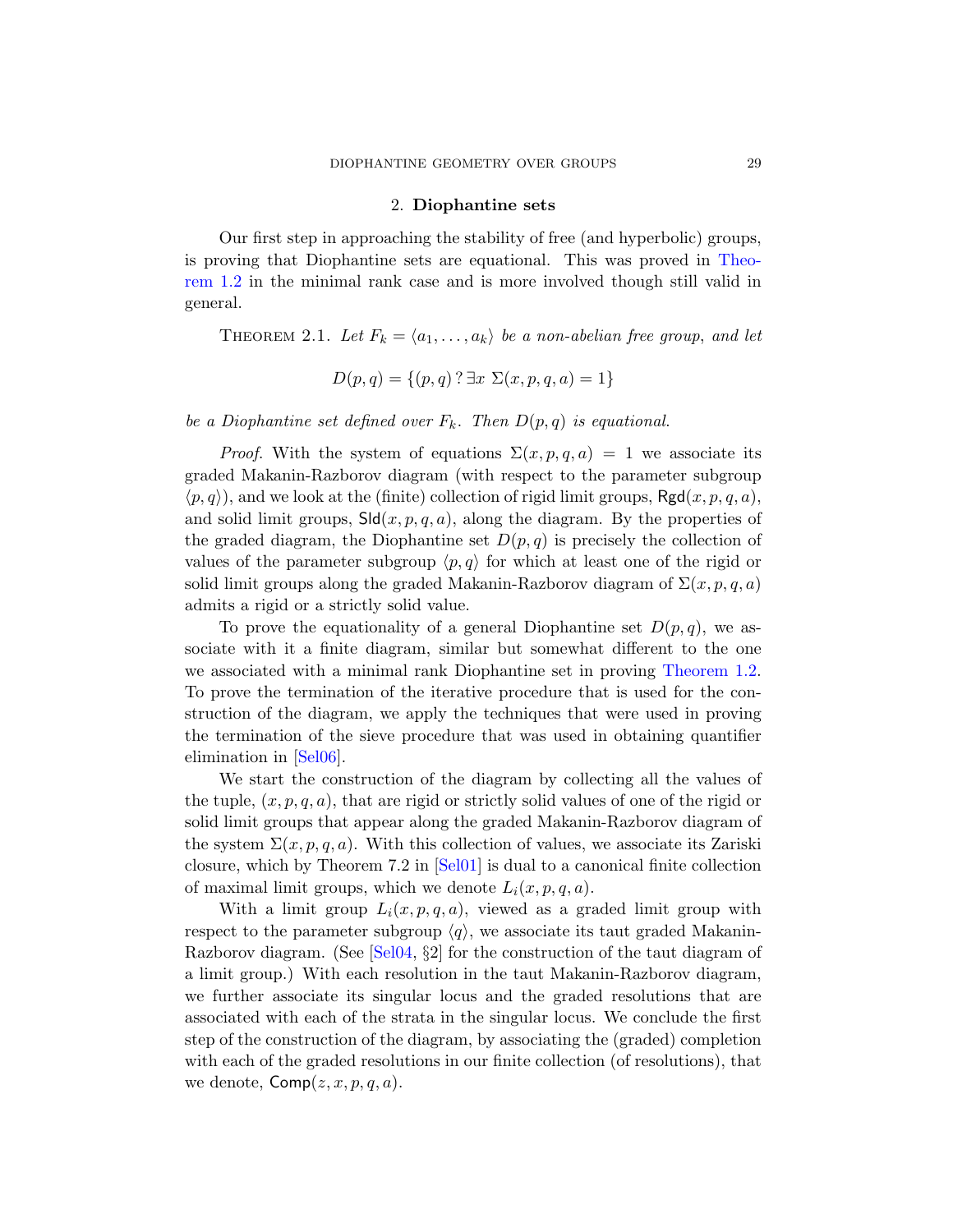We continue to the construction of the second step of the diagram with each of the completions  $Comp(z, x, p, q, a)$  in parallel. With each such completion we associate the collection of values  $(x_2^0, z_0, x_1^0, p_0, q_1^0, q_2^0, a)$ , for which

- (1)  $(z_0, x_1^0, p_0, q_1^0, a)$  factors through the completion,  $\mathsf{Comp}(z, x, p, q, a)$ , and  $(x_1^0, p_0, q_1^0, a)$  is rigid or strictly solid with respect to one of the rigid or solid limit groups in the graded diagram of  $\Sigma(x, p, q, a)$ .
- (2)  $(x_2^0, p_0, q_2^0, a)$  is a rigid or a strictly solid value of one of the rigid or solid limit groups in the graded Makanin-Razborov diagram of  $\Sigma(x, p, q, a)$ . In case it is strictly solid, it is the shortest in its strictly solid family.

First, for each completion,  $\mathsf{Comp}(z, x, p, q, a)$ , that is placed in the initial level of the diagram, we collect all its test sequences that extend to values that satisfy properties (1) and (2). By the techniques that were used in constructing formal limit groups ([\[Sel03,](#page-81-11) §3]), with these test sequences and their extended values it is possible to associate (canonically) a finite (possibly empty) collection of graded limit groups that have a similar structure as (graded) closures of the completions  $Comp(z, x, p, q, a)$ .

With each of the completions that are placed in the initial level of the diagram,  $\mathsf{Comp}(z, x, p, q, a)$ , we associate the collection of all the sequences:

$$
\{(x_2(n), z(n), x_1(n), p(n), q_1(n), q_2(n), a)\}_{n=1}^{\infty}
$$

so that for each  $n$ , the corresponding value satisfies conditions  $(1)$  and  $(2)$ , and the sequence  $\{(z(n), x_1(n), p(n), q_1(n), a)\}_{n=1}^{\infty}$  forms a (graded) test sequence with respect to the given (graded) completion  $\mathsf{Comp}(z, x, p, q, a)$ . In addition, we require that for every index n, the lengths of the values of fixed set of generators of the vertex groups in the abelian decompositions that are associated with all the levels of the completion,  $\text{Comp}(z, x, p, q, a)$ , except for its terminal level, are at least *n* times longer than the lengths of the values  $q_2(n)$ .

By the techniques that are used to analyze graded formal limit groups, which are presented in Section 3 of  $\text{Sel03}$ , with this collection of sequences it is possible to canonically associate a finite collection of limit groups that have the same structure as (graded) closures of the initial completion,  $\mathsf{Comp}(z, x, p, q, a)$ , through which they all factor. These limit groups are obtained from the completion  $\mathsf{Comp}(z, x, p, q, a)$  by possibly adding roots to abelian vertex groups in the abelian decompositions that are associated with the various levels of the completion,  $\mathsf{Comp}(z, x, p, q, a)$ , and replacing the terminal rigid or solid limit group of  $Comp(z, x, p, q, a)$  (with respect to the parameter subgroup  $\langle q \rangle$ ) with a rigid or solid limit groups with respect to the parameter subgroup  $\langle q_1, q_2 \rangle$ .

We will denote the finitely many limit groups that are associated with all these sequences,  $\text{DQCI}_i(x_2, z, x_1, p, q_1, q_2, a)$ . (Note that they are graded with respect to the parameter subgroup  $\langle q_1, q_2 \rangle$ .)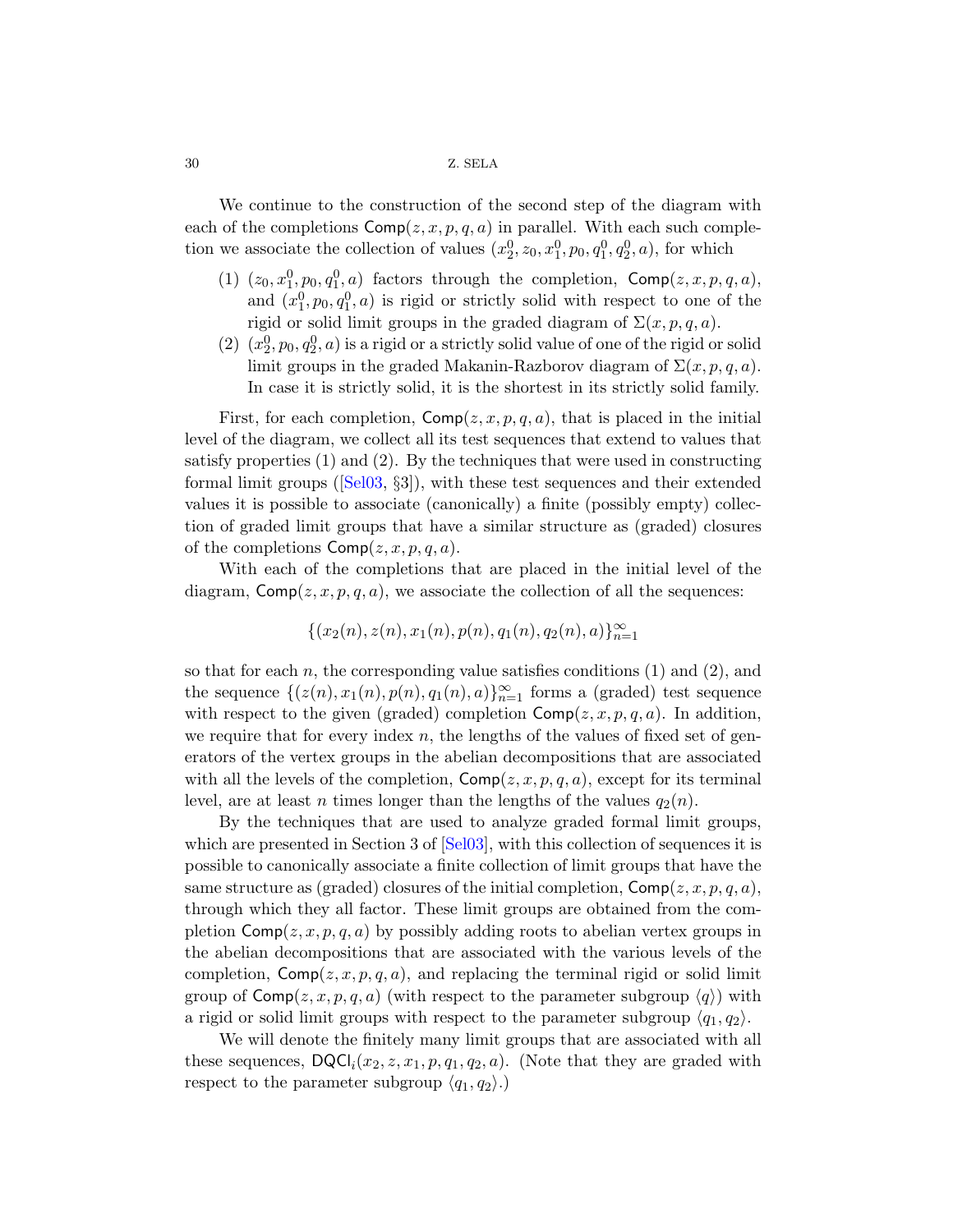We further look at all the values,  $(x_2, z, x_1, p, q_1, q_2, a)$ , that satisfy conditions (1) and (2), and do not factor through any of the (finite set of) limit groups,  $\text{DQC}l_i(x_2, z, x_1, p, q_1, q_2, a)$ . By [Section 5](#page-78-0) in [\[Sel01\]](#page-81-8), with this collection of values we can associate a canonical finite collection of maximal limit groups, that we denote  $\{M_i(x_2, z, x_1, p, q_1, q_2)\}\$ , which we view as graded limit groups with respect to the parameter subgroup  $\langle q_1, q_2 \rangle$ .

Using the iterative procedure for the construction of (quotient) resolutions, that is used in each step of the sieve method for quantifier elimination and presented in [\[Sel06\]](#page-81-1), we associate with this collection of values and limit groups,  $\{M_i\}$ , finitely many multi-graded resolutions with respect to the defining parameters  $\langle q_1, q_2 \rangle$ , and with each such graded resolution we associate its finitely many core resolutions, anvils, developing resolutions, and (possibly) sculpted resolutions and carriers; see (the first step in) [\[Sel06\]](#page-81-1) for a detailed description of the iterative construction of the multi-graded resolutions and the anvils and developing resolutions that are attached to them.

Note that in the sense of the sieve procedure that is presented in [\[Sel06\]](#page-81-1), each of the constructed anvils has a smaller complexity than the completion,  $Comp(x, z, p, q, a)$ , that is associated with it (i.e., the completion with which we have started this branch).

At the vertices in the second level of the diagram we place the finite collection of anvils that were constructed from the limit groups,  $\{M_i\}$ , and with each anvil we associate the (graded) completion of its developing resolution. In the other vertices in the second level we place those limit groups  $\mathsf{DQCI}_i$ , for which proper roots were added to (abelian vertex groups in) the completion,  $Comp(z, x, p, q, a)$ , from which they were constructed. (By construction, each of the groups  $\text{DQCI}_i$  has in particular a structure of a completion.) Note that with each vertex in the second level there is an associated completion, either one of the groups  $DQCl_i$  or a completion of the developing resolution of the associated anvil. Each vertex in the second level is connected by a directed edge that points to it and starts at a vertex in the first level of the diagram in which the completion,  $Comp(z, x, p, q, a)$ , that was used in its construction, is placed.

We continue iteratively. With each vertex in level s there in an associated completion. This completion is either a limit group that is obtained from a completion of level  $s - 1$  by adding proper roots to some of the abelian vertex groups that are associated with its various completions, or it is the completion of a developing resolution of an anvil that was constructed in step s of the procedure, according to the general step of the sieve procedure [\[Sel06\]](#page-81-1).

Given a completion that is placed in level s, and its associated developing resolution and anvil, we look at the collection of sequences of values

$$
(x_{s+1}(n), w(n), p(n), q_1(n), \ldots, q_{s+1}(n), a)
$$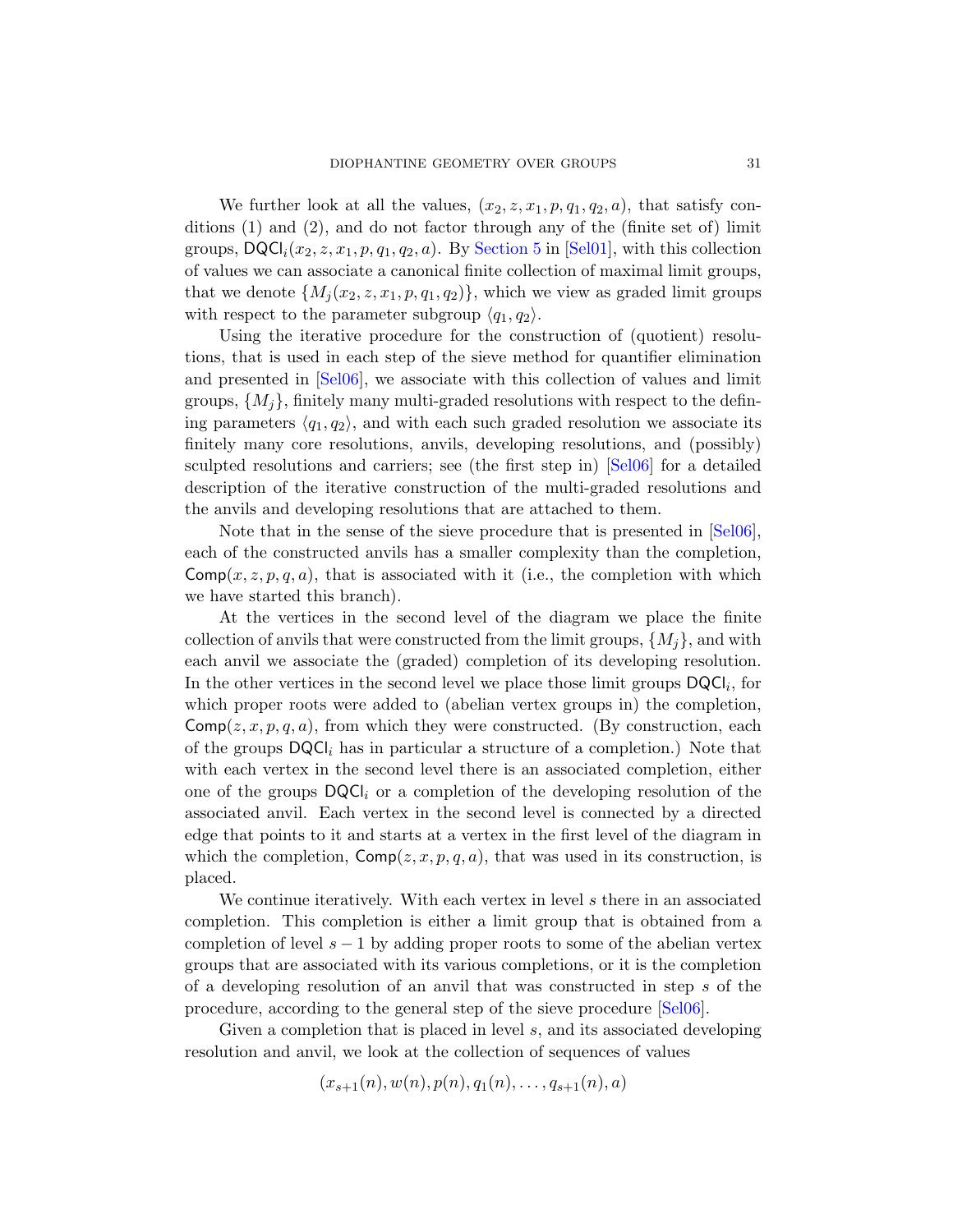for which the values  $(x_{s+1}(n), p(n), q_{s+1}(n))$  are rigid or strictly solid with respect to one of the (finitely many) rigid or solid limit groups that are associated with our given Diophantine set, and the corresponding restricted values,  $(w(n), p(n), q_1(n), \ldots, q_s(n), a)$ , form a test sequence of the given completion. Given all these sequences, we apply the techniques for the construction of (graded) formal limit groups, that are presented in [Section 3](#page-35-0) of [\[Sel03\]](#page-81-11), and associate with the given completion a finite set of limit groups that are obtained from the given completion by (possibly) adding roots to some of the abelian vertex groups that are associated with its various levels, and replacing its terminal limit group with a rigid or solid limit groups that is graded with respect to the parameter subgroup,  $q_1, \ldots, q_{s+1}$ . We denote these limit groups **DQCI.** As in the second step of the construction, in the  $s + 1$  level of the diagram, we place only those limit groups to which proper roots were added to the abelian vertex groups that are associated with the various levels of their associated completion from level s.

At this point we look at all the values

$$
(x_{s+1}(n), t(n), p(n), q_1(n), \ldots, q_{s+1}(n), a)
$$

for which

- (1) The restricted values,  $(x_{s+1}(n), p(n), q_{s+1}(n), a)$ , are rigid or strictly solid values of one of the (finitely many) rigid or solid limit groups that are associated with our given Diophantine set.
- (2) With the completion in level s there is an associated developing resolution and an associated anvil. The value,  $(t(n), p(n), q_1(n), \ldots, q_s(n), a)$ , is a value of the anvil that is associated with the completion.
- (3) The value  $(x_{s+1}(n), t(n), p(n), q_1(n), \ldots, q_{s+1}(n), a)$  restricts to a value

$$
(x_{s+1}(n), w(n), p(n), q_1(n), \ldots, q_{s+1}(n), a),
$$

that further restricts to a value  $(w(n), p(n), q_1(n), \ldots, q_{s+1}(n), a)$ , which is a value of the completion from level s that we have started with. We further assume that the value:  $(x_{s+1}(n), w(n), p(n), q_1(n), \ldots, q_{s+1}(n), a)$ , does not factor through any of the limit groups DQCl that we have associated with the given completion from level s.

By our standard techniques, which were presented in Section 5 of [\[Sel01\]](#page-81-8), with this collection of values we associate its Zariski closure, and with it we canonically associate its dual finite collection of (graded) limit groups. Given these limit groups, we apply the construction that was used in the general step of the sieve procedure and presented in [\[Sel06\]](#page-81-1), to construct a finite collection of multi-graded resolutions, with which there are associated core resolutions, developing resolutions, (possible) sculpted resolution and carriers, and anvils. As in the second step of the procedure, we add to the vertices in level  $s + 1$ ,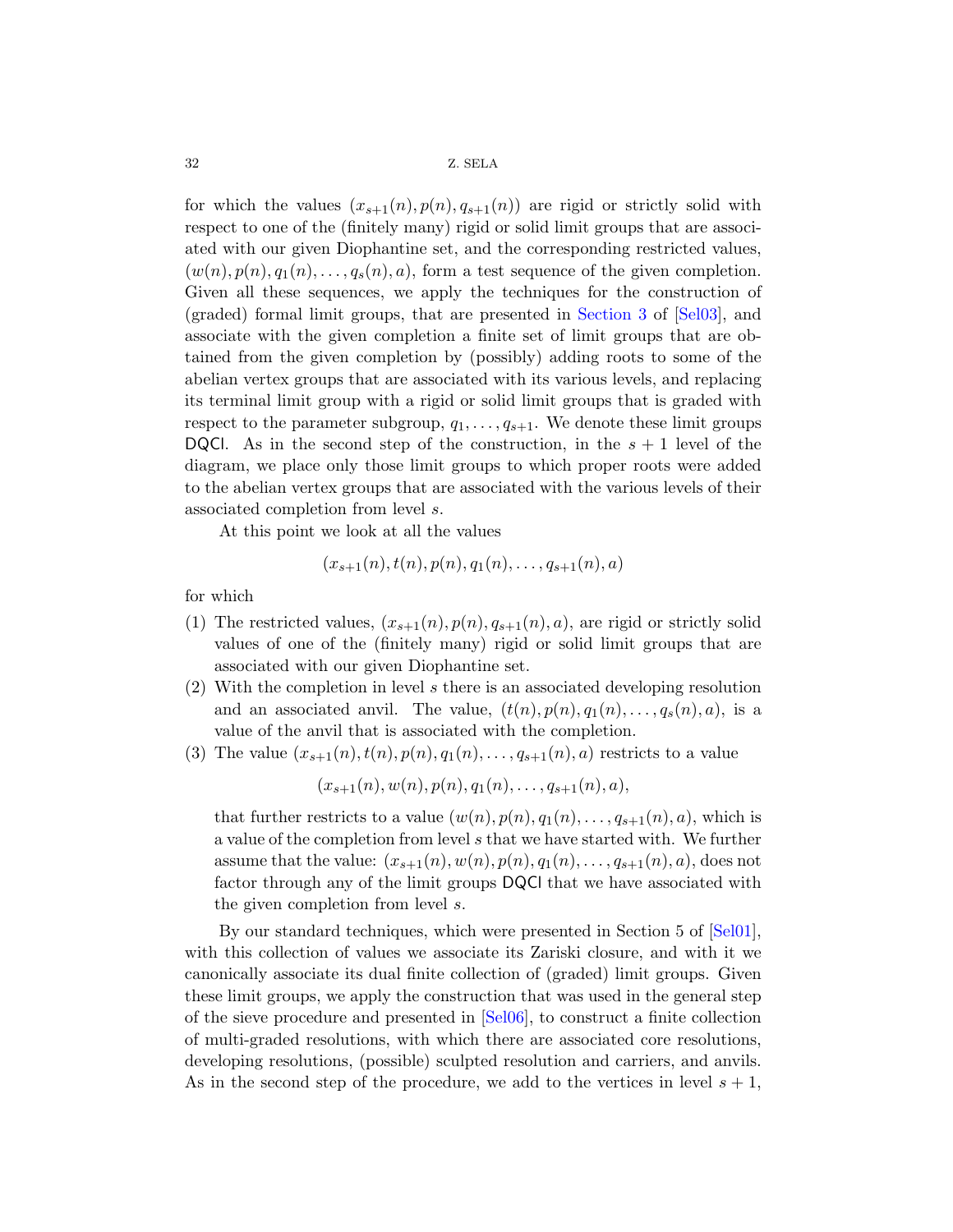a finite collection of vertices, and in each such vertex we place a completion of the developing resolution of an anvil that was constructed from one of the completions in level s.

<span id="page-32-0"></span>PROPOSITION 2.2. The iterative procedure that is associated with a Diophantine set terminates after finitely many steps.

Proof. To prove termination we use essentially the same argument that was used to prove the termination of the sieve procedure in [\[Sel06,](#page-81-1) 22]. Unfortunately, the sieve procedure is long and technical; hence, we cannot repeat even the definitions of the objects that are constructed along it and are used in proving the termination. Therefore, for the rest of the proof we will assume that the reader is familiar with the structure of the sieve procedure, the objects that are constructed along it, and the proof of its termination, which are all presented in [\[Sel06\]](#page-81-1).

Since our procedure is a locally finite branching process, if it does not terminate it must contain an infinite path. Given a completion that is placed in some vertex in the diagram that we constructed, we have associated with it finitely many limit groups that have a structure of a closure; hence, there is a bound on the order of proper roots that we can add to the abelian vertex groups that are associated with the various levels of the completion along the next steps of the procedure. Hence, given a completion that is placed in a vertex of the diagram, we can start from it and continue along a path of the diagram that passes only through limit groups that are obtained from the completion by adding proper roots to abelian vertex groups that are associated with the completion for only finitely many steps, and then we must pass to an anvil that was constructed from the last closure of the completion according to the general step of the sieve procedure.

Since the construction of the resolutions and the anvils that we use is identical to the construction that is used in the sieve procedure, Proposition 26 in [\[Sel06\]](#page-81-1) remains valid; i.e., given an infinite path of our procedure, for each positive integer m, there exists a step  $n_m$  and width  $d_m$ , so that the sculpted and penetrated sculpted resolutions of width  $d_m$  at step  $n_m$  are all eventual (i.e., they do not change along the rest of the infinite path), and the number of  $n_m$  sculpted resolutions of width  $d_m$ ,  $sc(n_m, d_m)$ , satisfies  $sc(n_m, d_m) = m$ .

Therefore, as in Theorem 27 in [\[Sel06\]](#page-81-1), to conclude the proof of [Propo](#page-32-0)[sition 2.2,](#page-32-0) i.e., to prove the termination of the procedure for the construction of the diagram that is associated with a Diophantine set after finitely many steps, we need to show the existence of a global bound on the number of eventual sculpted resolutions of the same width that are associated with the anvils along an infinite path of the procedure.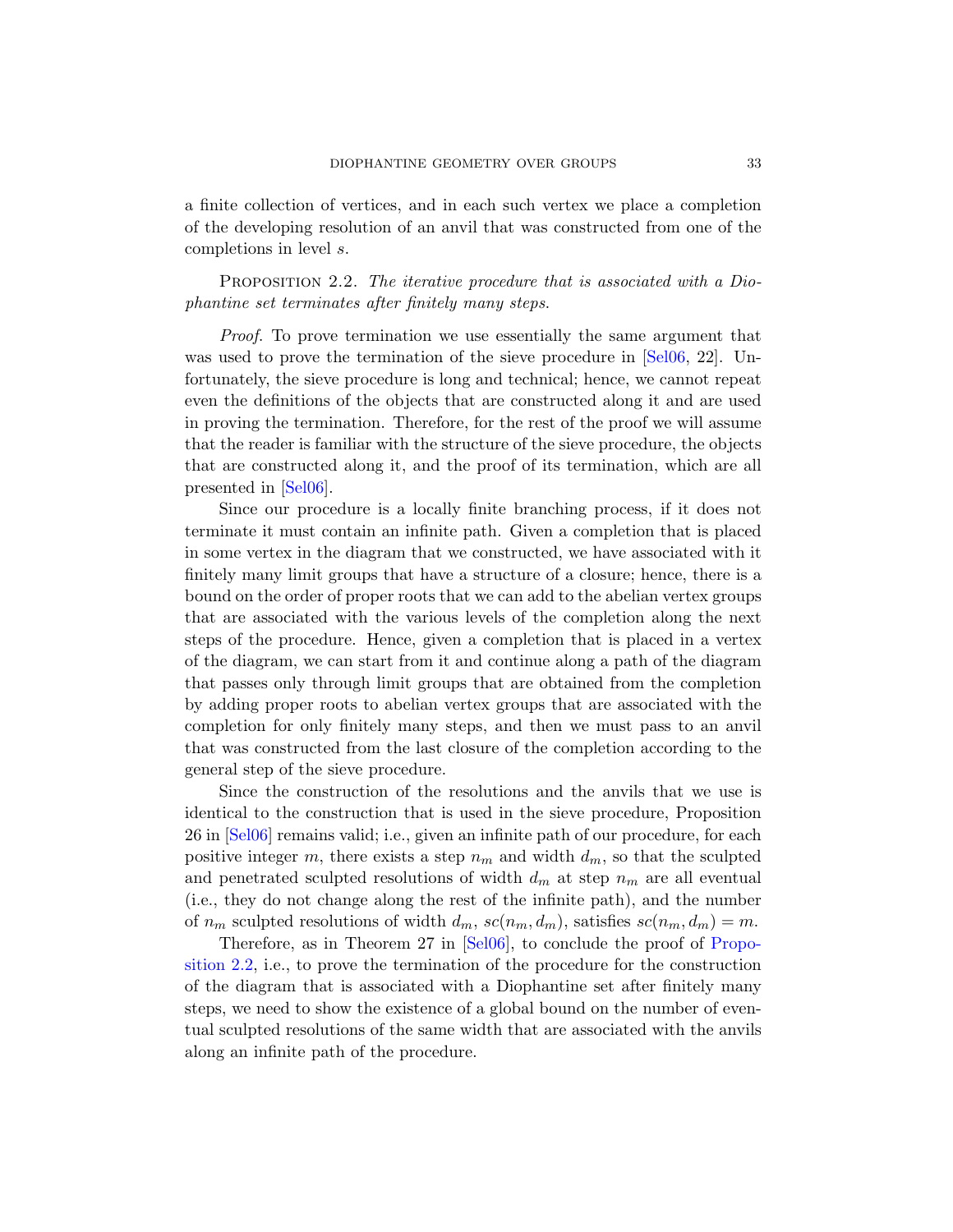Our approach towards obtaining a bound on the number of eventual sculpted resolutions with the same width along an infinite path of the procedure is essentially identical to the one that is used to prove Theorem 27 in [\[Sel06\]](#page-81-1), and it is based on the argument that was used to obtain a bound on the number of rigid and strictly solid families of values of rigid and solid limit groups, that is presented in the first two sections of [\[Sel05a\]](#page-81-9) ([\[Sel05a,](#page-81-9) Ths. 2.5,  $2.9, 2.13$ ]).

Recall that in proving Theorem 27 in [\[Sel06\]](#page-81-1), we argued that if there is no bound (independent of the width) on the number of eventual sculpted resolutions of the same width that is associated with an anvil along a given infinite path of the sieve procedure, then there must be two sequences of values of the same rigid or solid limit group:  $\{(x_i(n), w(n), p(n), a)\}\$  and  $\{(x_i(n), w(n), p(n), a)\}\$ , for some  $j > i$ , so for every index n:  $x_i(n) = x_i(n)$  in the rigid case, and  $(x_i(n), p(n), a)$  belongs to the same family of  $(x_i(n), p(n), a)$ in the solid case. However, the values,  $\{(x_i(n), (n), a)\}\)$ , are assumed to be either (extra) rigid or strictly solid, and the values,  $\{(x_i(n), p(n), a)\}\$ , are assumed to be flexible (or not strictly solid), and we get a contradiction; hence, we obtain a bound on the number of eventual sculpted resolutions of the same width.

Assume that our procedure for the construction of the diagram that is associated with a Diophantine set contains an infinite path, and along this path there is no bound (independent of the width) on the number of eventual sculpted resolutions of the same width that are associated with an anvil along this given infinite path of the procedure.

First, we observe that in a test sequence of each of the developing and sculpted resolutions that are associated with the anvils along our iterative procedure, we may assume that the lengths of the parts of the variables  $x_i(n)$ , and the parameters  $p(n)$ , that do not belong to the terminal level of the graded sculpted resolutions, are much bigger than the lengths of the values  $q_i(n)$  (that are assumed to be part of the distinguished vertex group in the terminal level). Therefore, in applying the argument that was used in proving Theorem 27 in [\[Sel06\]](#page-81-1) to the sculpted resolutions that were constructed along an infinite path of our procedure, in obtaining a sequence of compatible JSJ decompositions that are used in analyzing the sequences,  $\{(x_i(n), p(n), q_i(n), a)\}\$  (see [\[Sel06,](#page-81-1) Th. 36] for the compatible JSJ decomposition), where these values are restrictions of a test sequence of some developing resolution along the infinite path, the subgroup  $\langle q_i \rangle$  remains elliptic, until we reach the terminal level of the (eventual) sculpted resolution in question.

Hence, by applying the same argument that was used to prove Theorem 27 in [\[Sel06\]](#page-81-1), we obtain two sequences of rigid or strictly solid values of the same rigid or solid limit group:  $\{(x_i(n), p(n), q_i(n), a)\}\$  and  $\{(x_j(n), p(n), q_j(n), a)\}\$ ,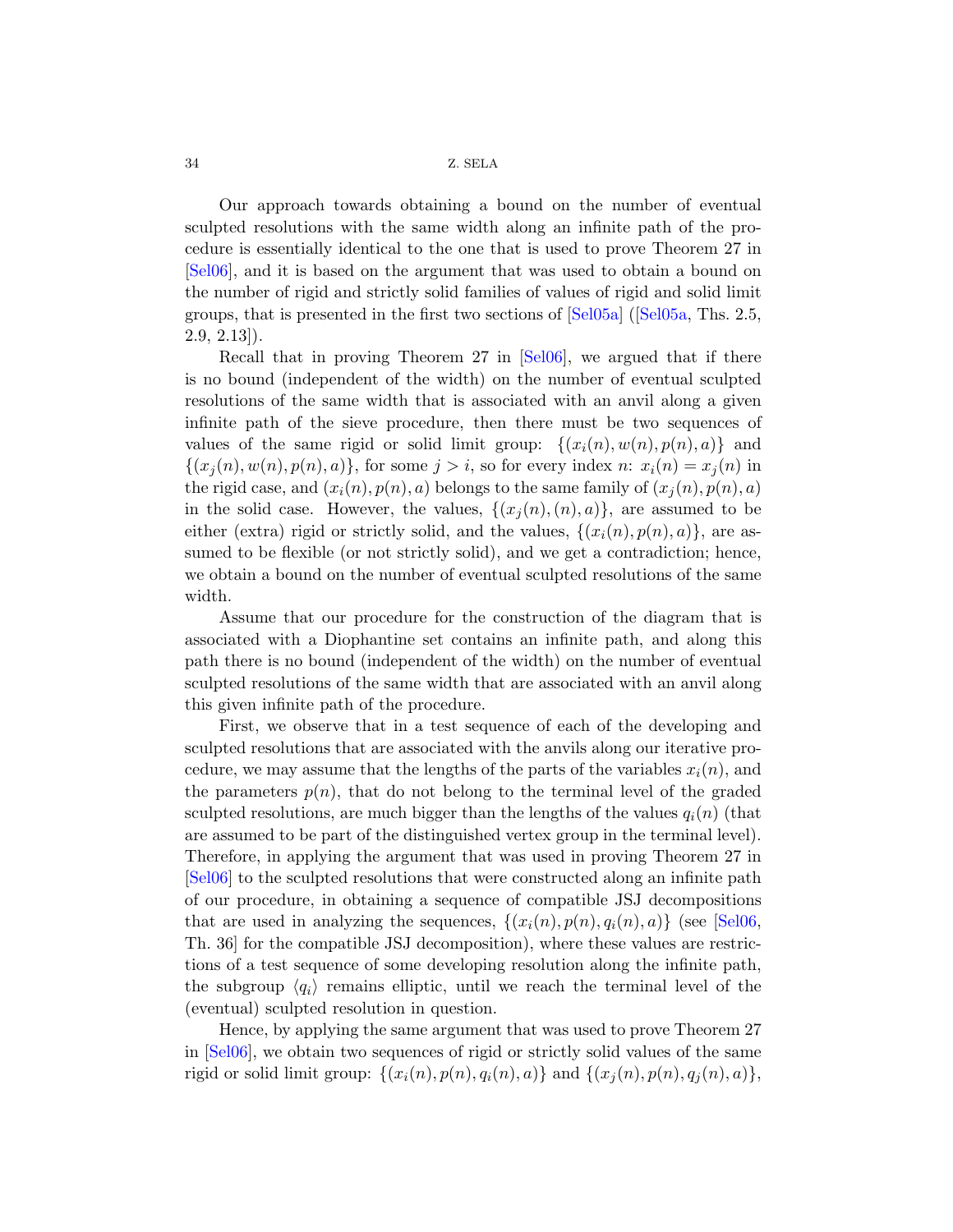for some  $j > i$ , along a given infinite path, that are compatible in all the levels except, perhaps, the terminal level. This contradicts the assumption that along our iterative procedure, we collected rigid and strictly solid values that do not factor through the closures that were associated with completions of developing resolutions of anvils that were constructed in previous steps of the procedure. Therefore, as in the proof of Theorem 27 in [\[Sel06\]](#page-81-1) we get a contradiction, and hence we prove that there exists a global bound on the number of eventual sculpted resolutions of the same width along an infinite path of our procedure (i.e., along a path in the constructed diagram). This global bound contradicts the existence of an infinite path in the procedure for the construction of the diagram that we associated with a Diophantine set, which finally implies that the procedure for the construction of the diagram terminates after finitely many steps. (See the proof of Theorem 27 in [\[Sel06\]](#page-81-1) for a detailed description of the notions, constructions, and arguments that we applied.)  $\Box$ 

[Proposition 2.2](#page-32-0) enables one to associate a finite diagram with a Diophantine family. The existence of such a diagram together with the existence of a global bound on the number of rigid and strictly solid values of rigid and solid limit groups (for any given value of the parameter subgroup), that was proved in Theorems 2.5, 2.9, and 2.13 in [\[Sel05a\]](#page-81-9), enable us to conclude the equationality of Diophantine families.

Let  $D(p,q)$  be a Diophantine family. Let  $q_1, \ldots, q_n$  be a sequence of values of the parameters of the family  $D(p, q)$  for which the intersections  $\cap_{j=1}^m D(p, q_j)$ , is a strictly decreasing sequence for  $m = 1, \ldots, n$ .

With the Diophantine family  $D(p,q)$  we associate its diagram, which we denote  $Diag_D$ . The diagram is a finite forest in which with each vertex we have associated, in particular, a completion. Let  $\text{depth}_D$  be the depth of the diagram. By the global bounds on the number of rigid and strictly solid families of values of rigid and solid limit groups, and since there are only finitely many (graded) completions in the initial level of the diagram  $Diag_D$ , there exists a global bound on the number of fibers that are associated with a value  $q_1$  of the parameter group  $\langle q \rangle$ , and the finitely many completions that are placed in the initial level of  $Diag_D$ . We denote this bound init<sub>D</sub>. By applying the same argument, the finiteness of the completions that are placed in each level of the diagram  $Diag_D$ , together with the existence of a global bound on the number of rigid and strictly solid families of values, given a fiber in a completion that is placed in level  $m$  of the diagram, there is a global bound on the number of fibers that are associated with the finitely many completions that are placed in level  $m + 1$  of the diagram  $Diag_D$ , and are further associated with the given fiber (of a completion in level  $m$  of the diagram), and with a value of the parameters  $q_{m+1}$ , where the global bound does not depend on the level  $m$ , the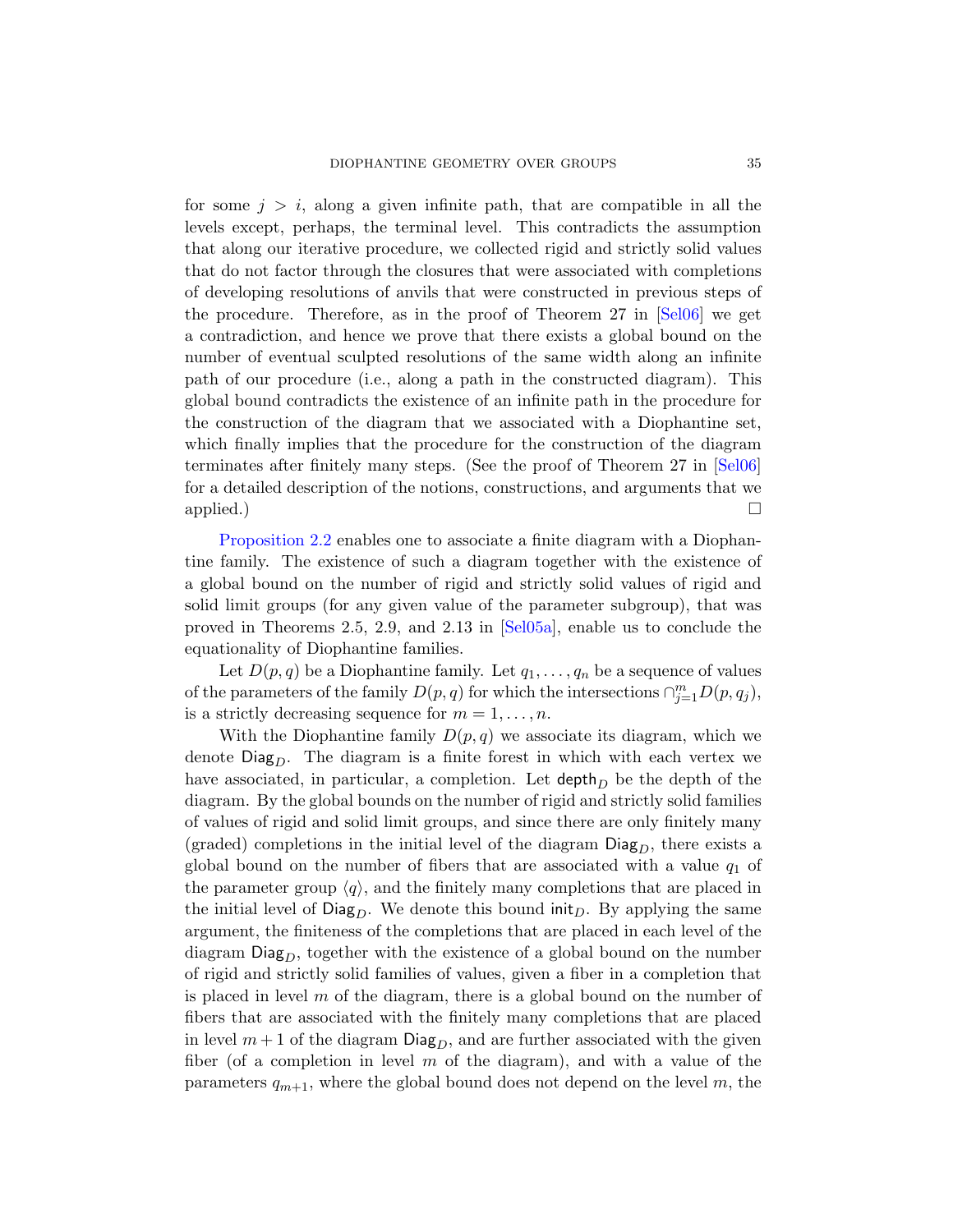given fiber (in level m), or the value of the parameters  $q_{m+1}$ . We denote this global bound width $_D$ .

By the construction of the diagram  $Diag_D$ , given the value  $q_1$  there are at most init<sub>D</sub> fibers that are associated with it and with completions that are placed in the initial level of Diag<sub>D</sub>. Since by our assumptions,  $D(p, q_1) \cap D(p, q_2)$ is strictly contained in  $D(p, q_1)$ , in the set of fibers that are associated with  $D(p,q_1) \cap D(p,q_2)$ , at least one of the fibers that are associated with  $D(p,q_1)$ is replaced by at most width<sub>D</sub> fibers that are associated with completions that are placed in vertices in the second level of  $Diag_D$ . Continuing iteratively, since the intersections:  $\bigcap_{j=1}^{m} D(p,q_j)$   $m = 1, \ldots, n$ , are strictly decreasing, for each index m, at least one of the fibers that are associated with  $\cap_{j=1}^m D(p,q_j)$  is replaced by at most width<sub>D</sub> fibers that are associated with completions in the next level in the diagram  $Diag_D$ , in the set of fibers that is associated with the intersection:  $\bigcap_{j=1}^{m+1} D(p, q_j)$ . In particular, since the diagram  $\text{Diag}_D$  is finite, if a fiber that is associated with a completion that is placed at a terminal vertex of Diag<sub>D</sub> and with  $\cap_{j=1}^m D(p,q_j)$  is replaced in  $\cap_{j=1}^{m+1} D(p,q_j)$ , then such a fiber is replaced by the empty set.

Therefore, if the intersections:  $\cap_{j=1}^m D(p,q_j)$ , is a strictly decreasing sequence for  $m = 1, ..., n$ , then  $n \leq 2 \cdot \textsf{init}_D \cdot (\textsf{width}_D)^{\textsf{depth}_d - 1}$ , so the Diophantine family  $D(p,q)$  is equational.

#### 3. Duo limit groups

<span id="page-35-0"></span>In [Section 1](#page-2-0) we have shown that in the minimal rank case Diophantine sets are equational and then used it to show that the sets  $NR_s$  ( $NS_s$ ), that indicate those values of the parameter set  $\langle p, q \rangle$  for which a minimal rank rigid limit group Rgd $(x, p, q, a)$  (solid limit group Sld $(x, p, q, a)$ ) admits at least s rigid (strictly solid families of) specializations, is in the Boolean algebra generated by equational sets [\(Theorems 1.5](#page-12-0) and [1.7\)](#page-19-0).

In the previous section, we have shown that general Diophantine sets are equational. In the next section, we show that sets of the form  $\text{NR}_s$  and  $\text{NS}_s$ are stable. In this section we present the main tool that we are going to use in proving the stability of the sets  $NR_s$  and  $NS_s$  (and afterwards the stability of general definable sets over a free group), that we call duo limit groups.

In Section 4 of [\[Sel05a\]](#page-81-9) we defined *configuration limit groups* that are as-sociated with rigid and solid limit groups ([\[Sel05a,](#page-81-9) Def. 4.1]). Recall that given a positive integer s and a rigid or solid limit group,  $\text{Rgd}(x, p, a)$  or  $\text{Sld}(x, p, a)$ , a configuration limit group is obtained as a limit of a convergent sequence of tuples,  $\{x_1(n), \ldots, x_s(n), p_n, a)\}$ , where for each index n, and every index i,  $1 \leq i \leq s$ , the values,  $(x_i(n), p_n, a)$ , are rigid or strictly solid, and for different indices,  $1 \leq i_1 < i_2 \leq s$ , the rigid or strictly solid values,  $(x_{i_j}(n), p_n, a)$ ,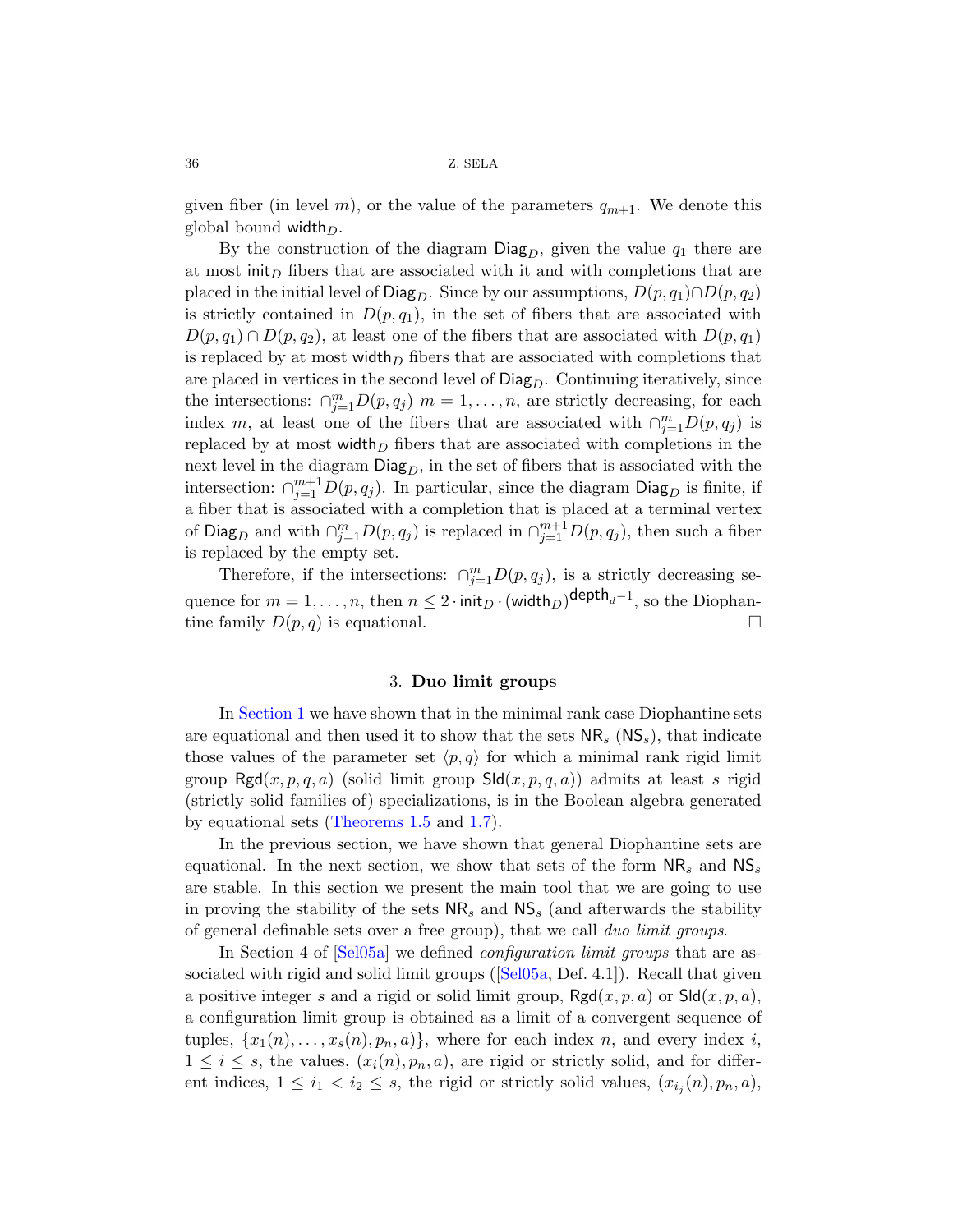$j = 1, 2$ , are distinct or belong to distinct strictly solid families. (See [\[Sel05a,](#page-81-0) Def. 4.1] for the exact definition.)

We start by presenting duo limit groups that are associated with configuration limit groups of rigid and solid limit groups. Then we prove the existence of a (universal) finite collection of duo limit groups that are associated with a configuration limit group, that "covers" all the other duo limit groups that are associated with a rigid or a solid limit group. We conclude this section by proving a strong uniform bound for that covering property in the rigid case [\(Theorem 3.3\)](#page-37-0), and we leave the analogous statement for solid limit groups as an open question. We note, that the strong bound for the covering property is not needed for proving stability in the sequel.

<span id="page-36-0"></span>Definition 3.1. Let  $F_k$  be a non-abelian free group, and let  $\mathsf{Rgd}(x, p, q, a)$  $(Sld(x, p, q, a))$  be a rigid (solid) limit group with respect to the parameter subgroup  $\langle p, q \rangle$ . Let s be a (fixed) positive integer, and let  $\text{Conf}(x_1, \ldots, x_s, p, q, a)$ be a configuration limit group associated with the limit group  $\text{Rgd}(x, p, q, a)$  $(Sld(x, p, q, a))$ . (See [\[Sel05a,](#page-81-0) Def. 4.1] for configuration limit groups.)

A duo limit group,  $\textsf{Duo}(d_1, p, d_2, q, d_0, a)$  (shortened as  $\textsf{Duo}$ ), is a limit group that is obtained as an amalgamated free product of two completions along the common distinguished vertex group in the abelian decompositions that are associated with their terminal levels, and such that the amalgamated free product has the following properties:

(1) With Duo there exists an associated map

 $\eta: \mathsf{Conf}(x_1, \ldots, x_s, p, q, a) \to \mathsf{Duo}.$ 

For brevity, we denote  $\eta(p), \eta(q), \eta(a)$  by  $p, q, a$  in correspondence.

- (2)  $\eta(F_k) = \eta(\langle a \rangle) < \langle d_0 \rangle, \eta(\langle p \rangle) < \langle d_1 \rangle$ , and  $\eta(\langle q \rangle) < \langle d_2 \rangle$ .
- (3) Duo = Comp<sub>1</sub> $(d_1, p, a) *_{\langle d_0 \rangle}$  Comp<sub>2</sub> $(d_2, q, a)$ , where Comp<sub>1</sub> $(d_1, p, a) = \langle d_1 \rangle$ and  $\textsf{Comp}_2(d_2, q, a) = \langle d_2 \rangle$  are (graded) completions with respect to the parameter subgroup  $\langle d_0 \rangle$ , and the subgroup  $\langle d_0 \rangle$  is the distinguished vertex group in the (two) abelian decompositions that are associated with the terminal levels of the two completions.
- (4) There exists a tuple of values,  $(x_1^0, \ldots, x_s^0, p_0, q_0, a)$ , which is a specialization of the configuration limit group Conf for which
	- (i) the corresponding values,  $(x_i^0, p_0, q_0, a)$ ,  $i = 1, \ldots, s$ , are distinct and rigid specializations of the rigid limit group,  $\text{Rgd}(x, p, q, a)$  (strictly solid and belong to distinct strictly solid families of  $\text{Sld}(x, p, q, a)$ ).
	- (ii) the value,  $(x_1^0, \ldots, x_s^0, p_0, q_0, a)$ , can be extended to a specialization of the duo limit group Duo; i.e., there exists a configuration homomorphism that can be extended to a specialization of Duo.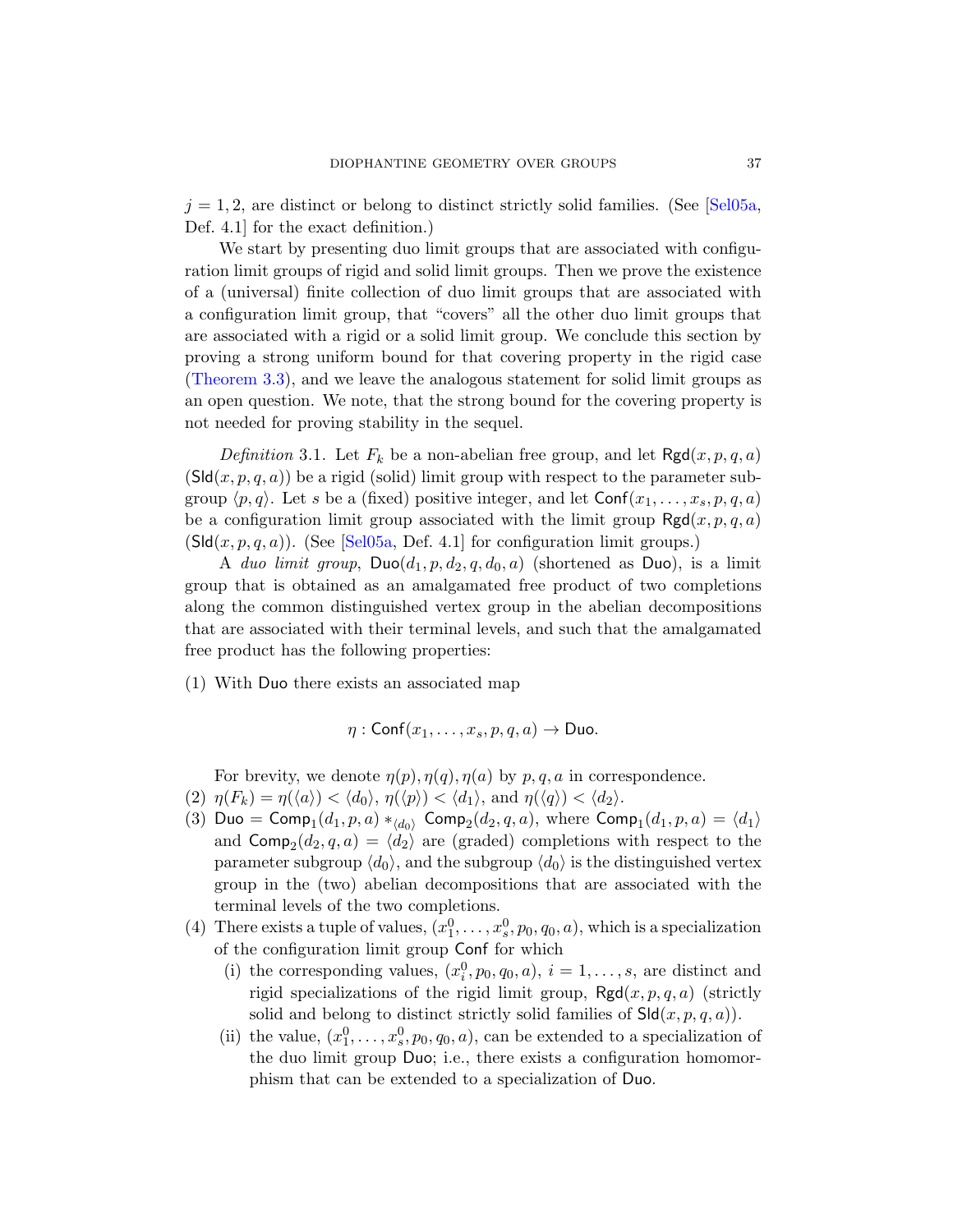With a duo limit group we naturally associate their *duo-families*, which are the (duo) analogue of a fiber of a completion.

<span id="page-37-1"></span>Definition 3.2. Let  $\mathsf{Duo}(d_1, p, d_2, q, d_0, a)$  be a duo limit group, so that Duo =  $\textsf{Comp}_1(d_1, p, a) *_{\langle d_0 \rangle} \textsf{Comp}_2(d_2, q, a)$ . We call a set of specializations of Duo a rectangle, if there exists some value  $d_0^0$  of the variables  $d_0$ , and a fiber of the completion  $\textsf{Comp}_1$  and a fiber of the completion  $\textsf{Comp}_2$ , that are both associated with the value  $d_0^0$ , such that the specializations in the rectangle are precisely all the specializations of Duo that restrict to values in the fibers of  $Comp_1$  and  $Comp_2$ .

A sequence of specializations of the duo limit group Duo is called a duo test sequence if it restricts to test sequences of the completions,  $Comp_1$  and Comp<sub>2</sub>. We say that a finite collection of duo limit groups,  $Duo<sub>1</sub>, \ldots, Duo<sub>t</sub>$ , covers a rectangle rectangle, that is associated with some duo limit group Duo, if there exists a finite collection of rectangles that are associated with the duo limit groups,  $Duo_1, \ldots, Duo_t$ , such that every duo test sequence in the given rectangle rectangle has a subsequence that restricts to a sequence of configuration homomorphisms (i.e., values that satisfy condition (i) in part (4) in [Definition 3.1\)](#page-36-0), and the values of these configuration homomorphisms can be extended to values in one of the rectangles from the (fixed) finite collection of rectangles that are associated with  $\mathsf{Duo}_1, \ldots, \mathsf{Duo}_t$ .

The procedure that was used to prove the equationality of Diophantine sets in the previous section enables one to prove the existence of a finite collection of duo limit groups that cover all the rectangles that are associated with a duo limit group that is associated with a given rigid or a solid limit group. We note that the strong boundedness that is proved in [Theorem 3.3](#page-37-0) only in the rigid case is not used in proving stability in the sequel. However, the main diagram that is constructed in order to prove the theorem, and its associated duo limit groups (that generalize to solid limit groups as well), are the main tools in our approach to stability.

<span id="page-37-0"></span>THEOREM 3.3. Let  $F_k$  be a non-abelian free group, let s be a positive integer, and let  $\text{Rgd}(x, p, q, a)$  be a rigid limit group defined over  $F_k$ . There exists a finite collection of duo limit groups that are associated with configuration homomorphisms of s distinct rigid homomorphisms of  $\textsf{Rgd}, \textsf{Duo}_1, \ldots, \textsf{Duo}_t,$ and some global bound b, so that every rectangle that is associated with a duo limit group Duo, that is associated with configuration homomorphisms of s distinct rigid homomorphisms of Rgd, is covered by the given finite collection  $\mathsf{Duo}_1, \ldots, \mathsf{Duo}_t$ . Furthermore, every rectangle that is associated with an arbitrary duo limit group Duo is covered by at most b rectangles that are associated with the given finite collection,  $Duo_1, \ldots, Duo_t$ .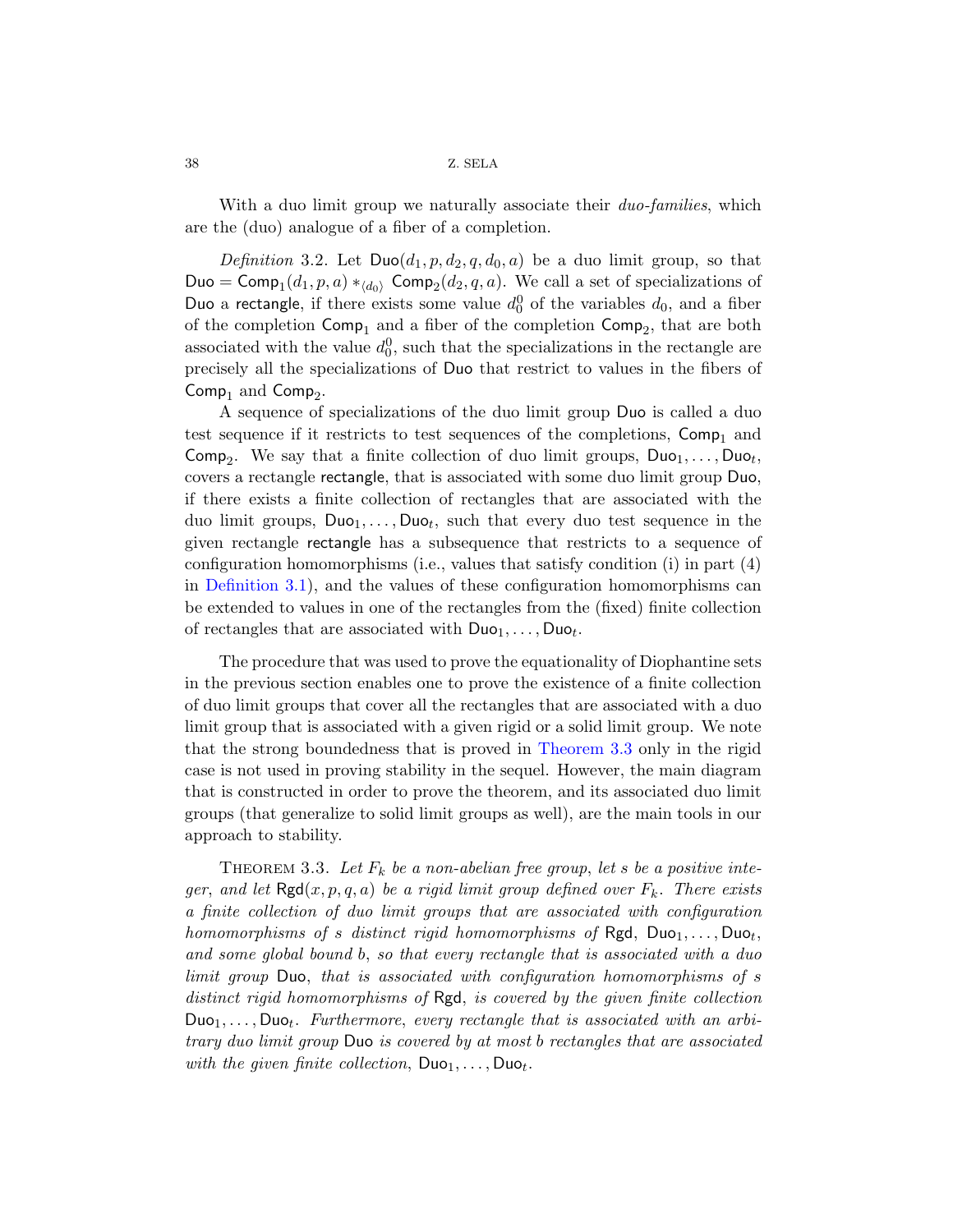Proof. To construct the (finite) universal collection of duo limit groups, we apply the iterative procedure that was used to prove the equationality of Diophantine sets [\(Theorem 2.1\)](#page-28-0).

First, we associate a finite collection of configuration limit groups with the given rigid limit group  $\text{Rgd}(x, p, q, a)$  and the given positive integer s (as we did in  $[Sel05a, §4]$  $[Sel05a, §4]$ . To do that we collect all the tuples of the form  $(x_1^0, \ldots, x_s^0, p_0, q_0, a)$  for which each value,  $(x_i^0, p_0, q_0, a)$ , is a rigid specialization of the rigid limit group  $\text{Rgd}(x, p, q, a)$ , with respect to the parameter subgroup  $\langle p, q \rangle$ , and so that for each  $i, j, 1 \leq i < j \leq s$ , the rigid values,  $(x_i^0, p_0, q_0, a)$ and  $(x_j^0, p_0, q_0, a)$  are distinct. By the standard arguments that are presented in Section 5 of [\[Sel01\]](#page-81-1), with this collection of tuples,  $\{(x_1^0, \ldots, x_s^0, p_0, q_0, a)\}$ , we can canonically associate a finite collection of maximal (configuration) limit groups,  $\text{Conf}_i(x_1,\ldots,x_s,p,q,a), 1 \leq i \leq m$ .

With each of the configuration limit groups,  $\textsf{Conf}_i(x_1, \ldots, x_s, p, q, a)$ , seen as a graded limit group with respect to the parameter subgroup  $\langle q \rangle$ , we associate its taut graded Makanin-Razborov diagram; see [\[Sel04,](#page-81-2) Prop. 2.5] for the construction of the taut Makanin-Razborov diagram. With each resolution in the taut Makanin-Razborov diagram, we further associate its singular locus and the graded resolutions that are associated with each of the strata in the singular locus. We conclude the first step of the construction of the diagram, by associating the (graded) completion with each of the graded resolutions in our finite collection, that we denote  $Comp(z, p, q, a)$ . Note that each of the constructed completions is graded with respect to the parameter subgroup  $\langle q \rangle$ .

We continue to the construction of the second step of the diagram with each of the completions  $Comp(z, p, q, a)$  in parallel. (Note that the elements  $x_1, \ldots, x_s \in \text{Comp}(z, p, q, a)$  can be expressed as words in the generators z of the completion  $Comp(z, p, q, a)$ .) With each such completion we associate the collection of tuples of values,  $(y_1^0, \ldots, y_s^0, z_0, p_0, q_1^0, q_2^0, a)$ , for which

- (1)  $(z_0, p_0, q_1^0, a)$  factors through the completion,  $\textsf{Comp}(z, p, q, a)$ . Each of the associated values (the restrictions),  $(x_i^0, p_0, q_1^0, a)$ ,  $1 \le i \le s$ , is a rigid specialization of the given rigid limit group  $\text{Rgd}(x, p, q, a)$ , and any two rigid specializations,  $(x_i^0, p_0, q_0, a)$  and  $(x_j^0, p_0, q_0, a)$ , are distinct for  $1 \leq i < j \leq s$ .
- (2) Each of the values,  $(y_i^0, p_0, q_2^0, a)$ ,  $1 \leq i \leq s$ , is a rigid specialization of the rigid limit group  $\text{Rgd}(x, p, q, a)$ . Any two rigid specializations,  $(y_1^0, p_0, q_2^0, a)$  and  $(y_1^0, p_0, q_2^0, a)$ , are distinct for  $1 \leq i < j \leq s$ .

With the completion,  $\mathsf{Comp}(z, p, q, a)$ , we associate the collection of all the sequences

$$
\{(y_1(n),\ldots,y_s(n),z(n),p(n),q_1(n),q_2(n),a)\}_{n=1}^{\infty}
$$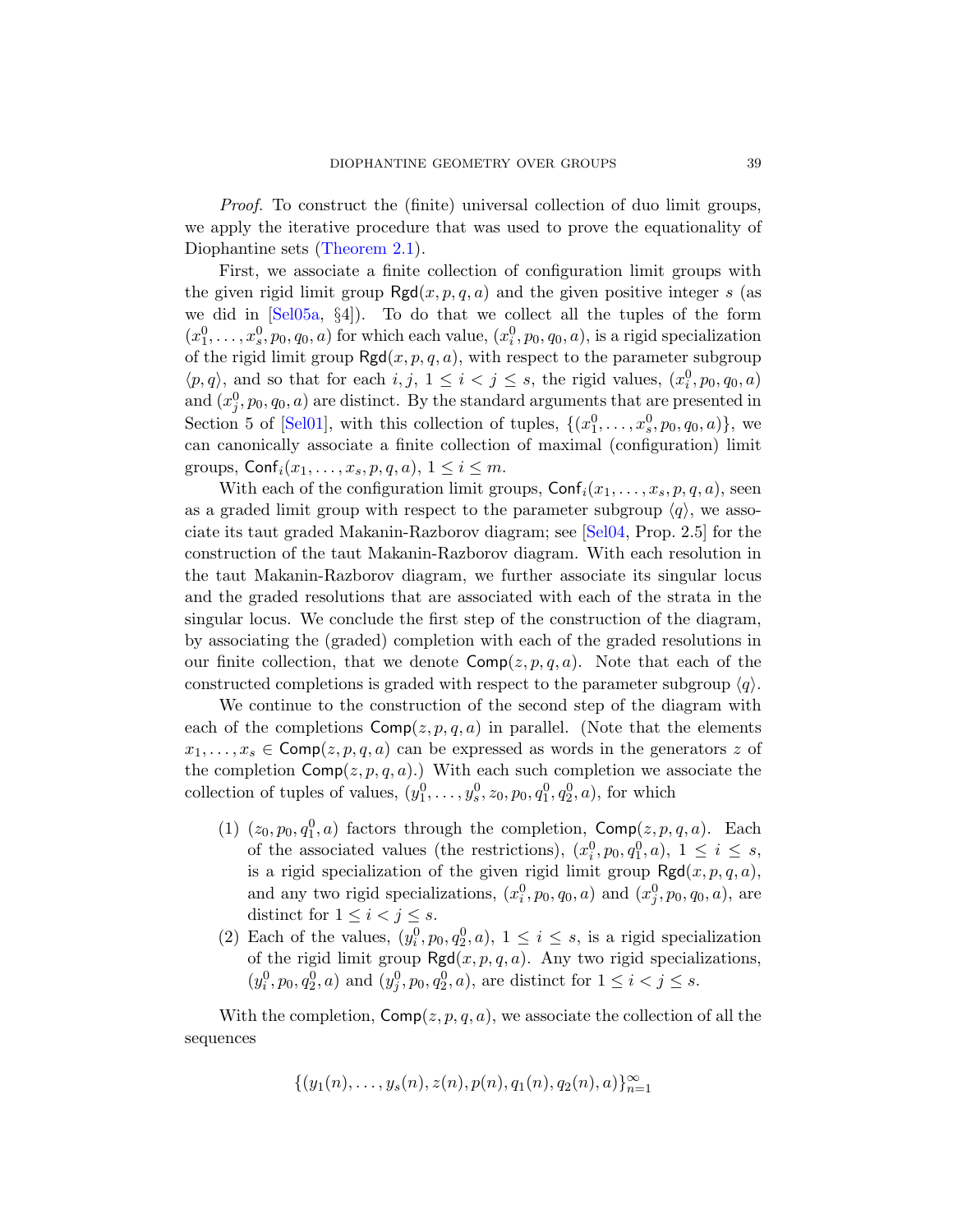so that for each  $n$ , the corresponding tuple of values satisfies conditions  $(1)$  and (2), and the (restricted) sequence  $\{(z(n), p(n), q_1(n), a)\}_{n=1}^{\infty}$  forms a (graded) test sequence with respect to the given (graded) completion  $Comp(z, p, q, a)$ . By the techniques that were used to analyze graded formal limit groups, which are presented in Section 3 of [\[Sel03\]](#page-81-3), with this collection of sequences it is possible to canonically associate a finite collection of (graded) limit groups, that have the structure of closures of the completion,  $\mathsf{Comp}(z, p, q, a)$ . (That is, they differ from the completion,  $\mathsf{Comp}(z, p, q, a)$ , in additional roots that are possibly added to abelian vertex groups in the abelian decompositions that are associated with the various levels of the completion,  $Comp(z, p, q, a)$ , and they also differ from the completion in the limit group that is associated with their terminal level.) However, note that the constructed limit groups are graded with respect to the parameter subgroup,  $\langle q_1, q_2 \rangle$ , and not with respect to the parameter subgroup  $\langle q \rangle = \langle q_1 \rangle$  like the original completion, Comp(z, p, q, a). We will denote these limit groups, which we view and call graded closures,  $DQCI<sub>i</sub>(s, z, p, q<sub>1</sub>, q<sub>2</sub>, a).$ 

We continue by looking at all the tuples of values  $(y_1^0, \ldots, y_s^0, z_0, p_0, q_1^0, q_2^0, a)$ that satisfy conditions (1) and (2), and do not factor through any of the (finite) closures,  $\textsf{DQCI}_i(s, z, p, q_1, q_2, a)$ . With this collection of tuples we can associate a canonical finite collection of maximal limit groups,  $M_i(y_1, \ldots, y_s, z, p, q_1, q_2)$ , which we view as graded limit groups with respect to the parameter subgroup  $\langle q_1, q_2 \rangle$ .

Using the construction of quotient resolutions, that is used in the general step of the sieve procedure [\[Sel06\]](#page-81-4), we associate with this collection of tuples of values, and with the finitely many graded limit groups,  $M_i$ , that are associated with their Zariski closure, finitely many multi-graded resolutions, and with each such multi-graded resolution we associate its (multi-graded) core resolutions, developing resolutions, anvils, and (possibly) sculpted resolutions and carriers. (See [\[Sel06\]](#page-81-4) for a detailed description of the iterative construction of these multi-graded resolutions and the finite collection of resolutions that are attached to them.)

We continue iteratively, precisely as we did in proving the equationality of Diophantine sets [\(Theorem 2.1\)](#page-28-0). We start each step with the completions that were constructed in the previous step, and we continue with each of them in parallel. We first look at all the test sequences of such a completion that can be extended to tuples of values that satisfy the properties  $(1)$  and  $(2)$ above. With these collections of test sequences we associate finitely many closures of the completions that were constructed in the previous step of the procedure. Then we consider all the specializations of the completions that were constructed in the previous step of the procedure, that can be extended to tuples of values that satisfy properties (1) and (2), and these tuples of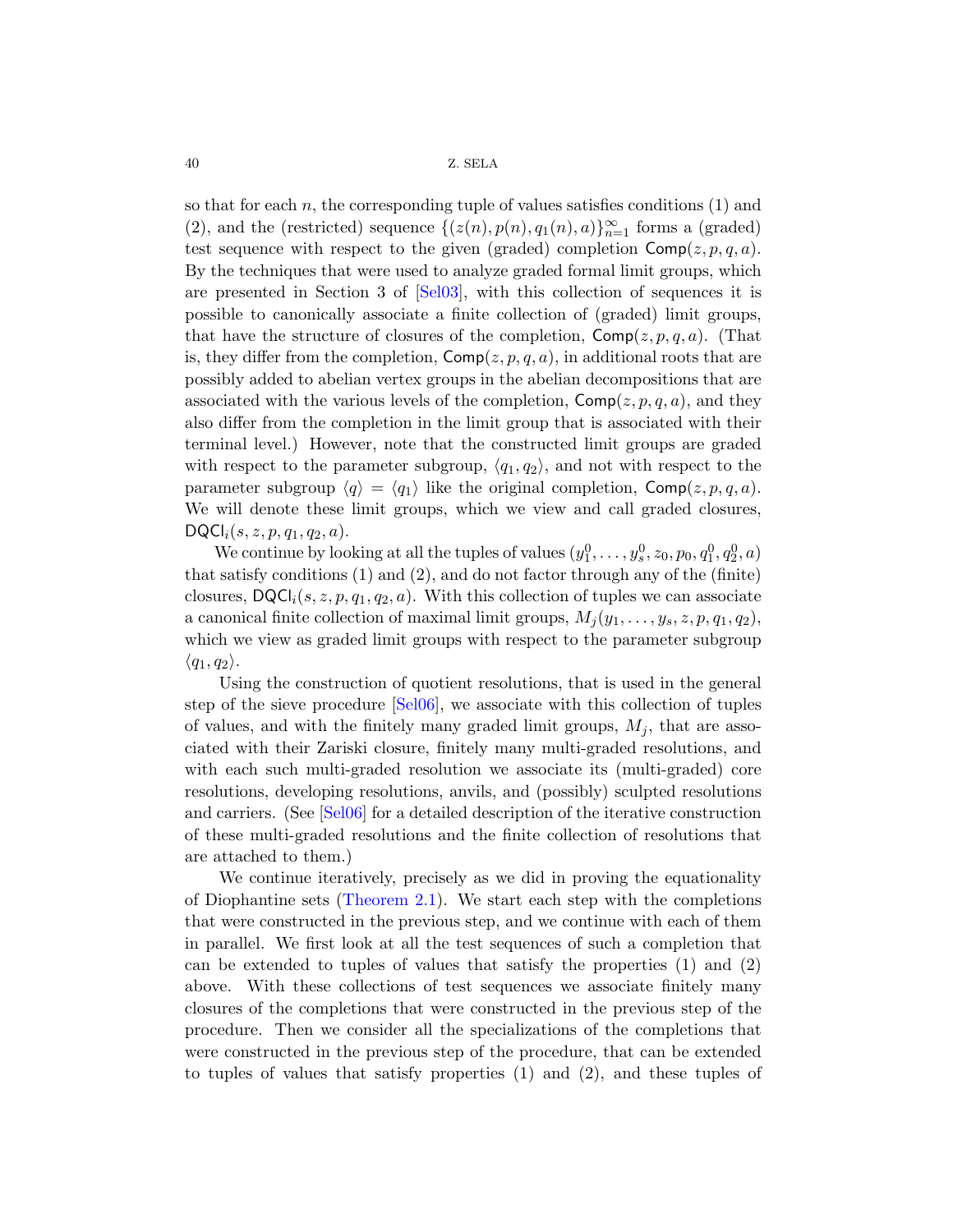values do not factor through any of the previously constructed closures (of the completions that were constructed in the previous step). We analyze these tuples of values by applying the construction of quotient resolutions that was used in the general step of the sieve procedure for quantifier elimination [\[Sel06\]](#page-81-4). This analysis associated with the given collection of tuples of values finitely many multi-graded resolutions, together with their core resolutions, anvils, developing resolutions, and possibly sculpted resolutions and their carriers. (All these are presented in detail in [\[Sel06\]](#page-81-4).)

Finally, like the sieve procedure for quantifier elimination [\[Sel06\]](#page-81-4), and like the iterative procedure that was used in proving the equationality of Diophantine sets in the previous section, the iterative procedure that we described terminates after finitely many steps.

<span id="page-40-0"></span>PROPOSITION 3.4. The iterative procedure that is presented above terminates after finitely many steps.

*Proof.* Identical to the proof of [Proposition 2.2.](#page-32-0)

When the iterative procedure terminates, we obtain a finite diagram that we denote, Diag. In each vertex of the diagram there is a completion. The completions that are placed in vertices in the initial level of the diagram, Diag, are the completions of the resolutions in the graded taut Makanin-Razborov diagrams of the maximal configuration limit groups that are associated with the given rigid limit group,  $\text{Rgd}(x, p, q, a)$ . Note that the resolutions and their completions in the initial level are graded with respect to the parameter subgroup,  $\langle q_1 \rangle$ .

The completions that are placed in vertices in the second level of the diagram are either closures  $DQCl_i$  in which proper roots were added to abelian vertex groups in the completion,  $Comp(z, p, q, a)$ , that they were constructed from, or completions of the developing resolutions of anvils that were constructed in the second step of the iterative procedure. These closures and developing resolutions and their completions are graded with respect to the parameter subgroup,  $\langle q_1, q_2 \rangle$ . Each completion in the initial level of the diagram is connected by finitely many (possibly no) directed edges to the closures and the completions of developing resolutions of the anvils that were constructed from it in the second step of the iterative procedure.

The completions that are placed in vertices in the next levels of the diagram are similar. The completions that are placed in vertices in level  $m$  of the diagram are either closures of completions in level  $m-1$  in which proper roots were added to abelian vertex groups of these completions (from level  $m-1$ ), or the completions of developing resolutions of anvils that were constructed in step  $m$  of the iterative procedure. These closures, developing resolutions, and their completions are graded with respect to the parameter subgroup,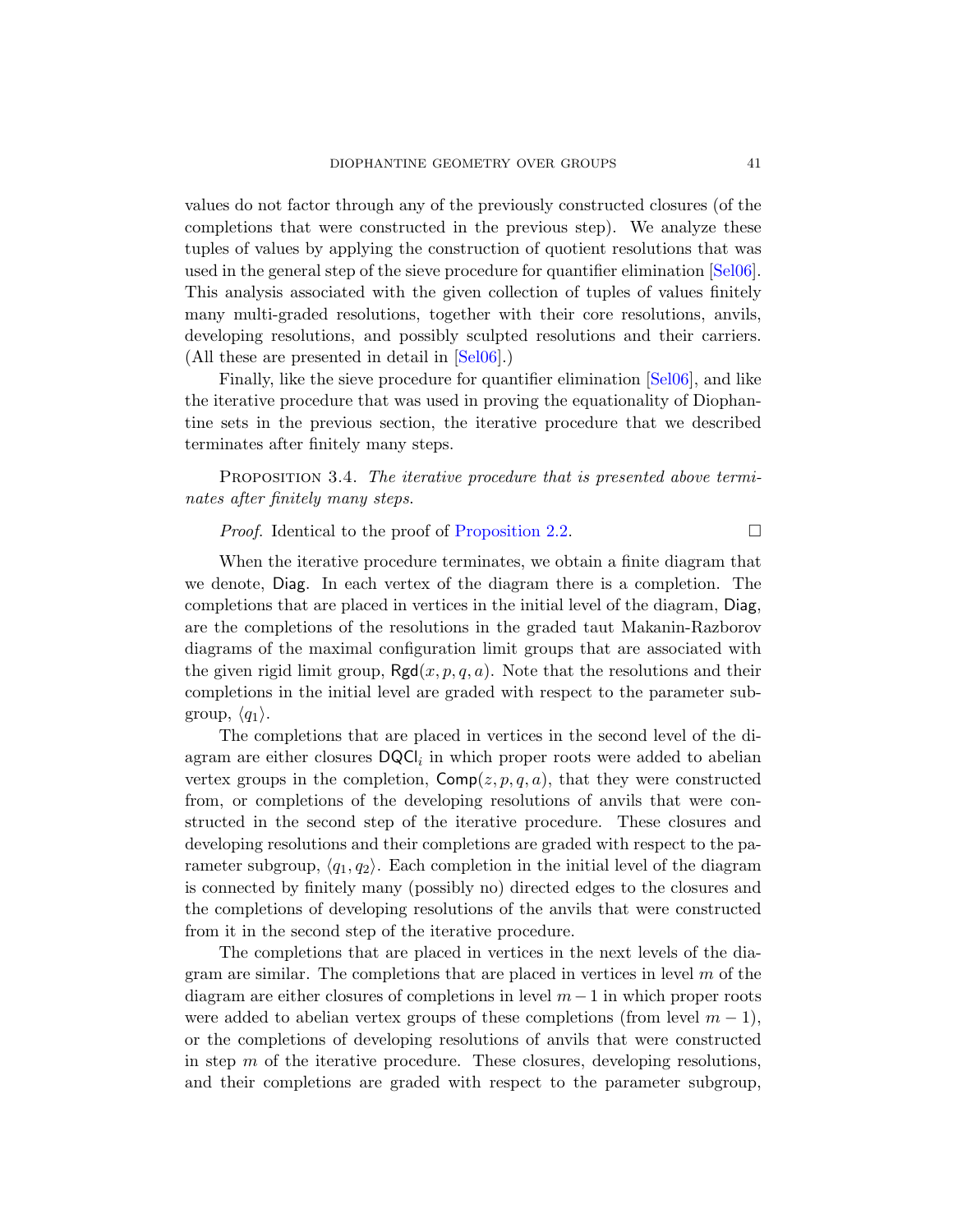$\langle q_1, \ldots, q_m \rangle$ . A completion of a developing resolution in level  $m - 1$  is connected by finitely many (possibly no) directed edges to its closures and to the completions of developing resolutions of the anvils that were constructed from it in level m of the iterative procedure.

To define the universal set of duo limit groups, that are claimed in [The](#page-37-0)[orem 3.3,](#page-37-0) we start with the collection of completions that were constructed along the terminating iterative procedure, and with each such completion we associate a finite collection of duo limit groups.

Given a (graded) completion that was constructed along the diagram Diag, that we denote Comp, we associate with it finitely many duo limit groups. To construct these duo limit groups, we fix a generating set of each vertex group in each of the abelian decompositions that are associated with the various levels of the completion, Comp, and a generating set of the parameter subgroup,  $\langle q \rangle$ . We look at the entire collection of graded test sequences that factor through the given graded completion, Comp, for which the restrictions of the values in these test sequences to the variables  $p$  can be extended to configuration homomorphisms of at least one of the (finitely many) maximal configuration limit groups that are associated with the given rigid limit group,  $\textsf{Rgd}(x, p, q, a)$ .

We further require that the  $n$ -th value in each of these test sequences, and its extension to a configuration homomorphism, will satisfy that the maximal length of the (restricted) values of the fixed generating sets of each of the nondistinguished vertex groups in the completion,  $Comp$ , are at least n times bigger than the maximal length of the (restricted) values of a fixed generating set of the parameter subgroup,  $\langle q \rangle$ .

With this entire collection of graded test sequences, and their extensions to configuration homomorphisms, we associate a graded Makanin-Razborov diagram, precisely as we did in constructing the formal graded Makanin-Razborov diagram in Section 3 of [\[Sel03\]](#page-81-3). By the construction of formal graded Makanin-Razborov diagrams, the abelian decompositions that are associated with the various limit groups that appear along the resolutions of the diagrams are the graded abelian decompositions of these limit groups where the parameter subgroup is taken to be the completion Comp, from the diagram Diag, that we have started the construction with. Furthermore, by the analysis of graded formal resolutions, as it appears in Section 3 of [\[Sel03\]](#page-81-3), each of the resolutions in the constructed Makanin-Razborov diagrams terminates with a (graded) closure of the graded completion, Comp, with which we have started.

The sequences of values that we analyze are values from test sequences of the completion, Comp, together with extensions of the values of the subgroup,  $\langle p, q \rangle$ , to (nondegenerate) configuration homomorphisms of one of the finitely many configuration limit groups that are associated with the rigid limit group,  $Rgd(x, p, q, a)$ . Hence, each value in these sequences is obtained from a value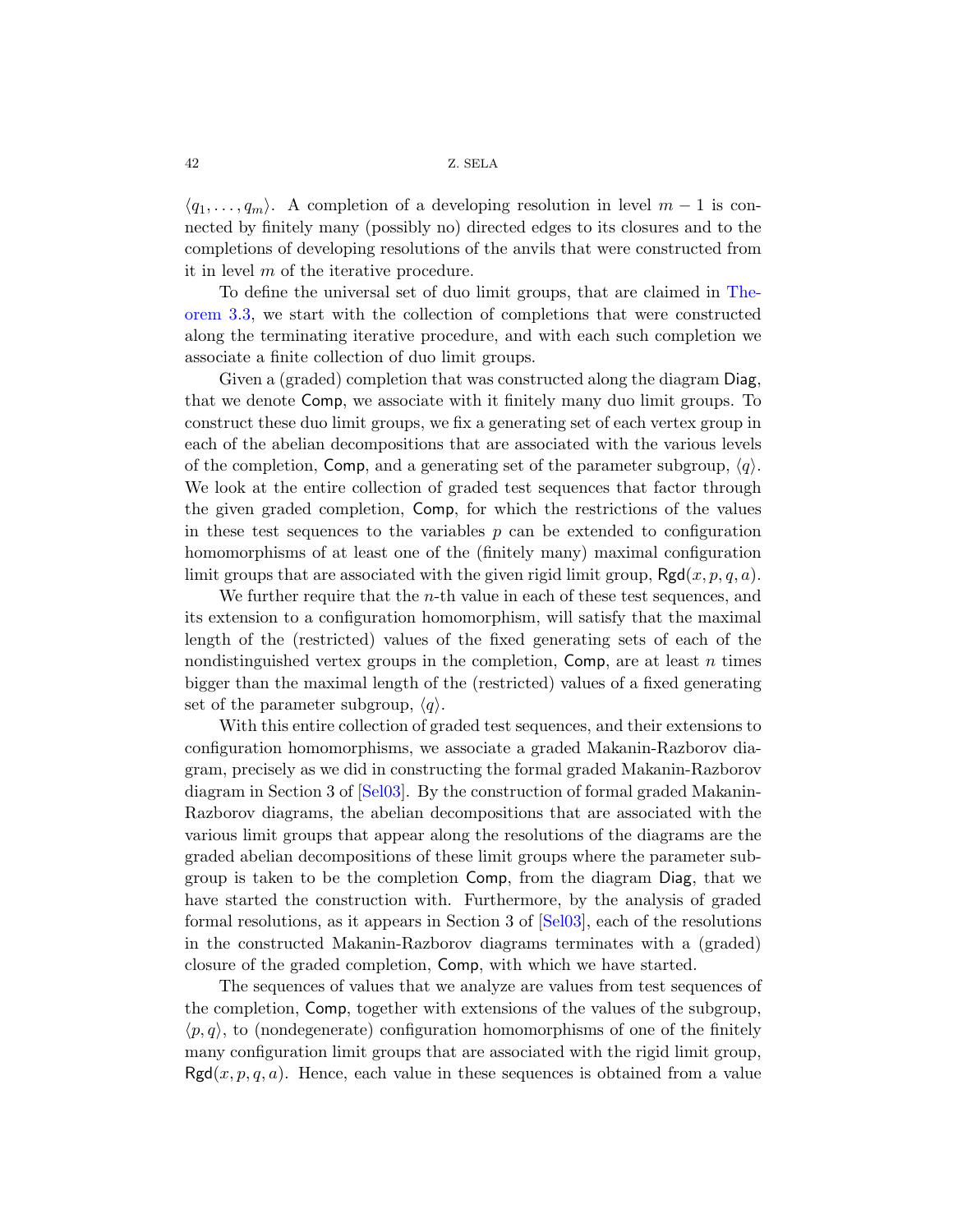of the completion, Comp, a value of the parameters  $q$ , and  $s$  rigid values of the rigid limit group,  $\text{Rgd}(x, p, q, a)$ .

We further require that the lengths of the values of the variables  $q$  is much smaller than the lengths of the values of the fixed generating sets of the vertices in the abelian decompositions that are associated with the various levels of the completion, Comp.

At this point we analyze the algebraic structure of a limit group that is obtained as a limit of a sequence of values that we consider. We do that by looking at the limit tree to which a subsequence of such a sequence converges. Since each value in the sequences we analyze is obtained from a value of the completion, Comp, a value of the parameters  $q$ , that is much shorter than the values of fixed generating sets of the vertex groups in the abelian decompositions that are associated with the various levels of Comp, except for the terminal level, by adjoining s rigid values of  $\text{Rgd}(x, p, q, a)$ , and the values of the completion Comp form a test sequence of it, the abelian decomposition of the obtained limit group that can be read from the limit tree, must have similar structure as the abelian decomposition that is associated with the top level of the completion, Comp.

By going down through the levels of the completion Comp, the same argument implies that the obtained limit group is the amalgamation of a quotient of the completion, Comp, with a slow limit group that contains the subgroup  $\langle q \rangle$ , that are amalgamated along a quotient of the terminal level of the completion Comp. Hence, the (formal) abelian JSJ decomposition of this obtained limit group (that is an abelian JSJ decomposition with respect to the image of Comp) can be constructed from a graded abelian decomposition,  $\Delta$ , of this slow limit group with respect to a parameter subgroup which is the terminal level of the completion, Comp, where the distinguished vertex in the graded abelian decomposition of slow,  $\Delta$ , is amalgamated with the image of the completion, Comp, along the image of the terminal level of Comp, that is contained in the distinguished vertex of the abelian JSJ decomposition of the subgroup slow,  $\Delta$ .

By going through the levels of each of the resolutions in the (formal) Makanin-Razborov diagrams that we have associated with the finitely many limit groups that are associated with the sequences of values that we consider, the (formal) abelian JSJ decompositions that are associated with the limit groups that are placed along these resolutions have a similar structure; i.e., they are obtained from graded JSJ decompositions of the corresponding slow subgroups with respect to the image of the terminal level of the completion, Comp, where the distinguished vertex group in each such abelian decomposition is replaced by a limit group that is obtained from it by an amalgamated product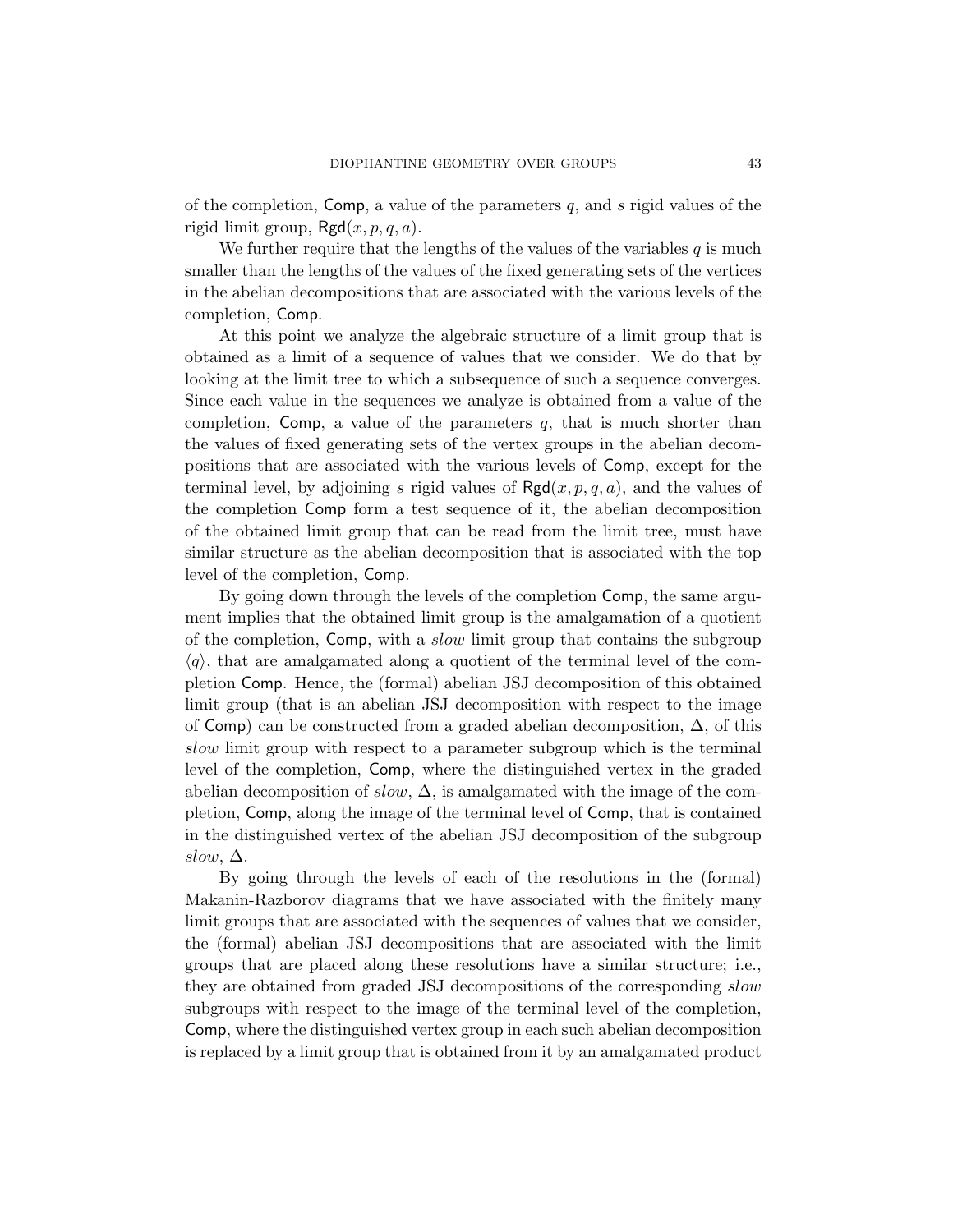with the image of the completion Comp, along an amalgamated subgroup which is the image of the terminal level of Comp.

Therefore, the completion of a resolution in the constructed Makanin-Razborov diagrams is the amalgamated product of a graded closure of the completion, Comp, with another completion (that contains the subgroup  $\langle q \rangle$ as a subgroup), that are amalgamated along the common distinguished vertex groups in the abelian decompositions that are associated with the terminal levels of the two completions. By the construction of the completions in these (formal) graded Makanin-Razborov diagrams, there is also a natural map from a (maximal) configuration limit group of the original rigid limit group,  $\text{Reg}(x, p, q, a)$ , into it. The subgroup  $\langle p \rangle$  is mapped into the closure of the given completion Comp, and the subgroup  $\langle q \rangle$  is mapped into the other completion. Hence, the obtained amalgamated product is a duo limit group. We take the completions of the resolutions that appear in the entire finite collection of Makanin-Razborov diagrams that are associated with the various completions, Comp, that are placed in the various vertices of the diagram Diag, to be the finite collection of (universal) duo limit groups,  $\mathsf{Duo}_1, \ldots, \mathsf{Duo}_t$ , that is indicated in the statement of [Theorem 3.3.](#page-37-0)

Let Duo be a duo limit group that is associated with the given rigid limit group, and suppose that we are given a rectangle, rectangle, that factors through it, i.e., a rectangle that is associated with a given value,  $d_0^0$ , of the variables  $d_0$  in the duo limit group Duo. We need to show that the given rectangle, rectangle, which factors through the duo limit groups Duo, is covered by a bounded collection of rectangles that factor through the (universal) finite collection of duo limit groups  $\mathsf{Duo}_1, \ldots, \mathsf{Duo}_t$ . Note that the bound on the number of rectangles of  $\mathsf{Duo}_1, \ldots, \mathsf{Duo}_t$  is supposed to be global and does not depend on the particular duo limit group Duo, or the rectangle rectangle.

By definition, the duo limit group, Duo, contains an image of a configuration limit group of the rigid limit group,  $\text{Rgd}(x, p, q, a)$ . We denote this configuration limit group as Conf. Given the rectangle, rectangle, we start with a value  $q_1$  of the parameters q, that can be extended to a value in the rectangle, rectangle, that restricts to a *configuration homomorphism* of the configuration limit group Conf; that is, a value in the rectangle that satisfies property (4) of a duo limit group [\(Definition 3.1\)](#page-36-0). With this value  $q_1$  of the parameters q we associate the boundedly many fibers that are associated with it in the initial level of the diagram, Diag, that was constructed iteratively from the sets of configuration homomorphisms. We further associate with the value  $q_1$  the boundedly many rectangles of those duo limit groups,  $\textsf{Duo}_1, \ldots, \textsf{Duo}_t$ that were constructed from completions that appear in the initial level of the diagram Diag. Note that by the construction of the diagram Diag, and the duo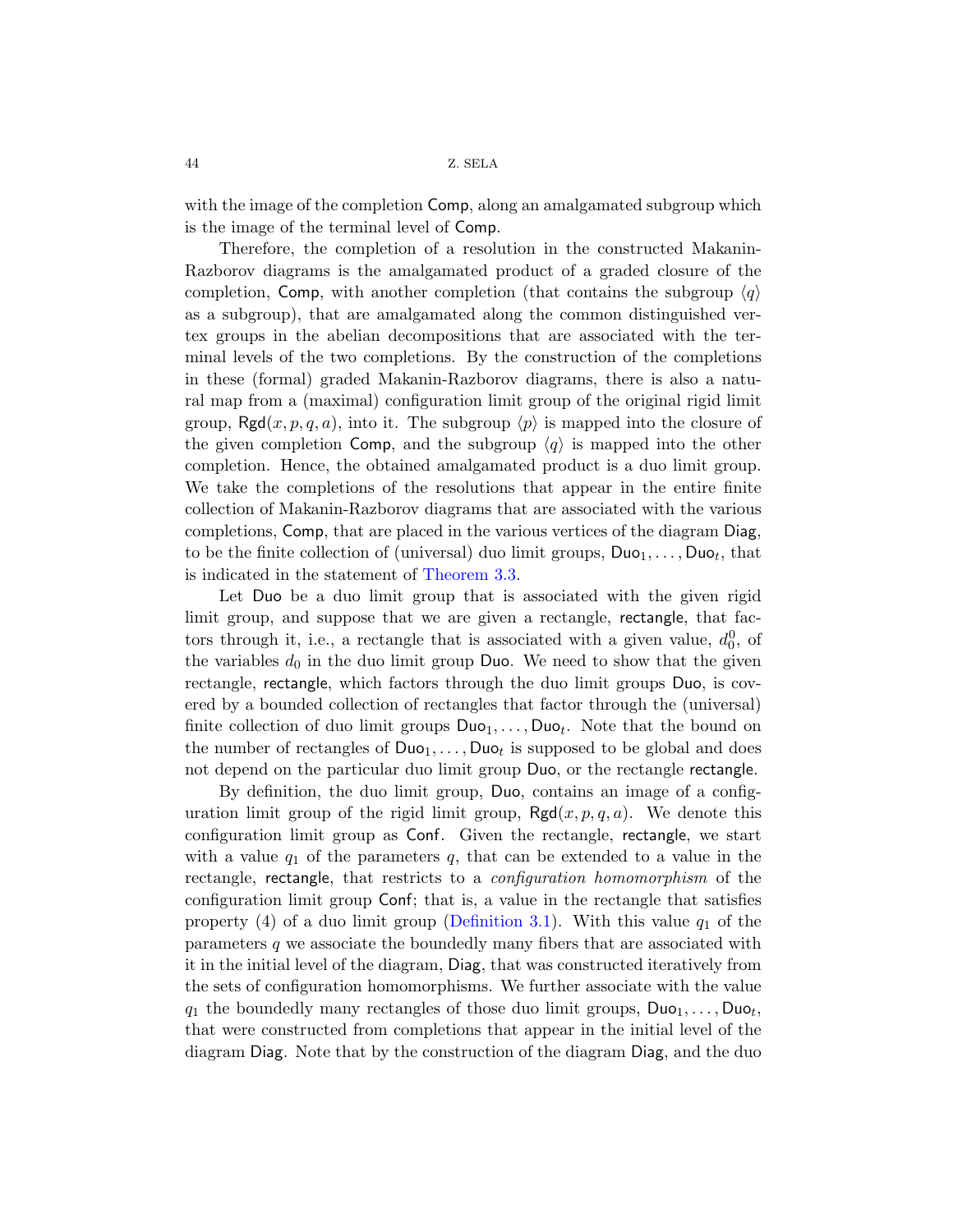limit groups,  $Du_1, \ldots, Du_6$ , there is a global bound on the number of rectangles that are associated with any given value of the parameters  $q$ , and with those duo limit groups,  $Du_1, \ldots, Du_6$ , that are associated with completions in the initial level of Diag.

We consider all the duo test sequences that factor through the given rectangle, rectangle, and restrict to configuration homomorphisms of the configuration limit group Conf (that is mapped into the Duo limit group Duo that covers the given rectangle rectangle); that is, duo test sequences of values in the rectangle rectangle, that satisfy property (4) in [Definition 3.1.](#page-36-0)

Given this collection of duo test sequences of the given rectangle rectangle, we look at those duo test sequences for which their restrictions to configuration homomorphisms ( $[Sel05a, Def. 4.1]$  $[Sel05a, Def. 4.1]$ ) can be extended to values of one of the (boundedly many) rectangles that are associated with the value  $q_1$  of the parameters q, and with those duo limit groups,  $\mathsf{Duo}_1, \ldots, \mathsf{Duo}_t$ , that were constructed from completions that are placed in the initial level of the diagram, Diag.

For each such duo test sequence, we extended the restrictions of the values in the duo test sequence to configuration homomorphisms to the shortest possible value in the (boundedly many) rectangles that are associated with  $q_1$  and with the duo limit groups  $\mathsf{Duo}_1, \ldots, \mathsf{Duo}_t$ , that were constructed from completions in the initial level of the diagram Diag.

By the techniques that are presented in Section 3 of [\[Sel03\]](#page-81-3) (that constructs graded formal limit groups), with this collection of duo test sequences and their extended values, we can associate finitely many limit groups, that are all duo *closures* of the given duo limit group that is dual to (i.e., the coordinate group of) the rectangle, rectangle, i.e., limit groups that are amalgamated products of closures of the two completions,  $\textsf{Comp}_1(d_1, p, a)$  and  $\textsf{Comp}_2(d_2, q, a)$ , that are associated with the rectangle, rectangle.

Furthermore, by the construction of the duo closures, with each such duo closure, there is an associated map from the limit group which is the dual to one of the boundedly many rectangles that are associated with the duo limit groups,  $\mathsf{Duo}_1, \ldots, \mathsf{Duo}_t$ , and with the value  $q_1$ , into the duo closure.

Note that it can be that no sequence of restrictions of duo test sequences in the rectangle, rectangle, to configuration homomorphisms can be extended to values in the rectangles that are associated with  $q_1$  and with the duo limit groups,  $\mathsf{Duo}_1, \ldots, \mathsf{Duo}_t$ , that are associated with the initial level of the diagram Diag. In this (empty) case, no duo closures are associated with the rectangles that are associated with  $q_1$  and with the duo limit groups,  $\mathsf{Duo}_1, \ldots, \mathsf{Duo}_t$ , that are associated with the initial level of the diagram Diag.

We have associated finitely many (possibly none) duo closure with the given rectangle, rectangle. With each duo closure of rectangle, there is a pair of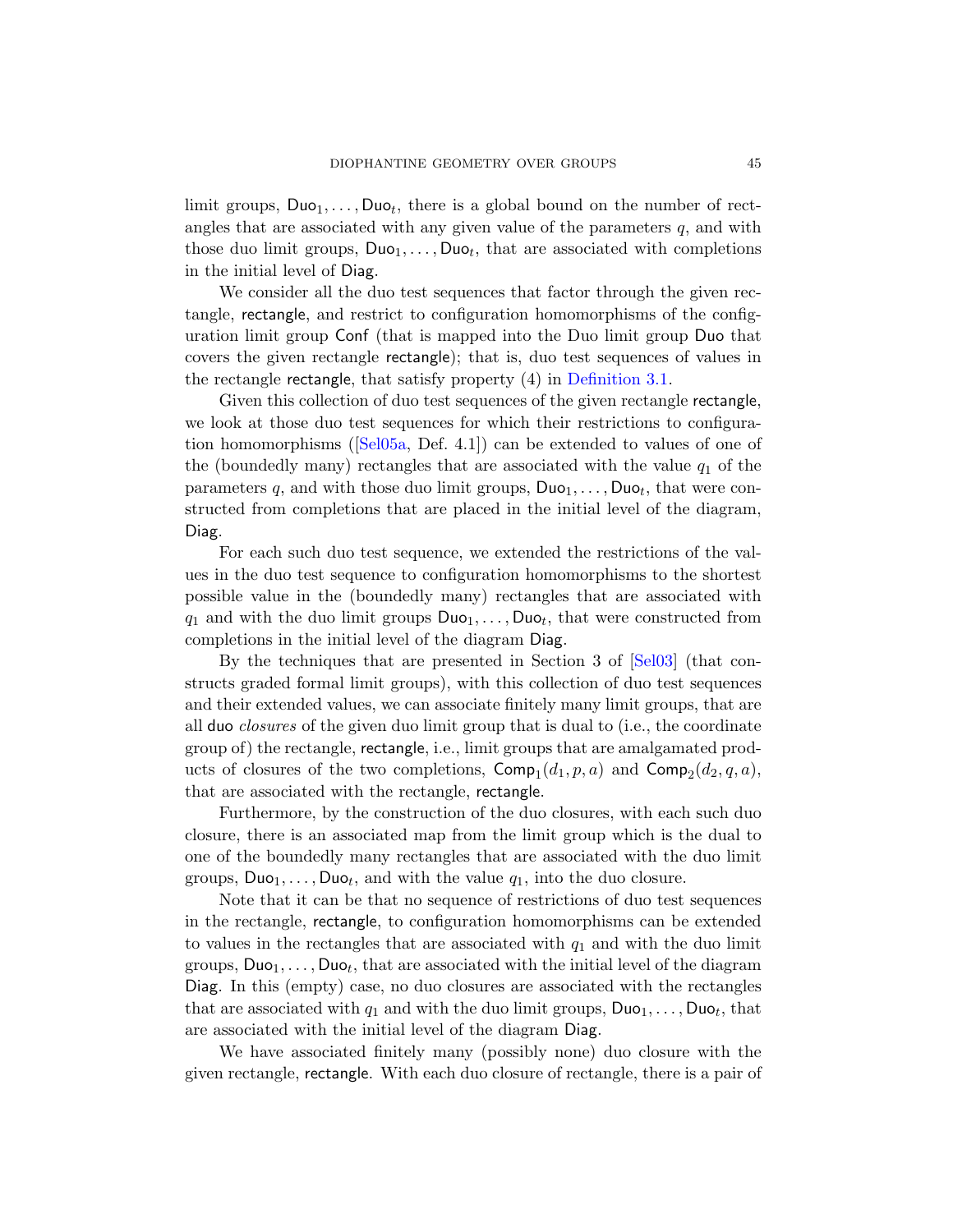associated closures of the two completions,  $\mathsf{Comp}_1(d_1, p, a)$  and  $\mathsf{Comp}_2(d_2, q, a)$ . By Definitions 1.14 and 1.15 in [\[Sel03\]](#page-81-3), with a closure of a completion one naturally associates with each abelian vertex group of an abelian decomposition that is associated with one of the levels of the corresponding completion, a coset of a finite index subgroup. Hence with each duo closure of rectangle, we associate a coset of a finite index subgroup with each abelian vertex group that is associated with one of the levels of  $\mathsf{Comp}_1$  and  $\mathsf{Comp}_2$ .

Since there are finitely many duo closures of rectangle, for each abelian vertex group that is associated with a level of  $\mathsf{Comp}_1$  or  $\mathsf{Comp}_2$ , we can take the intersection of the finitely many finite index subgroups that are associated with it. Hence, with each abelian vertex group that is associated with one of the levels of  $Comp_1$  or  $Comp_2$  we associate a finite index subgroup, and with each duo closure of the given rectangle we can associate a finite set of collections of cosets of each of these finite index subgroups.

We can place the (finite) set of all possible collections of cosets of the finite index subgroups that are associated with the abelian vertex groups in  $Comp_1$  and  $Comp_2$  in a planar diagram, where one axis is for collections of cosets of the finite index subgroups of abelian vertex groups in  $Comp_1$  and the second axis is for collections of cosets of finite index subgroups of abelian vertex groups in  $Comp_2$ . The given set of duo closures of the given rectangle, rectangle, cover some (possibly none) of the possible collections of cosets. To prove [Theorem 3.3,](#page-37-0) we show that even though the number of duo closures of the given rectangle is finite and not necessarily bounded, and the indices of the finite index subgroups need not be bounded either, it is possible to get a combinatorial bound on the form of the collections of cosets that are associated with the duo closures that we constructed.

<span id="page-45-0"></span>PROPOSITION 3.5. After possibly replacing the set of closures  $\{cId_i\}$  and their associated maps,  $\{\eta_i\}$ , and hence possibly changing the planar diagram that is associated with the set of closures (as we may need to refine the collections of cosets of finite index abelian subgroups that need to be considered ), the points in the finite planar diagram that are associated with (the new) collections of cosets of the finite index subgroups in the planar diagram that are associated with the finitely many (new) duo closures, that we constructed from boundedly many rectangles of the duo limit groups,  $Duo_1, \ldots, Duo_t$ , and from the given rectangle, rectangle, are the union of boundedly many product domains, where each such product domain is determined by a subset of rows and columns of the finite planar diagram. Furthermore, the bound on the number of product domains depends only on the (universal) duo limit groups,  $Duo_1, \ldots, Duo_t$ .

Proof. With the given rectangle, rectangle, and the boundedly many rectangles of  $\mathsf{Duo}_1, \ldots, \mathsf{Duo}_t$ , we have associated finitely many (possibly none) duo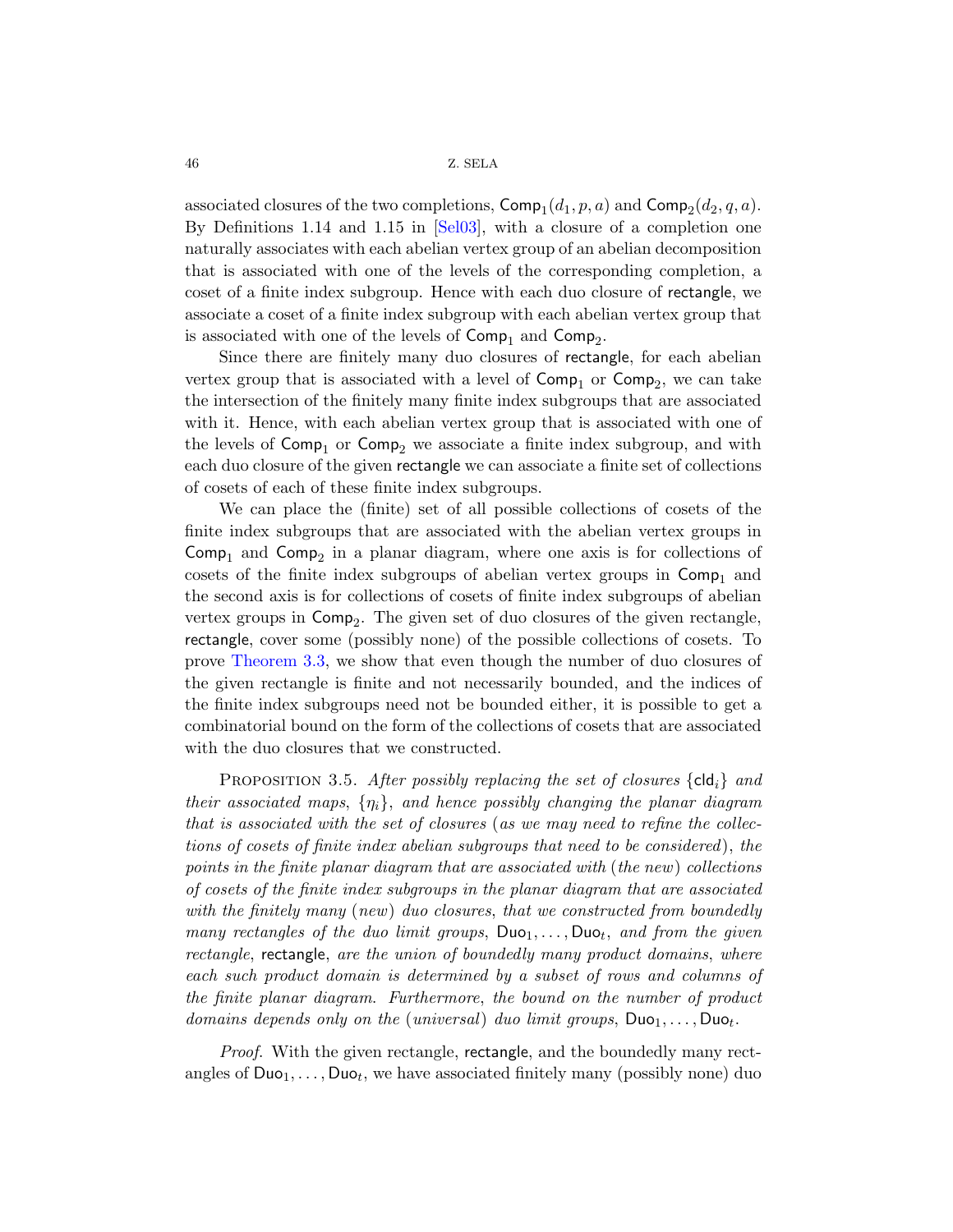closures of the duo limit group which is dual to rectangle, where into each such closure there is a map from one of the rectangles of  $\mathsf{Duo}_1, \ldots, \mathsf{Duo}_t$ . The points in the planar diagram are associated with these duo closures. (With each closure we have associated finitely many points in the planar diagram.)

We fix one of the boundedly many chosen rectangles of  $\mathsf{Duo}_1, \ldots, \mathsf{Duo}_t$ , and denote it Rectangle. We denote the duo limit group that is dual to Rectangle,  $\mathsf{duo}_R$ , and the duo limit group that is dual to the rectangle that we have started with, rectangle, we denote duo<sub>r</sub>. With the rectangles, Rectangle and rectangle, we have associated finitely many (possibly none) duo closures of  $du_{\mathcal{O}_r}$ , which we denote  $\mathsf{cld}_1,\ldots,\mathsf{cld}_m$ , and maps  $\eta_i:\mathsf{duo}_R\to\mathsf{cld}_i, i=1,\ldots,m$ .

In order to prove the proposition our goal is to show that the points in the planar diagram that are associated with the closures,  $\mathsf{cld}_1, \ldots, \mathsf{cld}_m$ , are a bounded union of product domains, where the bound on the number of product domains depend only on the (universal) duo limit groups,  $\mathsf{Duo}_1, \ldots, \mathsf{Duo}_t$ , and not on the given duo limit group, Duo, or its rectangle, rectangle. Since we have chosen only boundedly many (possibly none) rectangles of  $Duo<sub>1</sub>, \ldots, Duo<sub>t</sub>$ , a presentation of the points in the planar diagram that are associated with one of these rectangles, Rectangle, as a bounded union of product domains, clearly implies the statement of the proposition.

The duo limit groups that are dual to rectangle and Rectangle can be represented as amalgamated products over the coefficient group  $\langle a \rangle = F_k$ : duo $_r = \mathsf{Comp}_1(d_1, p, a) *_{\langle a \rangle} \mathsf{Comp}_2(d_2, q, a) \text{ and } \mathsf{duo}_R = \mathsf{RComp}_1(u_1, p, a) *_{\langle a \rangle}$  $\mathsf{RComp}_2(u_2, q, a)$ , and so is each of the closures of duo<sub>r</sub>:

$$
\mathsf{cld}_i=\mathsf{CComp}_1^i(d_1^i,p,a) *_{\langle a \rangle} \mathsf{CComp}_2^i(d_2^i,q,a), \quad i=1,\ldots,m.
$$

The maps  $\eta_i$ :  $\mathsf{du} \circ_R \to \mathsf{cld}_i$  map the image of the configuration limit group in duo<sub>R</sub> onto the image of the configuration limit group in  $\mathsf{cld}_i$ . Hence, in particular, it maps the subgroups,  $\langle p \rangle$  and  $\langle q \rangle$  in duo<sub>R</sub>, onto the corresponding subgroups  $\langle p \rangle$  and  $\langle q \rangle$  in cld<sub>i</sub>. However, it may be that RComp<sub>1</sub> is not mapped into  $\mathsf{CComp}_1^i$  or  $\mathsf{RComp}_2$  is not mapped into  $\mathsf{CComp}_2^i.$  To prove the proposition, we first replace the given set of closures,  $\{c \mid d_i\}$ , and their associated maps,  $\{\eta_i\}$ , by a different collection of closures and maps, so that for the new set of closures,  $\mathsf{RComp}_1$  and  $\mathsf{RComp}_2$  are mapped into  $\mathsf{CComp}_1^i$  and  $\mathsf{CComp}_2^i$  in correspondence.

<span id="page-46-0"></span>LEMMA 3.6. It is possible to replace the given set of closures of  $du$ o<sub>r</sub>, by a new (finite) set of closures (still denoted  $\text{cld}_i$ ), that cover the same collections of cosets of finite index subgroups of the abelian vertex groups that appear in the various levels of the completions  $Comp_1$  and  $Comp_2$  as the previous set of *closures, so that for every new map*  $\eta_i$ :  $\text{duo}_R \to \text{cld}_i$ ,  $\text{RComp}_1$  is mapped into CComp<sup>i</sup><sub>1</sub> and RComp<sub>2</sub> is mapped into CComp<sup>i</sup><sub>2</sub>.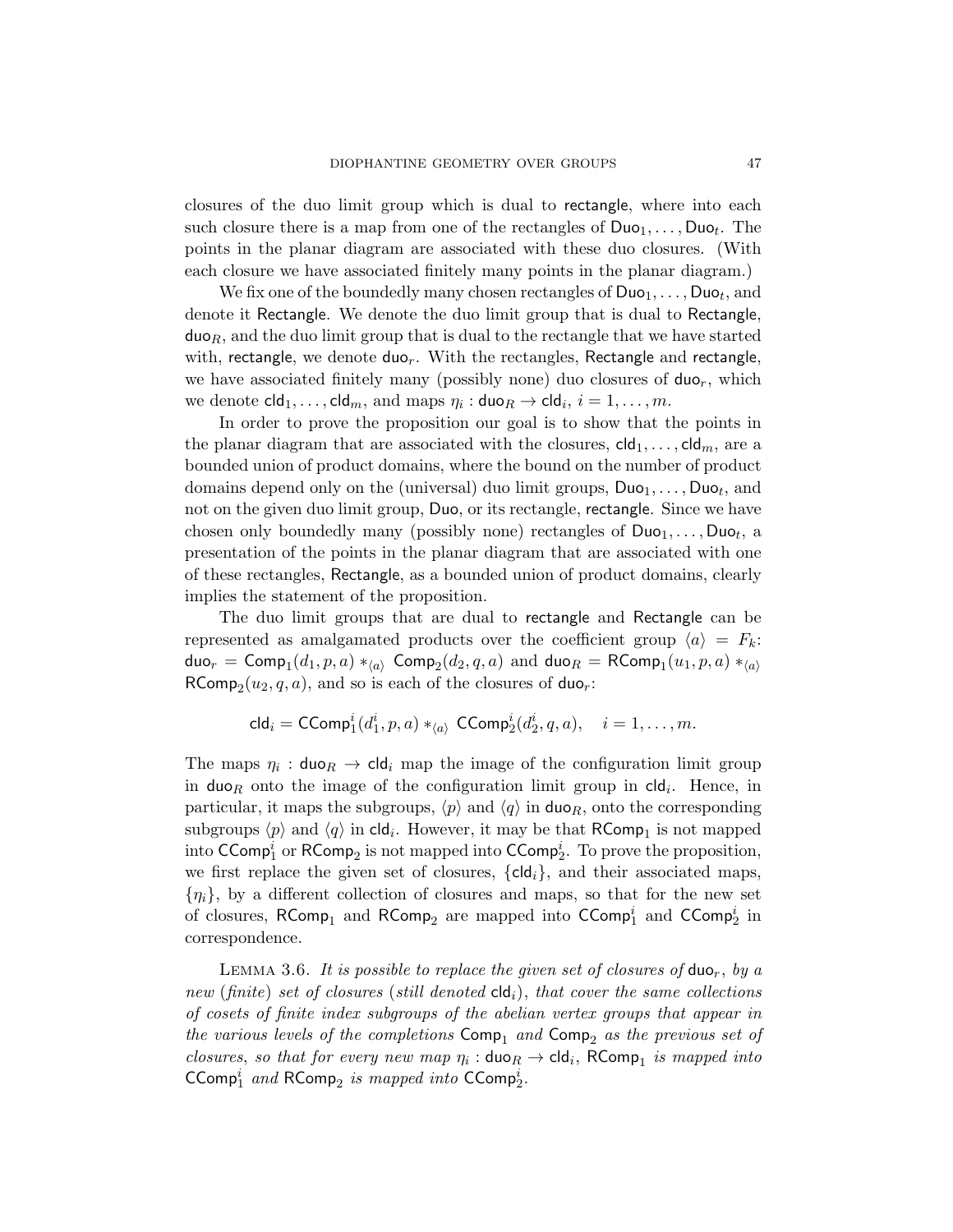*Proof.* The closure  $\text{cld}_i$  can be written as an amalgamated product

 $\mathsf{CComp}^i_{1\langle a \rangle}$   $\mathsf{CComp}^i_2.$ 

Suppose that for one of the closures,  $\text{cld}_i$ ,  $i = 1, \ldots, m$ , either the completion RComp<sub>1</sub> is not mapped by  $\eta_i$  into CComp<sub>1</sub><sup>i</sup> or RComp<sub>2</sub> is not mapped by  $\eta_i$  into  $\mathsf{CComp}_2^i$  . Without loss of generality, we can assume that the image of  $\mathsf{RComp}_1$ is not in  $\mathsf{CComp}_1^i$ .

As the subgroup  $\langle p, a \rangle$  is contained in  $\mathsf{CComp}_1^i$ , and the image of  $\mathsf{RComp}_1$  is not in  $\mathsf{CComp}_1^i,$  the image of  $\mathsf{RComp}_1$  in  $\mathsf{cld}_i, \mathsf{IRC}_1,$  inherits a nontrivial graph of groups from the presentation of  $c \cdot d_i$  as an amalgamated product:  $c \cdot d_i =$ CComp<sup>i</sup><sub>1</sub> \*<sub>(a)</sub> CComp<sup>i</sup><sub>2</sub>. By going through the various levels of the completion CComp<sup>i</sup></sup> from top to bottom, there is a highest level of CComp<sup>i</sup><sub>2</sub>, which we denote level h, for which the inherited graph of groups  $\text{IRC}_1$  is nontrivial. We denote this inherited abelian decomposition  $\Delta$ . Since the decomposition that is associated with every level of the completion  $\mathsf{CComp}_2^i$  is an abelian decomposition, the graph of groups  $\Delta$  is an abelian graph of groups of IRC<sub>1</sub>.

The abelian graph of groups  $\Delta$  of IRC<sub>1</sub> naturally extends to an abelian graph of groups  $\Delta'$  of the amalgamation of IRC<sub>1</sub> with the completion RComp<sub>2</sub> along the amalgamated (coefficient) subgroup  $\langle a \rangle = F_k$ . By construction the map  $\eta_i$ : duo $_R \to$  cld<sub>i</sub> factors through that amalgamated subgroup.

Since the subgroup  $\langle p, a \rangle$  is contained in the distinguished vertex group of the abelian decomposition  $\Delta$ , and the subgroup  $\langle q, a \rangle$  is contained in RComp<sub>2</sub>, the subgroup  $\langle p, q, a \rangle$  is contained in the distinguished vertex group of the abelian decomposition  $\Delta'$ . The image of the configuration subgroup Conf in the amalgamation of  $\mathsf{IRC}_1$  and  $\mathsf{RComp}_2, \langle x_1, \ldots, x_s, p, q, a \rangle$ , is generated by the subgroup  $\langle p, q, a \rangle$  and the elements  $x_1, \ldots, x_s$ , where each of the subgroups  $\langle x_j, p, q, a \rangle$  is rigid with respect to the parameter subgroup  $\langle p, q, a \rangle$ . Since the (parameter) subgroup  $\langle p, q, a \rangle$  is elliptic in  $\Delta'$ , and the subgroups  $\langle x_i, p, q, a \rangle$  are rigid, the abelian decomposition that is inherited by the subgroup,  $\langle x_1, \ldots, x_s, p, q, a \rangle$ , from  $\Delta'$  has to be trivial, and so the entire image of the configuration limit group Conf is contained in the distinguished vertex group in  $\Delta'$ .

With every test sequence of the closure,  $\mathsf{cld}_i$ , we can associate a sequence of homomorphisms of  $\mathsf{duo}_R$  into the coefficient group (by precomposing homomorphisms of cld<sub>i</sub> with the map  $\eta_i$ ). We consider all the test sequences of the closure  $\text{cld}_i$  and use the modular groups that are associated with the abelian decomposition,  $\Delta'$ , that act trivially on the image of the configuration limit group Conf, to shorten the restrictions of these homomorphisms to homomorphisms of the completion,  $RComp_1$ . By the construction of formal limit groups  $([Sel03, §3]),$  $([Sel03, §3]),$  $([Sel03, §3]),$  with the collection of all these (shortened) sequences we can associate a finite collection of closures of  $\text{cld}_i$  (that are closures of  $\text{du}_r$ ), that form a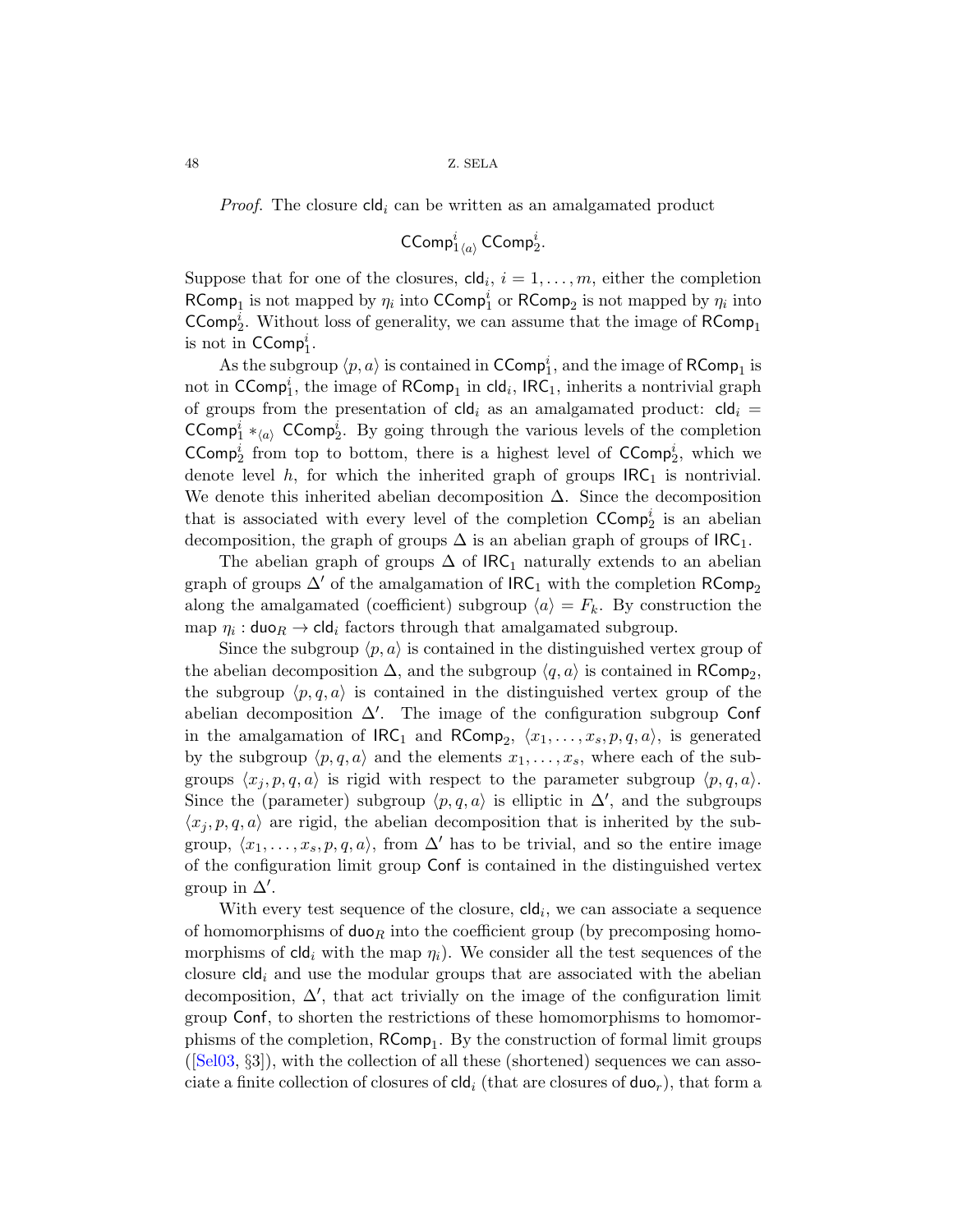covering closure of  $cld_i$  (see [\[Sel03,](#page-81-3) Def. 1.16] for a covering closure), so that (by shortening the restrictions of the homomorphisms of  $\mathsf{du} \circ_R$  to homomorphisms of  $RComp_1$ ) the image of the completion  $RComp_1$  in each of these closures inherit a trivial decomposition from each of the abelian decompositions that is associated with the top h levels of  $\mathsf{CComp}_2^{i'}$  $_{2}^{\imath^{\prime}}.$ 

By repeating this argument iteratively, we can replace the closure  $\mathsf{cld}_i$ by finitely many closures of it, so that the image of  $RComp_1$  in each of these closures is contained in  $\mathsf{CComp}^{i'}_1$  $i<sub>1</sub>$ . An identical argument proves the same for the image of  $RComp_2$ , and the lemma follows.

In the sequel we continue with the new set of closures, still denoted  $\{c \mid d_i\}$ ,  $i = 1, \ldots, m$ , with the properties that are claimed in [Lemma 3.6.](#page-46-0) Note that this new set of closures covers the same collections of cosets of finite index subgroups of abelian vertex groups in the various levels of  $\mathsf{Comp}_1$  and  $\mathsf{Comp}_2.$ However, by replacing the set of closures, we may need to replace the finite diagram of collection of such cosets, and in the sequel we continue with this new diagram.

In the duo limit groups,  $\mathsf{duo}_R$  (that is dual to the rectangle, Rectangle), there is an image of the configuration limit group,  $\text{Conf}(x_1, \ldots, x_s, p, q, a)$ . We denote this image as  $\langle x_1, \ldots, x_s, p, q, a \rangle$ . In the rectangle, Rectangle, there is a value that restricts to a (nondegenerate) value of the configuration limit group, Conf, i.e., a value for which the values of the  $x_j$ 's are rigid and distinct values of the given rigid limit group  $\text{Rgd}(x, p, q, a)$  (rigid with respect to the parameter subgroup  $\langle p, q \rangle$ ).

Each of the elements  $x_j \in \text{duo}_R$  can be written in a normal form with respect to the amalgamated product:  $\mathsf{du} \circ R = \mathsf{RComp}_1 *_{\langle a \rangle} \mathsf{RComp}_2$ . . For each j let this normal form be  $x_j = f_1^j$  $i<sub>1</sub> s<sub>1</sub>$  $j_1^j \dots f_{r_j}^j s_{r_j}^j$ , where  $f_\ell^j \in \mathsf{RComp}_1$  and  $s_{\ell}^{j} \in \mathsf{RComp}_{2}, \ell = 1, \ldots, r_{j}$ . We now look at the completion  $\mathsf{RComp}_{1}(u_{1}, p, a)$ as a graded limit group with respect to the parameter subgroup  $\langle p, a \rangle$  and at the completion  $\mathsf{RComp}_2(u_2, q, a)$  as a graded limit group with respect to the parameter subgroup  $\langle q, a \rangle$ . With each of these graded limit groups we associate its graded Makanin-Razborov diagram. Clearly, all the values of the two completions,  $\mathsf{RComp}_1$  and  $\mathsf{RComp}_2$ , factor through these two completions.

Suppose that  $(x_1^0, \ldots, x_s^0, p_0, q_0, a)$  is a (nondegenerate) configuration homomorphism that extends to a value in the rectangle, Rectangle, i.e., it extends to a value that factors through the duo limit group  $\mathsf{duo}_R$ . This extended value restricts to values of the two completions,  $(u_1^0, p_0, a)$  and  $(u_2^0, q_0, a)$ , and to values of the elements  $f^j_\ell \in \mathsf{RComp}_1$  and  $s^j_\ell \in \mathsf{RComp}_2, j = 1, \ldots, s, \ell = 1, \ldots, r_j.$ 

The values  $(u_1^0, p_0, a)$  and  $(u_2^0, q_0, a)$  factor through graded resolutions in the graded Makanin-Razborov diagrams of  $\mathsf{RComp}_1$  and  $\mathsf{RComp}_2$  in correspondence. Since the values,  $x_1^0, \ldots, x_s^0$ , are rigid values of  $\text{Rgd}(x, p, q, a)$  (with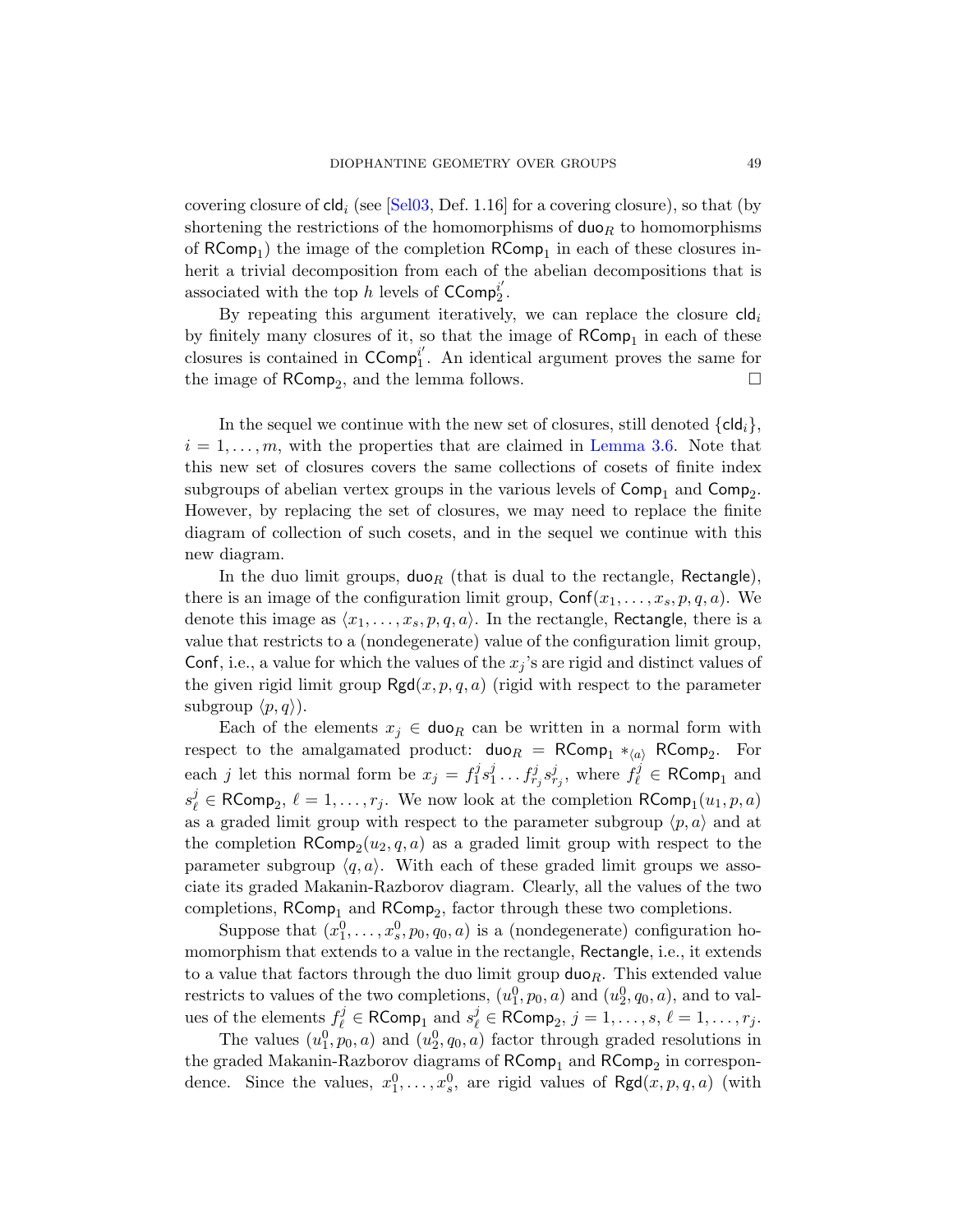respect to the parameter subgroup  $\langle p, a \rangle$ ), the elements,  $f_{\ell}^{j} \in \mathsf{Rcomp}_{1}$  and  $s_{\ell}^{j}$   $\in$  RComp<sub>2</sub>, must belong to the distinguished vertex groups (the vertex groups that contain the parameter subgroups  $\langle p, a \rangle$  and  $\langle q, a \rangle$  in correspondence) in all the abelian decompositions along the various levels of the two graded resolutions of  $\mathsf{Rcomp}_1$  and  $\mathsf{RComp}_2$ . (They must belong to the distinguished vertex groups, since otherwise at least one of the subgroups  $\langle x_j, p, q, a \rangle$ inherits a nontrivial abelian splitting, a contradiction to the rigidity of the values  $x_j^0$ .) Therefore, by the bounds on the number of rigid and strictly solid families of rigid and strictly solid limit groups (Sel05a, Ths. 2.5, 2.9), for fixed values  $p_0$  and  $q_0$  of the variables p and q, there is a global bound on the possible values of the variables,  $f_{\ell}^{j} \in \mathsf{Rcomp}_1$  and  $s_{\ell}^{j} \in \mathsf{RComp}_2$ , that determine (nondegenerate) configuration homomorphisms, i.e., values  $(x_1^0, \ldots, x_s^0, p_0, q_0, a)$  for which the values  $x_j^0$ ,  $j = 1, \ldots, s$ , are rigid and distinct. Furthermore, this global bound depends only on the (universal) duo limit groups,  $\mathsf{Duo}_1, \ldots, \mathsf{Duo}_t$ , and not on the specific rectangle that is associated with it.

We now deduce the conclusion of [Proposition 3.5](#page-45-0) from the universal bounds on the values of the variables  $x_j$  for given values of the variables p and q. Let  $\mathsf{cld}_1, \ldots, \mathsf{cld}_{m'}$  be the closures of the duo limit group duo<sub>r</sub> that are associated with one of the boundedly many rectangles, Rectangle, of the duo limit groups:  $Du_1, \ldots, Du_6$ . We may assume that these closures satisfy the conclusion of [Proposition 3.5.](#page-45-0) With each such duo closure there is an associated collection of cosets of finite index subgroups of the abelian vertex groups that are associated with the various levels of the completions,  $\textsf{Comp}_1$  and  $\textsf{Comp}_2$ , that are part of the duo limit group  $du_{\sigma_r}$ , that is dual to the given rectangle, rectangle.

Given the closures,  $\mathsf{cld}_1, \ldots, \mathsf{cld}_{m'}$ , we construct a new closure ucld of duo<sub>r</sub>. We construct ucld to be a closure for which the finite index subgroups of the abelian groups that are associated with the various levels of  $\mathsf{Comp}_1$  and  $\mathsf{Comp}_2,$ are the intersections of the finite index subgroups that are associated with these abelian groups in the set of closures,  $\mathsf{cld}_1, \ldots, \mathsf{cld}_{m'}$ . By construction, each of the closures,  $cId_i$ , is embedded in ucld.

Since the duo limit group  $\textsf{duo}_R$  is mapped by  $\eta_i$  into each of the closures,  $\mathsf{cld}_i,$  the elements  $f_\ell^j$  $\ell^j$  and  $s^j_\ell$  $\ell$  are mapped by  $\eta_i$  into cld<sub>i</sub>. Since cld<sub>i</sub> is mapped into the closure ucld, the elements  $f_{\ell}^{j}$  $\iota^j_\ell$  and  $s^j_\ell$  $\ell$  are mapped into ucld via the composition of  $\eta_i$  with this embedding, which we denote  $\nu_i$ . Because there is a global bound (that depends only on  $\mathsf{Duo}_1, \ldots, \mathsf{Duo}_t$ ) on the number of distinct values of the elements  $f_{\ell}^{j}$  $\iota^j_\ell$  and  $s^j_\ell$  $\ell$  for a given value of the variables p and q, there is a global bound (that depends only on  $\mathsf{Duo}_1, \ldots, \mathsf{Duo}_t$ ) on the distinct images of the set of elements  $f_{\ell}^{j}$  $s_\ell^j$  and  $s_\ell^j$  $\ell$  under the maps  $\nu_i$ ,  $i = 1, \ldots, m'$ .

We divide the images under the maps  $\eta_i$  of the completions, RComp<sub>1</sub> and  $\mathsf{RComp}_2$ , into the closures  $\mathsf{cld}_i$  into boundedly many equivalence classes,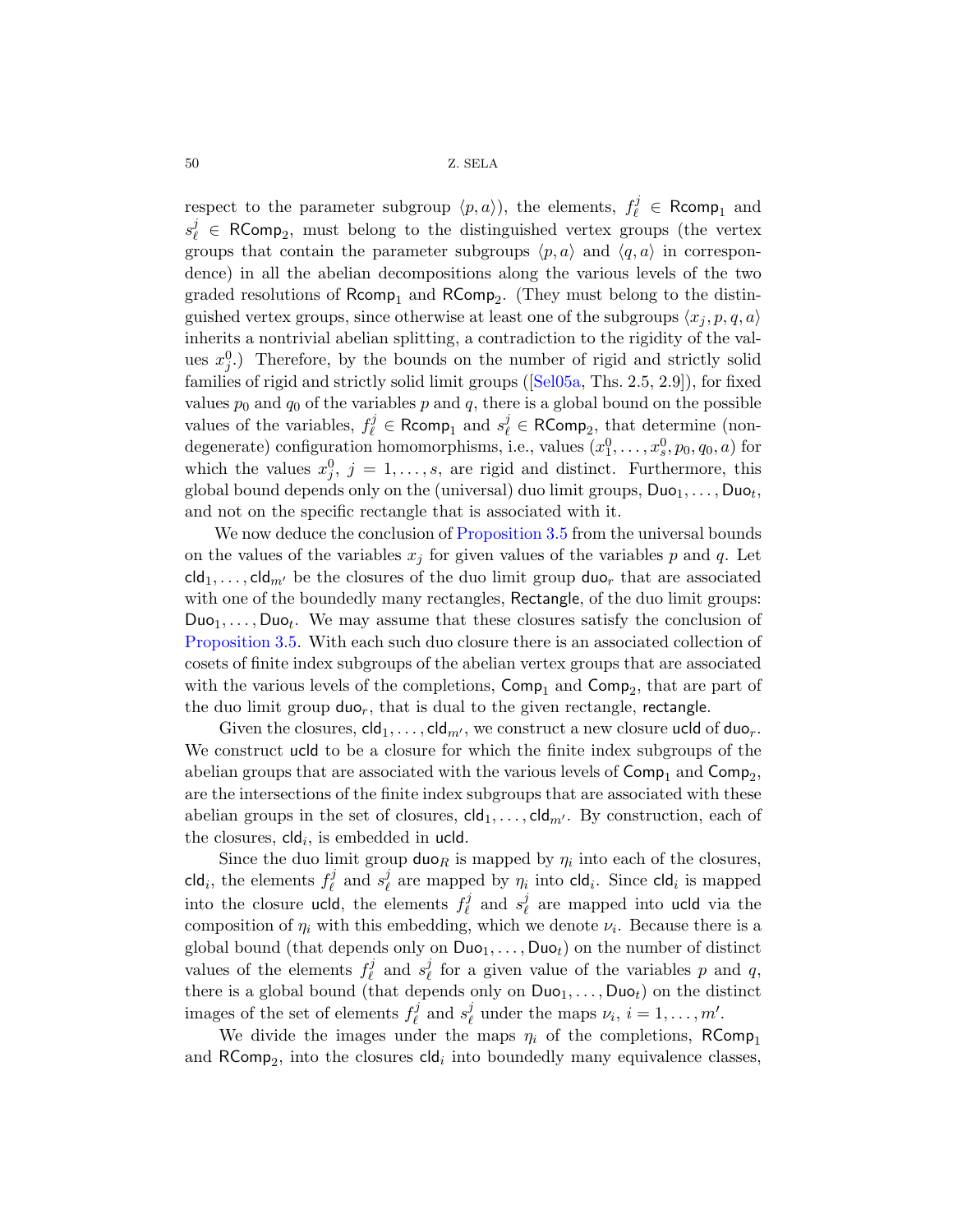according to the image under the map  $\nu_i$  of the subsets of elements  $f_\ell^j$  $\ell^j$  and  $s^j_\ell$  $\ell$ (in correspondence) in the closure ucld.

Suppose that  $\mathsf{cld}_{i_1}$  and  $\mathsf{cld}_{i_2}$  are two closures for which the maps of both Rcomp<sub>1</sub> and Rcomp<sub>2</sub> into cld<sub>i<sub>1</sub></sub> and cld<sub>i<sub>2</sub> belong to the same equivalence classes.</sub> Let  $\mathsf{CComp}^{i_1}_1, \mathsf{CComp}^{i_2}_2, \mathsf{CComp}^{i_2}_2$  be the completions that are associated with the two closures,  $\mathsf{cld}_{i_1}$  and  $\mathsf{cld}_{i_2}$ , in correspondence. Then the groups:  $\mathsf{CComp}_1^{i_1} \ast_{\langle a \rangle} \mathsf{CComp}_2^{i_2}$  and  $\mathsf{CComp}_1^{i_2} \ast_{\langle a \rangle} \mathsf{CComp}_2^{i_1}$  are also closures of duo<sub>r</sub>. Furthermore, each of the elements  $x_i \in$  duo<sub>r</sub> can be represented as  $x_j = f_1^j$  $\frac{j}{1}s_1^j$  $j_1^j \ldots f_{r_j}^j s_{r_j}^j$  in these two closures of duo<sub>r</sub>. Hence there are values that factor through these two closures that restrict to (nondegenerate) configuration homomorphisms.

Therefore, the set of points in the planar diagram that was associated with the set of closures that satisfy the conclusion of [Lemma 3.6,](#page-46-0) and for which the two completions,  $\mathsf{CComp}_1^i$  and  $\mathsf{CComp}_2^i$ , of these closures belong to the same equivalence classes, form a product domain. Since there are boundedly many equivalence classes of the completions  $\mathsf{CComp}_1^i$  and  $\mathsf{CComp}_2^i$ , the collections of points in the diagram that are associated with one of the closures,  $4ld_1, \ldots, \text{cld}_{m'}$ , that are all associated with the same rectangle, Rectangle, of  $Du_1, \ldots, Du_6$ , is a bounded union of product domains. Since there is a bound on the number of rectangles that are associated with  $\mathsf{Duo}_1, \ldots, \mathsf{Duo}_t$  that are associated with the initial level of the diagram Diag, and with the value  $q_1$  of the variables  $q$ , the set of points in the diagram that are associated with the entire set of closures,  $\mathsf{cld}_1, \ldots, \mathsf{cld}_m$ , is a bounded union of product domains. Furthermore, the bound depends only on the duo limit groups,  $\mathsf{Duo}_1, \ldots, \mathsf{Duo}_t$ , and hence it depends only on the given rigid limit groups,  $\text{Rgd}(x, p, q, a)$ , that we have started with.  $\square$ 

Suppose that the given (bounded) set of product domains that are associated with the closures of the rectangle rectangle, that were constructed from boundedly many rectangles that are associated with the duo limit groups,  $Du_1, \ldots, Du_0$ , that were constructed in the initial level of the diagram, Diag, and are associated with the value  $q_1$ , do not cover all the duo test sequences of the given rectangle, rectangle. That is, there are still duo test sequences of values in rectangle that do not have subsequences, so that the restrictions of these subsequences to configuration homomorphisms cannot be extended to values that factor through the (chosen) boundedly many rectangles of  $\mathsf{Duo}_1, \ldots, \mathsf{Duo}_t$ .

In this case we look at the planar diagram that has finitely many points and contain the product domains that appear in the statement of [Proposi](#page-45-0)[tion 3.5.](#page-45-0) One of the axis of this diagram has finitely many collections of cosets of finite index subgroups of abelian vertex groups that appear in the various levels of the completion,  $Comp_1$ , and the other axis has collections of cosets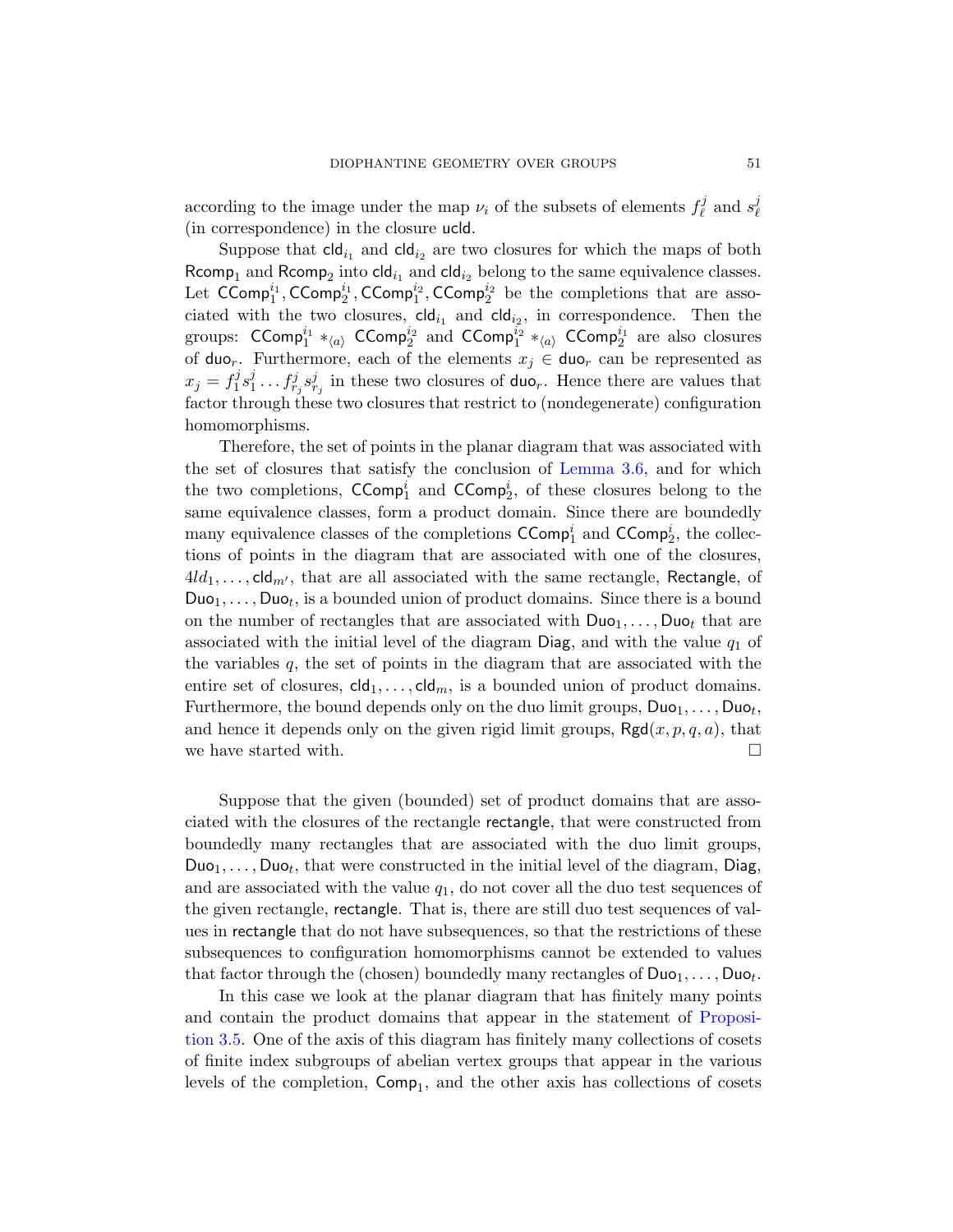of finite index subgroups of abelian vertex groups that appear in the various levels of  $\mathsf{Comp}_2$ .

The boundedly many product domains in the diagram naturally define a stratification of the axis that is associated with  $\mathsf{Comp}_2$ . Two collections of finite index subgroups of abelian vertex groups in  $Comp_2$  are set to be in the same stratum if they appear in the projection of the same product domains. Since there are boundedly many product domains (by [Proposition 3.5\)](#page-45-0), the number of strata in the constructed stratification is bounded (where the bound depends only on the universal duo limit groups,  $Duo_1, \ldots, Duo_t$ .

For each stratum in the stratification of the axis that is associated with Comp<sub>2</sub>, we choose a value  $q_2$  of the defining parameters  $q$ , that extends to a value  $d_2^0$  of the variables  $d_2$  (i.e., a specialization of  $\textsf{Comp}_2(d_2, q, a)$ ), with the following properties, if such a value exists:

- (i)  $d_2^0$  belongs to a collection of cosets of finite index subgroups of abelian vertex groups in  $\mathsf{Comp}_2$  that is in the specified stratum of the stratification (of the axis that is associated with  $Comp_2$ ).
- (ii) For any product domain whose projection contains the given stratum, there exists a test sequence of the completion,  $\textsf{Comp}(d_1, p, a)$  (which is the completion that contain the subgroup  $\langle p \rangle$  in the given duo limit group Duo) for which the sequence  $\{(d_1(n), p(n), d_2^0, q_2, d_0^0, a)\}\$ is contained in the rectangle, rectangle, and restricts to configuration homomorphisms, that further extend to values in the closure of rectangle that is associated with that product domain.
- (iii) Let  $\{(d_1(n), p(n), d_0^0, a)\}\$  be an arbitrary test sequence of specializations of  $\mathsf{Comp}(d_1, p, a)$  for which the sequence  $\{(d_1(n), p(n), d_2^0, q_2, d_0^0, a)\}$  is contained in the rectangle, rectangle, and restricts to configuration homomorphisms. Suppose, in addition, that the values in the sequence,  $\{(d_1(n), p(n), d_0^0, a)\},$  belong to a fixed collection of cosets of finite index subgroups of the abelian vertex groups in the completion  $\textsf{Comp}_1$ , and this collection is not in the projection to the axis that is associated with  $Comp_1$ , of any of the product domains that its projection to the axis that is associated with  $\textsf{Comp}_2$  contains the given stratum.

Then no (infinite) subsequence of the sequence  $\{d_1(n), p(n), d_2^0, q_2, a)\}$ (which is a sequence of values in duo) restricts to configuration homomorphisms that can be extended to values in the (boundedly many) rectangles that are associated with the value  $q_1$ , and with those duo limit groups,  $\mathsf{Duo}_1, \ldots, \mathsf{Duo}_t$ , that were associated with completions in the initial level of the diagram Diag.

Since there are boundedly many strata in the stratification of the axis that is associated with  $\textsf{Comp}_2$ , we have chosen at most boundedly many values  $q_2$  of the parameters  $q$ . We continue with all the boundedly many pairs of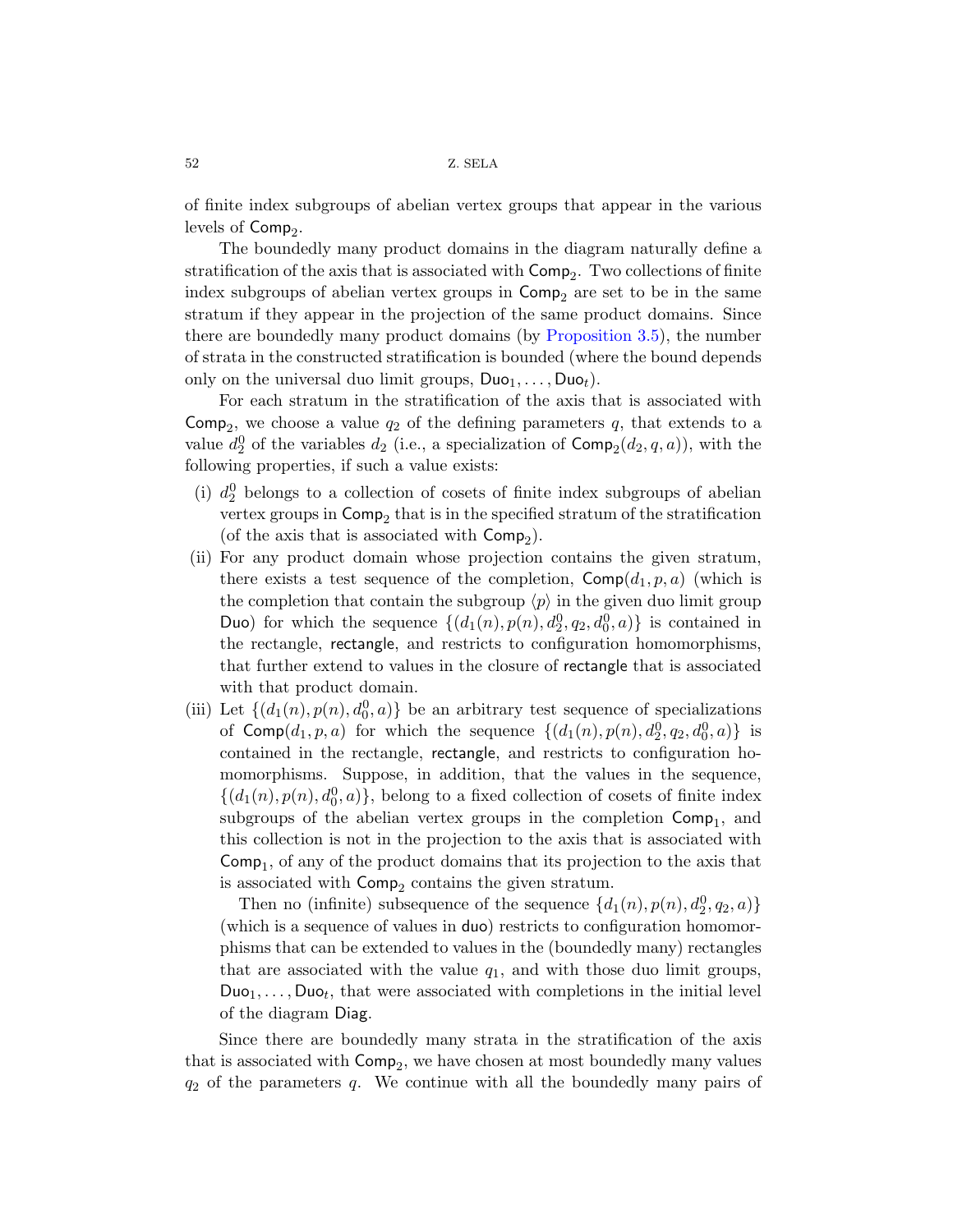values,  $(q_1, q_2)$ , where  $q_1$  is the value of the parameters q that was chosen for the initial level of the diagram  $\overline{Diag}$ , and  $q_2$  are all the boundedly many values of the parameters  $q$  that were chosen for the various strata in the stratification of the axis that is associated with  $\mathsf{Comp}_2$ .

With each such pair,  $(q_1, q_2)$ , we associate the boundedly many rectangles that are associated with it, and with the duo limit groups,  $Duo<sub>1</sub>, \ldots, Duo<sub>t</sub>$ , that are associated with the second level of the diagram Diag. As there are boundedly many pairs,  $(q_1, q_2)$ , and with each pair there are at most boundedly many associated rectangles, we have altogether associated boundedly many rectangles with the second level of the diagram Diag.

At this stage we repeat what we did with the rectangles of the duo limit groups,  $Duo_1, \ldots, Duo_t$ , that are associated with the initial level of the diagram Diag, and analyze the (bounded) collection of rectangles of the duo limit groups,  $\mathsf{Duo}_1, \ldots, \mathsf{Duo}_t$ , that appear in the first two levels of the diagram  $\mathsf{Diag}.$ We first associate with the collection of rectangles a finite collection of duo closures of the given duo limit group that is associated with the rectangle, rectangle. With this collection of duo closures we associate a finite planar diagram with axes that consist of collections of cosets of finite index subgroups of abelian vertex groups that appear in the various levels of the completions,  $Comp_1$  and  $Comp_2$ . In this diagram we indicate all the collections of cosets that are covered by the closures that were constructed from the rectangles of duo limit groups that are associated with the first two levels of the diagram Diag. By [Proposition 3.5,](#page-45-0) the collections that are covered by these closures are the union of boundedly many product domains. These product domains give rise to a stratification of the axes that are associated with the collection of cosets of abelian vertex groups in  $\textsf{Comp}_2$ , and in this stratification there are boundedly many strata. As we did in the first step of the diagram Diag, with each stratum of this stratification we associate a value  $q_3$  of the parameters q that satisfy properties  $(i)$ – $(iii)$ .

We continue iteratively. At level  $m$  of the diagram Diag, we look at all the boundedly many m-tuples of values of the parameters  $q, (q_1, \ldots, q_m)$ , that were chosen in the previous  $m-1$  levels. With each such m-tuple, we associate the boundedly many rectangles that are associated with it, and with the duo limit groups,  $Du_1, \ldots, Du_6$ , that are associated with the *m*-th level of the diagram Diag. Given the boundedly many rectangles that are associated with the chosen values of the parameter subgroup  $q$ , and with the duo limit groups,  $Du_1, \ldots, Du_6$ , that appear in all the first m levels of the diagram Diag, we construct finitely many duo closures of the duo limit group that is dual to the given rectangle, rectangle.

As we did in the first two steps of the diagram Diag, with this collection of duo closures we associate a finite planar diagram. In this diagram we indicate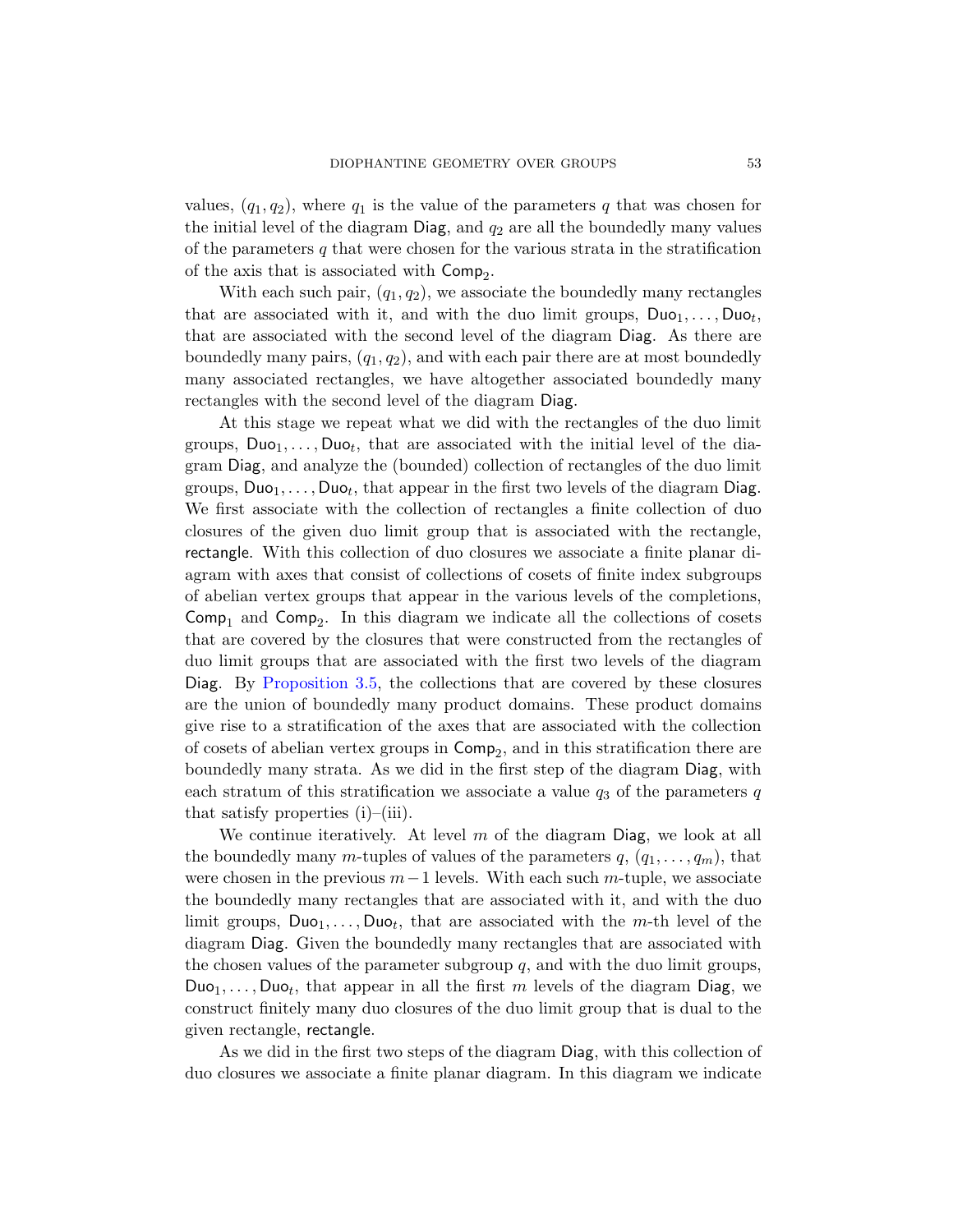all the collections of cosets that are covered by the closures that were constructed from the rectangles of duo limit groups that are associated with the first  $m$  levels of the diagram Diag. By [Proposition 3.5,](#page-45-0) the collections that are covered by these closures are the union of boundedly many product domains. These product domains give rise to a bounded stratification of the axes that is associated with collection of cosets of abelian vertex groups in  $Comp_2$ . As we did in the first step of the diagram Diag, with each stratum of this stratification we associate a value  $q_{m+1}$  of the parameters q that satisfy properties (i)–(iii).

The iterative process that we presented terminates with the duo limit groups,  $Duo<sub>1</sub>, \ldots, Duo<sub>t</sub>$ , that are associated with the terminal level of the (finite) diagram Diag. By construction, when the process terminates we have associated boundedly many rectangles (that are all associated with the duo limit groups,  $Du_1, \ldots, Du_6$  with the given rectangle rectangle. From the universality of the diagram Diag, we obtain the covering property, which concludes the proof of [Theorem 3.3.](#page-37-0)

PROPOSITION 3.7. The bounded collection of rectangles of the universal duo limit groups,  $Duo<sub>1</sub>, \ldots, Duo<sub>t</sub>$ , that were constructed iteratively by going through the levels of the universal diagram Diag, covers the given rectangle duo.

Proof. The completions that appear in the initial level of the diagram, Diag, are completions of the resolutions in the graded Makanin-Razborov diagrams of the maximal configuration limit groups of the given rigid limit group,  $\textsf{Rgd}(x, p, q, a)$ , with respect to the parameter subgroup  $\langle q \rangle$ . Hence, by the universality of the Makanin-Razborov diagrams and the maximal configuration limit groups, given a value  $q_1$  of the parameters q, the boundedly many fibers of the completions that appear in the initial level of the diagram Diag, and are associated with the value  $q_1$ , restrict to all the possible values  $p_0$  of the variables p, so that the pair  $(p_0, q_1)$  can be extended to a configuration homomorphism that is associated with the given rigid limit group  $\textsf{Rgd}(x, p, q, a)$ , i.e., a configuration homomorphism of one of the maximal configuration limit groups that are associated with  $\text{Rgd}(x, p, q, a)$ .

The duo limit group that is dual to the given rectangle, rectangle, is an amalgamated product of two completions,  $\langle d_1 \rangle = \textsf{Comp}_1(d_1, p, a)$  and  $\langle d_2 \rangle =$ **Comp**<sub>2</sub>(d<sub>2</sub>, q, a), that are amalgamated along the coefficient group  $F_k = \langle a \rangle$ . The value  $q_1$  of the parameters q was chosen so that it extends to a value in the rectangle rectangle, that restricts to a (nondegenerate) configuration homomorphism. Hence,  $q_1$  extends to a value  $d_2^0$  of the variables  $d_2$ , such that from every test sequence of the completion  $\textsf{Comp}_1$  it is possible to pass to a subsequence,  $\{d_1(n)\}\$ , so that all the combined values,  $\{(d_1(n), d_2^0)\}\$ , restrict to (nondegenerate) configuration homomorphisms.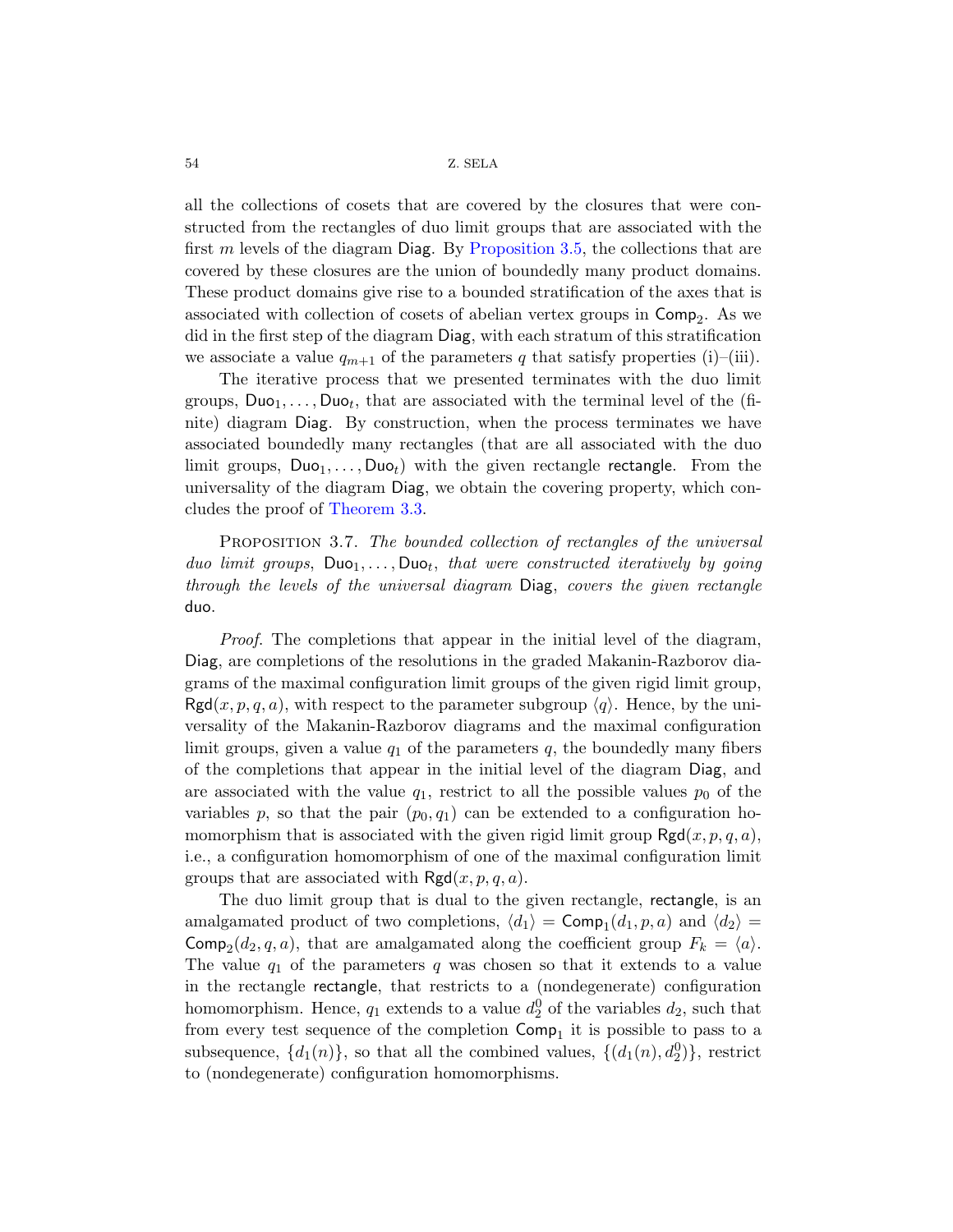Therefore, from every test sequence of  $Comp_1$  it is possible to extract a subsequence,  $\{d_1(n)\}\$ , such that the restrictions of the values  $d_1(n)$  to the variables  $p$  extend to values in the boundedly many fibers that are associated with the completions that appear in the initial level of the diagram Diag and with the value  $q_1$ .

With the rectangle rectangle, and the boundedly many rectangles that are associated with those duo limit groups,  $Du_1, \ldots, Du_6$ , that are associated with the completions in the initial level of Diag, and with the value  $q_1$ , we have associated a finite planar diagram. The planar diagram and the boundedly many product domains in it (see Proposition 3.5) give a bounded stratification of the axis of the planar diagram in which there are collections of cosets of finite index subgroups of abelian vertex groups in the various levels of  $\mathsf{Comp}_2$ . In each of the boundedly many strata we chose an element  $q_2$  that satisfies properties (i)–(iii) above.

Therefore,  $q_2$  extends to a value  $d_2^0$  of the variables  $d_2$ , such that from every test sequence of  $\textsf{Comp}_1$  that restrict to values of the abelian groups in the various levels of  $Comp_1$ , that do not belong to a collection of cosets of finite index subgroups of these abelian groups that is in the projection of a planar domain that projects to the stratum of  $q_2$ , it is possible to extract a subsequence,  $\{d_1(n)\}$ , so that all the combined values,  $\{(d_1(n), d_2^0)\}$ , restrict to (nondegenerate) configuration homomorphisms. Furthermore, the restrictions of the values  $d_1(n)$  to the variables p extend to values in the boundedly many fibers that are associated with the completions that appear in the second level of the diagram Diag, and with the pair  $(q_1, q_2)$ .

We continue by applying this argument iteratively. At each level the restrictions to the variables  $p$  of the values in the fibers that are associated with the completions in level m of the diagram Diag, and with a tuple,  $(q_1, \ldots, q_m)$ , contain all the restrictions to the variables  $p$  of test sequences of  $Comp_1$  for which the restrictions of the values in the test sequence of  $\textsf{Comp}_1$  to values of the abelian groups in the various levels of  $\textsf{Comp}_1$ , do not belong to a collection of cosets of finite index subgroups of these abelian groups that is in the projection of a planar domain that projects to the stratum of a fixed extension of  $q_m$  to a specialization of  $\mathsf{Comp}_2$ .

Since the diagram Diag is finite by [Proposition 3.4,](#page-40-0) when we get to the last level of the diagram, and there is no level to continue to, the boundedly many product domains that are associated with the (boundedly many) rectangles that are associated with all the duo limit groups,  $Duo<sub>1</sub>, \ldots, Duo<sub>t</sub>$ , and the boundedly many values  $(q_1, \ldots, q_i)$ ,  $i = 1, \ldots, m$ , cover the entire planar diagram that we constructed from the collections of cosets of finite index subgroups of abelian vertex groups in  $\textsf{Comp}_1$  and  $\textsf{Comp}_2$ . This proves that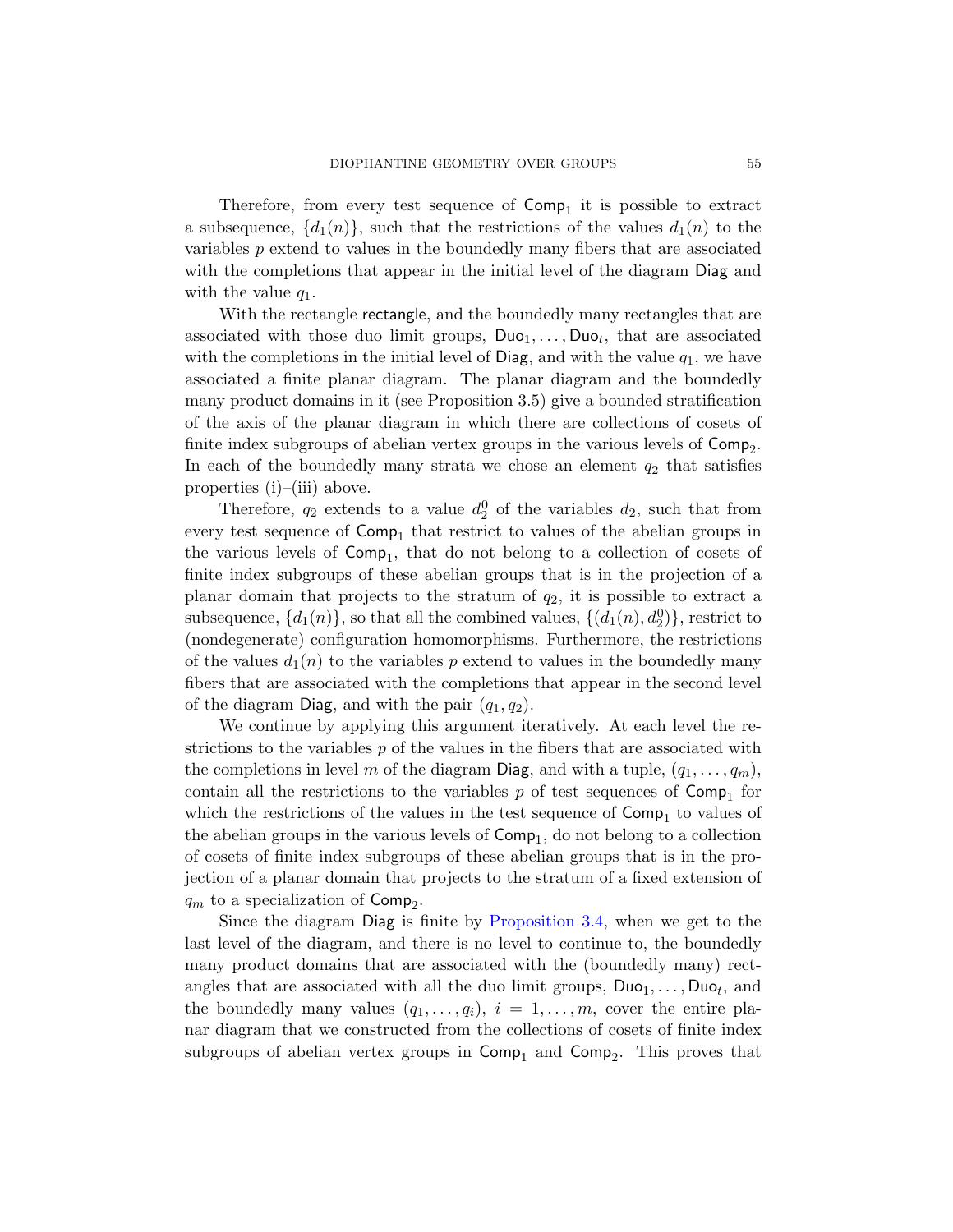these boundedly many rectangles of  $\mathsf{Duo}_1, \ldots, \mathsf{Duo}_t$  cover the given rectangle, rectangle, of the given duo limit group Duo.

*Remark.* For a given rigid limit group,  $\text{Rgd}(x, p, q, a)$ , and a positive integer s, [Theorem 3.3](#page-37-0) proves the existence of finitely many universal duo limit groups, so that every rectangle that is associated with the corresponding set NRs, is covered by boundedly many rectangles of the universal duo limit groups. The diagram Diag that is used in the proof of [Theorem 3.3](#page-37-0) generalizes to solid limit groups, and so does the construction of a finite collection of universal duo limit groups that are associated with it. Given an arbitrary duo limit group that is associated with a solid limit group, and a rectangle of this duo limit group, it is not difficult to show that there are finitely many rectangles of the universal duo limit groups that cover that rectangle. (See [Definition 3.2](#page-37-1) for these notions.) However, it remains open if there exists a global bound on the required number of the covering rectangles. Furthermore, using the notion of duo envelopes of a general definable set, that is presented in Section 1 in [\[Sel\]](#page-81-5), it is possible to generalize the statement of [Theorem 3.3](#page-37-0) to rectangles in general definable sets (over a free or a torsion-free hyperbolic group). The validity of the statement for general definable sets remains open as well.

## 4. Rigid and solid values

In [Section 1](#page-2-0) we showed that in the minimal (graded) rank case Diophantine sets are equational. We then used it to show that the sets  $NR_s$  ( $NS_s$ ), that indicate those values of the parameter set  $\langle p, q \rangle$  for which a minimal (graded) rank rigid (solid) limit group  $\text{Rgd}(x, p, q, a)$  (Sld $(x, p, q, a)$ ) admits at least s rigid (strictly solid families of) values, are in the Boolean algebra generated by (minimal rank) equational sets [\(Theorems 1.5](#page-12-0) and [1.7\)](#page-19-0).

In [Section 2](#page-28-1) we showed that Diophantine sets are equational in the general case, omitting the minimal (graded) rank assumption. In this section we combine the equationality of general Diophantine sets with the concept of duo limit groups that is presented in the previous section, to show that the sets  $\textsf{NR}_s$  and  $\textsf{NS}_s$  that are associated with general rigid and solid limit groups are stable.

<span id="page-55-0"></span>THEOREM 4.1. Let  $F_k = \langle a_1, \ldots, a_k \rangle$  be a non-abelian free group, and let  $\mathsf{Rgd}(x, p, q, a)$  (Sld $(x, p, a)$ ) be a rigid (solid) limit group, with respect to the parameter subgroup  $\langle p, q \rangle$ . Let s be a positive integer, and let  $NR_s$  (NS<sub>s</sub>) be the set of values of the defining parameters  $\langle p, q \rangle$  for which the rigid (solid) limit group,  $\text{Rgd}(x, p, q, a)$  (SId $(x, p, a)$ ), has at least s rigid (strictly solid families of) values. Then the set  $NR_s$  (NS<sub>s</sub>) is stable.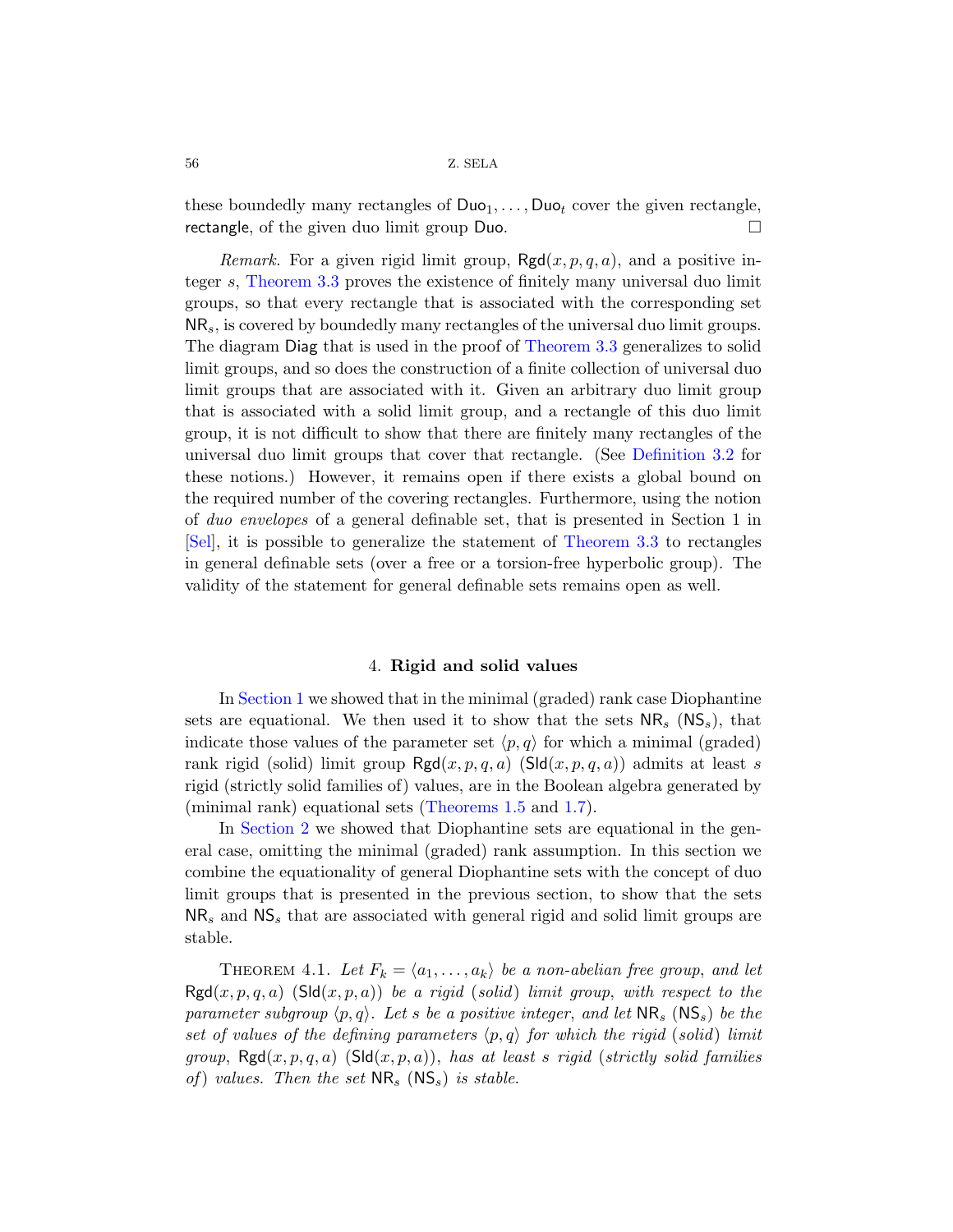*Proof.* To prove the stability of the set  $NR_s$  ( $NS_s$ ), we bound the length of a sequence of couples of values,  $(p_1, q_1), \ldots, (p_n, q_n)$ , for which the formula that is associated with the set  $NR<sub>s</sub>$  (NS<sub>s</sub>) defines a linear order, i.e. for which  $(p_i, q_j) \in \mathsf{NR}_s$  if and only if  $i < j$ .

We start with the construction of the diagrams that are needed in order to get the bound on the lengths of linearly ordered sequences of couples. First, we associate with the set  $NR_s$  ( $NS_s$ ) the finite diagram Diag that was constructed in proving [Theorem 3.3.](#page-37-0) (The construction of the diagram Diag that is presented in the rigid case in [Theorem 3.3,](#page-37-0) generalizes in a straightforward way to the solid case.) Recall that in each step of the diagram we collected all the values

$$
(\{x_1^i, \ldots, x_s^i\}_{i=1}^{\ell}, p_0, q_1, \ldots, q_{\ell}, a)
$$

for which for all indices  $i, 1 \leq i \leq \ell$ , the values  $(x_1^i, \ldots, x_s^i, p_0, q_i, a)$  are rigid (strictly solid) and distinct (belong to distinct strictly solid families). We further apply the construction of (quotient) resolutions that is presented and used in the general step of the sieve procedure [\[Sel06\]](#page-81-4) to analyze these values and associate finitely many completions, anvils, developing resolutions, and possibly carriers and sculpted resolutions with them. By [Proposition 3.4](#page-40-0) the construction of the diagram terminates after finitely many steps, and we obtain a finite diagram, which we denote Diag. The obtained diagram is a finite directed forest, where at each vertex of the forest we place a (graded) completion, that is either a closure of a completion in the previous level or is a completion of the developing resolution of an anvil that was constructed along the iterative procedure. (See the detailed construction of the diagram and its description in the proof of [Theorem 3.3.](#page-37-0)) The graded completions in the diagram are graded with respect to the parameter subgroups  $\langle q_1 \rangle$  (completions in the first level of the diagram),  $\langle q_1, q_2 \rangle$  (in the second level), and  $\langle q_1, \ldots, q_m \rangle$  for completions in the m-th level of the diagram.

With each of the graded completions in the diagram Diag we associate a finite collection of duo limit groups, precisely as we associated duo limit groups with the completions that were constructed in the proof of [Theorem 3.3.](#page-37-0) (The construction that is presented in the proof of [Theorem 3.3](#page-37-0) is in the rigid case, and precisely the same construction works in the solid case.) Hence, with the entire set of completions in the diagram Diag, we associate a finite collection of universal duo limit groups,  $\mathsf{Duo}_1, \ldots, \mathsf{Duo}_t$ , that are precisely the universal duo limit groups that appear in the statement of [Theorem 3.3.](#page-37-0)

The diagram Diag that we associated with  $NR_s$  ( $NS_s$ ) is a directed graph for which in each vertex we place a closure of a completion in the previous level or the completion of the developing resolution of an anvil that was constructed at that level of the corresponding branch of the iterative procedure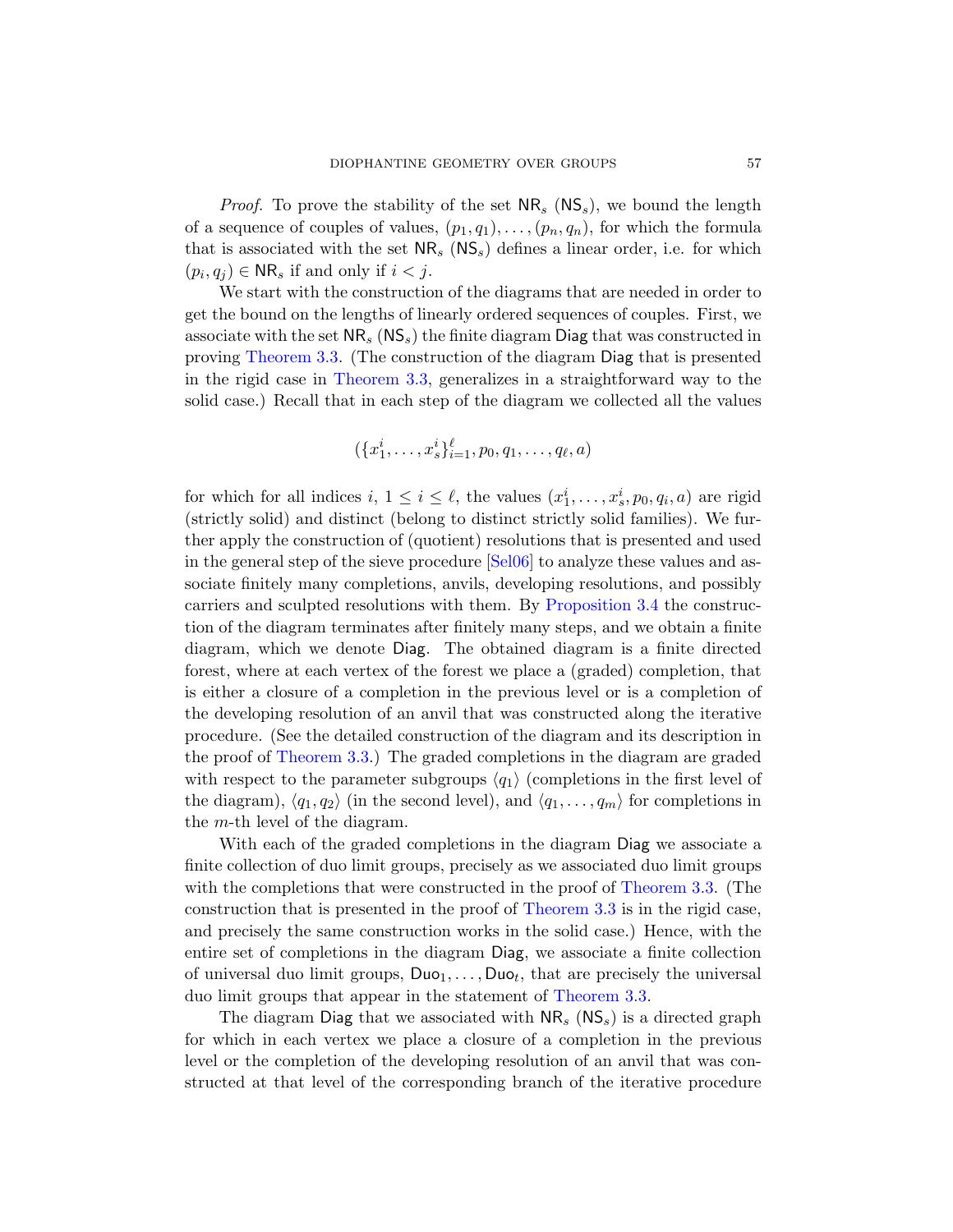that constructs the diagram. We set  $\mathsf{depth}_{\mathsf{NR}_s}$  ( $\mathsf{depth}_{\mathsf{NS}_s}$ ) to be the depth (or the number of levels) of the directed graph that is associated with the diagram.

The parameter subgroup of the completions that appear in level  $m$  of the diagram is denoted,  $\langle q_1, \ldots, q_m \rangle$ . With each value of (the generators of) this parameter subgroup one associates boundedly many fibers of the completions that are placed in level  $m$  of the diagram Diag. With each such fiber (in level m), and a value of the variables  $q_{m+1}$ , there are boundedly many fibers of the completions that appear in level  $m + 1$  of the diagram and are associated with them. We further set width $_{\mathsf{NR}_s}$  (width $_{\mathsf{NS}_s}$ ) to be the maximal number of fibers of completions that are placed in level  $m+1$  of the diagram, and are associated with the same fiber of a completion in level  $m$  of the diagram, and the same value of the variables  $q_{m+1}$  (where the maximum is over all the possible levels  $m$  of the diagram Diag, including level 0, in which case there are no fibers in a previous level, and with a value of the variables  $q_1$  there are at most boundedly many associated fibers of completions that are placed in the initial level of the diagram Diag).

By the existence of a global bound on the numbers of rigid values of a rigid limit group, and strictly solid families of a solid limit group ([\[Sel05a,](#page-81-0) Ths. 2.5, 2.9]), there exists a bound on the maximal number of rectangles that are associated with one of the duo limit groups,  $Duo_1, \ldots, Duo_t$ , and with a fixed fiber of a completion that is placed in a vertex in the diagram Diag. We set  $\mathsf{rec}_{\mathsf{NR}_s}$  ( $\mathsf{rec}_{\mathsf{NS}_s}$ ) to be this bound.

Let Duo be one of the (universal) duo limit groups,  $\mathsf{Duo}_1, \ldots, \mathsf{Duo}_t$ , that are associated with  $\mathsf{NR}_s$  ( $\mathsf{NS}_s$ ), and suppose that  $\mathsf{Duo} = \langle d_1, p, a \rangle *_{\langle d_0 \rangle} \langle d_2, q, a \rangle$ . We view Duo as a graded limit group with respect to the parameter subgroup  $\langle d_2, q \rangle$ . Every value of Duo restricts to a value of the associated configuration limit group Conf,  $(x_1, \ldots, x_s, p, q, a)$ . (See [Definition 3.1](#page-36-0) for the properties of a duo limit group. Note that the elements  $x_1, \ldots, x_s$  can be written as words in the elements  $d_1$  and  $d_2$ .) With Duo we further associate the Diophantine condition that forces the associated restriction of the configuration limit group, Conf, not to be a configuration homomorphism (to be degenerate). That is, either one of the values  $(x_i, p, q, a)$  is flexible (not strictly solid), or two rigid specializations  $(x_i, p, q, a)$  and  $(x_j, p, q, a)$ ,  $i < j$ , coincide. (They belong to the same strictly solid family. See [\[Sel05a,](#page-81-0) Def. 1.5] for this Diophantine condition in the solid case.) Note that this degeneracy condition is a Diophantine condition on specializations of the duo limit group Duo; we call it the *degenerating* Diophantine condition.

By [Theorem 2.1,](#page-28-0) Diophantine sets are equational. Hence, given a Diophantine set  $D(p,q)$  there exists a global bound on any strictly decreasing sequence of intersections:  $\bigcap_{i=1}^{m} D(p, q_i)$ . Therefore, starting with the duo limit group Duo, viewed as a graded limit group with respect to the parameter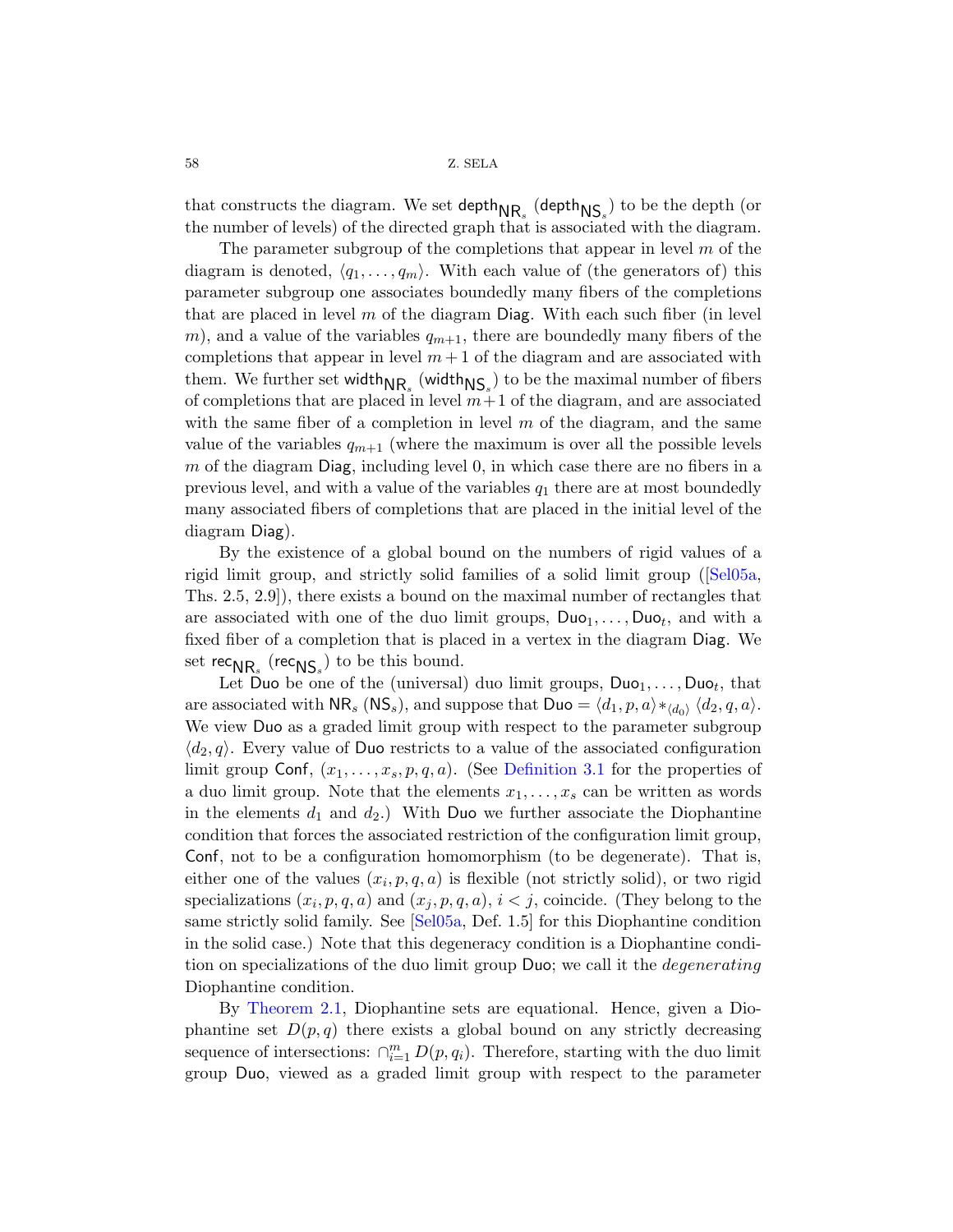subgroup  $\langle d_2, q, a \rangle$ , and the specializations that factor through it, there exists a global bound on the length of sequences of values  $d_2(1), \ldots, d_2(u)$ , of the elements  $d_2$  in the duo limit group Duo for which the sets of values of the variables  $d_1, D_1, 1 \leq r \leq u$  for which these values together with the corresponding values  $d_2(1), \ldots, d_2(r), 1 \leq r \leq u$ , extend to specializations of Duo, and the combined specializations of Duo satisfy the degenerating Diophantine condition, strictly decreases for  $1 \le r \le u$ . We set length $_{\mathsf{NR}_S}$  (length $_{\mathsf{NS}_S}$ ) to be the maximum of these bounds, where the maximum is taken over all the universal duo limit groups  $\mathsf{Duo}_1, \ldots, \mathsf{Duo}_t$ .

To get a bound on the cardinality of sets of values  $\{(p_i, q_i)\}\$  that can be ordered by the sets  $NR_s$  and  $NS_s$ , we need another invariant of the universal duo limit groups,  $\mathsf{Duo}_1, \ldots, \mathsf{Duo}_t$ . Let  $\mathsf{Duo}$  be one of these duo limit groups. By the properties of duo limit groups [\(Definition 3.1\)](#page-36-0), Duo = Comp<sub>1</sub> $(d_1, p, a) *_{\langle d_0, a \rangle}$  $\mathsf{Comp}_2(d_2, q, a)$ , and there is a map from a (maximal) configuration limit group Conf, that is associated with  $\text{Rgd}(x, p, q, a)$  (Sld $(x, p, q, a)$ ), into Duo. We denote the image of Conf in Duo,  $\langle x_1, \ldots, x_s, p, q, a \rangle$ .

Each of the elements  $x_{\ell}, \ell = 1, \ldots, s$ , can be written in a normal form with respect to the amalgamated product,  $\textsf{Comp}_1 *_{\langle d_0 \rangle} \textsf{Comp}_2$ . Let  $x_\ell =$  $u_1^{\ell}v_1^{\ell} \cdots u_{r_{\ell}}^{\ell}v_{r_{\ell}}^{\ell}, u_{e}^{\ell} \in \mathsf{Comp}_1, v_{e}^{\ell} \in \mathsf{Comp}_2, \ell = 1, \ldots, s$ , be such normal forms.

We continue by viewing  $\textsf{Comp}_1(d_1, p, a)$  as a graded limit group with respect to the parameter subgroup  $\langle d_0, p, a \rangle$ , and  $\textsf{Comp}_2(d_2, q, a)$  as a graded limit group with respect to the parameter subgroup  $\langle d_0, q, a \rangle$ . With Comp<sub>1</sub> and Comp<sub>2</sub>, viewed as graded limit groups with respect to  $\langle d_0, p, a \rangle$  and  $\langle d_0, q, a \rangle$ in correspondence, we associate their graded Makanin-Razborov diagrams.

Suppose first that we are given a rigid limit group  $\text{Rgd}(x, p, q, a)$  and its associated set  $NR_s$ . With each value of the elements  $x_1, \ldots, x_s$ , that generate the image of the configuration limit group Conf in Duo, there are associated values of the elements  $u_e^{\ell}, v_e^{\ell}, 1 \leq \ell \leq s, 1 \leq e \leq r_{\ell}$ . If the values of  $x_1, \ldots, x_s$  are rigid values of  $\text{Rgd}(x, p, q, a)$ , then extension of these values to values of  $d_1$  and  $d_2$  must factor through graded resolutions in the graded Makanin-Razborov diagrams of  $\textsf{Comp}_1(d_1, p, a)$  and  $\textsf{Comp}_2(d_2, q, a)$  with respect to the parameter subgroups  $\langle d_0, p, a \rangle$  and  $\langle d_0, q, a \rangle$  in correspondence, in which the elements  $u_e^{\ell}, v_e^{\ell}$  are contained in the distinguished vertex group in all the abelian decompositions along the graded resolutions (i.e., the vertex group that contains the subgroups  $\langle d_0, p, a \rangle$  and  $\langle d_0, q, a \rangle$  in correspondence).

A graded resolution terminates in either a rigid or a solid limit group. By [\[Sel05a,](#page-81-0) Ths. 2.5, 2.9], given a value of the parameter subgroups  $\langle d_0, p \rangle$ or  $\langle d_0, q \rangle$ , it may extend to only boundedly many values that a fixed set of generators of the distinguished vertex group in the abelian decomposition that is associated with the terminal level of one of the graded resolutions in these Makanin-Razborov diagrams. The number of these values of a fixed generating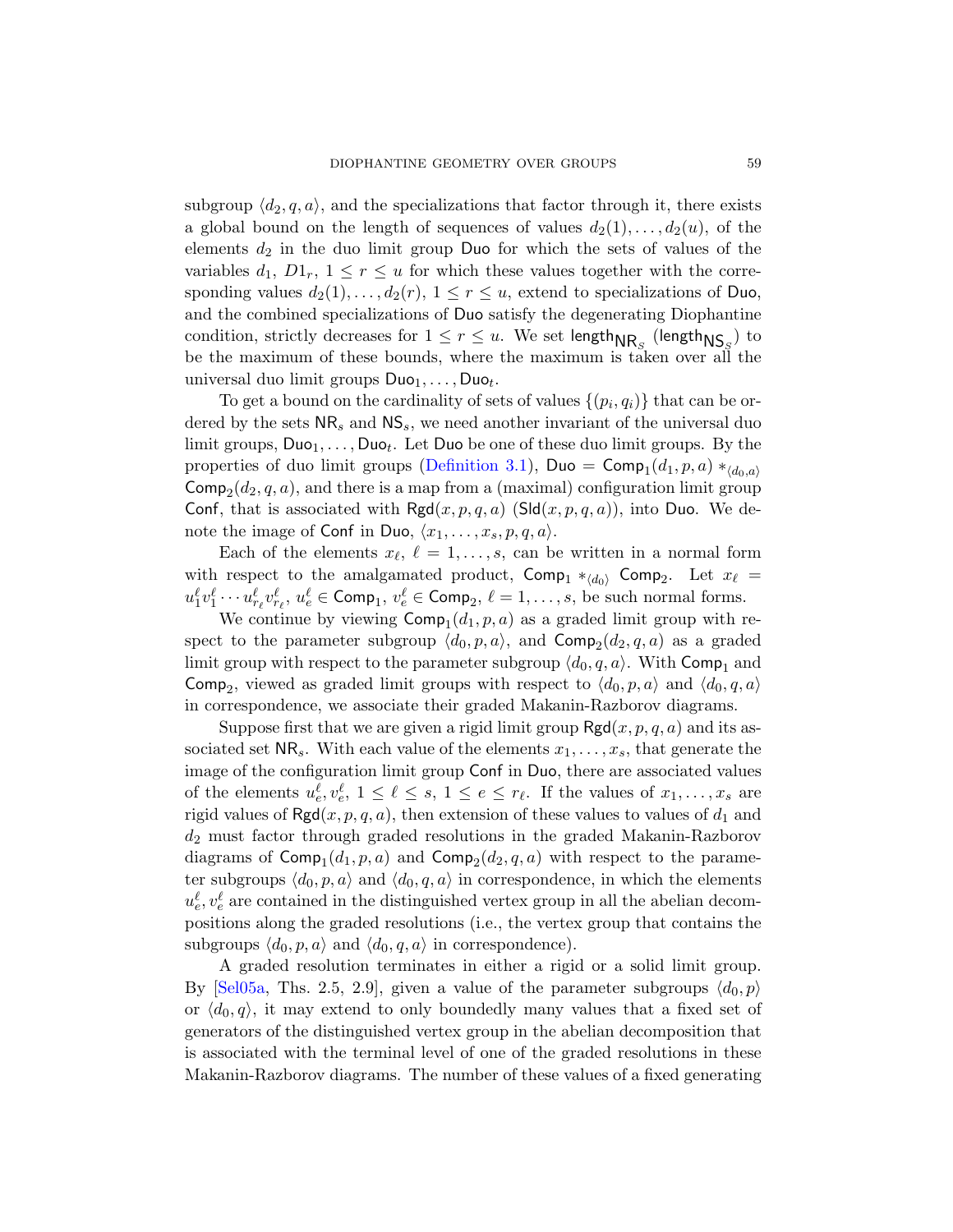set of the distinguished vertex group is bounded by the number of rigid or families of strictly solid families of values, that extend a given value of the subgroup  $\langle d_0, p \rangle$  or  $\langle d_0, q \rangle$ . We set  $\mathsf{except}_{\mathsf{NR}_s}$  to be the sum of the bounds on the number of rigid or strictly solid families of values, that are associated with a given value of  $\langle d_0, p \rangle$  and  $\langle d_0, q \rangle$ , where the sum is taken over the terminal rigid or solid limit groups of all the graded resolutions that appear in the graded Makanin-Razborov diagrams of  $\mathsf{Comp}_1$  and  $\mathsf{Comp}_2$ , for all the duo  $\text{limit groups } \mathsf{Duo}_1, \ldots, \mathsf{Duo}_t.$ 

Suppose that we are given a solid limit group  $\mathsf{Sld}(x, p, q, a)$  and its associated set NSs. The duo limit group Duo admits a free product with amalgamation: Duo =  $\mathsf{Comp}_1(d_1, p, a) *_{\langle d_0 \rangle} \mathsf{Comp}_2(d_2, q, a)$ . Given a resolution in the graded Makanin-Razborov diagram of  $\textsf{Comp}_1(d_1, p, a)$  with respect to the parameter subgroup  $\langle p, d_0 \rangle$ , and a resolution in the graded Makanin-Razborov diagram of  $\textsf{Comp}(d_2, q, a)$  with respect to the parameter subgroup  $\langle q, d_0 \rangle$ , we take the completions of these two graded resolutions, and then the (finitely many) maximal limit quotients of the amalgamated product of these two completions. This amalgamation is a duo limit group that we denote  $PQ$ Duo. The image of the configuration limit group in Duo,  $\langle x_1, \ldots, x_s, p, q, a \rangle$ , is naturally mapped into  $PQ$ Duo. This image of the configuration limit group in  $PQ$ Duo restricts to s images of the solid limit group that we have started with,  $\mathsf{Sld}(x, p, q, a)$ , into PQDuo. A nondegenerate homomorphism of the configuration limit group restricts to s strictly solid values,  $(x_i, p, q, a)$ ,  $i = 1, \ldots, s$ , of the solid limit group  $\mathsf{Sld}(x, p, q, a)$ .

Hence, if such a nondegenerate homomorphism extends to a value of the duo limit group Duo, and that value factors through  $PQ$ Duo, then in the s maps of  $\text{Sld}(x, p, q, a)$  into PQDuo, the image of every rigid vertex group, every edge group, and every subgroup that is generated by edges that are adjacent to an abelian vertex group in the graded abelian decomposition that is associated with the solid limit group  $\mathsf{Sld}(x, p, q, a)$ , must be elliptic in all the abelian decompositions that are associated with the various levels of PQDuo (i.e., in all the abelian decompositions that are associated with the two completions from which  $PQ$ Duo is composed).

Therefore, like in the rigid case, and by the global bounds on the number of rigid and strictly solid families of values of rigid and strictly solid limit groups ([\[Sel05a,](#page-81-0) Ths. 2.5, 2.9]), those elements  $u_e^{\ell}, v_e^{\ell}$ ,  $1 \leq \ell \leq s$ ,  $1 \leq e \leq r_{\ell}$ , that appear in the normal form of the elements,  $x_1, \ldots, x_s$ , that generate rigid vertex groups, edge groups, or the subgroups that are generated by the edge groups that are adjacent to an abelian vertex group in the graded abelian decomposition of Sld, admit only boundedly many values for every possible value of the defining parameters  $\langle d_0, p \rangle$  and  $\langle d_0, q \rangle$  (in correspondence), for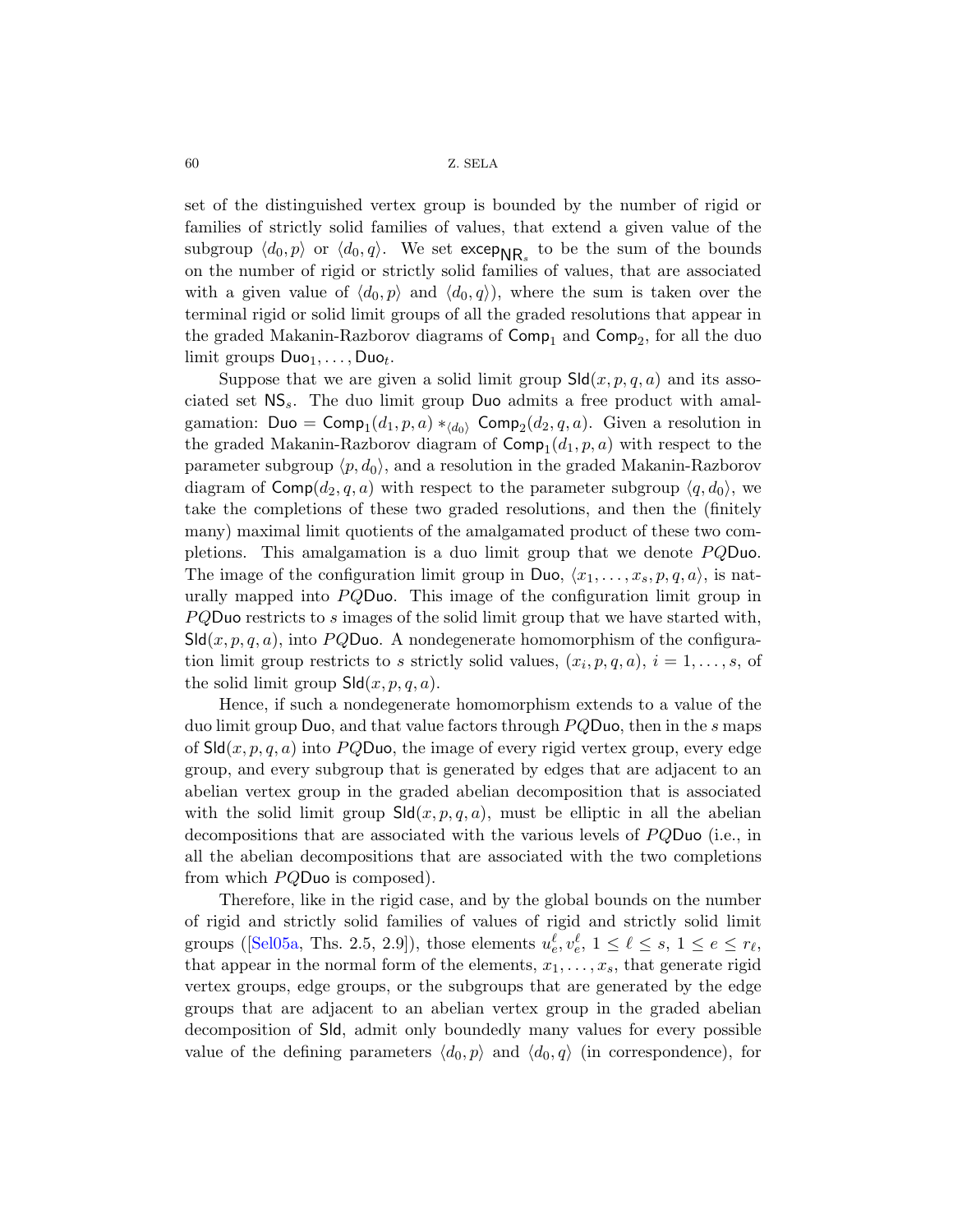each terminal rigid or solid limit group of a resolution in the graded Makanin-Razborov diagram of  $\mathsf{Comp}_1$  or  $\mathsf{Comp}_2$ . We set  $\mathsf{excep}_{\mathsf{NS}_s}$  to be the sum of the bounds on the number of such rigid and strictly solid families, where the sum is over all the terminal rigid and solid limit groups of graded resolutions that appear in the graded Makanin-Razborov diagrams of  $\textsf{Comp}_1$  and  $\textsf{Comp}_2$ , for all the duo limit groups  $\mathsf{Duo}_1,\ldots,\mathsf{Duo}_t$ .

<span id="page-60-0"></span>PROPOSITION 4.2. With the notation of [Theorem](#page-55-0) 4.1, let  $(p_1, q_1), \ldots,$  $(p_n, q_n)$  be a sequence of values of the defining parameters p, q. Suppose that  $(p_i, q_j) \in \mathsf{NR}_s$  if and only if  $i < j$ . Then  $n < M$ , where

$$
M = \left(1 + \text{width}_{\mathsf{NR}_s}\right)^{(\text{depth}_{\mathsf{NR}_s} \cdot L_1)}, \quad L_1 = \left(t \cdot \text{rec}_{\mathsf{NR}_s}\right)^{t \cdot \text{rec}_{\mathsf{NR}_s} \cdot L_2},
$$

$$
L_2 = \text{except}_{\mathsf{NR}_s} \xrightarrow{L_3} \quad L_3 = \text{except}_{\mathsf{NR}_s} \xrightarrow{L_4} \quad L_4 = \text{length}_{\mathsf{NR}_s} + 2.
$$

A similar statement holds for the sets  $NS<sub>s</sub>$  if we replace the constants for  $NR<sub>s</sub>$ with those for  $NS_s$ .

*Proof.* We prove the proposition for a set  $NR_s$  (that is associated with a rigid limit group). The proof for the sets  $NS<sub>s</sub>$  (that are associated with sold limit groups) is identical. Let  $n \geq M$ , and let  $(p_1, q_1), \ldots, (p_n, q_n)$  be a sequence of values of the parameters  $p, q$  for which  $(p_i, q_j) \in \mathsf{NR}_s$  if and only if  $i < j$ . By the definition of the set  $NR<sub>s</sub>$ , for every  $i < j$ , there exists an s-tuple of values  $x^{i,j} = (x_1^{i,j})$  $\{a_1, a_2, \ldots, a_s, a_s\}$ , so that for every  $1 \leq m \leq s$ ,  $(x_m^{i,j}, p_i, q_j, a)$  is a rigid value of the given rigid limit group  $\text{Rgd}(x, p, q, a)$ , and for  $1 \leq m_1 < m_2 \leq s$ , the corresponding rigid values are distinct. For the rest of the argument, with each couple  $(p_i, q_j)$ ,  $i < j$ , we further associate such an s-tuple of values  $x^{i,j}$ .

We iteratively filter the tuples  $(x^{i,j}, p_i, q_j)$  and then apply a simple pigeonhole principle. We start with  $q_n$ . By the construction of the diagram Diag, that is associated with the rigid limit group,  $\text{Rgd}(x, p, q, a)$ , at least  $\frac{1}{\text{width}_{\text{NR}_s}}$ 

of the values,  $\{(x^{i,n}, p_i, q_n, a)\}_{i=1}^{n-1}$ , belong to the same fiber that is associated with  $q_n$  in the initial level of the diagram Diag. We proceed only with those indices *i* for which the values,  $(x^{i,n}, p_i, q_n, a)$ , belong to that fiber.

We continue with the largest index  $i, i < n$  for which the tuple,  $(x^{i,n}, p_i,$  $(q_n, a)$ , belongs to that fiber. We denote that index i,  $u_2$ . By the structure of the diagram Diag, at least  $\frac{1}{1+\text{width}_{NR_s}}$  of the values  $\{(x^{i,u_2}, x^{i,n}, p_i, q_{u_2}, q_n, a)\},$ for those indices  $i < u_2$  that remained after the first filtration, belong to either a closure of the same fiber in the initial level, or to one of the fibers in the second level of the constructed diagram. We proceed only with those indices *i* for which the value,  $\{(x^{i,u_2}, x^{i,n}, p_i, q_{u_2}, q_n, a)\}$ , belong to either a closure of the same fiber in the initial level, or to the same fiber in the second level of the diagram Diag.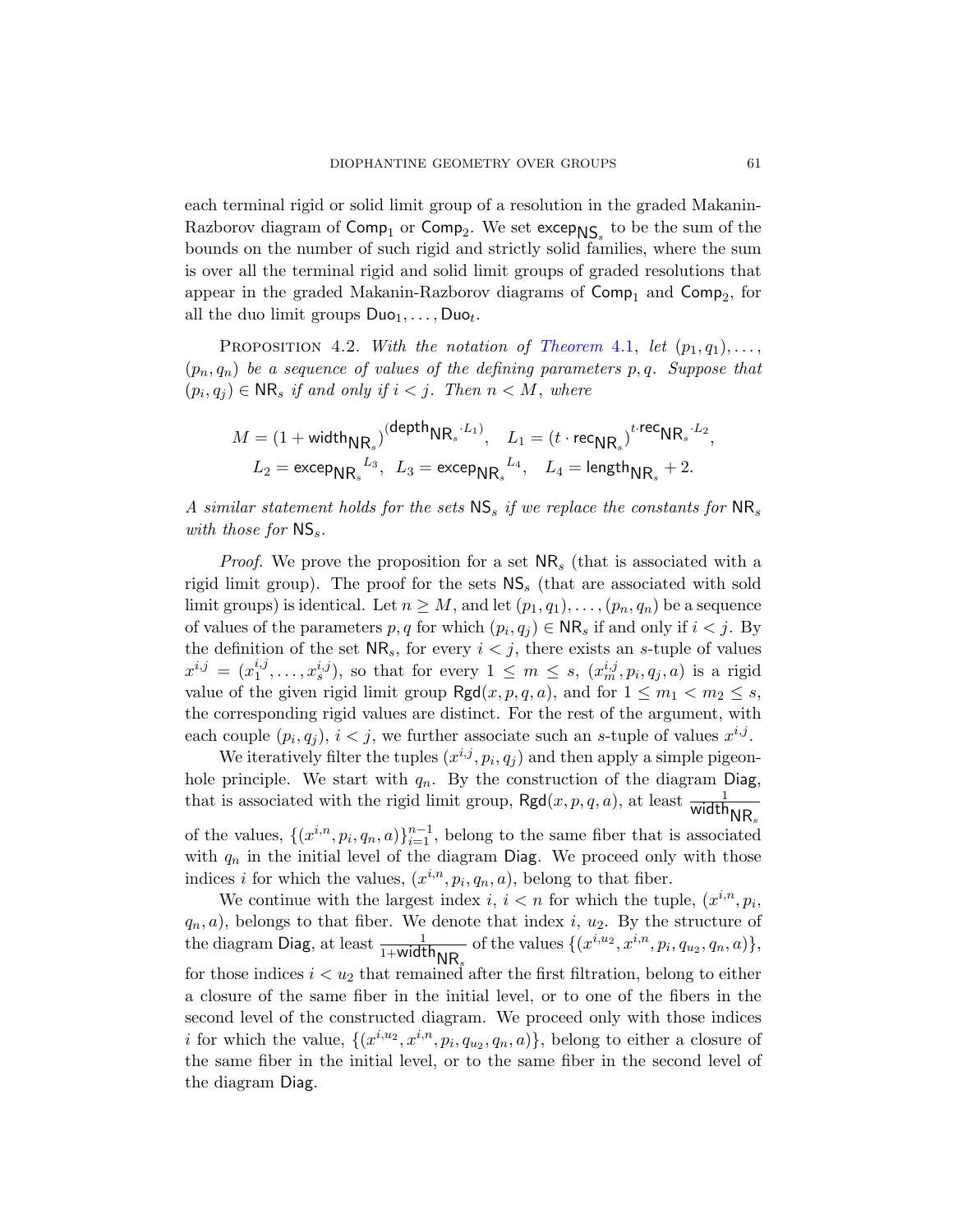We proceed this filtration process iteratively. The diagram Diag is finite and has depth depth  $_{\text{NR}_s}$ . At each step we remain with at least  $\frac{1}{1+\text{width}_{\text{NR}_s}}$ of the values that we have started the step with, and either we stay with the same fiber that we reached in the previous step, or we continue to a fiber of a completion that is placed in the next level of the diagram. Since we have started with  $n \geq M$  pairs of values,  $\{(p_i, q_i)\}\$ , there must exist a subsequence (still denoted)  $\{(p_i, q_i)\}_{i=1}^{L_1}$  for which

- (i)  $(p_i, q_j) \in \mathsf{NR}_s$  if and only if  $i < j$ .
- (ii) There exists a fiber of one of the completions that is placed in a vertex of the diagram Diag so that for  $i < j < L_1$ , the value  $(p_i, q_j)$  extends to a (nondegenerate) configuration homomorphism:  $(x^{i,j}, p_i, q_j, a)$ , that further extends to a value of one of the boundedly many rectangles that are associated with the fixed fiber and with one of the universal duo limit groups,  $Duo<sub>1</sub>, \ldots, Duo<sub>t</sub>$ .

We continue with the subsequence of pairs  $\{(p_i, q_i)\}_{i=1}^{L_1}$  that satisfy properties (i) and (ii) and further filter it. By construction there are  $t$  duo limit groups, and with any given fiber of one of the completions in the diagram Diag and one of the duo limit groups,  $Du_1, \ldots, Du_0$ , there are at most  $rec_{NR_s}$ associated rectangles. Hence the sequence of values  $(p_i, q_j)$ ,  $1 \leq i \leq j \leq L_1$ , extends to (nondegenerate) configuration homomorphisms,  $(x^{i,j}, p_i, q_j, a)$ ,  $1 \leq$  $i < j \leq L_1$ , that further extend to values of at most  $t \cdot \text{rec}_{NR_s}$  rectangles in the duo limit groups,  $Duo_1, \ldots, Duo_t$ .

By filtering the sequence of values,  $\{(p_i, q_i)\}, 1 \leq i \leq j \leq L_1$ , according to the rectangle that contains the extended configuration homomorphism,  $(x^{i,j}, p_i, q_j, a)$ , using a similar filtration as was used to filter the subsequence that satisfies properties (i) and (ii), we get a new subsequence (still denoted)  $\{(p_i, q_i)\}_{i=1}^{L_2}$  for which

- (1)  $(p_i, q_j) \in \mathsf{NR}_s$  if and only if  $i < j$ .
- (2) There exists a rectangle that is associated with one of the duo limit groups, Duo<sub>1</sub>,..., Duo<sub>t</sub>, so that for  $i < j < L_2$ , the value  $(p_i, q_j)$  extends to a (nondegenerate) configuration homomorphism  $(x^{i,j}, p_i, q_j, a)$ , that further extends to a value of that given rectangle.

The duo limit group that is associated with the rectangle in part (2) is an amalgamated product:  $\mathsf{Duo} = \mathsf{Comp}_1 *_{\langle d_0, a \rangle} \mathsf{Comp}_2$ . Viewing the completions,  $\textsf{Comp}_1(d_1, p, a)$  and  $\textsf{Comp}_2(d_2, q, a)$ , as graded limit groups with respect to the parameter subgroups,  $\langle d_0, p, a \rangle$  and  $\langle d_0, q, a \rangle$  in correspondence, we have associated graded Makanin-Razborov diagrams with  $\mathsf{Comp}_1$  and  $\mathsf{Comp}_2,$  and each graded resolution in these diagrams terminates in either a rigid or a solid limit group. Each value of the variables p and q extend to at most excep $_{\text{NR}}$ . rigid or families of strictly solid values of the terminal rigid and solid limit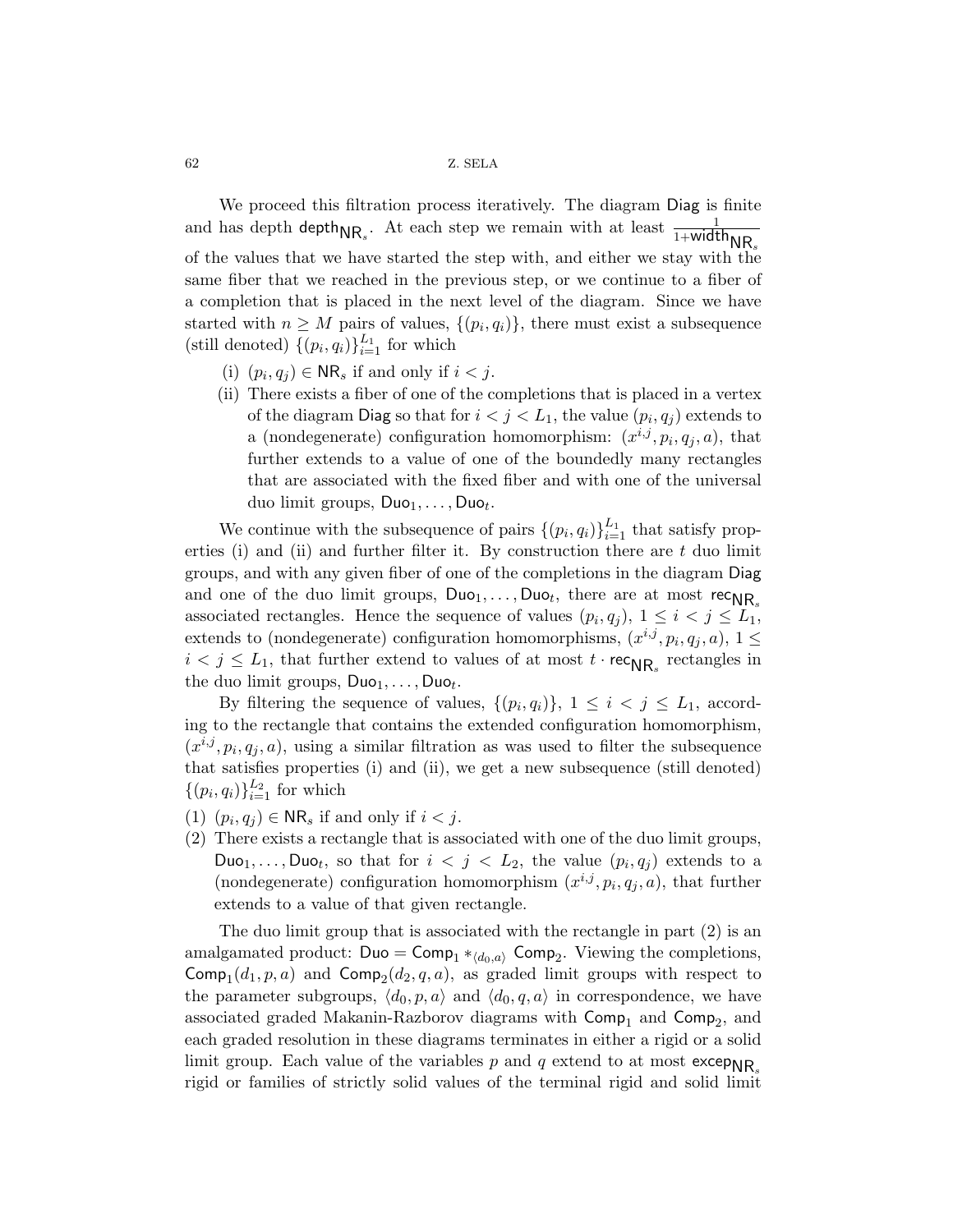groups of the graded resolutions in the graded Makanin-Razborov diagrams of  $Comp_1$  and  $Comp_2$ .

Recall that we denote the image of the configuration limit group Conf in the duo limit group Duo,  $\langle x_1, \ldots, x_s, p, a, a \rangle$ . Each of the elements  $x_1, \ldots, x_s$ can be written in a normal form as a word in elements,  $u_e^{\ell}, v^{\ell_e}, 1 \leq \ell \leq s$ ,  $1 \le e \le r_\ell$ , where  $u_e^{\ell} \in \textsf{Comp}_1$  and  $v_e^{\ell} \in \textsf{Comp}_2$ .

By filtering the sequence of values,  $\{(p_i, q_i)\}, 1 \leq i \leq j \leq L_2$ , according to the boundedly many possible extensions of the values  $q_i$  to a rigid or a strictly solid (family of) values of a terminal rigid or solid limit group of one of the finitely many graded resolutions in the graded Makanin-Razborov diagram of  $\textsf{Comp}_2(d_2, q, a)$  with respect to the parameter subgroup  $\langle d_0, q \rangle$ , we are left with a sequence (still denoted),  $\{(p_i, q_i)\}\$ ,  $1 \leq i \leq j \leq L_3$ , that satisfies properties (1) and (2). Furthermore for each pair of indices,  $1 \leq i \leq j \leq L_3$ , the associated (nondegenerate) configuration homomorphism,  $(x^{i,j}, p_i, q_j, a)$ , restricts to values of the elements  $v_e^{\ell}$  that depend only on the index j, and not on the index *i*, i.e., these values can be associated with the values  $q_i$ .

By further filter the sequence of values,  $\{(p_i, q_i)\}, 1 \leq i \leq j \leq L_3$ , according to the boundedly many possible extensions of the values  $p_i$  to a rigid or a strictly solid (family of) values of a terminal rigid or solid limit group of one of the finitely many graded resolutions in the graded Makanin-Razborov diagram of  $\mathsf{Comp}_1(d_1, p, a)$  with respect to the parameter subgroup  $\langle d_0, p \rangle$ , we are left with a sequence (still denoted),  $\{(p_i, q_i)\}\$ ,  $1 \leq i < j \leq L_4$ , that satisfy properties (1) and (2). Furthermore for each pair of indices,  $1 \leq i \leq j \leq L_4$ , the associated (nondegenerate) configuration homomorphism,  $(x^{i,j}, p_i, q_j, a)$ , restricts to values of the elements  $v_e^{\ell}$  that depend only on the index j, and not on the index *i*, and values of the elements  $u_e^{\ell}$  that depend only on the index *i*, and not on the index j. That is, these values of the elements  $u_e^{\ell}$  and  $v_e^{\ell}$  can be associated with the values  $p_i$  and  $q_j$  in correspondence.

Finally  $L_4 = \text{length}_{\text{NR}_s} + 2$ . For the last sequence,  $\{(p_i, q_j)\}, 1 \le i < j \le L_4$ ,  $(p_i, q_j) \in \mathsf{NR}_s$  if and only if  $i < j$ , and with each value  $p_i$  we can associate a fixed value of the elements  $u_e^{\ell}$ , and with each value  $q_j$  we can associate a fixed value of  $v_e^{\ell}$ , hence, with each value  $p_i$  we can associate a fixed value of  $\textsf{Comp}_1$ , and with each value of  $q_j$  we can associate a fixed value of  $\mathsf{Comp}_2$ . We view the duo limit group Duo as a graded limit group with respect to the parameter subgroup  $\langle d_2, q, a \rangle$ . We obtained a sequence of values  $d_2(1), \ldots, d_2(\text{length}_{NR_s} + 1)$  of the elements  $d_2$  in the duo limit group Duo. For these values of  $d_2$ , the sets of values of the elements  $d_1$  that together form values of the duo limit group Duo, and these values of Duo satisfy the degenerating Diophantine condition, strictly decreases for  $1 \leq r \leq$  length $_{\mathsf{NR}_s}+1$ . This contradicts the choice of length $_{\mathsf{NR}_s}$ to be a global bound on the length of such strictly decreasing sequences of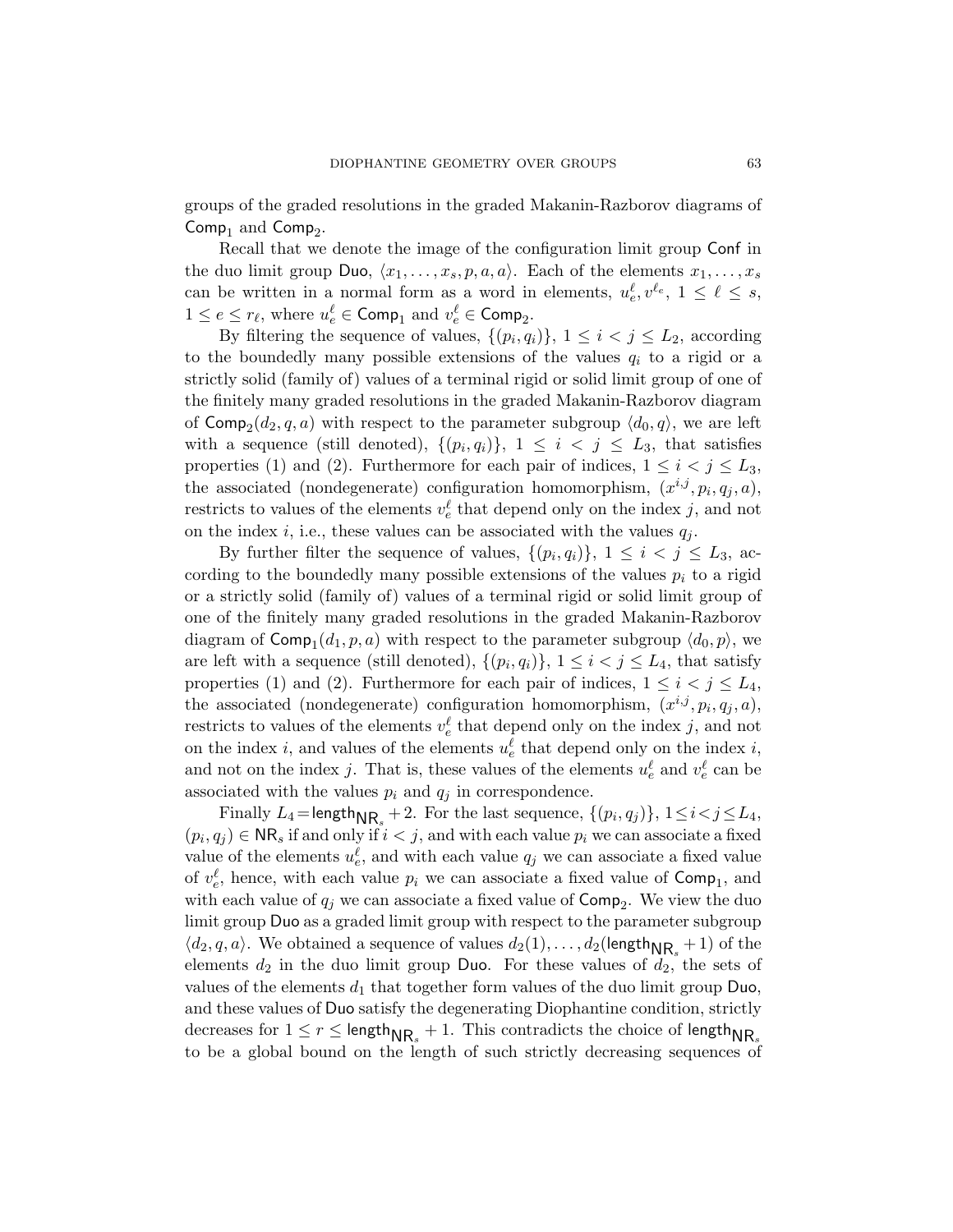values of the variables  $d_2$  for all the rectangles in all the duo limit groups,  $Duo_1, \ldots, Duo_t.$ . В последните поставите на селото на селото на селото на селото на селото на селото на селото на селото на се<br>Селото на селото на селото на селото на селото на селото на селото на селото на селото на селото на селото на

[Proposition 4.2](#page-60-0) proves the stability of the sets  $NR_s$  and  $NS_s$ .

[Theorem 4.1](#page-55-0) proves the stability of the sets  $NR<sub>s</sub>$  and  $NS<sub>s</sub>$ , i.e., sets of values of the defining parameters for which a rigid or solid limit group have at least s rigid or strictly solid families of values are stable. Since stable sets are closed under Boolean operations, this proves that sets of values of the defining parameters for which there are precisely s rigid or strictly solid families of values (of a given rigid or solid limit group) are stable. As we did in the minimal rank case [\(Theorem 1.8\)](#page-22-0), in order to prove that the theory of a free group is stable, i.e., that a general definable set over a free group is stable, we need to analyze the (definable) set of values of the defining parameters for which a given (finite) collection of covers of a graded resolution forms a covering closure. (See [\[Sel03,](#page-81-3) Def. 1.16] for a covering closure.)

<span id="page-63-0"></span>THEOREM 4.3 (cf. [Theorem 1.8\)](#page-22-0). Let  $F_k = \langle a_1, \ldots, a_k \rangle$  be a non-abelian free group, let  $G(x, p, q, a)$  be a graded limit group (with respect to the parameter subgroup  $\langle p, q \rangle$ , and let  $GRes(x, p, q, a)$  be a well-structured graded resolution of  $G(x, p, q, a)$  that terminates in the rigid (solid) limit group,  $\textsf{Rgd}(x, p, q, a)$  $(SId(x, p, q, a)).$ 

Let  $GCI_1(z, x, p, q, a), \ldots, GCI_v(z, x, p, q, a)$  be a given set of graded closures of GRes $(x, p, q, a)$ . Then the set of specializations of the parameters  $\langle p, q \rangle$  for which the given set of closures forms a covering closure of the graded resolution  $GRes(x, p, q, a)$ ,  $Cov(p, q)$  is stable.

Proof. The proof is based on the arguments that were used to prove [The](#page-22-0)[orems 1.8](#page-22-0) and [4.1.](#page-55-0) We start with the construction of the diagrams that are needed in order to get the bound on the lengths of linearly ordered sequences of couples for  $Cov(p,q)$ .

We begin with the construction of a diagram that is similar in nature to the diagram Diag that was constructed in analyzing the sets  $NR_s$  and  $NS_s$ (in proving [Theorems 4.1](#page-55-0) and [3.3\)](#page-37-0). The construction starts with the same collection of values as we did in analyzing the sets  $Cov(p, q)$  in the minimal (graded) rank case [\(Theorem 1.8\)](#page-22-0).

We look at the entire collection of values

 $(x_1, \ldots, x_s, y_1, \ldots, y_m, r_1, \ldots, r_s, p, q, a)$ 

for which (cf. the proof of [Theorem 1.8\)](#page-22-0):

(i) For the tuple  $p, q$  there exist precisely s rigid (strictly solid families of) values of the rigid (solid) limit group,  $\text{Rgd}(x, p, q, a)$  (Sld $(x, p, q, a)$ ), and at least (total number of)  $m$  distinct rigid and strictly solid families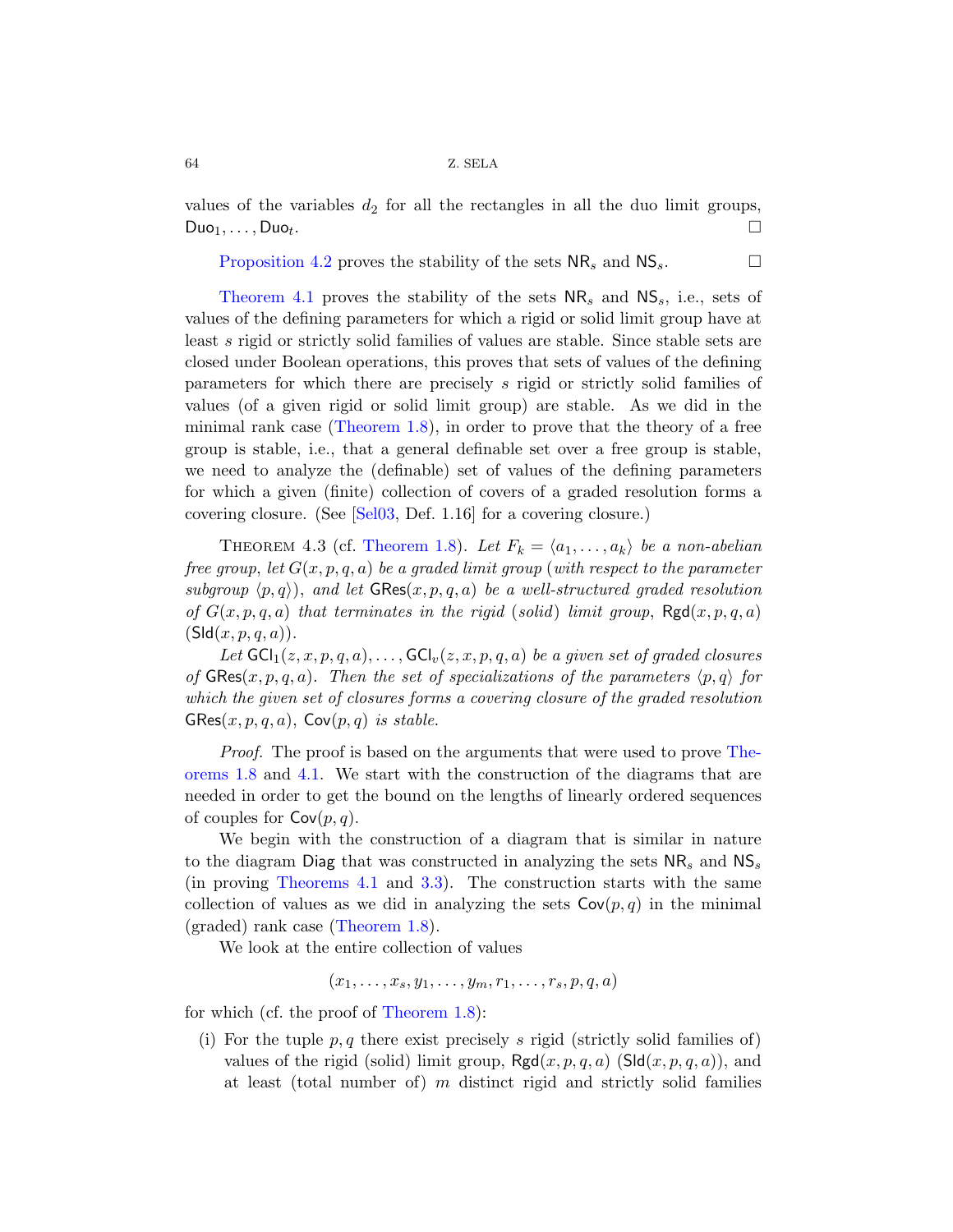of values of the terminal (rigid and solid) limit groups of the closures:  $GCI_1(z, x, p, q, a), \ldots, GCI_v(z, x, p, q, a).$ 

- (ii) In case the terminal limit groups of GRes is rigid, the  $x_i$ 's are the distinct rigid values of  $\text{Rgd}(x, p, q, a)$ . In case the terminal limit group of GRes is solid, the  $x_i$ 's belong to the s distinct strictly solid families of  $Sld(x, p, q, a)$ .
- (iii) The  $y_i$ 's are either distinct rigid values or belong to distinct strictly solid families of values of the terminal (rigid or solid) limit groups of the closures:  $GCl_1, \ldots, GCl_v$ .
- (iv) The  $r_i$ 's are variables that are added only in case the terminal limit group of GRes is solid. In this case the  $r_i$ 's demonstrate that the (ungraded) resolutions that are associated with the given closures and the values,  $y_1, \ldots, y_m$ , form a covering closure of the (ungraded) resolutions that are associated with the resolution GRes and the values  $x_1, \ldots, x_s$ . These include primitive roots of the values of all the noncyclic abelian groups, and edge groups, in the abelian decomposition that is associated with the terminal solid limit group of GRes,  $\text{Sld}(x, p, q, a)$ , and variables that demonstrate that multiples of these primitive roots up to the least common multiples of the indices of the finite index subgroups of abelian vertex groups along the resolution GRes that are associated with the graded closures,  $GCl_1, \ldots, GCl_v$ , factor through the ungraded resolutions that are associated with the values  $y_1, \ldots, y_m$  and their corresponding closures; cf. [\[Sel05b,](#page-81-6) §1] in which we added similar variables to form valid proof statements, that initialize the sieve procedure.

We look at the collection of such values that satisfy properties (i)–(iv) for all the possible values of  $s$  and  $m$ . (Note that  $s$  and  $m$  are bounded, since the number of rigid values of a rigid limit group and the number of strictly solid families of values of a solid limit group that are associated with a given value of the defining parameters are globally bounded by [\[Sel05a,](#page-81-0) Ths. 2.5, 2.9].)

For each fixed s and  $m$  we associate with the collection of the values that satisfy properties (i)–(iv) its Zariski closure. With the Zariski closure we associate its dual, i.e., a canonical finite collection of maximal limit groups, which we view as graded with respect to the parameter subgroup  $\langle q \rangle$ . With these graded limit groups we associate the (graded) resolutions that appear in their taut graded Makanin-Razborov diagrams and the resolutions that are associated with the various strata in the singular loci of the diagrams. Given the resolutions in the collections of the taut Makanin-Razborov diagrams for all the possible values of s and  $m$ , we iteratively construct a diagram in a similar way to the construction of the diagram Diag that is associated with the sets  $NR_s$  and  $NS_s$ , in proving [Theorems 4.1](#page-55-0) and [3.3.](#page-37-0) This construction terminates after finitely many steps (for precisely the same reasons that the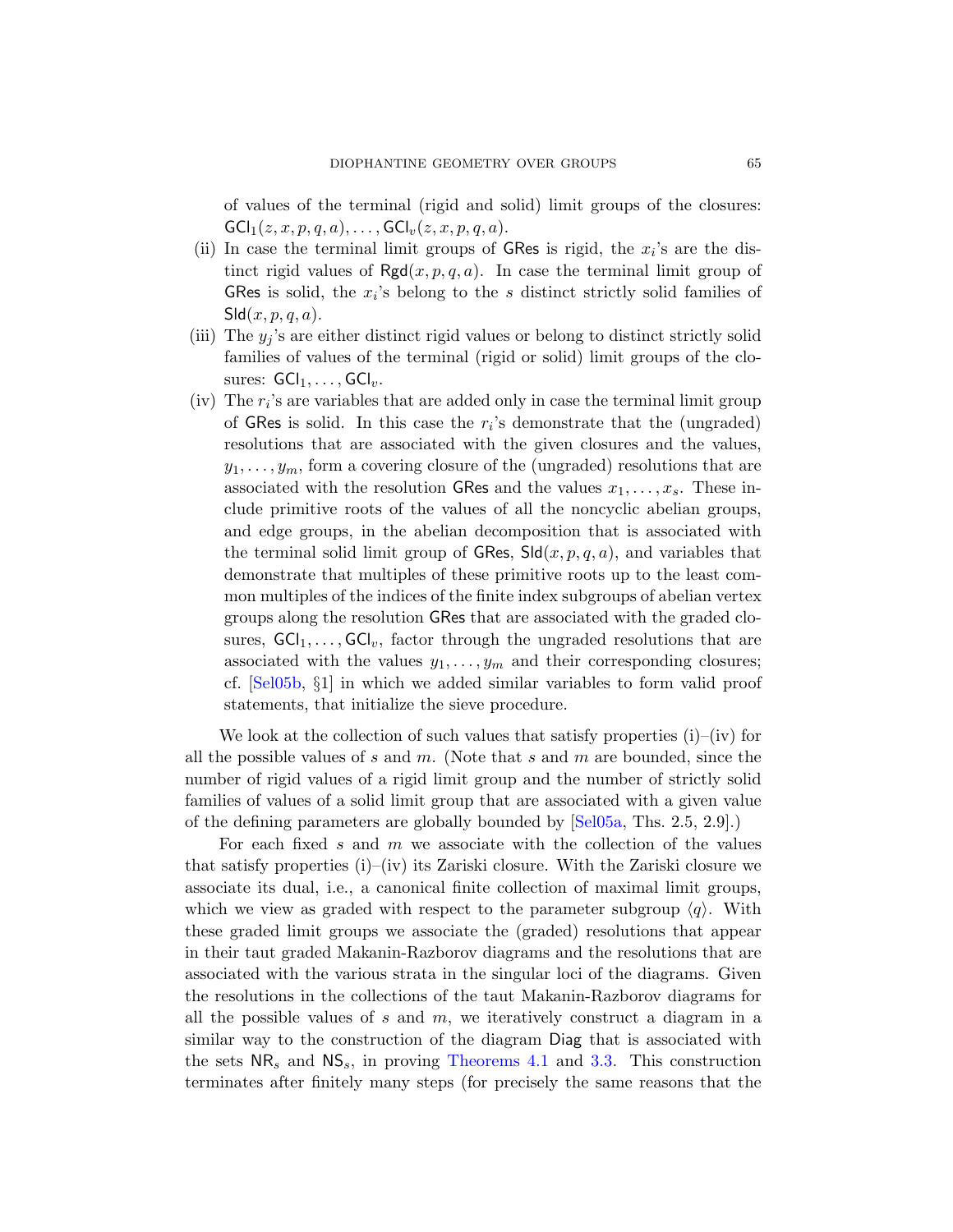construction of the diagram Diag that is associated with the sets  $NR_s$  and  $NS_s$ terminates after finitely many steps; see [Proposition 3.4\)](#page-40-0), which finally gives us the first diagram that is associated with the set  $\mathsf{Cov}(p,q)$ , which we denote  $Diag_1$ .

Like the diagram Diag that was constructed in proving [Theorem 3.3](#page-37-0) and  $4.1$ , the diagram  $Diag<sub>1</sub>$  is a directed forest, so that in each vertex we further place a graded completion of either a closure of a completion in the previous level or of the developing resolution of the anvil that was constructed at that step (and branch) of the iterative procedure that constructed the diagram  $Diag<sub>1</sub>$ . With every graded completion that is placed in one of the finitely many vertices of the diagram  $Diag<sub>1</sub>$ , we further associate a finite collection of duo limit groups by applying the same construction that associates duo limit groups with the completions that are placed in the vertices of the diagram Diag in the proofs of [Theorem 3.3](#page-37-0) and [4.1.](#page-55-0) We denote the union of the collections of duo limit groups that are associated with all the vertices in  $Diag_1$ ,  $Duo_1^1, \ldots, Duo_{t_1}^1$ .

As we did in proving [Theorem 4.1,](#page-55-0) we set depth $_{\text{Cov}}^1$  to be the depth of the directed graph associated with the diagram  $Diag_1$ , and width $\frac{1}{Cov}$  to be the maximal number of fibers (of completions) in level  $m+1$  of the diagram  $Diag_1$ , to which one continues to from a given fiber of a completion in level  $m$  of the diagram  $Diag<sub>1</sub>$ , and a given additional value of the parameters  $q$ , where the maximum is taken over all the possible levels  $m$ , all the completions in these levels, all their fibers, and all the possible values of the parameter subgroups. (By the finiteness of the diagram  $Diag_1$  and the bounds on the number of rigid and families of strictly solid families of rigid and solid limit groups ([\[Sel05a,](#page-81-0) Ths. 2.5, 2.9]) there is a global bound on this maximum.)

Given each (graded) completion that appears along the diagram  $Diag<sub>1</sub>$ , with it we associated its collection of (universal) duo limit groups. By [Defini](#page-36-0)[tion 3.1,](#page-36-0) each of the finitely many associated duo limit group can be written as an amalgamated product:  $\mathsf{Duo} = \mathsf{Comp}_1(d_1, p, a) *_{\langle d_0, a \rangle} \mathsf{Comp}_2(d_2, q, a)$ . As we did in the proof of [Proposition 4.2,](#page-60-0) we view the completion,  $\mathsf{Comp}_1(d_1, p, a)$ , as a graded limit group with respect to the parameter subgroup  $\langle p, d_0, a \rangle$ , and the completion  $\mathsf{Comp}_2(d_2, q, a)$  as graded limit group with respect to the parameter subgroup  $\langle q, d_0, a \rangle$ . With  $\mathsf{Comp}_1$  and  $\mathsf{Comp}_2,$  viewed as graded limit groups, we associate their graded Makanin-Razborov diagrams (with respect to the above two subgroups of parameters). By [\[Sel05a,](#page-81-0) Ths. 2.5, 2.9], there exist global bounds on the number of rigid and strictly solid families of values (having the same specialization of the parameter subgroup) for each of the rigid and solid limit groups in these graded Makanin-Razborov diagrams. For each duo limit group,  $\mathsf{Duol}_1^1, \ldots, \mathsf{Duol}_1^1$ , we look at the sum of these bounds for all the rigid and solid limit groups that appear along the two graded Makanin-Razborov diagrams that are associated with the corresponding two completions,  $\text{Comp}_1$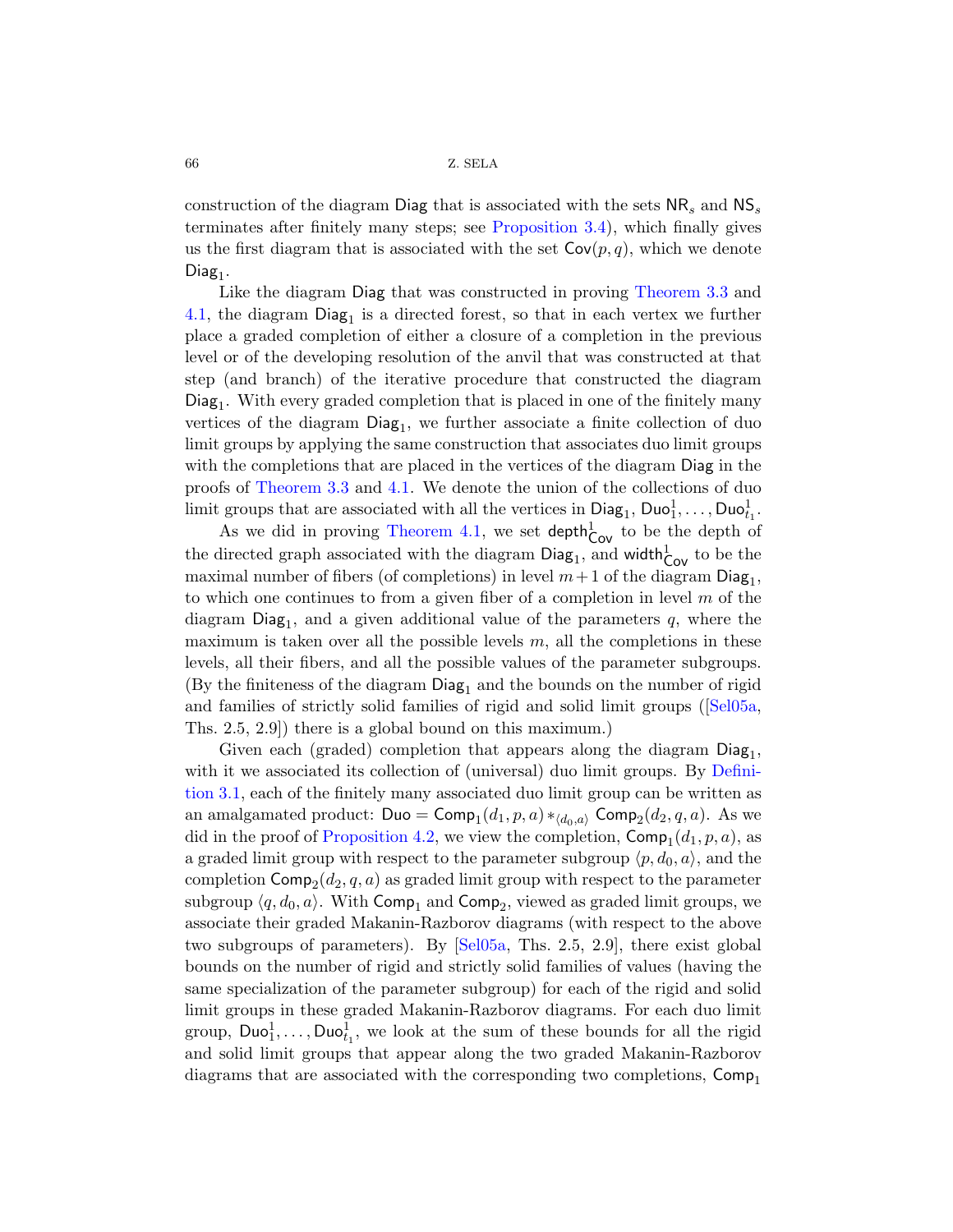and  $Comp_2$ . We set  $except_{\text{Cov}}^1$  to be the maximum of these sums, where the maximum is taken over all the duo limit groups,  $\mathsf{Duo}_1^1, \ldots, \mathsf{Duo}_{t_1}^1$ .

By the construction of the duo limit group Duo, in it there is a subgroup:  $\langle x_1, \ldots, x_s, y_1, \ldots, y_m, r_1, \ldots, r_s, p, q, a \rangle$  that we denote Wit. Each of the fixed set of generators of this subgroup can be written in a normal form with respect to the amalgamated product:  $\mathsf{Duo} = \mathsf{Comp}(d_1, p, a) *_{\langle d_0, a \rangle} \mathsf{Comp}(d_2, q, a).$ 

With a pair of resolutions in the Makanin-Razborov diagrams of  $\textsf{Comp}_1(d_1, p, a)$  and  $\textsf{Comp}_2(d_2, q, a)$ , with respect to the parameter subgroups  $\langle d_0, p, a \rangle$  and  $\langle d_0, q, a \rangle$  in correspondence, we construct finitely many duo limit groups by taking the maximal limit quotients of the amalgamation of their completions along the subgroup  $\langle d_0, a \rangle$ . We denote an obtained duo limit group PQDuo. If a specialization of the subgroup Wit satisfies the properties  $(i)$ –(iv), then an extension of this value to values of  $d_1$  and  $d_2$  must factor through one of the duo limit groups  $PQ$ Duo. The group Wit contains s images of the rigid or solid limit group that we have started with, as well as images of the terminal rigid or solid limit groups of the given graded cover resolutions. Since the specialization of Wit satisfies the properties  $(i)$ – $(iv)$ , those elements in Wit that are contained in a rigid vertex group, or an edge group, or in the group that is generated by the edge groups that are adjacent to an abelian vertex group in the abelian decompositions that are associated with the various rigid and solid limit groups that are mapped into Wit, must be contained in rigid vertex groups, or in edge groups, or in subgroups that are generated by edge groups in abelian vertex groups, in all the abelian decompositions along the duo limit groups Wit through which specializations of Wit that satisfy properties (i)–(iv) factor; i.e., the modular groups that are associated with these abelian decompositions do not change their conjugacy class.

Hence, by [\[Sel05a,](#page-81-0) Ths. 2.5, 2.9] and using our notation, a value of the parameter subgroups  $\langle d_0, p \rangle$  or  $\langle d_0, q \rangle$  may extend to at most excep<sup>1</sup><sub>Cov</sub> families of specializations of the subgroup Wit that satisfy the properties  $(i)$ – $(iv)$ , and hence to at most  $\mathsf{except}^1_{\mathsf{Cov}}$  families of specializations of the elements that appear in a fixed normal forms of a fixed set of generators of Wit, and are contained in rigid vertex groups, edge groups, or subgroups that are generated by edge groups that are adjacent to an abelian vertex group in one of the rigid or solid limit groups that are mapped into Wit.

By the construction of the duo limit groups that are associated with the completions that appear in the diagram  $Diag<sub>1</sub>$ , and as we did in the proof of [Proposition 4.2,](#page-60-0) given a fiber of one of the completions that appear along the diagram,  $Diag<sub>1</sub>$ , there are at most boundedly many rectangles of the duo limit groups,  $\textsf{Duo}_1^1, \ldots, \textsf{Duo}_{t_1}^1$ , that are associated with that fiber. We set  $\textsf{rec}^1_{\textsf{Cov}}$  to be that bound on the number of rectangles (of  $\text{Duo}_1^1, \ldots, \text{Duo}_{t_1}^1$ ) that can be associated with a fiber (of a completion in  $Diag<sub>1</sub>$ ).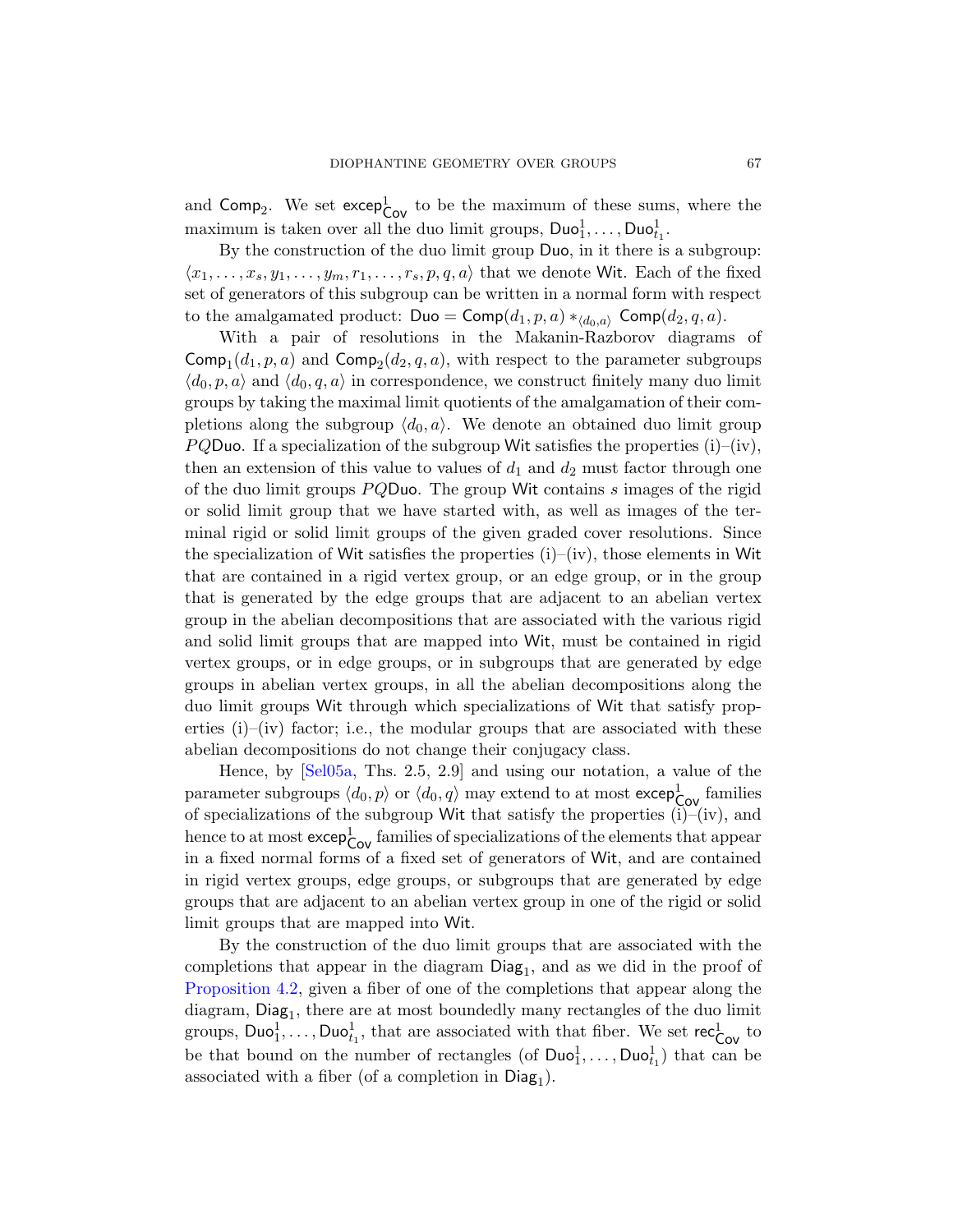Let Duo be one of the (universal) duo limit groups  $\mathsf{Duo}_1^1, \ldots, \mathsf{Duo}_{t_1}^1$  that are associated with the completions in the diagram  $Diag_1$ . Suppose that Duo =  $\mathsf{Comp}_1(d_1, p, a) *_{\langle d_0, a \rangle} \mathsf{Comp}_2(d_2, q, a)$ . We now view Duo as a graded limit group with respect to the parameter subgroup  $\textsf{Comp}_2(d_2, q, a)$ . With each specialization of Duo there exists an induced value of the generators of the subgroup Wit:  $(x_1^0, \ldots, x_s^0, y_1^0, \ldots, y_m^0, r_1^0, \ldots, r_s^0, p_0, q_0, a)$ . (See the construction of the diagram  $\textsf{Diag}_1$ .) In the construction of the diagram  $\textsf{Diag}_1$ , and its duo limit groups,  $\mathsf{Duo}_1^1, \ldots, \mathsf{Duo}_{t_1}^1$ , these values were assumed to satisfy (the nondegeneracy) properties (i)–(iv) above.

With the specializations of Duo we further associate the Diophantine condition that forces at least one of the conditions  $(ii)$ – $(iv)$  that was imposed on the restriction of these specializations to values of the generators of the subgroup Wit to fail. That is, this Diophantine condition either forces the value of one of the subgroups,  $(x_i, p, q, a)$ , to be nonrigid (not strictly solid), or the value of two of the subgroups,  $(x_i, p, q, a)$  and  $(x_j, p, q, a)$ ,  $i < j$ , to coincide (belong to the same strictly solid family), or it forces the same type of degenerations for the values of the subgroups  $\langle y_i, p, q, a \rangle$ , or one of the values  $r_i$ , which was assumed to be a primitive element (an element with no proper roots), has a root with an order that divides the least common multiple of the indices of the finite index subgroups that are associated with the given set of graded closures  $GCl_1, \ldots, GCl_n$ .

By the equationality of the Diophantine set [\(Theorem 2.1\)](#page-28-0), there exists a global bound on the length of a sequence of values,  $d_2(1), \ldots, d_2(u)$ , of the variables  $d_2$  (which generate  $\textsf{Comp}_2(d_2, q, a)$ ) for which the intersections of the Diophantine sets (of values of  $d_1$ ) that are associated with the prefixes,  $d_2(1), \ldots$ ,  $d_2(m)$ , strictly decrease for  $1 \leq m \leq u$ . We set length<sup>1</sup><sub>Cov</sub> to be the maximum of these bounds for all the universal duo limit groups  $\overline{\mathsf{D}}\mathsf{uo}_1^1, \ldots, \mathsf{D}\mathsf{uo}_{t_1}^1$ .

After constructing the first diagram that is associated with  $\mathsf{Cov}(p,q)$ , Diag<sub>1</sub>, and its duo limit groups,  $Duo_1^1, \ldots, Duo_{t_1}^1$ , we continue with each of the (universal) duo limit groups,  $\mathsf{Duo}_i^1$ , that is associated with  $\mathsf{Cov}(p,q)$ , and we construct a second diagram, which is similar to the first one. Let Duo be one of the duo limit groups,  $\mathsf{Duo}_1^1, \ldots, \mathsf{Duo}_{t_1}^1$ . By the structure of a duo limit group, Duo can be presented as the amalgamated product:  $D\omega =$ Comp<sub>1</sub>(d<sub>1</sub>, p, a) \*<sub>(d<sub>0</sub>,a)</sub> Comp<sub>2</sub>(d<sub>2</sub>, q, a). We start the second diagram that is associated with Duo, which we denote  $Diag_2$ , by collecting all the tuples of values

$$
(x_0, p_0, q_0, d_1^0, d_0^0, d_2^0)
$$

for which

(1) The value  $(d_1^0, d_0^0, d_2^0)$  is a specialization of the duo limit group Duo. The value  $d_2^0$  restricts to  $q_0$ , and the value  $d_1^0$  restricts to  $p_0$ .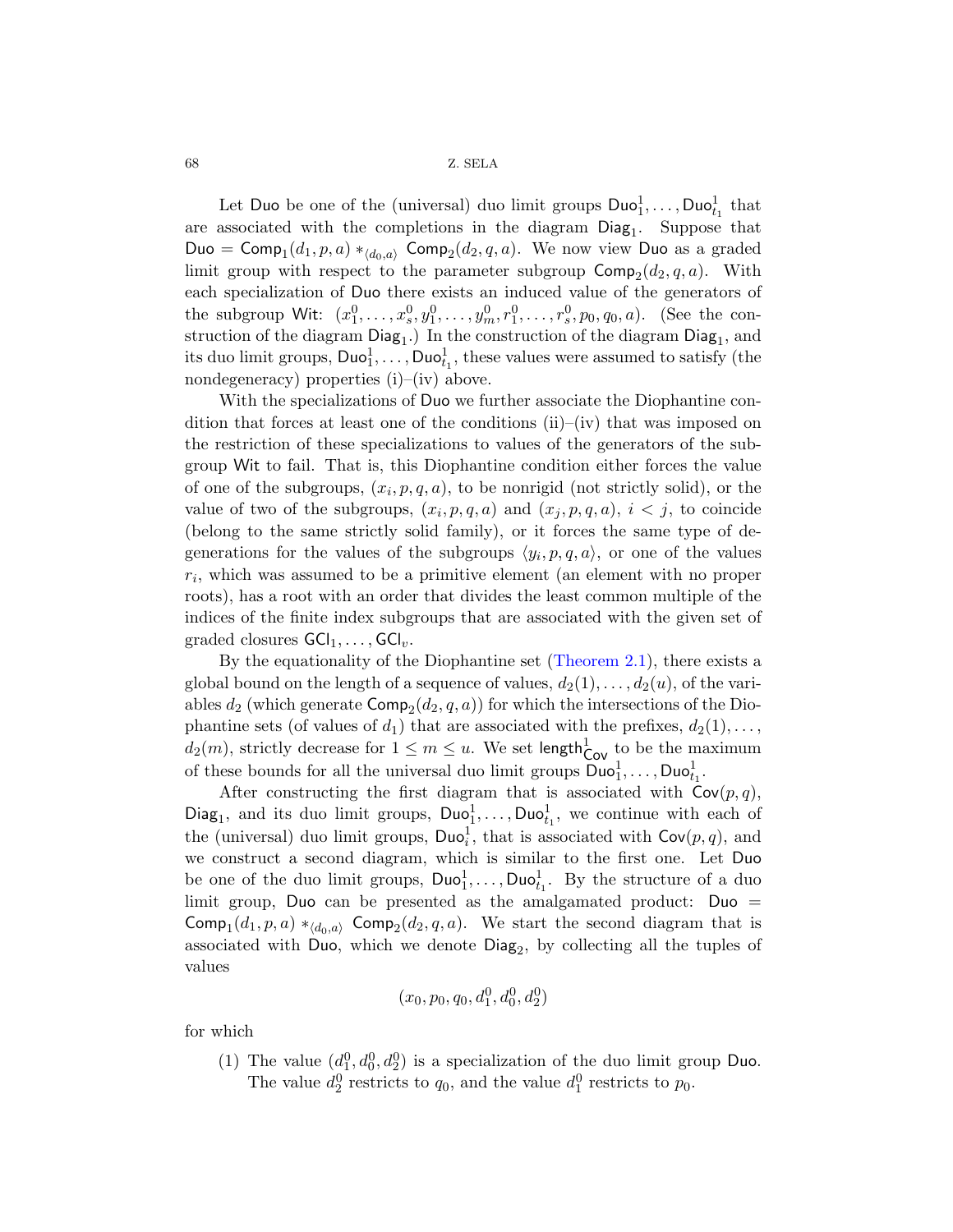(2) The value  $(d_1^0, d_0^0, d_2^0)$  restricts to a value of the elements

$$
(x_1, \ldots, x_s, y_1, \ldots, y_m, r_1, \ldots, r_s, p_0, q_0, a).
$$

These (restricted) values satisfy (the nondegeneracy) properties (ii)– (iv) that are listed in the construction of the first diagram,  $Diag<sub>1</sub>$ , that is associated with  $\mathsf{Cov}(p,q)$ .

(3) The value  $(x_0, p_0, q_0, a)$  is a rigid or a strictly solid specialization of the terminal rigid or solid limit group of the graded resolution GRes that we have started with, and it is an extra rigid or an extra strictly solid specialization of that terminal rigid or solid limit group. That is, it does not coincide with any rigid value or does not belong to the strictly solid family of one of the strictly solid values that are obtained as the restriction of the value  $(d_1^0, d_0^0, d_2^0)$  to the elements  $(x_i^0, p_0, q_0, a)$ ,  $i=1,\ldots,s.$ 

We continue to the next steps of the construction by collecting values in the same form, precisely as we did in the construction of the first diagram, Diag<sub>1</sub>, that is associated with  $\text{Cov}(p, q)$ , where the subgroup  $\langle d_1 \rangle$  plays the role of the parameter subgroup  $\langle p \rangle$  (in the construction of  $\mathsf{Diag}_1$ ), and the subgroup  $\langle d_2 \rangle$  plays the role of the parameter subgroup  $\langle q \rangle$  in the construction of Diag<sub>1</sub>. By the same argument that implies the termination of the construction of the diagram  $Diag<sub>1</sub>$  (see [Proposition 3.4\)](#page-40-0), the constructions of the diagrams that are associated with the various duo limit groups,  $\mathsf{Duo}_i^1$ , terminate after finitely many steps. We denote each of the diagrams that are associated with the duo  $\text{limit groups } \mathsf{Duo}_i^1, \, \mathsf{Diag}_i^2.$ 

Recall that like the diagram  $\mathsf{Diag}_1$ , each of the diagrams,  $\mathsf{Diag}_i^2$ , is a finite directed forest so that at each vertex of the forest there is a graded completion. With every graded completion that is placed at a vertex in a diagram,  $Diag_i^2$ , we further associate a finite collection of duo limit groups, precisely as we associated the duo limit groups,  $\mathsf{Duo}_1^1, \ldots, \mathsf{Duo}_{t_1}^1$ , with the graded completions in the diagram  $Diag_1$ . (See the proof of [Theorem 3.3](#page-37-0) for the construction of these associated duo limit groups.) We denote the finite collection of duo limit groups that are associated with the graded completions in all the diagrams,  $\mathsf{Diag}_{i}^{2}, i = 1, \ldots, t_{1}, \mathsf{Duo}_{1}^{2}, \ldots, \mathsf{Duo}_{t_{2}}^{2}.$ 

As we did with the first diagram that is associated with  $\text{Cov}(p, q)$ , we set depth<sup>2</sup><sub>Cov</sub> to be the maximal depth of the directed forests that are associated with the constructed (second) diagrams,  $Diag_i^2$ . We set width $\mathcal{C}_{\mathsf{ov}}$  to be the maximal number of fibers (of completions) in level  $m+1$  of any of the diagrams  $Diag<sub>i</sub><sup>2</sup>$ , to which one continues to from a given fiber of a completion in level m in that diagram, and a given additional value of (the parameters)  $d_2$ , where the maximum is taken over all the diagrams,  $\textsf{Diag}_i^2$ , all the possible levels m, all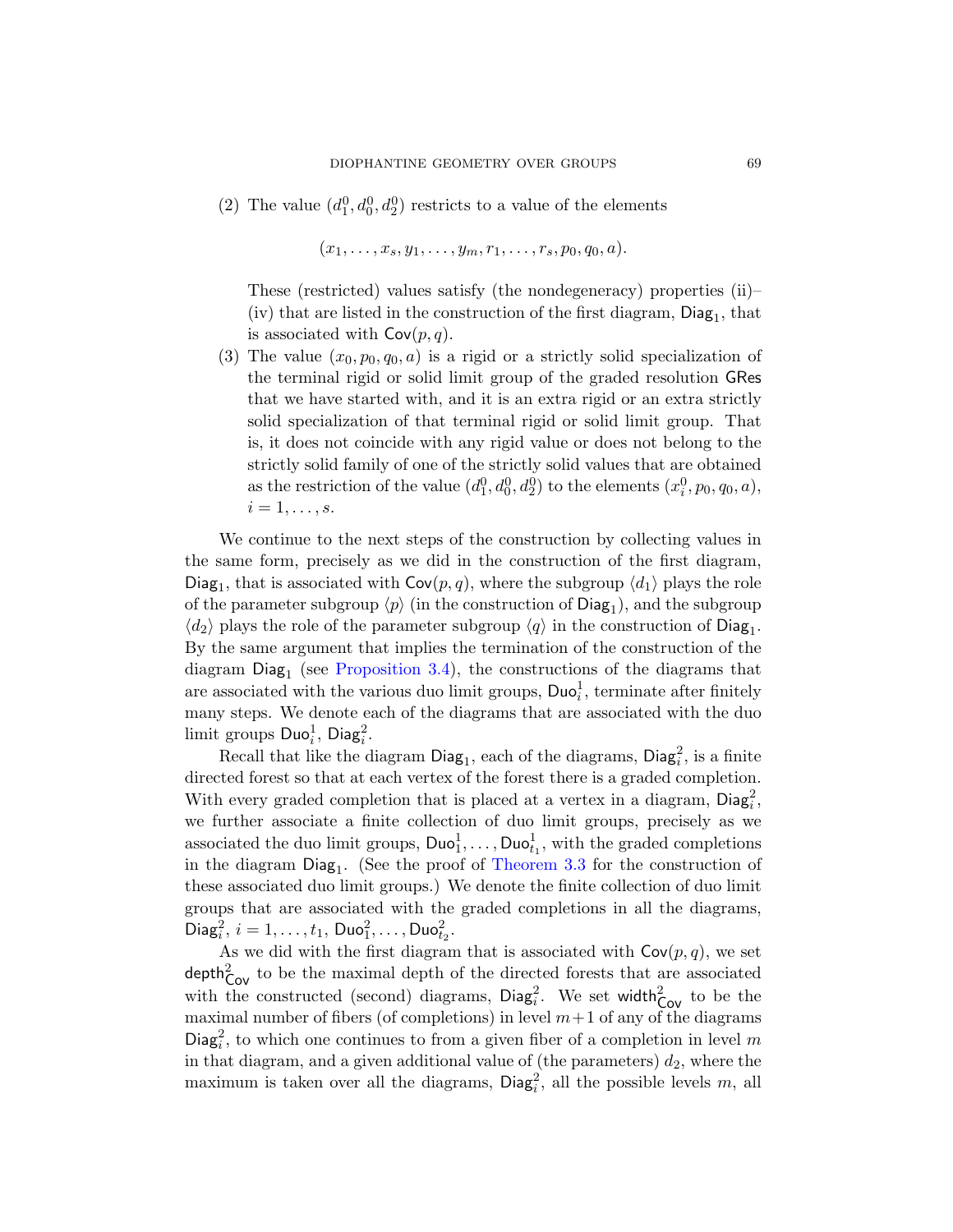the completions in these levels, all their fibers, and all the additional possible values of the parameter subgroup  $d_2$ .

Let Duo be one of the duo limit groups,  $\mathsf{Duo}_1^2, \ldots, \mathsf{Duo}_{t_2}^2$ . Duo can be written as an amalgamated product  $\mathsf{Duo} = \mathsf{Comp}_1(e_1, d_1, a) *_{\langle e_0, a \rangle} \mathsf{Comp}_2(e_2, d_2, a).$ As we did in the proof of [Proposition 4.2](#page-60-0) and with the duo limit groups that are associated with  $Diag_1$ , we view the completion,  $Comp_1(e_1, d_1, a)$ , as a graded limit group with respect to the parameter subgroup  $\langle d_1, e_0, a \rangle$ , and the completion  $\mathsf{Comp}_2(e_2, d_2, a)$  as graded limit group with respect to the parameter subgroup  $\langle d_2, e_0, a \rangle$ . With Comp<sub>1</sub> and Comp<sub>2</sub>, viewed as graded limit groups, we associate their graded Makanin-Razborov diagrams (with respect to the above two subgroups of parameters). In each of these graded Makanin-Razborov diagrams there are finitely many rigid and solid limit groups. By [\[Sel05a,](#page-81-0) Thms. 2.5, 2.9], there exist global bounds on the number of rigid and strictly solid families of values (having the same specialization of the parameter subgroup) for each of the rigid and solid limit groups in these graded Makanin-Razborov diagrams. For each duo limit group,  $\mathsf{Duo}_1^2, \ldots, \mathsf{Duo}_{t_2}^2$ , we look at the sum of these bounds for all the rigid and solid limit groups that appear along the two graded Makanin-Razborov diagrams that are associated with the corresponding two completions,  $\textsf{Comp}_1$  and  $\textsf{Comp}_2$ , that are associated with that duo limit group. We set  $\mathsf{except}_{\mathsf{Cov}}^2$  to be the maximum of these sums, where the maximum is taken over all the duo limit groups,  $\mathsf{Duo}_1^2, \ldots, \mathsf{Duo}_{t_2}^2$ .

Given a fiber of one of the completions that appear along one of the diagrams,  $Diag_i^2$ , there are at most boundedly many rectangles of the duo limit groups,  $\textsf{Duo}_1^2, \ldots, \textsf{Duo}_{t_2}^2$ , that are associated with that fiber. We set  $\textsf{rec}^2_{\textsf{Cov}}$  to be that bound on the number of rectangles (of  $Duo_1^2, \ldots, Duo_{t_2}^2$ ) that can be associated with a fiber (of a completion in any of the diagrams  $Diag_i^2$ ).

Let Duo be one of the duo limit groups,  $\mathsf{Duo}_1^2, \ldots, \mathsf{Duo}_{t_2}^2$ , that are associated with the completions in the diagrams  $Diag_i^2$ . Suppose that  $Du\circ =$ Comp<sub>1</sub> $(e_1, d_1, a) *_{\langle e_0, a \rangle}$  Comp<sub>2</sub> $(e_2, d_2, a)$ . We view Duo as a graded limit group with respect to the parameter subgroup  $\textsf{Comp}_2(e_2, d_2, a)$ . With each value of Duo there exists an associated extra value,  $(x_0, p_0, q_0, a)$ , of the terminal rigid or solid limit group,  $\text{Rgd}(x, p, q, a)$  or  $\text{Sld}(x, p, q, a)$ , of the given graded resolution GRes. In the construction of the diagrams  $Diag_i^2$ , and its duo limit groups  $\textsf{Duo}_1^2, \ldots, \textsf{Duo}_{t_2}^2$ , these values were assumed to be either rigid or strictly solid and to satisfy (the nondegeneracy) property (3) above.

With Duo we further associate the Diophantine condition that forces the associated extra specialization of the rigid or solid terminal limit group of GRes to be either flexible (not rigid or not strictly solid), or to coincide with one of the rigid values, or to belong to one of the strictly solid families of values, that appear in the corresponding (induced) value of generators of the subgroup Wit:  $(x_1^0, \ldots, x_s^0, y_1^0, \ldots, y_m^0, r_1^0, \ldots, r_s^0, p_0, q_0, a)$ . That is, we add a Diophantine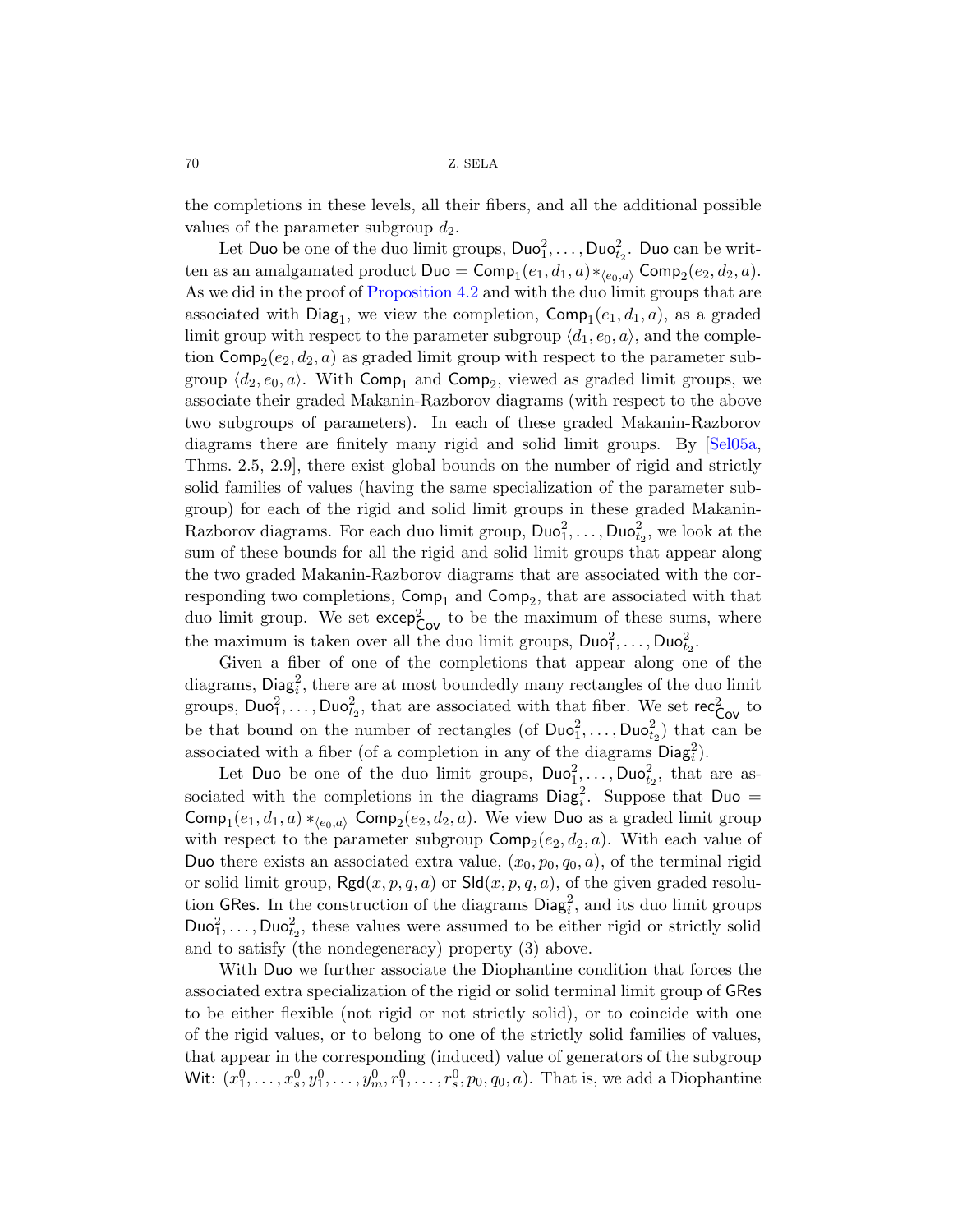condition that forces the collection of values not to satisfy property (3) in the definition of the collection of values that are collected in each step of the construction of the diagrams  $Diag_i^2$  and their associated duo limit groups:  $\mathsf{Duo}_1^2, \ldots, \mathsf{Duo}_{t_2}^2.$ 

By the equationality of Diophantine set [\(Theorem 2.1\)](#page-28-0), there exists a global bound on the length of a sequence of values,  $e_2(1), \ldots, e_2(u)$ , of the variables  $e_2$  (which generate  $Comp_2(e_2, d_2, a)$  for which the intersections of the Diophantine sets (of values of  $e_1$ ) that are associated with the prefixes,  $e_2(1), \ldots, e_2(m)$ , strictly decrease for  $1 \leq m \leq u$ . We set length<sup>2</sup><sub>cov</sub> to be the maximum of these bounds for all the duo limit groups  $\mathsf{Duo}_1^2, \ldots, \mathsf{Duo}_{t_2}^2$ .

PROPOSITION 4.4. With the notation of [Theorem](#page-63-0) 4.3, let  $(p_1, q_1), \ldots,$  $(p_n, q_n)$  be a sequence of couples of values of the defining parameters p, q for which  $(p_i, q_j) \in \mathsf{Cov}(p, q)$  if and only if  $i < j$ . Then  $n < M$ , where

$$
M = (1 + \text{width}_{\text{Cov}}^{1})^{(\text{depth}_{\text{Cov}}^{1} \cdot L_{1})}, L_{1} = (rec_{\text{Cov}}^{1})^{(rec_{\text{Cov}}^{1} \cdot L_{2})},
$$
  
\n
$$
L_{2} = (excep_{\text{Cov}}^{1})^{L_{3}}, L_{3} = (excep_{\text{Cov}}^{1})^{L_{4}}, L_{4} = 2^{2L_{5}},
$$
  
\n
$$
L_{5} = \text{length}_{\text{Cov}}^{1} + 2 + (1 + \text{width}_{\text{Cov}}^{2})^{(\text{depth}_{\text{Cov}}^{2} \cdot L_{6})}, L_{6} = (rec_{\text{Cov}}^{2})^{(rec_{\text{Cov}}^{2} \cdot L_{7})},
$$
  
\n
$$
L_{7} = (excep_{\text{Cov}}^{2})^{L_{8}}, L_{8} = (excep_{\text{Cov}}^{2})^{L_{9}}, L_{9} = \text{length}_{\text{Cov}}^{2} + 2.
$$

Proof. The argument that we use is a strengthening of the argument that was used to prove [Proposition 4.2.](#page-60-0) Let  $n \geq M$  and let  $(p_1, q_1), \ldots, (p_n, q_n)$  be a sequence of values of the parameters  $p, q$  for which  $(p_i, q_j) \in \mathsf{Cov}(p, q)$  if and only if  $i < j$ . By the definition of the set  $Cov(p, q)$ , for every  $i < j$ , there exists a tuple

$$
(x_1^{i,j},\ldots,x_{s_{i,j}}^{i,j},y_1^{i,j},\ldots,y_{m_{i,j}}^{i,j},r_1^{i,j},\ldots,r_{s_{i,j}}^{i,j},p_i,q_j,a)
$$

that satisfies properties  $(i)$ – $(iv)$ . (These are the properties that the values from which we construct the first diagram,  $Diag<sub>1</sub>$ , that is associated with the set  $\mathsf{Cov}(p,q)$  and its associated duo limit groups,  $\mathsf{Duo}_1^1, \ldots, \mathsf{Duo}_{t_1}^1$ , have to satisfy.) In the sequel we denote the subgroup that is generated by these elements in the completions that are placed in  $Diag<sub>1</sub>$  and its associated duo limit groups, Wit.

We iteratively filter the tuples that are associated with the couples  $(p_i, q_j)$ , in a similar way to what we did in proving [Proposition 4.2.](#page-60-0) We start with  $q_n$ . By the construction of the first diagram Diag<sub>1</sub>, at least  $\frac{1}{\text{width}_{\text{Cov}}}$ of the specializations of the subgroup Wit that are associated with the values  $(p_i, q_n)$ ,  $1 \leq i \leq n-1$ , belong to the same fiber that is associated with  $q_n$  in one of the completions that are placed in the initial level of the diagram  $Diag_1$ . We proceed only with those indices i for which the specializations of the subgroup Wit that are associated with the values  $(p_i, q_n)$  belong to that fiber.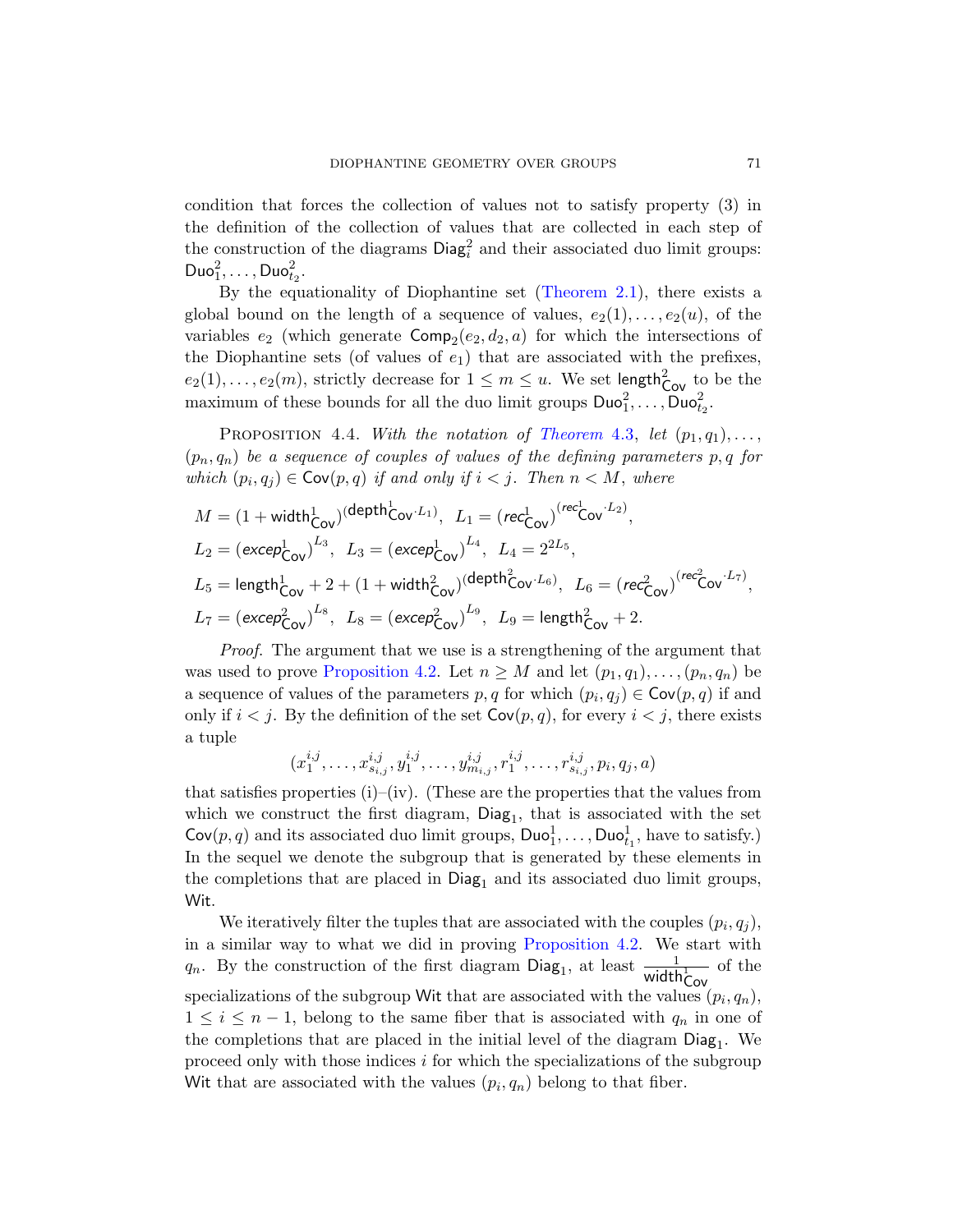We proceed as in the proof of [Proposition 4.2.](#page-60-0) We continue with the largest index i,  $i < n$  for which the specialization of Wit that is associated with the tuple  $(p_i, q_n)$  belongs to that fiber. We denote that largest index i,  $u_2$ . By the structure of Diag<sub>1</sub>, at least  $\frac{1}{1+\text{width}_{\text{Cov}}^1}$ of the specializations of Wit that are associated with the values  $(p_i, q_{u_2})$  and  $(p_i, q_n)$ , for those indices  $i < u_2$  that remained after the first filtration, belong to either the same fiber in the initial level of  $Diag<sub>1</sub>$ , or to a fixed fiber of a completion that is placed in the second level of the diagram  $Diag_1$ . We proceed only with those indices i for which the specializations of Wit that are associated with the pairs,  $(p_i, q_{u_2})$ and  $(p_i, q_n)$ , belong either to the initial fiber or to a fixed fiber of a completion in the second level of  $Diag_1$ .

We proceed this filtration process iteratively (as in the proof of [Propo](#page-60-0)[sition 4.2\)](#page-60-0). Since the diagram  $Diag_1$  is finite and has depth, depth<sup>1</sup>  $\frac{1}{\mathsf{Cov}}$ , and since at each step we remain with at least  $\frac{1}{1+\text{width}_{\text{Coy}}}$ of the tuples that we have started the step with, and since  $n$ , the number of tuples that we started with, satisfies  $n \geq M$ , after we iteratively apply the filtration process we must obtain a subsequence (still denoted)  $\{(p_i, q_i)\}_{i=1}^{L_1}$  for which

- (i)  $(p_i, q_j) \in \text{Cov}(p, q)$  if and only if  $i < j$ .
- (ii) There exists a fiber of one of the completions that is placed in a vertex of the diagram  $Diag_1$  so that for  $i < j < L_1$ , the value  $(p_i, q_j)$ extends to a (nondegenerate) specialization of the subgroup Wit (i.e., a specialization of Wit that satisfies properties  $(i)$ – $(iv)$ , that further extends to a value of one of the boundedly many rectangles that are associated with the fixed fiber and with one of the universal duo limit groups,  $\mathsf{Duo}_1^1, \ldots, \mathsf{Duo}_{t_1}^1$ .

We continue as in the proof of [Proposition 4.2,](#page-60-0) and further filter the subsequence of pairs  $\{(p_i, q_i)\}_{i=1}^{L_1}$  (that satisfy properties (i) and (ii)). By construction there are  $t_1$  duo limit groups that are associated with the diagram  $Diag<sub>1</sub>$ . With a given fiber of one of the completions in the diagram  $Diag<sub>1</sub>$ , and one of the duo limit groups,  $\mathsf{Duo}_1, \ldots, \mathsf{Duo}_t,$  there are at most  $\mathsf{rec}^1_\mathsf{Cov}$  associated rectangles. Hence the sequence of values  $(p_i, q_j)$ ,  $1 \leq i \leq j \leq L_1$ , extends to (nondegenerate) specializations of the subgroup Wit (i.e., specializations that satisfy properties (i)–(iv)), that further extend to values of at most  $rec_{Cov}^1$ rectangles in the duo limit groups,  $\mathsf{Duo}_1^1, \ldots, \mathsf{Duo}_{t_1}^1$ .

By filtering the sequence of values,  $\{(p_i, q_j)\}, 1 \leq i < j \leq L_1$ , according to the rectangle that contains the extended specializations of the subgroup Wit, using a similar filtration as was used to filter the subsequence that satisfies properties (i) and (ii), we get a new subsequence (still denoted)  $\{(p_i, q_i)\}_{i=1}^{L_2}$ for which

(1)  $(p_i, q_j) \in \text{Cov}$  if and only if  $i < j$ .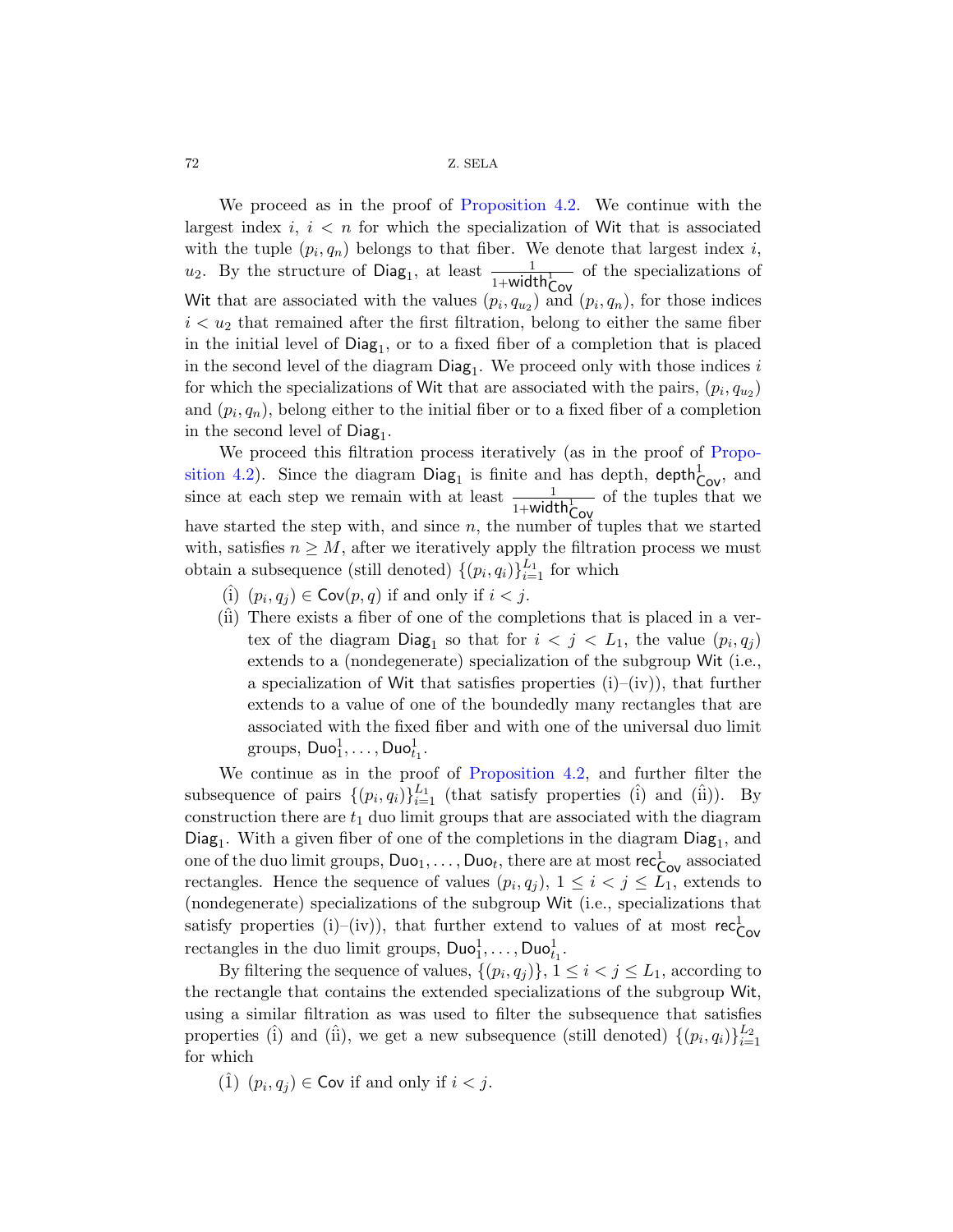$(2)$  There exists a rectangle that is associated with one of the duo limit groups,  $\textsf{Duo}_1^1, \ldots, \textsf{Duo}_{t_1}^1$ , so that for  $i < j < L_2$ , the value  $(p_i, q_j)$ extends to a (nondegenerate) specializations of the subgroup Wit (a value that satisfies properties  $(i)$ – $(iv)$ , that further extends to a value in that given rectangle.

The duo limit group that is associated with the rectangle in part  $(\hat{2})$  is an amalgamated product:  $\mathsf{Duo} = \mathsf{Comp}_1 *_{\langle d_0, a \rangle} \mathsf{Comp}_2$ . Viewing the completions,  $\textsf{Comp}_1(d_1, p, a)$  and  $\textsf{Comp}_2(d_2, q, a)$ , as graded limit groups with respect to the parameter subgroups,  $\langle d_0, p, a \rangle$  and  $\langle d_0, q, a \rangle$  in correspondence, we have associated graded Makanin-Razborov diagrams with  $\mathsf{Comp}_1$  and  $\mathsf{Comp}_2$ , and each graded resolution in these diagrams terminates in either a rigid or a solid limit group. Each value of the variables  $p$  and  $q$  extends to at most excep<sup>1</sup><sub>Cov</sub> rigid or families of strictly solid values of the terminal rigid and solid limit groups of the graded resolutions in the graded Makanin-Razborov diagrams of  $\mathsf{Comp}_1$  and  $\mathsf{Comp}_2$ .

Recall that given a pair of resolutions, one in the graded Makanin-Razborov diagrams of  $\mathsf{Comp}_1(d_1, p, a)$  (with respect to the parameter subgroup  $\langle p, d_0 \rangle$ ), and a resolution in the graded Makanin-Razborov diagram of  $\mathsf{Comp}_2(d_2, q, a)$ (with respect to the parameter subgroup  $\langle q, d_0 \rangle$ ), we constructed from them finitely many duo limit groups,  $PQ$ Duo, that are the maximal limit quotients of the amalgamation of the completions of the two given resolutions along the amalgamated subgroup  $\langle d_0, a \rangle$ .

Given a specialization of the subgroup Wit that satisfies the (nondegenerate) properties (i)–(iv), the extension of this value to values of  $d_1$  and  $d_2$  must factor through duo limit groups  $PQ$ Duo, in which elements in Wit that are contained in the image (in Wit) of rigid vertex groups, edge groups, or subgroups generated by edge groups that are adjacent to abelian vertex groups, in the abelian decompositions of the given rigid or solid limit group Rgd (Sld) or of the terminal rigid and solid limit groups of the given finite set of closures, are contained in rigid vertex groups, or in edge groups, or in subgroups that are generated by edge groups that are adjacent to abelian vertex groups, in all the abelian decompositions along the various levels of the duo limit group  $PQ$ Duo; (i.e., the modular groups that are associated with these abelian decompositions do not change their conjugacy class.

For  $1 \leq i \leq j \leq L_2$ , the specializations of the subgroup Wit that are associated with the pairs  $(p_i, q_j)$  satisfy properties (i)–(iv). The modular groups that are associated with the various levels of a duo limit group  $PQ$ Duo do not change the families of the restrictions of the corresponding specializations of Wit to values of its associated rigid and solid limit groups, hence, do not change the fact that such a specialization of Wit satisfies properties  $(i)$ – $(iv)$ . Hence, we may assume that the values of the variables  $d_1$  and  $d_2$  that are associated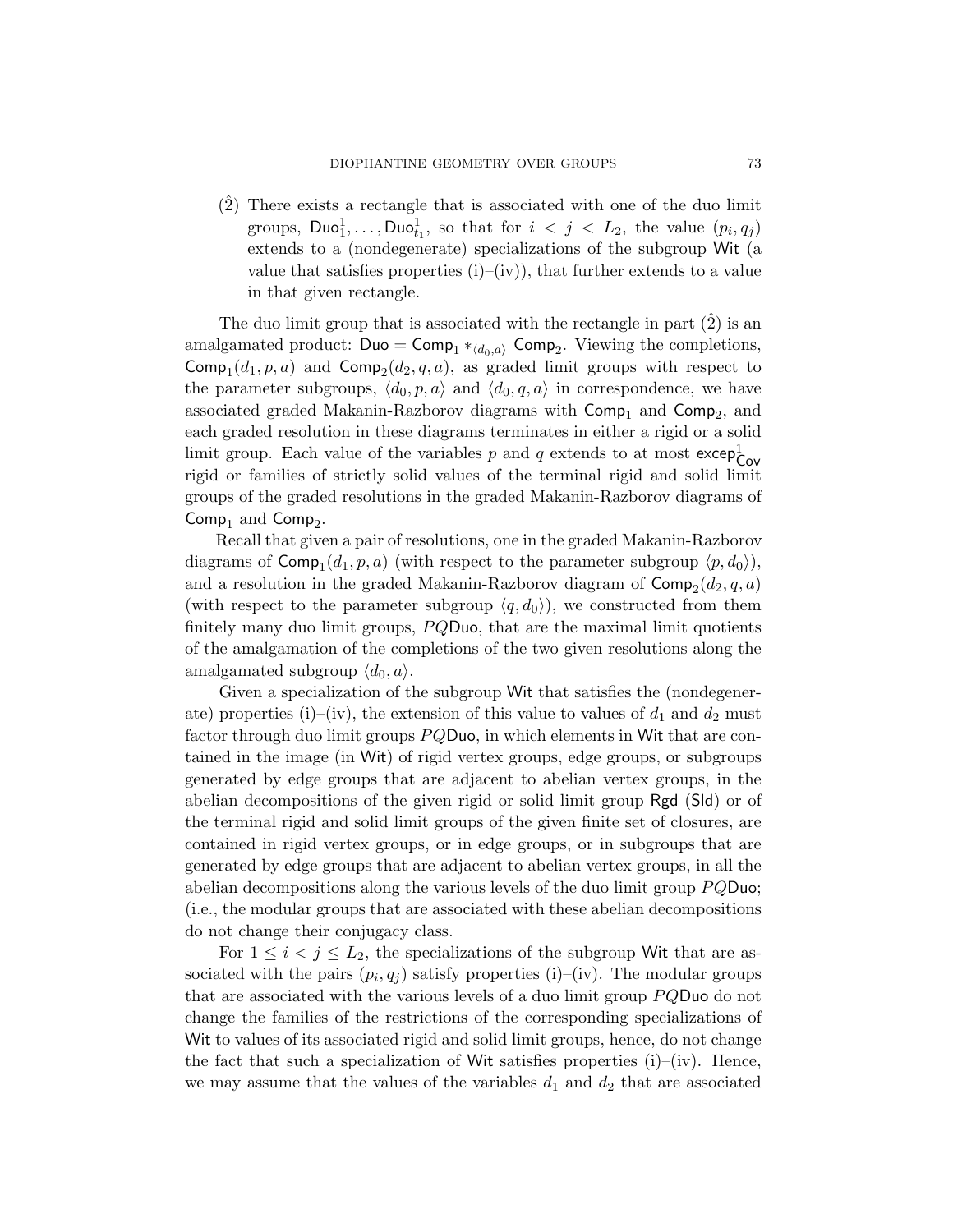with the pairs  $(p_i, q_j)$   $1 \leq i < j \leq L_2$ , are values of the terminal rigid or solid limit groups of the two resolutions of  $\textsf{Comp}(d_1, p, a)$  and of  $\textsf{Comp}(d_2, q, a)$ , with respect to the parameter subgroups,  $\langle d_0, p \rangle$  and  $\langle d_0, q \rangle$ , in correspondence.

By filtering the sequence of values,  $\{(p_i, q_i)\}, 1 \leq i < j \leq L_2$ , according to the boundedly many possible extensions of the values  $q_i$  to a rigid or a strictly solid (family of) values of a terminal rigid or solid limit group of one of the finitely many graded resolutions in the graded Makanin-Razborov diagram of  $\mathsf{Comp}_2(d_2, q, a)$  with respect to the parameter subgroup  $\langle d_0, q \rangle$ , we are left with a sequence (still denoted),  $\{(p_i, q_i)\}\$ ,  $1 \leq i \leq j \leq L_3$ , that satisfy properties  $(1)$  and  $(2)$ .

By further filtering the sequence of values,  $\{(p_i, q_i)\}, 1 \leq i \leq j \leq L_3$ , according to the boundedly many possible extensions of the values  $p_i$  to a rigid or a strictly solid (family of) values of a terminal rigid or solid limit group of one of the finitely many graded resolutions in the graded Makanin-Razborov diagram of  $\mathsf{Comp}_1(d_1, p, a)$  with respect to the parameter subgroup  $\langle d_0, p \rangle$ , we are left with a sequence (still denoted),  $\{(p_i, q_i)\}\$ ,  $1 \leq i < j \leq L_4$ , that satisfy properties  $(\hat{1})$  and  $(\hat{2})$ .

Furthermore, for each pair of indices,  $1 \leq i \leq j \leq L_4$ , the values of the pairs  $(p_i, q_j)$  extend to values of the duo limit group Duo, hence, to values of the two completions,  $\textsf{Comp}_1$  and  $\textsf{Comp}_2$ , from which Duo is composed. By the filtration that we used, the associated values of the elements  $d_1$  (the generators of the completion  $\textsf{Comp}_1(d_1, p, a)$ , which we may assume to be values of one of the rigid or solid limit groups in the graded Makanin-Razborov diagram of Comp<sub>1</sub> with respect to the parameter subgroup  $\langle p, d_0, a \rangle$ , depend only on the index i and not on the index j. The associated values of the elements  $d_2$ (the generators of the completion  $\textsf{Comp}_2(d_2, q, a)$ ), that we may assume to be values of one of the rigid or solid limit groups in the graded Makanin-Razborov diagram of Comp<sub>2</sub> with respect to the parameter subgroup  $\langle q, d_0, a \rangle$ , depend only on the index  $j$  and not on the index  $i$ .

For the rest of the argument, we continue with the sequence of values that we filtered, which we still denote  $(p_i, q_i)$ ,  $1 \leq i \leq L_4$ . With each pair of values from this sequence,  $(p_i, q_j)$ , there is an associated specialization of the subgroup Wit, and for  $1 \leq i < j \leq L_4$ , these values satisfy properties (i)–(iv), which testify that the corresponding pairs,  $(p_i, q_j)$ , are contained in  $\mathsf{Cov}(p, q)$ . Furthermore, these specializations of the subgroup Wit, extend to values in a fixed rectangle in one of the duo limit groups,  $\textsf{Duo}_1^1, \ldots, \textsf{Duo}_{t_1}^1$ , that are associated with the diagram  $Diag_1$ . The extensions to values in the rectangle restrict to values of the two completions,  $\textsf{Comp}_1(d_1, p, a)$  and  $\textsf{Comp}_2(d_2, q, a)$ , from which the rectangle (or its dual duo limit group) is composed. The sequence  $(p_i, q_i)$ ,  $1 \le i \le L_4$ , and its associated specializations of the subgroup Wit were filtered so that the values of the elements  $d_1$  and  $d_2$  that extend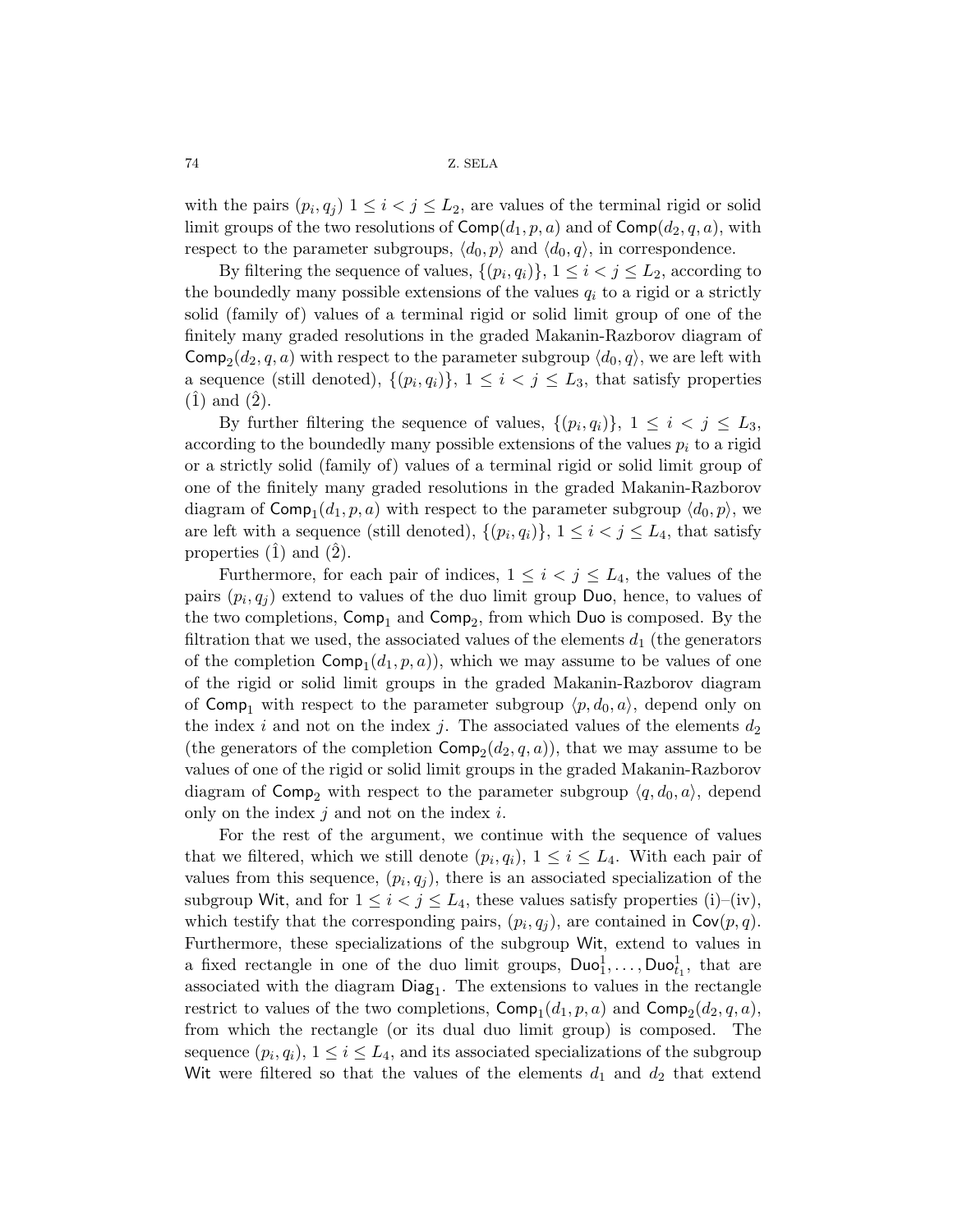the corresponding specializations of the subgroup Wit, were chosen so that the values of  $d_1$  depends only on the index i, and the value of  $d_2$  depends only on the index j.

We denote the value of the elements  $d_1$  that is associated with  $p_i$  as  $d_1(i)$ and the value of the elements  $d_2$  that is associated with  $q_j$  as  $d_2(j)$ . The pairs of values  $(d_1(i), d_2(j))$  were filtered from values of the variables  $d_1$  and  $d_2$  that are associated with pairs with indices,  $1 \leq i \leq j \leq L_4$ . However, every pair  $(d_1(i), d_2(j))$ ,  $1 \leq i, j \leq L_4$  is in the rectangle that is associated with the given sequence of values,  $\{(p_i, q_j)\}\$ , and as a value in the rectangle it restricts to a specialization of the subgroup Wit. For indices  $1 \leq i \leq j \leq L_4$ , these specializations of Wit satisfy the properties (i)–(iv). For indices,  $1 \leq j \leq i \leq$  $L_4$ , the pairs  $(p_i, q_j)$  are not in  $\mathsf{Cov}(p, q)$ . Hence, the specializations of the subgroup Wit that are associated with the corresponding value,  $(d_1(i), d_2(j))$ , do not satisfy at least one of the properties (i)–(iv). Therefore, for the last pairs of indices,  $1 \leq j \leq i \leq L_4$ , one of the two following properties must hold for each of the associated specialization of the subgroup Wit:

- (a) The value  $(d_1(i), d_2(j))$  restricts to a degenerate specialization of the subgroup Wit, i.e., to a specialization of Wit that does not satisfy one of the properties (ii)–(iv). In this case, the failure of each of the properties (i)–(iv) can be translated to a Diophantine condition that the corresponding specialization of Wit has to satisfy. This is similar to the degeneration in the corresponding value of the configuration limit group Conf, which was translated into a Diophantine condition in the proof of [Theorem 4.1.](#page-55-0)
- (b) The value  $(d_1(i), d_2(j))$  restricts to a specialization of the subgroup Wit that does not satisfy property (i). In this case, for the corresponding specialization of the subgroup Wit, there exists some extra rigid or strictly solid value  $(x_0^{i,j})$  $\binom{i,j}{0}, p_i, q_j, a$  of the terminal rigid or solid limit group of the graded resolution GRes that we have started with. This extra rigid or strictly solid value does not coincide with a rigid value and does not belong to any strictly solid family that is a part of the corresponding specialization of the subgroup Wit.

We continue by filtering the set of values  $\{(p_i, q_i)\}, 1 \leq i \leq L_4$  according to the two possibilities (a) and (b). We start with  $q_1$ . At least half of the specializations of the subgroup Wit that are associated with the values  $(p_i, q_1)$ ,  $1 \leq i \leq L_4$  satisfy the same property, which is either (a) or (b). We proceed only with those indices i for which the specializations of the subgroup Wit satisfy that property. We proceed as in the proof of [Proposition 4.2.](#page-60-0) We continue with the smallest index  $i, 1 \leq i$ , which satisfies the property that the majority of the specializations of the subgroup Wit that are associated with the tuples  $\{p_i, q_1\}$  satisfy. We denote that smallest index i,  $u_2$ . At least half of the specializations of the subgroup Wit that are associated with the values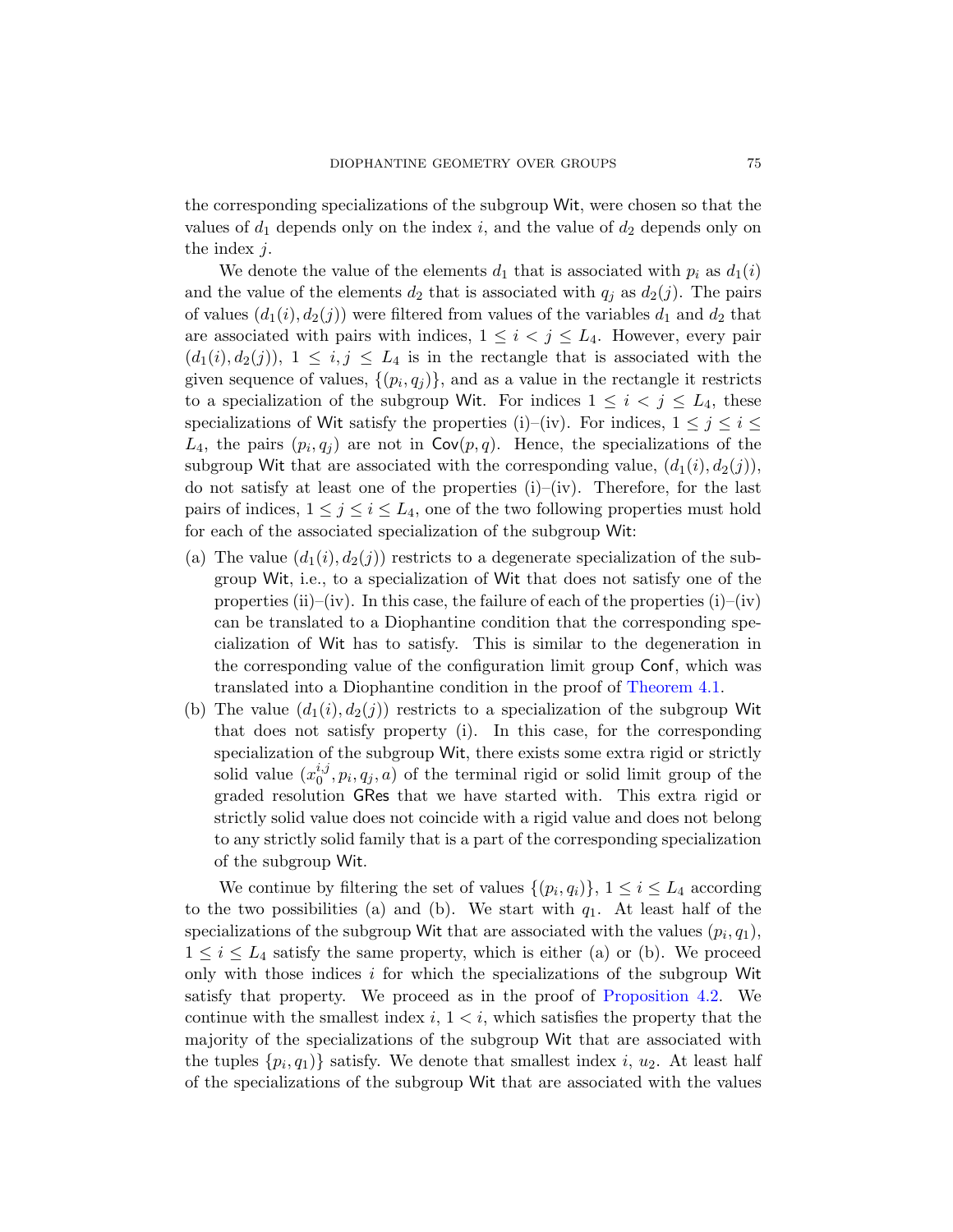$(p_i, q_{u_2})$  for those indices,  $u_2 \leq i \leq L_4$ , that remained after the initial filtration (the filtration of the pairs  $(p_i, q_1)$ ), satisfy the same property, which is either (a) or (b). We proceed only with those indices  $i$  for which the specializations of the subgroup Wit that are associated with the pairs,  $(p_i, q_{u_2})$ , satisfy the same property  $(3)$  or  $(b)$ ). The specializations of the subgroup Wit that are associated with the pairs,  $(p_i, q_n)$ , satisfy the same property (a) or (b).

We proceed this filtration process iteratively (as in the proof of [Proposi](#page-60-0)[tion 4.2\)](#page-60-0).  $L_4 = 2^{2L_5}$ , and at each step we are left with at least half of the pairs that existed in the previous step. Hence, when the iterative filtration terminates we are left with at least  $L_5$  pairs, (still denoted)  $\{(p_i, q_i)\}, 1 \le i \le L_5$ , so that for every pair  $(p_i, q_j)$ ,  $1 \leq j \leq i \leq L_5$ , the specializations of the subgroup Wit that are associated with these pairs either all satisfy property (a) or they all satisfy property (b).

Suppose that the specializations of the subgroup Wit that are associated with the pairs,  $(p_i, q_j)$ ,  $1 \leq j \leq i \leq L_5$ , do all satisfy property (a); i.e., they all do not satisfy at least one of the properties (ii)–(iv). The failure of the properties  $(ii)$ –(iv) translates to a Diophantine condition that the specializations of Wit need to satisfy. Hence, it translates to a Diophantine condition that the pairs of associated values,  $(d_1(i), d_2(j))$ ,  $1 \leq i \leq j \leq L_5$ , need to satisfy.  $(d_1 \text{ and } d_2 \text{ are the generators of the completions } \textsf{Comp}_1 \text{ and } \textsf{Comp}_2, \text{ in }$ correspondence, that together generate the duo limit group that is associated with the rectangle that is associated with the sequence,  $\{(p_i, q_i)\}\.$ 

Therefore, as in the end of the proof of [Proposition 4.2,](#page-60-0) starting with the duo limit group Duo that is associated with the sequence  $\{(p_i, q_i)\}, 1 \leq i \leq j$  $L_5$ , viewed as a graded limit group with respect to the parameter subgroup  $\langle d_2, q, a \rangle$ , we obtained a sequence of values  $d_2(1), \ldots, d_2(L_5)$ , of the elements  $d_2$ in the duo limit group  $\mathsf{Duo}\xspace$  (the fixed generators of  $\mathsf{Comp}_2)$  for which the sets of values of the variables  $d_1, D_1, 1 \leq r \leq L_5$  for which these values together with the corresponding values  $d_2(1), \ldots, d_2(r), 1 \leq r \leq L_5$ , extend to values of Duo. The combined value of Duo satisfy the (degenerating) Diophantine condition, which is equivalent to the failure of at least one of the properties (ii)–(iv) for the corresponding specializations of the subgroup Wit, strictly decreases for  $1 \leq r \leq L_5$ . Since we assumed that  $L_5 \geq$  length $L_{ov}^1 + 1$ , this contradicts the choice of  $\text{length}_{\text{Cov}}^1$  to be a global bound on the length of such strictly decreasing sequences of values of the variables  $d_2$  for all the rectangles in all the duo limit groups,  $\mathsf{Duo}_1^1, \ldots, \mathsf{Duo}_{t_1}^1$ .

Hence, for the rest of the argument, we may assume that the specializations of the subgroup Wit that are associated with the pairs,  $(p_i, q_j)$ ,  $1 \leq j \leq$  $i \leq L_5$ , do all satisfy property (b), i.e., that they do not satisfy property (i). The failure of property (i) implies that with each specialization of the subgroup Wit that is associated with such a pair,  $(p_i, q_j)$ , there exists some extra rigid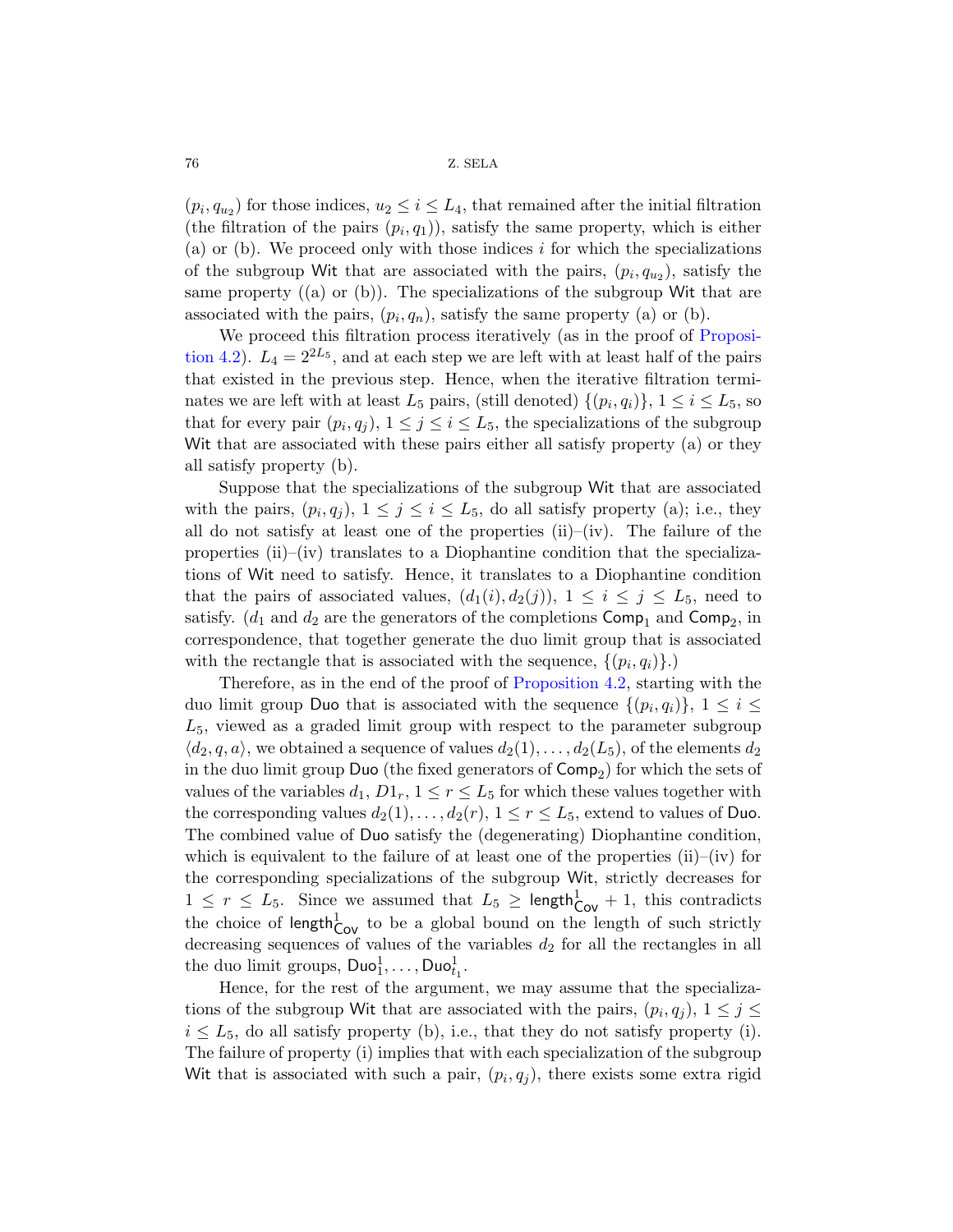or strictly solid value  $(x_0^{i,j})$  $\binom{i,j}{0}, p_i, q_j, a$  of the terminal rigid or solid limit group of the graded resolution GRes that we have started with. This extra rigid or solid value does not coincide with a rigid value and does not belong to any strictly solid family that is a part of the corresponding specialization of the subgroup Wit.

At this point we analyze the sequence of values,  $(p_i, q_j)$ ,  $1 \leq j \leq i \leq L_5$ , and their associated values  $d_1(i)$  and  $d_2(j)$ ,  $1 \leq j \leq i \leq L_5$ , by exactly the same argument that was used to prove [Proposition 4.2,](#page-60-0) in a reverse order (starting with  $q_1$  instead of starting with  $q_n$ ).

We start with the set of values  $(x_0^{i,j})$  $a_0^{i,j}, p_i, d_1(i), q_j, d_2(j), a), 1 \leq j \leq i \leq L_5,$ so that for every for every pair  $1 \leq j \leq i \leq L_5$ , the following properties hold:

- $(\hat{a})$   $(d_1(i), p_i, d_2(j), q_j)$  is a value in a fixed rectangle (independent of i and j) that is associated with one of the duo limit groups,  $\textsf{Duo}_1^1, \ldots, \textsf{Duo}_{t_1}^1$ (which we will denote  $\mathsf{Duo}^1$  in the sequel). Furthermore, this value restricts to a specialization of the subgroup Wit that satisfies the nondegeneracy properties  $(ii)$ – $(iv)$ .
- (*b*) For each  $1 \leq j \leq i \leq L_5$ , the value  $(x_0^{i,j})$  $\binom{i,j}{0}, p,q_j, a)$  is a rigid or a strictly solid value of the terminal rigid or solid limit group of the given resolution GRes. This value is distinct from all the s rigid values (not in the same strictly solid families) that are part of the restriction of the value  $(d_1(i), p_i, d_2(j), q_j)$  to the subgroup Wit. That is, the values  $(x_0^{i,j})$  $a_0^{i,j}, p_i, q_j, a)$ demonstrate that (the nondegeneracy) condition (i) fails for the restriction of the values  $(d_1(i), p_i, d_2(j), q_j)$  to the subgroup Wit.

As in the proof of [Proposition 4.2,](#page-60-0) we start by iteratively filtering the tuples  $(x_0^{i,j}, p_i, q_j)$ . We start with  $q_1$ . By the construction of the diagram tuples  $(x_0, p_i, q_j)$ . We start with  $q_1$ . By the construction of the diagritude Diag<sub>i</sub>, which is associated with the duo limit group Duo<sup>1</sup>, at least  $\frac{1}{\text{width}_{\text{Cov}}}$ of the values,  $(x_0^{i,1})$  $\binom{i}{0}, p_i, q_1$ ,  $1 \leq i \leq n$ , belong to the same fiber that is associated with  $q_1$  in one of the completions that are placed in the initial level of the diagram  $Diag_i^2$ . We proceed only with those indices i for which the values,  $(x_0^{i,1})$  $\binom{i}{0}$ ,  $p_i, q_1$ ,  $1 \leq i \leq n$ , belong to that fiber.

We proceed this filtration process iteratively (as in the proof of [Proposi](#page-60-0)[tion 4.2\)](#page-60-0). Since the diagram  $\textsf{Diag}_i^2$  is finite and has depth bounded by depth ${}^2_{\textsf{Cov}},$ and since at each step we remain with at least  $\frac{1}{1+\text{width}^2\text{Cov}}$ of the tuples that we have started the step with, and since the number of tuples that we started with is (at least)  $L_5$ , after we iteratively apply the filtration process we must obtain a subsequence, (still denoted)  $\{(p_i, q_i)\}_{i=1}^{L_6}$  for which

- (ĭ)  $(p_i, q_j) \in \mathsf{Cov}(p, q)$  if and only if  $i < j$ .
- (ii) There exists a fiber of one of the completions that is placed in a vertex of the diagram  $Diag_i^2$ , so that for  $1 \leq j \leq i \leq L_6$ , the value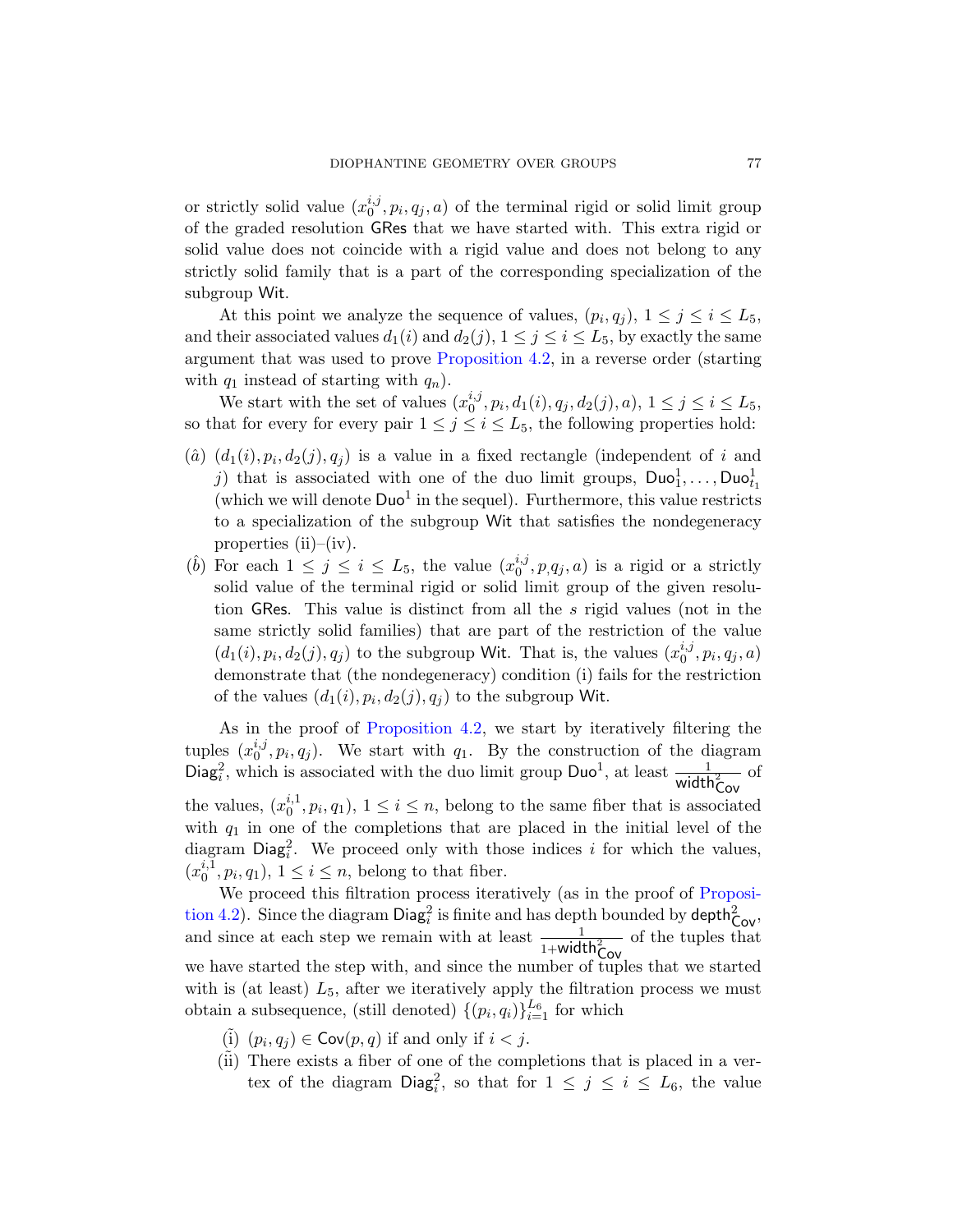$(x_0^{i,j})$  $a_0^{i,j}, p_i, d_1(i), q_j, d_2(j), a)$ , that satisfies properties  $(\hat{a})$  and  $(\hat{b})$ , extends to a value of one of the boundedly many rectangles that are associated with the fixed fiber and with one of the universal duo limit groups,  $\mathsf{Duo}_1^2, \ldots, \mathsf{Duo}_{t_2}^2.$ 

By filtering the sequence of values,  $\{(p_i, q_j)\}, 1 \leq j \leq i \leq L_6$ , according to the rectangle that contains the values that extend the associated values  $(x_0^{i,j})$  $\binom{i,j}{0}, p_i, d_1(i), q_j, d_2(j), a)$ , using a similar filtration as was used to filter the subsequence that satisfies properties  $\tilde{I}$  and  $\tilde{I}$ , we get a new subsequence (still denoted)  $\{(p_i, q_i)\}_{i=1}^{L_7}$  for which

- $(\tilde{1})$   $(p_i, q_j) \in \text{Cov if and only if } i < j.$
- $(2)$  There exists a (fixed) rectangle that is associated with one of the duo limit groups,  $\mathsf{Duo}_1^2, \ldots, \mathsf{Duo}_{t_2}^2$ , so that for  $1 \leq j \leq i \leq L_7$ , the value  $(x_0^{i,j})$  $\binom{i,j}{0}, p_i, d_1(i), q_j, d_2(j), a)$  extends to a value of the fixed rectangle.

The duo limit group that is associated with the rectangle in part  $(2)$ is an amalgamated product:  $\mathsf{Duo}^2 = \mathsf{Comp}_1(e_1, d_1, p) *_{\langle e_0, a \rangle} \mathsf{Comp}_2(e_2, d_2, a)$ . Viewing the completions,  $\mathsf{Comp}_1(e_1, d_1, a)$  and  $\mathsf{Comp}_2(e_2, d_2, a)$ , as graded limit groups with respect to the parameter subgroups,  $\langle e_0, d_1, a \rangle$  and  $\langle e_0, d_2, a \rangle$  in correspondence, we have associated graded Makanin-Razborov diagrams with  $Comp_1$  and  $Comp_2$ . Each graded resolution in these diagrams terminates in either a rigid or a solid limit group. Each value of the variables  $d_1$  and  $d_2$ extends to at most  $excep<sup>2</sup><sub>Cov</sub>$  rigid or families of strictly solid values of the terminal rigid and solid limit groups of the graded resolutions in the graded Makanin-Razborov diagrams of  $\mathsf{Comp}_1$  and  $\mathsf{Comp}_2.$ 

As in the proof of [Proposition 4.2,](#page-60-0) we continue by filtering the sequence of values,  $(x_0^{i,j})$  $\binom{i,j}{0}, p_i, d_1(i), q_j, d_2(j), a), 1 \leq j \leq i \leq L_7$ , according to the boundedly many possible extensions of the values  $d_2(j)$  to a rigid or a strictly solid (family of) values of a terminal rigid or solid limit group of one of the finitely many graded resolutions in the graded Makanin-Razborov diagram of  $\mathsf{Comp}_2(e_2, d_2, a)$  with respect to the parameter subgroup  $\langle e_0, d_2 \rangle$ , we are left with a sequence (still denoted),  $(x_0^{i,j})$  $a_0^{i,j}, p_i, d_1(i), q_j, d_2(j), a), 1 \leq j \leq i \leq L_8,$ that satisfy properties  $(1)$  and  $(2)$ .

By further filtering the sequence of values,  $(x_0^{i,j})$  $a_0^{i,j}, p_i, d_1(i), q_j, d_2(j), a), 1 \leq$  $j \leq i \leq L_8$ , according to the boundedly many possible extensions of the values  $d_1(i)$  to a rigid or a strictly solid (family of) values of a terminal rigid or solid limit group of one of the finitely many graded resolutions in the graded Makanin-Razborov diagram of  $\textsf{Comp}_1(e_1, d_1, a)$  with respect to the parameter subgroup  $\langle e_0, d_1 \rangle$ , we are left with a sequence (still denoted),  $(x_0^{i,j})$  $a_0^{i,j}, p_i, d_1(i), q_j, d_2(j), a), 1 \leq j \leq i \leq L_9$ , that satisfy properties (1) and (2).

Furthermore, for each pair of indices,  $1 \leq j \leq i \leq L_9$ , the values of the pair,  $(d_1(i), d_2(j))$ , extends to a value of the duo limit group Duo<sup>2</sup>, hence, to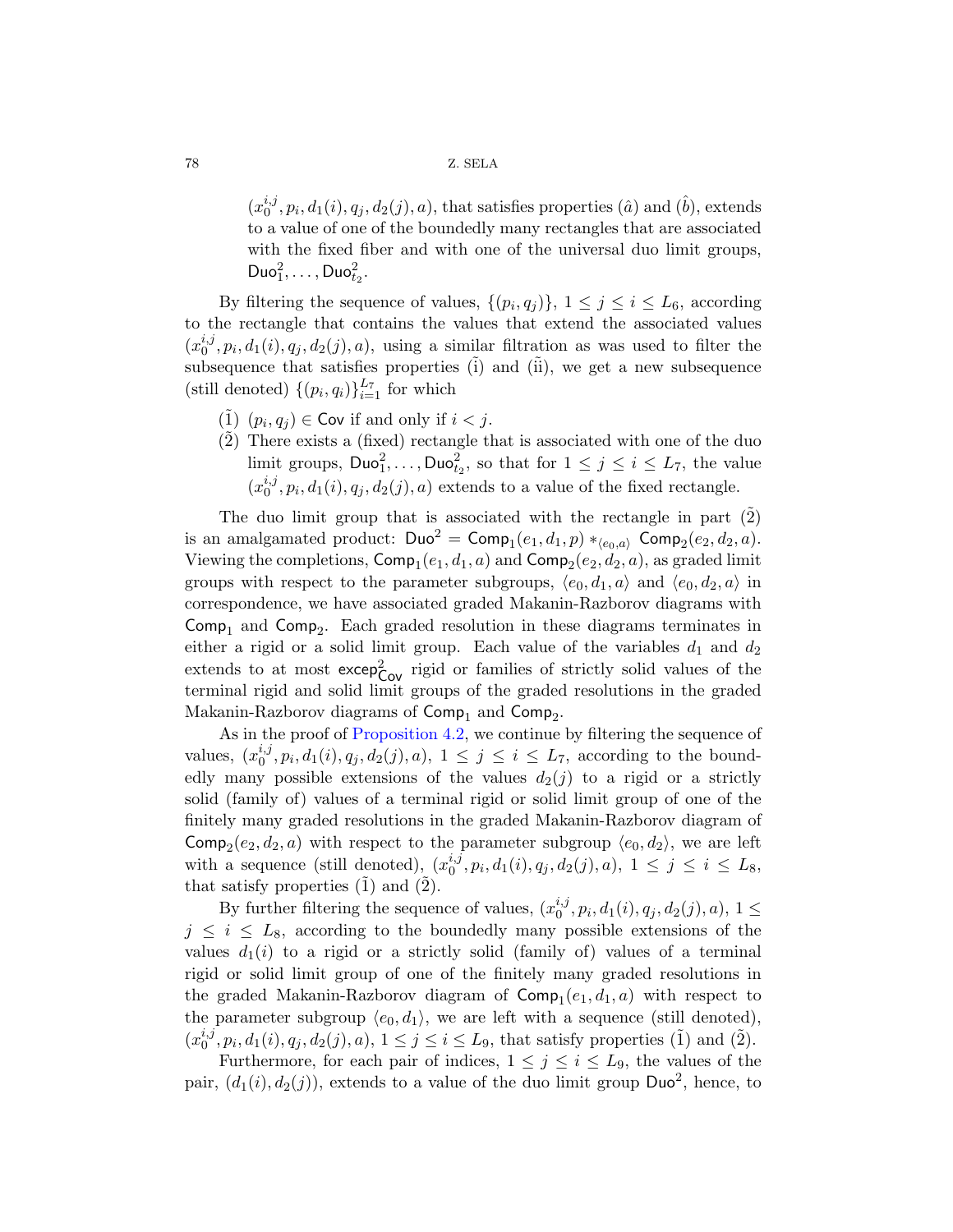values of the two completions,  $\textsf{Comp}_1$  and  $\textsf{Comp}_2$ , from which  $\textsf{Duo}^2$  is composed. By the filtration that we used, the associated values of the elements  $e_1$  (the generators of the completion  $\textsf{Comp}_1(e_1, d_1, a)$ ), which we may assume to be values of one of the rigid or solid limit groups in the graded Makanin-Razborov diagram of  $\mathsf{Comp}_1$  with respect to the parameter subgroup  $\langle d_1, e_0, a \rangle$ , depend only on the index  $i$  and not on the index  $j$ . The associated values of the elements  $e_2$  (the generators of the completion  $\textsf{Comp}_2(e_2, d_2, a)$ ), which we may assume to be values of one of the rigid or solid limit groups in the graded Makanin-Razborov diagram of  $Comp_2$  with respect to the parameter subgroup  $\langle d_2, e_0, a \rangle$ , depend only on the index j and not on the index i.

Finally,  $L_9 = \text{length}_{\text{Cov}}^2 + 2$ . For the last sequence,  $(x_0^{i,j})$  $a_0^{i,j}, p_i, d_1(i), q_j, d_2(j), a),$  $1 \leq j \leq i \leq L_9$ , we have associated a value  $e_1(i)$  with each index  $i, 1 \leq i \leq L_9$ , that is independent of the index j, and a value  $e_2(j)$  with each value  $d_2(j)$ ,  $1 \leq j \leq L_9$ , which is independent of the index *i*. Since a pair  $(p_i, q_j) \in \mathsf{Cov}(p, q)$ if and only if  $i < j$ , and for  $i \geq j$ , the restriction of the value  $(d_1(i), d_2(j))$  to the Wit subgroup satisfies the nondegeneracy properties (ii)–(iv), the values  $x_0^{i,j}$  $_{0}^{\imath,\jmath},$ and hence the values  $(e_1(i), e_2(j))$ , must satisfy the Diophantine condition that demonstrates that the value  $x_0^{i,j}$  $\binom{i,j}{0}$  is either not rigid or not strictly solid or that it coincides or in the same strictly solid family of a rigid or a strictly solid value that is one of the s rigid or strictly solid values that are part of the corresponding specialization of the subgroup Wit. Therefore, starting with the duo limit group  $\mathsf{Duo}^2$ , viewed as a graded limit group with respect to the parameter subgroup  $\langle e_0, d_2, a \rangle$ , we obtained a sequence of values  $e_2(1), \ldots, e_2(\text{length}_{\text{Cov}}^2 + 1),$ of the elements  $e_2$  in the duo limit group  $\mathsf{Duo}^2$  (the fixed generators of  $\mathsf{Comp}_2$ ), for which the sets of values of the variables  $e_1, E1_r, 1 \leq r \leq$  length<sup>2</sup>Cov + 1 for which these values together with the corresponding values  $e_2(1), \ldots, e_2(r)$ ,  $1 \leq r \leq$  length $^{2}_{\text{Cov}} + 1$ , extend to values of Duo<sup>2</sup>, and the combined values of Duo<sup>2</sup> satisfy the degenerating Diophantine condition, strictly decreases for  $1 \leq r \leq$  length $_{\text{Cov}}^2 + 1$ . This contradicts the choice of length $_{\text{Cov}}^2$  to be a global bound on the length of such strictly decreasing sequences of values of the variables  $e_2$  for all the rectangles in all the duo limit groups,  $\textsf{Duo}_1^2, \ldots, \textsf{Duo}_{t_2}^2$ .

[Proposition 4.4](#page-70-0) proves the stability of the sets  $\text{Cov}(p, q)$ , and [Theorem 4.3](#page-63-0) follows.  $\Box$ 

## 5. Stability

In the previous section we have shown that the sets  $NR_s(p,q)$ ,  $NS_s(p,q)$ , and  $\mathsf{Cov}(p,q)$ , which indicate those values of the parameter set  $\langle p, q \rangle$  for which a rigid limit group  $\text{Rgd}(x, p, q, a)$  admits at least s rigid values, a solid limit group admits at least s strictly solid families of values [\(Theorem 4.1\)](#page-55-0), and a given finite set of (graded) closures forms a covering closure of a given graded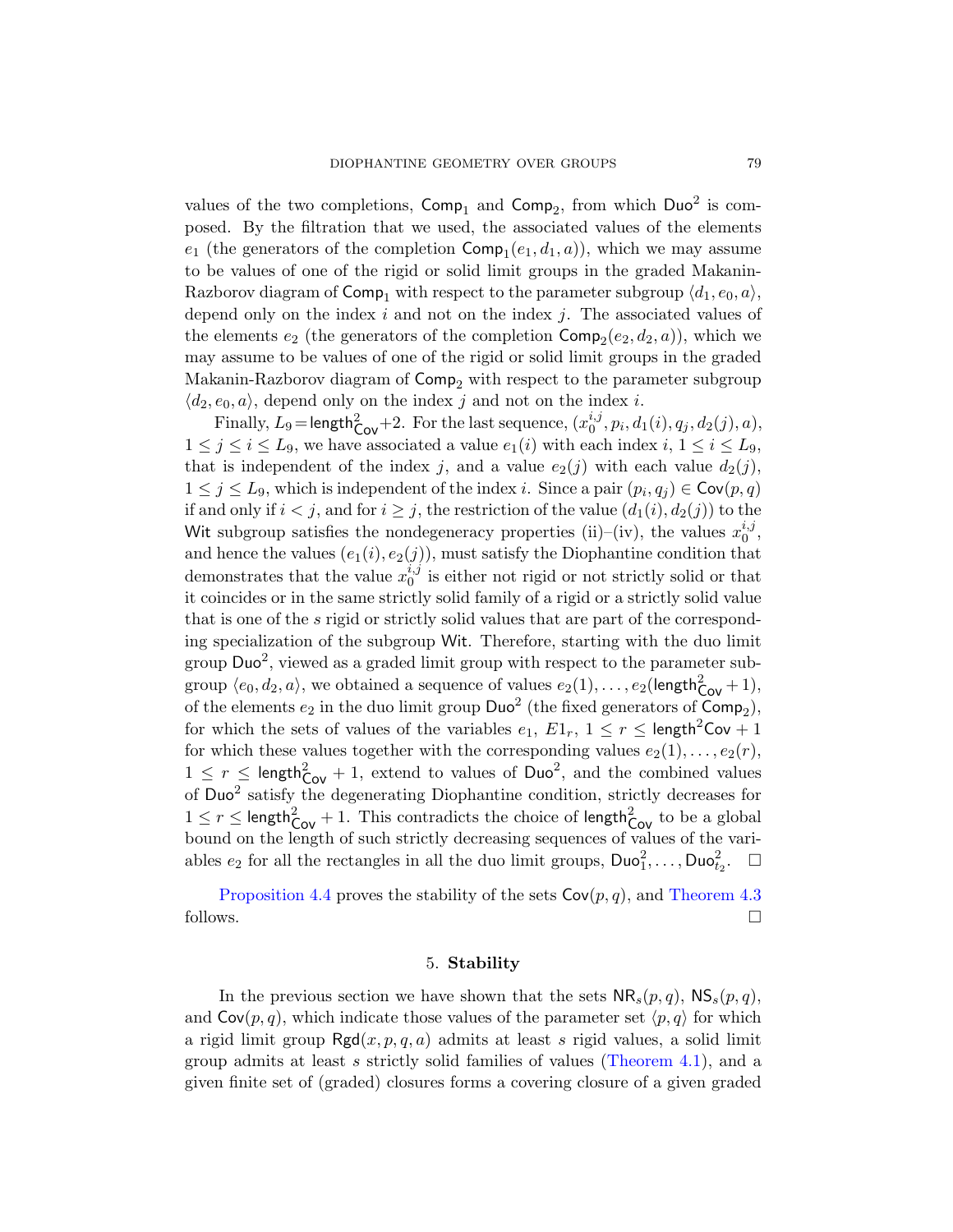resolution [\(Theorem 4.3\)](#page-63-0), are stable. In this section we combine these theorems, with the arguments that were used in proving [Theorem 1.9,](#page-26-0) to prove that a general definable set over a free group is stable.

## THEOREM 5.1. The elementary theory of a non-abelian free group is stable.

Proof. The argument that we use is a rather straightforward modification of the argument that was used in the minimal (graded) rank case [\(Theo](#page-26-0)[rem 1.9\)](#page-26-0). Let  $L(p,q)$  be a definable set over a non-abelian free group  $F_k$ . As in the proof of [Theorem 1.9,](#page-26-0) we need to use the objects and terminology that is used in the sieve procedure that finally leads to quantifier elimination and is presented in [\[Sel05b\]](#page-81-0) and [\[Sel06\]](#page-81-1). The exact definitions of these objects is long and involved, and we refer the reader to Section 1 in [\[Sel05b\]](#page-81-0) for a detailed presentation of them.

The sieve procedure, that is used to prove quantifier elimination, is much more difficult in the general case [\[Sel06\]](#page-81-1), in comparison with the minimal rank case ([\[Sel05b,](#page-81-0) §1]). Still, the overall strategy for quantifier elimination and the output of the sieve procedure in the general case and in the minimal rank case are similar.

Recall that as for minimal rank definable sets, with a (general) definable set,  $L(p,q)$ , the sieve procedure associates a finite collection of graded PS resolutions. With each such graded PS resolution it associates a finite collection of graded closures of these resolutions that contains Non-Rigid, Non-Solid, Left, Root, Extra PS, and collapse extra PS resolutions. (See [\[Sel05b,](#page-81-0) Defs. 1.25– 1.30] for the exact definitions of these resolutions.)

Let PSRes<sub>i</sub>,  $i = 1, \ldots, r$ , be the finitely many PS resolutions that are associated with the given definable set  $L(p,q)$ . For each index  $i, i = 1, \ldots, r$ , let  $\textsf{Rgd}_i(x, p, q, a)$  (Sld $_i(x, p, q, a)$ ) be the terminal rigid (solid) limit group of  $PSRes_i$ . With the PS resolution  $PSRes_i$  and its terminal rigid or solid limit group  $\mathsf{Rgd}_i$  or  $\mathsf{Sld}_i$ , we associate the definable set,  $\mathsf{NR}_1^i(p,q)$  or  $\mathsf{NS}_1^i(p,q)$ , that defines those values of the defining parameters  $p, q$  for which  $\mathsf{Rgd}_i \left( \mathsf{Sld}_i \right)$  extends to a rigid or a strictly solid value of  $\textsf{Rgd}_i$  or  $\textsf{Sld}_i$ . By [Theorem 4.1](#page-55-0) the sets  $\textsf{NR}_1^i$ and  $NS_1^i$  are stable.

With each of the PS resolutions,  $PSRes_i$ , the sieve procedure associates a finite collection of graded closures of it that contains Non-Rigid, Non-Solid, Left, Root, Extra PS, and collapses extra PS resolutions. With the graded resolution  $PSRes_i$ , and its given set of closures, we associate a definable set  $Cov_i(p,q)$ , that defines those values of the defining parameters p, q for which the associated fibers of  $PSRes_i$  that are associated with the value  $p, q$  are covered by the fibers that are associated with the given finite set of closures of it and with the value of p, q. By [Theorem 4.3,](#page-63-0)  $Cov_i(p,q)$  is stable.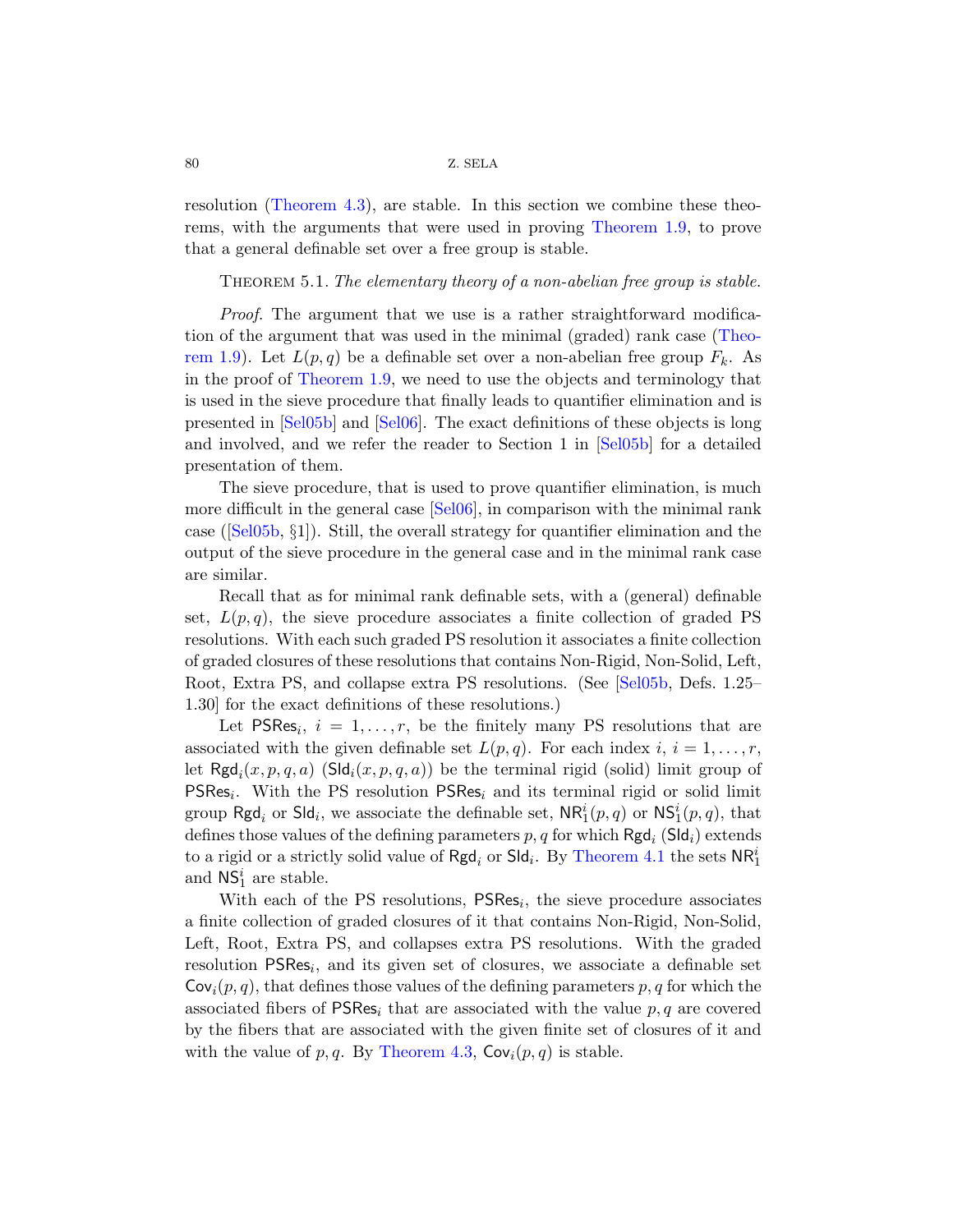By the sieve procedure (cf. the proof of [Theorem 1.9\)](#page-26-0), the definable set  $L(p,q)$  is the finite union

$$
\bigcup_{i=1}^r \, \mathsf{NR}_1^i(p,q) \, (\mathsf{NS}_1^i(p,q)) \setminus \mathsf{Cov}_i(p,q)
$$

In particular,  $L(p, q)$  is a Boolean combination of the sets  $\mathsf{NR}_1^i$  ( $\mathsf{NS}_1^i$ ) and  $\mathsf{Cov}_i$ . Since by [Theorems 4.1](#page-55-0) and [4.3](#page-63-0) the sets,  $\mathsf{NR}_1^i$  ( $\mathsf{NS}_1^i$ ) and  $\mathsf{Cov}_i(p,q)$ , are stable, and the collection of stable sets is closed under Boolean operations, so is their Boolean combination  $L(p,q)$ . Hence, the theory of a free group is stable.  $\square$ 

According to [\[Sel09\]](#page-81-2), a definable set over a nonelementary, torsion-free hyperbolic group can be analyzed using the same sieve procedure as the one constructed over a free group (see [\[Sel09,](#page-81-2) §6]). As a corollary, like over a free group, every definable set over a torsion-free hyperbolic group is a Boolean combination of sets of the form  $\mathsf{NR}_1^i$  ( $\mathsf{NS}_1^i$ ) and  $\mathsf{Cov}_i(p,q)$ , where these sets are defined precisely as they are defined over free groups in [Theorems 4.1](#page-55-0) and [4.3.](#page-63-0)

As the sieve procedure generalizes to torsion-free hyperbolic groups, the argument that proves that Diophantine sets are equational over free groups [\(Theorem 2.1\)](#page-28-0) generalizes to every torsion-free hyperbolic group. The definitions of rigid and solid limit groups generalize to torsion-free hyperbolic groups, and the global boundedness of the number of rigid and strictly solid families of values of a rigid or a solid limit group for any given value of the defining parameters that holds over a free group holds over every torsion-free hyperbolic group (see  $[Sel09, \S3]$  $[Sel09, \S3]$ ).

Hence, one can define configuration limit groups that are associated with a rigid or a solid limit group over a torsion-free hyperbolic group. The construction of Duo limit groups that is presented in [Section 3](#page-35-0) generalizes to torsion-free hyperbolic groups as well. Finally, the arguments that were used in proving [Theorems 4.1](#page-55-0) and [4.3](#page-63-0) over a free group generalize to torsion-free group, so the sets  $NR_S$ ,  $NS_S$ , and Cov, that are proved to be stable over a free group, are stable over any torsion-free hyperbolic group. As any definable set over a torsion-free hyperbolic group is a Boolean combination of sets of the form  $NR<sub>s</sub>$ ,  $NS<sub>s</sub>$ , and Cov, and the collection of stable sets is closed under Boolean operations, every definable set over a torsion-free hyperbolic group is stable.

THEOREM 5.2. The elementary theory of a nonelementary (torsion-free) hyperbolic group is stable.